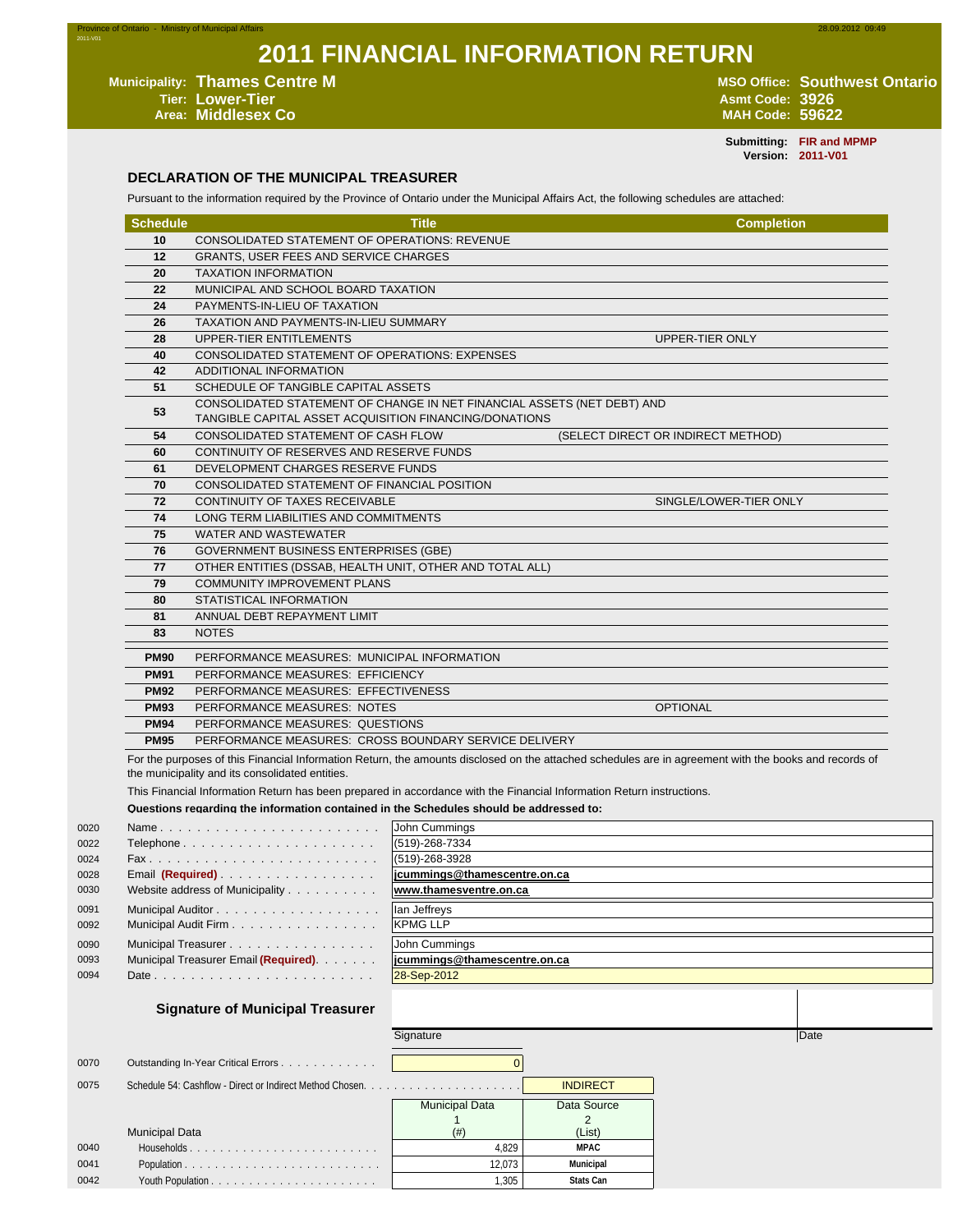|              | Province of Ontario - Ministry of Municipal Affairs                           | 28.09.2012 09:49                     |
|--------------|-------------------------------------------------------------------------------|--------------------------------------|
|              | <b>FIR2011: Thames Centre M</b>                                               | <b>Schedule 10</b>                   |
|              | <b>CONSOLIDATED STATEMENT OF OPERATIONS: REVENUE</b><br>Asmt Code: 3926       |                                      |
|              | <b>MAH Code: 59622</b>                                                        | for the year ended December 31, 2011 |
|              | STATEMENT OF OPERATIONS: REVENUE                                              | Own Purposes Revenue                 |
|              |                                                                               | $\mathbf{1}$                         |
| 0299         | <b>Property Taxation</b>                                                      | s.<br>6,724,737                      |
|              |                                                                               |                                      |
| 0499         |                                                                               | 16,886                               |
| 9940         | Subtotal                                                                      | 6,741,623                            |
|              | <b>Ontario Unconditional Grants</b>                                           |                                      |
| 0620         |                                                                               | 1,180,700                            |
| 0695         | Other                                                                         |                                      |
| 0696<br>0697 | Other $\ldots$ $\ldots$ $\ldots$ $\ldots$ $\ldots$ $\ldots$ $\ldots$<br>Other |                                      |
| 0698         | Other                                                                         |                                      |
| 0699         | Subtotal                                                                      | 1,180,700                            |
|              | <b>Conditional Grants</b>                                                     |                                      |
| 0810         |                                                                               | 379,137                              |
| 0815         |                                                                               | 1,342,797                            |
| 0820         |                                                                               | 692                                  |
| 0825         |                                                                               | 3,331,246                            |
| 0830         |                                                                               |                                      |
| 0831         |                                                                               |                                      |
| 0899         | Subtotal                                                                      | 5,053,872                            |
| 1098         |                                                                               | $\Omega$                             |
| 1099         |                                                                               | 161                                  |
| 1299         |                                                                               | 2,284,344                            |
|              |                                                                               |                                      |
| 1410         | Licences, permits, rents, etc.                                                |                                      |
| 1420         |                                                                               | 246,093                              |
| 1430         |                                                                               | 636,934                              |
| 1498         | Other                                                                         |                                      |
| 1499         | Subtotal                                                                      | 883,027                              |
|              | Fines and penalties                                                           |                                      |
| 1605         |                                                                               |                                      |
| 1610         |                                                                               |                                      |
| 1620         |                                                                               | 157,402                              |
| 1698         | Other. 1                                                                      |                                      |
| 1699         | Subtotal                                                                      | 157,402                              |
|              |                                                                               |                                      |
| 1805         | Other revenue                                                                 | 168,664                              |
| 1806         |                                                                               |                                      |
| 1811         |                                                                               | 340,669                              |
| 1812         |                                                                               | 1.625.407                            |
| 1813         |                                                                               |                                      |
| 1814         | Other Deferred revenue earned                                                 |                                      |
| 1830         |                                                                               | 140,019                              |
| 1831         |                                                                               | $\mathbf{0}$                         |
| 1840         |                                                                               |                                      |
| 1850         |                                                                               |                                      |
| 1865         |                                                                               |                                      |
| 1870         |                                                                               |                                      |
| 1890         | Development service charges<br>Other                                          | 468,878                              |
| 1891         | Other revenue - Donation<br>Other                                             | $-52,866$                            |
| 1892         | Other<br>Custom road work                                                     | 3,225                                |
| 1893         | Other                                                                         |                                      |
| 1894         | Other                                                                         |                                      |

**Other .** . . . . . . . . . Other . . . . . . . . . . . . . . . . . . . . . . . . . . . . . . . . . . . . . . . . . . . . . . . . . . . . . . . . . . **Other . . . . . . . .**  Other . . . . . . . . . . . . . . . . . . . . . . . . . . . . . . . . . . . . . . . . . . . . . . . . . . . . . . . . . . **Subtotal** 2,693,996 Municipal Land Transfer Tax (City of Toronto Act, 2006) . . . . . . . . . . . . . . . . . . . . . . . . . . . . . . . . . . . . . . . . . . . . . . . . . . . . . . Personal Vehicle Tax, PVT (City of Toronto Act,2006) . . . . . . . . . . . . . . . . . . . . . . . . . . . . . . . . . . . . . . . . . . . . . . . . . . . . . . . **Increase/Decrease in Government Business Enterprise equity . . . . . . . . . . . . . . . . . . . . . . . . . . . . . . . . . . . . . . . . . . . . . . . .**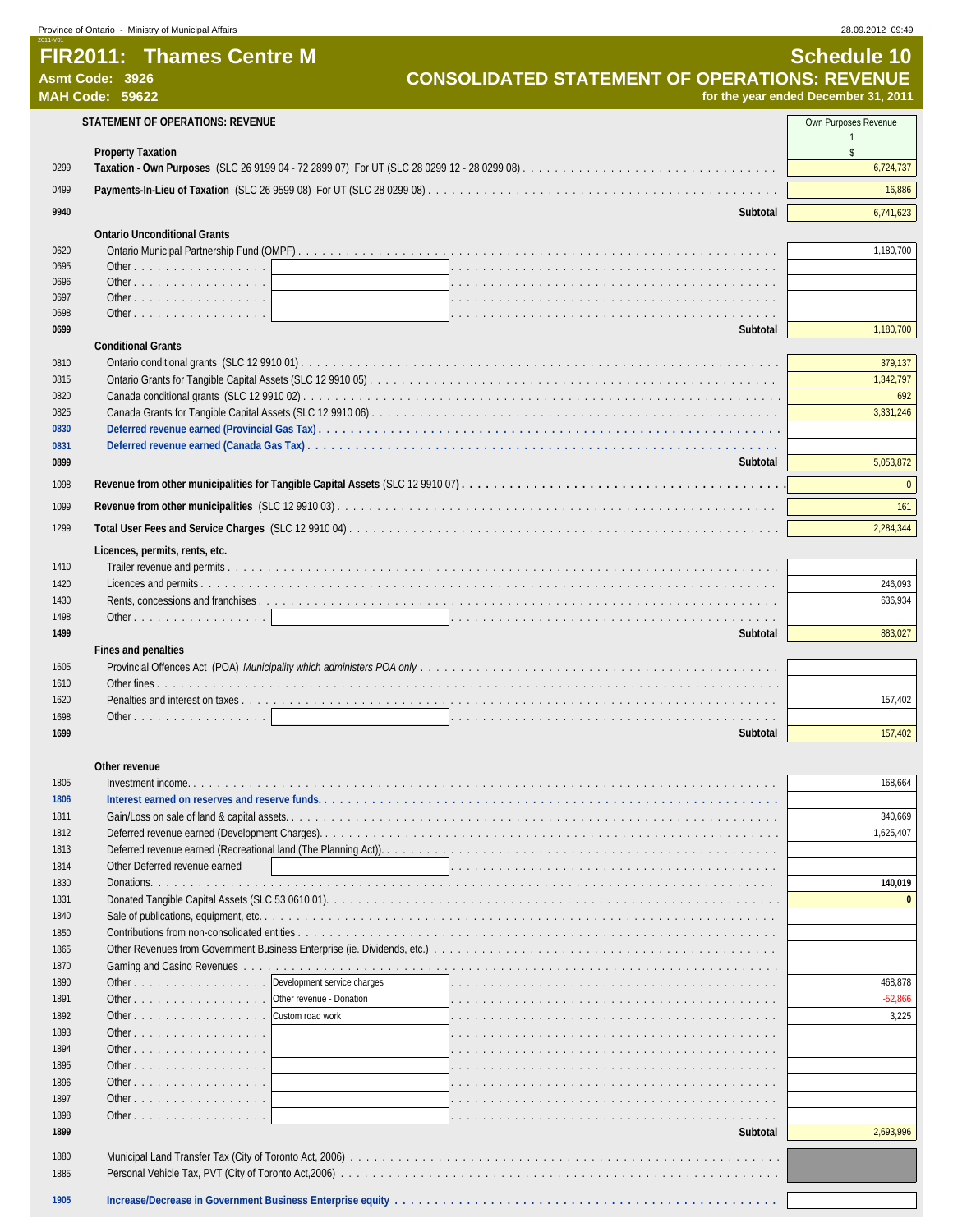# 2011-V01 **FIR2011: Thames Centre M Schedule 10 Schedule 10 SCHED Asmt Code: 3926 CONSOLIDATED STATEMENT OF OPERATIONS: REVENUE**

**MAH Code: 59622 for the year ended December 31, 2011**

**9910 TOTAL Revenues** 18,995,125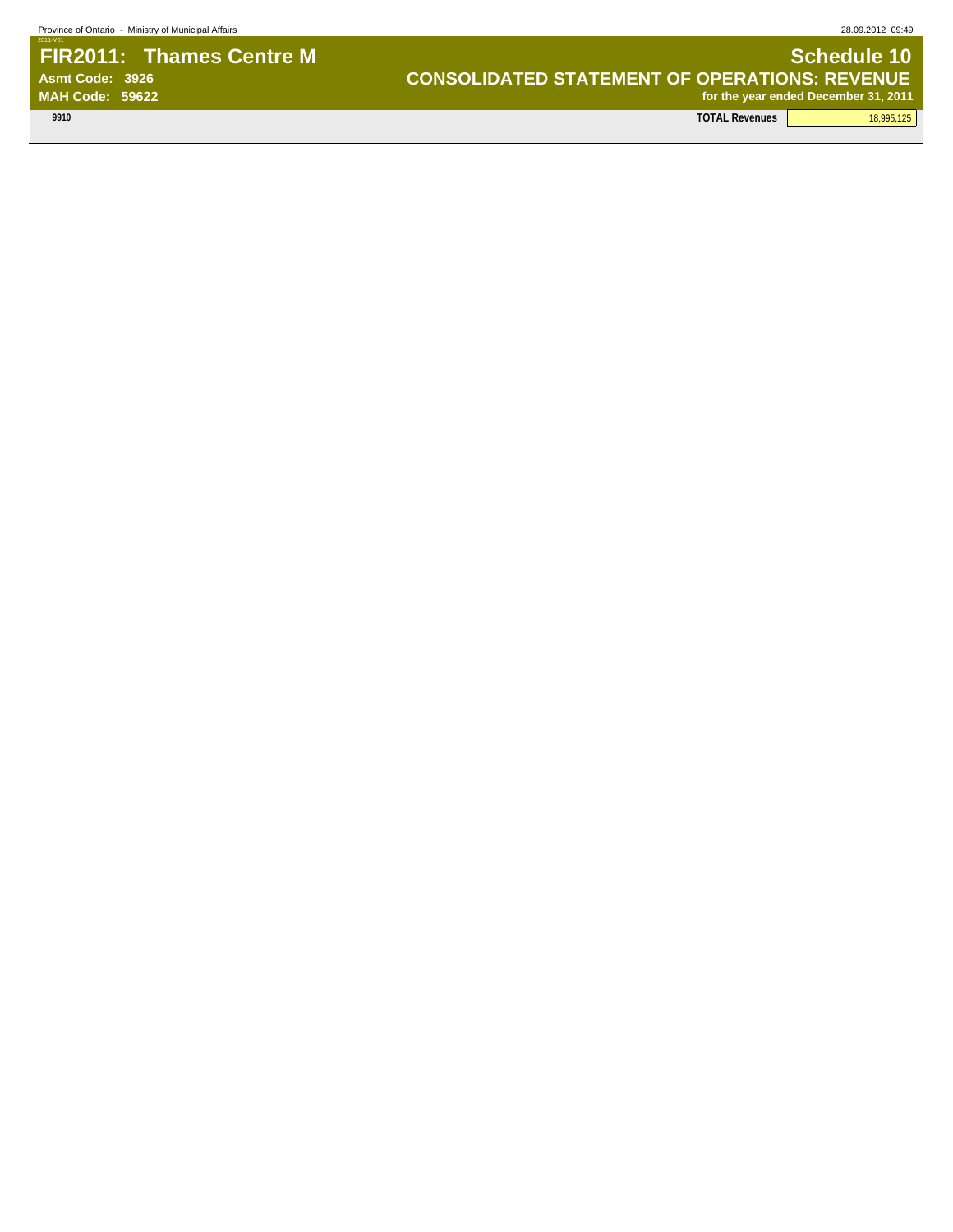# **FIR2011: Thames Centre M** CONSOLIDATED STATEMENT OF OPERATIONS: REVENUE Asmt Code: 3926

2011-V01

Asmt Code: 3926<br> **CONSOLIDATED STATEMENT OF OPERATIONS: REVENUE**<br>
for the year ended December 31, 2011 **MAH Code: 59622 for the year ended December 31, 2011**

**Continuity of Accumulated Surplus/(Deficit)** 1

| 2010 |                                                                                     | 18,995,125 |
|------|-------------------------------------------------------------------------------------|------------|
| 2020 |                                                                                     |            |
| 2030 | PLUS: 1                                                                             |            |
| 2040 |                                                                                     |            |
| 2045 |                                                                                     |            |
| 2099 |                                                                                     |            |
|      |                                                                                     |            |
| 2060 |                                                                                     |            |
| 9950 | Accumulated surplus/(deficit) at the end of year (SLC 10 2099 01 + SLC 10 2060 01). |            |

|              | <b>Continuity of Government Business Enterprise Equity</b>                                                                                                                                                                     |  |
|--------------|--------------------------------------------------------------------------------------------------------------------------------------------------------------------------------------------------------------------------------|--|
| 6010         |                                                                                                                                                                                                                                |  |
| 6020<br>6060 | la serie de la caractería de la caractería de la caractería de la caractería de la caractería de la caractería                                                                                                                 |  |
| 6090         | Government Business Enterprise Equity, end of year with a state of the content of the content of the content of the content of the content of the content of the content of the content of the content of the content of the c |  |

#### **Total of line 0899 includes:** <sup>1</sup>

|      | 1919191111099771119199936 |  |
|------|---------------------------|--|
| 4020 | Provincial Gas            |  |

| Canada Gas Tax Fundino |  |  |
|------------------------|--|--|
|------------------------|--|--|

|      | Canada Gas Tax Funding          |          |
|------|---------------------------------|----------|
| 4025 |                                 |          |
|      | <b>Transportation Services:</b> |          |
| 4030 |                                 |          |
| 4031 |                                 |          |
| 4032 |                                 |          |
| 4033 |                                 |          |
| 4040 |                                 |          |
| 4041 |                                 |          |
|      | <b>Environmental Services:</b>  |          |
| 4060 |                                 |          |
| 4061 |                                 |          |
| 4062 |                                 |          |
| 4063 |                                 |          |
| 4064 |                                 |          |
| 4065 |                                 |          |
| 4066 |                                 |          |
| 4067 |                                 |          |
| 4068 |                                 |          |
| 4069 |                                 |          |
| 4099 | Canada Gas Tax                  | $\Omega$ |

 $\overline{\phantom{a}}$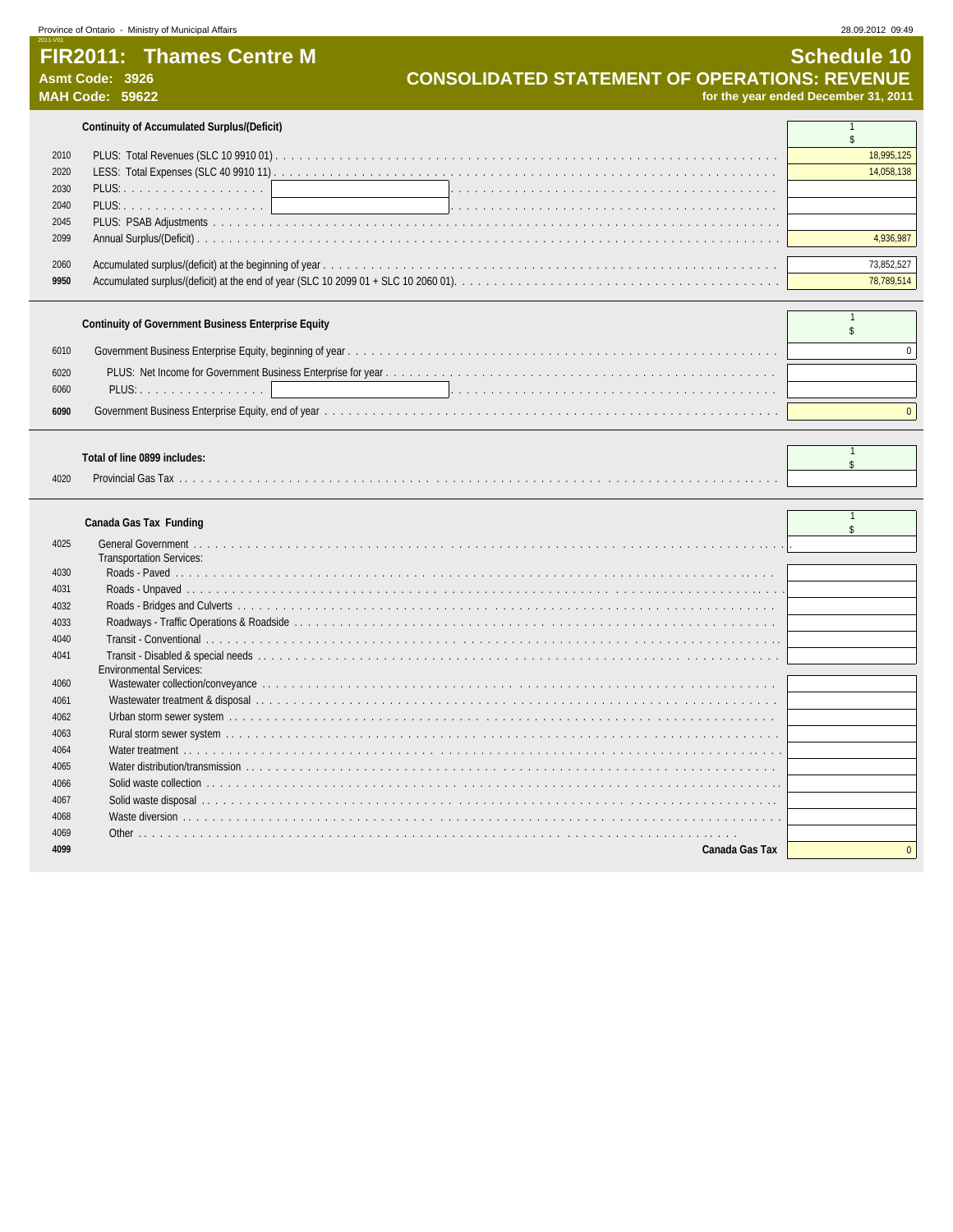#### FIR2011: Thames Centre M<br>Asmt Code: 3926<br>MAH Code: 59622 **FIR2011: Thames Centre M Schedule 12 MAH Code: 59622 for the year ended December 31, 2011**

## **Asmt Code: 3926 GRANTS, USER FEES AND SERVICE CHARGES**

|              |                                                                              | <b>Ontario Conditional Grants</b> | Canada Conditional<br>Grants | <b>Other Municipalities</b> | User Fees and Service<br>Charges | Ontario Grants - Tangible<br>Capital Assets | Canada Grants - Tangible<br>Capital Assets | Other Municipalities -<br>Tangible Capital Assets |
|--------------|------------------------------------------------------------------------------|-----------------------------------|------------------------------|-----------------------------|----------------------------------|---------------------------------------------|--------------------------------------------|---------------------------------------------------|
|              |                                                                              | $\overline{1}$                    | $\overline{2}$               | 3                           | $\overline{4}$                   | 5                                           | 6                                          | $\overline{7}$                                    |
|              |                                                                              | $\mathsf{\$}$                     | \$<br>692                    | $\mathsf S$<br>161          | $\hat{\mathbf{S}}$<br>21,580     | \$                                          | $\mathsf{\$}$                              | \$                                                |
|              | <b>Protection services</b>                                                   |                                   |                              |                             |                                  |                                             |                                            |                                                   |
| 0410         |                                                                              | 15,990                            |                              |                             | 540                              |                                             |                                            |                                                   |
| 0420<br>0421 |                                                                              |                                   |                              |                             |                                  |                                             |                                            |                                                   |
| 0422         |                                                                              |                                   |                              |                             |                                  |                                             |                                            |                                                   |
| 0430<br>0440 |                                                                              |                                   |                              |                             | 125                              |                                             |                                            |                                                   |
| 0445         | Building permit and inspection services                                      |                                   |                              |                             |                                  |                                             |                                            |                                                   |
| 0450<br>0460 |                                                                              |                                   |                              |                             |                                  |                                             |                                            |                                                   |
| 0498         | Other<br>.                                                                   |                                   |                              |                             |                                  |                                             |                                            |                                                   |
| 0499         | Subtotal<br><b>Transportation services</b>                                   | 15,990                            | $\Omega$                     | $\mathbf{0}$                | 665                              | $\mathbf{0}$                                | $\Omega$                                   | $\Omega$                                          |
| 0611         |                                                                              |                                   |                              |                             |                                  |                                             |                                            |                                                   |
| 0612<br>0613 |                                                                              |                                   |                              |                             |                                  |                                             |                                            |                                                   |
| 0614         |                                                                              | 177,766                           |                              |                             |                                  | 176,610                                     | 190,944                                    |                                                   |
| 0621         | Winter Control - Except sidewalks, Parking Lots                              |                                   |                              |                             |                                  |                                             |                                            |                                                   |
| 0622<br>0631 | Winter Control - Sidewalks, Parking Lots Only.                               |                                   |                              |                             |                                  |                                             |                                            |                                                   |
| 0632         |                                                                              |                                   |                              |                             |                                  |                                             |                                            |                                                   |
| 0640<br>0650 |                                                                              |                                   |                              |                             | 300                              |                                             |                                            |                                                   |
| 0660         |                                                                              |                                   |                              |                             |                                  |                                             |                                            |                                                   |
| 0698<br>0699 | Other<br>.<br>Subtotal                                                       | 177,766                           | $\mathbf{0}$                 | $\overline{0}$              | 300                              | 176,610                                     | 190,944                                    | $\mathbf{0}$                                      |
|              | <b>Environmental services</b>                                                |                                   |                              |                             |                                  |                                             |                                            |                                                   |
| 0811<br>0812 |                                                                              |                                   |                              |                             | 279,755<br>971,267               | 1,152,211                                   | 3,125,471                                  |                                                   |
| 0821         |                                                                              |                                   |                              |                             |                                  |                                             |                                            |                                                   |
| 0822<br>0831 |                                                                              |                                   |                              |                             |                                  |                                             | 855                                        |                                                   |
| 0832         |                                                                              |                                   |                              |                             |                                  |                                             |                                            |                                                   |
| 0840<br>0850 |                                                                              | 104.499                           |                              |                             | 716,527                          |                                             |                                            |                                                   |
| 0860         |                                                                              |                                   |                              |                             | 7,382                            |                                             |                                            |                                                   |
| 0898         | Other                                                                        |                                   |                              |                             |                                  |                                             |                                            |                                                   |
| 0899         | Subtotal<br><b>Health services</b>                                           | 104,499                           | $\mathbf{0}$                 | $\overline{0}$              | 1,974,931                        | 1,152,211                                   | 3,126,326                                  | $\mathbf{0}$                                      |
| 1010         |                                                                              |                                   |                              |                             |                                  |                                             |                                            |                                                   |
| 1020<br>1030 | Ambulance services                                                           |                                   |                              |                             |                                  |                                             |                                            |                                                   |
| 1035         |                                                                              |                                   |                              |                             |                                  |                                             |                                            |                                                   |
| 1040<br>1098 | Other<br>.                                                                   |                                   |                              |                             | 58,505                           |                                             |                                            |                                                   |
| 1099         | Subtotal                                                                     | $\Omega$                          | $\mathbf{0}$                 | $\overline{0}$              | 58,505                           | $\overline{0}$                              | $\Omega$                                   | $\mathbf{0}$                                      |
| 1210         | Social and family services                                                   |                                   |                              |                             |                                  |                                             |                                            |                                                   |
| 1220         |                                                                              |                                   |                              |                             |                                  |                                             |                                            |                                                   |
| 1230<br>1298 | Other<br>.                                                                   |                                   |                              |                             |                                  |                                             |                                            |                                                   |
| 1299         | Subtotal                                                                     | $\mathbf{0}$                      | $\mathbf{0}$                 | $\mathbf{0}$                | $\bf{0}$                         | $\mathbf{0}$                                | $\mathbf{0}$                               | $\mathbf{0}$                                      |
|              | <b>Social Housing</b>                                                        |                                   |                              |                             |                                  |                                             |                                            |                                                   |
| 1410<br>1420 |                                                                              |                                   |                              |                             |                                  |                                             |                                            |                                                   |
| 1430         | Rent Supplement Programs                                                     |                                   |                              |                             |                                  |                                             |                                            |                                                   |
| 1497<br>1498 | Other<br>Other                                                               |                                   |                              |                             |                                  |                                             |                                            |                                                   |
| 1499         | Subtotal                                                                     | $\mathbf{0}$                      | $\overline{0}$               | $\mathbf{0}$                | $\mathbf{0}$                     | $\mathbf{0}$                                | $\overline{0}$                             | $\mathbf{0}$                                      |
|              | Recreation and cultural services                                             |                                   |                              |                             |                                  |                                             |                                            |                                                   |
| 1610         |                                                                              |                                   |                              |                             | 130,311                          |                                             |                                            |                                                   |
| 1620<br>1631 | Recreation programs<br>Recreation facilities - Golf Course, Marina, Ski Hill |                                   |                              |                             |                                  |                                             |                                            |                                                   |
| 1634         |                                                                              | 35,400                            |                              |                             | 50,096                           | 13,976                                      | 13,976                                     |                                                   |
| 1640<br>1645 |                                                                              |                                   |                              |                             |                                  |                                             |                                            |                                                   |
| 1650         |                                                                              |                                   |                              |                             |                                  |                                             |                                            |                                                   |
| 1698<br>1699 | Other<br>Subtotal                                                            | 35,400                            | $\overline{0}$               | $\mathbf{0}$                | 180,407                          | 13,976                                      | 13,976                                     | $\mathbf{0}$                                      |
|              | Planning and development                                                     |                                   |                              |                             |                                  |                                             |                                            |                                                   |
| 1810<br>1820 |                                                                              | 45,482                            |                              |                             | 47,956                           |                                             |                                            |                                                   |
| 1830         |                                                                              |                                   |                              |                             |                                  |                                             |                                            |                                                   |
| 1840<br>1850 |                                                                              |                                   |                              |                             |                                  |                                             |                                            |                                                   |
| 1898         | Other                                                                        |                                   |                              |                             |                                  |                                             |                                            |                                                   |
| 1899         | Subtotal                                                                     | 45,482                            | $\overline{0}$               | $\mathbf{0}$                | 47,956                           | $\mathbf{0}$                                | $\overline{0}$                             | $\mathbf{0}$                                      |
| 1910         | Other<br>and a construction of the con-                                      |                                   |                              |                             |                                  |                                             |                                            |                                                   |
| 9910         | <b>TOTAL</b>                                                                 | 379,137                           | 692                          | 161                         | 2,284,344                        | 1,342,797                                   | 3,331,246                                  |                                                   |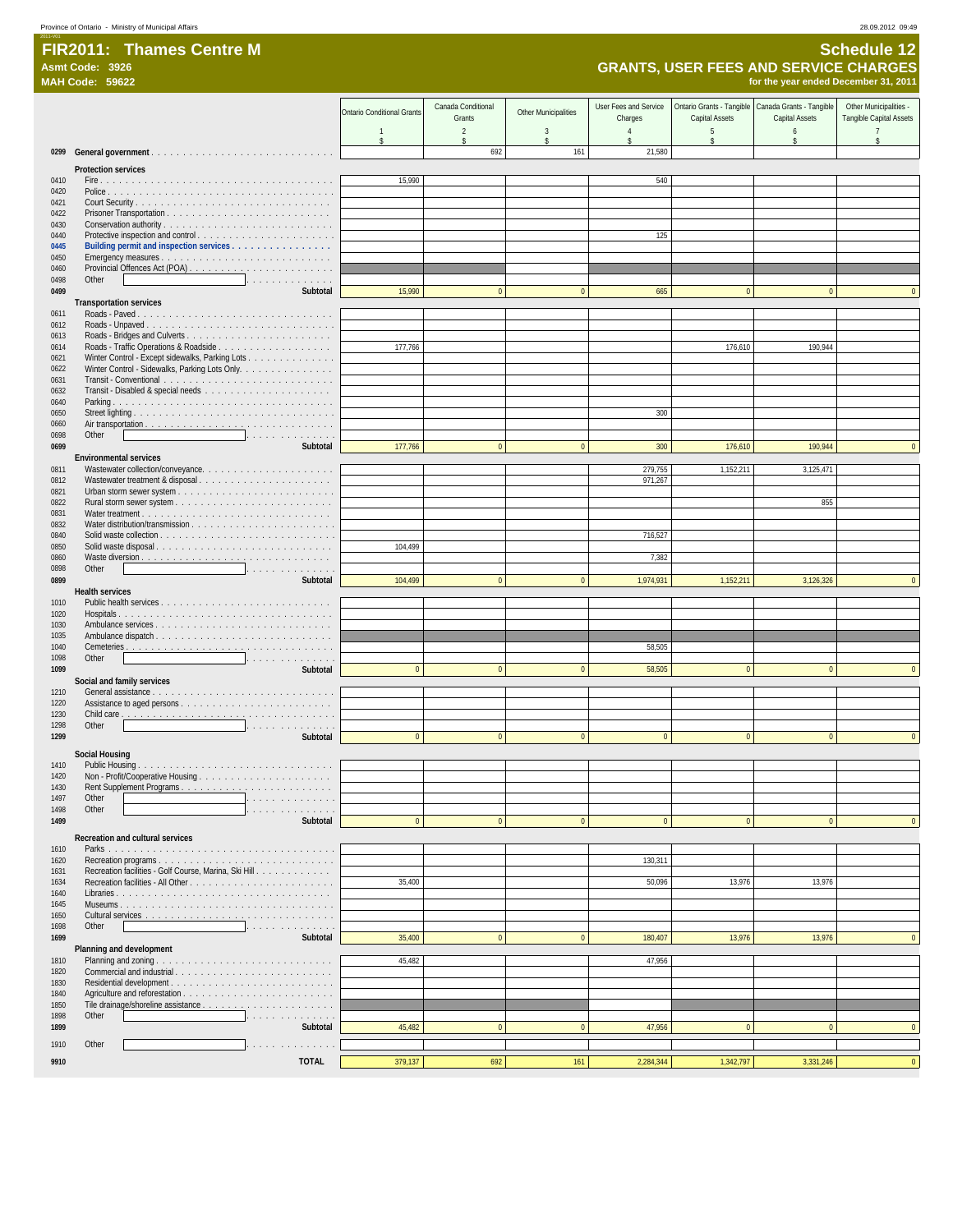#### 2011-V01 **FIR2011: Thames Centre M Schedule 20**<br>
Asmt Code: 3926 **Asmt Code: 3926 TAXATION INFORMATION**

#### **General Information**

#### **1. Optional Property Classes in Effect** 2

|      |                                                                    | Y or N |
|------|--------------------------------------------------------------------|--------|
| 0202 | N New Multi-Residential                                            | Ν      |
| 0205 | G Parking Lot (Includes CJ, CR, CX, CY, CZ) $\ldots \ldots \ldots$ | N      |
| 0210 |                                                                    | Ν      |
| 0215 |                                                                    | Ν      |
| 0220 |                                                                    |        |
| 0225 | Other                                                              |        |

#### **2. Capping Parameters and Results**

|      | 2. Capping Parameters and Results | <b>DON CODE</b><br>Percentage<br>Retained | Tax Adiustment -<br>Increasers | Net Class Impact | Annualized Tax<br>Limit | <b>CVA Tax Limit</b> | Value for<br>Protected<br>Properties | Value for Clawed<br><b>Back Properties</b> | Properties<br>Previously at<br>CVA Tax | Properties that go Properties that go<br>from Capped to<br>Clawed Back | from Clawed<br>Back to Capped |
|------|-----------------------------------|-------------------------------------------|--------------------------------|------------------|-------------------------|----------------------|--------------------------------------|--------------------------------------------|----------------------------------------|------------------------------------------------------------------------|-------------------------------|
|      |                                   |                                           |                                |                  |                         |                      |                                      |                                            |                                        | 10                                                                     |                               |
|      |                                   |                                           |                                |                  |                         |                      |                                      |                                            | Y or N                                 | Y or N                                                                 | Y or N                        |
| 0320 | M Multi-Residential               | 10.0%                                     |                                |                  |                         |                      |                                      |                                            |                                        |                                                                        |                               |
| 0330 | C Commercial                      | 10.0%                                     |                                |                  |                         |                      |                                      |                                            |                                        |                                                                        |                               |
| 0340 | Industrial                        | 10.0%                                     |                                |                  |                         |                      |                                      |                                            |                                        |                                                                        |                               |

CVA Threshold

CVA Threshold Value for Clawed

Exclude Properties

|                      |                               |                               |                     | Low Band                         |                     | Middle Band                      |
|----------------------|-------------------------------|-------------------------------|---------------------|----------------------------------|---------------------|----------------------------------|
|                      | Grad. Tax Rates<br>in Effect? | Number of Tax<br><b>Bands</b> | <b>CVA Boundary</b> | % of Highest<br><b>Band Rate</b> | <b>CVA Boundary</b> | % of Highest<br><b>Band Rate</b> |
|                      |                               |                               |                     |                                  | 6                   |                                  |
|                      | Y or N                        | #                             |                     | %                                |                     | $\%$                             |
|                      | Ν                             |                               |                     |                                  |                     |                                  |
| .                    | Ν                             |                               |                     |                                  |                     |                                  |
| $\sim$ $\sim$ $\sim$ | Ν                             |                               |                     |                                  |                     |                                  |
| $\sim$ $\sim$ $\sim$ | Ν                             |                               |                     |                                  |                     |                                  |
| .                    | N                             |                               |                     |                                  |                     |                                  |
| .                    | Ν                             |                               |                     |                                  |                     |                                  |

#### **3. Graduated Taxation (Tax Bands)**

| 0610 |  | N |
|------|--|---|
| 0611 |  | N |
| 0612 |  | N |
| 0613 |  | N |
| 0620 |  | N |
| 0621 |  | N |

|      |                                                           | Phase-In<br>Program in<br>Fffect? | Year Current Phase-<br>In Initiated | Term of Current<br>Phase-In |
|------|-----------------------------------------------------------|-----------------------------------|-------------------------------------|-----------------------------|
|      | 4. Phase-In Program in Effect (Most recent Phase-In only) |                                   |                                     |                             |
|      |                                                           | Y or N                            | Year                                | $#$ of Yrs                  |
| 0805 |                                                           | Ν                                 |                                     |                             |
| 0810 | M Multi-Residential                                       | N                                 |                                     |                             |
| 0815 | N New Multi-Residential                                   | Ν                                 |                                     |                             |
| 0820 |                                                           | N                                 |                                     |                             |
| 0840 | I Industrial (Includes L)                                 | Ν                                 |                                     |                             |
| 0850 | F Farmland                                                | Ν                                 |                                     |                             |
| 0855 |                                                           | Ν                                 |                                     |                             |
| 0860 | P Pipeline                                                | Ν                                 |                                     |                             |
|      |                                                           |                                   |                                     |                             |

#### **5. Rebates for Eligible Charities** 2

1010 Rebate Percentage for Eligible Charities (SLC 72 2099 xx) . . . . . . 40.0%

|      |                                                          |                     | <b>INTERIM Billing Installments</b> |               |              | <b>FINAL Billing Installments</b> |               |
|------|----------------------------------------------------------|---------------------|-------------------------------------|---------------|--------------|-----------------------------------|---------------|
|      | 6. Property Tax Due Dates for Current Year               | <b>Installments</b> | First Due Date                      | Last Due Date | Installments | <b>First Due Date</b>             | Last Due Date |
|      | To be completed by Single/Lower-tier Municipalities Only |                     |                                     |               |              |                                   |               |
|      |                                                          |                     | YYYYMMDD                            | YYYYMMDD      |              | YYYYMMDD                          | YYYYMMDD      |
| 1210 | R Residential                                            |                     | 20110225                            | 20110527      |              | 20110826                          | 20111028      |
| 1220 | M Multi-Residential                                      |                     | 20110225                            | 20110527      |              | 20110826                          | 20111028      |
| 1230 | F Farmland                                               |                     | 20110225                            | 20110527      |              | 20110826                          | 20111028      |
| 1240 |                                                          |                     | 20110225                            | 20110527      |              | 20110826                          | 20111028      |
| 1250 | C Commercial                                             |                     | 20110225                            | 20110527      |              | 20110826                          | 20111028      |
| 1260 |                                                          |                     | 20110225                            | 20110527      |              | 20110826                          | 20111028      |
| 1270 |                                                          |                     | 20110225                            | 20110527      |              | 20110826                          | 20111028      |
| 1298 | Other<br>.                                               |                     |                                     |               |              |                                   |               |

 $\%$ 

Decrease - Percentage

Tax Adjustment -

Exclude

Exclude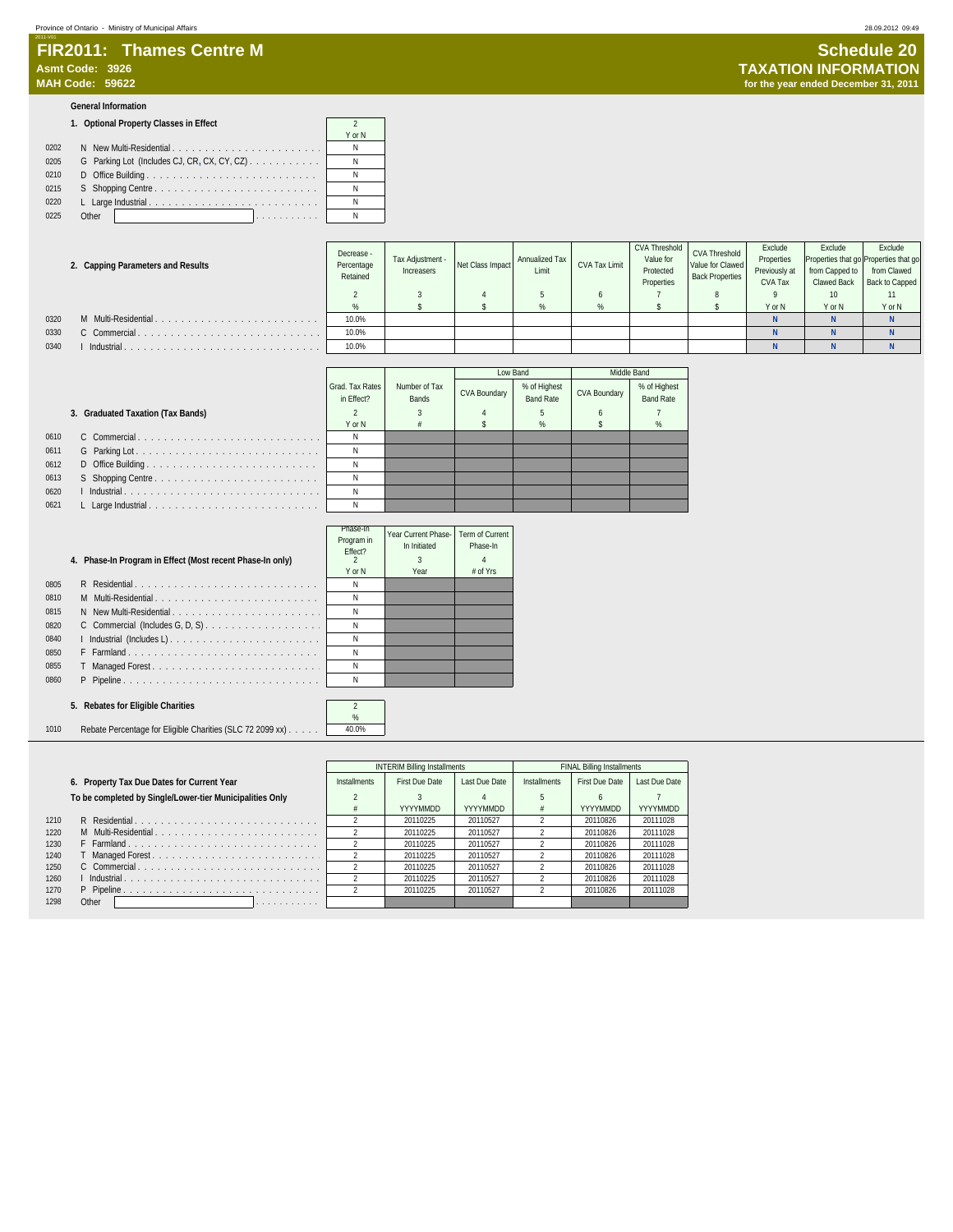### **Asmt Code: 3926**

**MAH Code: 59622**

#### **1. GENERAL PURPOSE LEVY INFORMATION**

|      |              |          |                        |                              |                  |            |                       | Phase-In Taxable<br>Assessment |                       |                        |                  |                                                                                      | <b>LT/ST Taxes</b>     | <b>UT Taxes</b> | <b>Education Taxes</b> | <b>TOTAL</b>       |
|------|--------------|----------|------------------------|------------------------------|------------------|------------|-----------------------|--------------------------------|-----------------------|------------------------|------------------|--------------------------------------------------------------------------------------|------------------------|-----------------|------------------------|--------------------|
| 9299 |              |          |                        |                              |                  |            |                       | 1,713,438,069                  |                       |                        |                  | a caracteristic contracts in a caracteristic contracts of a caracteristic contracts. | 6,515,298              | 5,484,918       | 4,999,419              | 16,999,635         |
|      |              |          |                        |                              |                  |            |                       |                                |                       |                        |                  |                                                                                      |                        |                 |                        |                    |
|      | <b>RTC</b>   | Tax      | <b>Property Class</b>  | <b>Tax Rate Description</b>  | <b>Tax Ratio</b> | Percent of | <b>CVA Assessment</b> | Phase-In Taxable               |                       |                        | <b>Tax Rates</b> |                                                                                      | <b>Municipal Taxes</b> |                 | <b>Education Taxes</b> | <b>TOTAL</b>       |
|      | <b>RTQ</b>   | Band     |                        |                              |                  | Full Rate  |                       | Assessment                     | LT/ST                 | UT                     | <b>EDUC</b>      | <b>TOTAL</b>                                                                         | LT/ST                  | UT              |                        |                    |
|      |              |          | $\mathbf{3}$           |                              | 5                | 6          |                       | 16                             |                       | $\Omega$               | 10 <sup>10</sup> | 11                                                                                   | 12                     | 13              | 14                     | 15                 |
|      | <b>LIST</b>  | LIST     |                        |                              |                  | %          | $\mathbf{\hat{s}}$    | $\hat{\mathbf{S}}$             | 0.XXXXXX <sup>%</sup> | 0. XXXXXX <sup>%</sup> | 0.xxxxxx%        | 0.XXXXXX <sup>%</sup>                                                                | $\mathsf{\$}$          | $\mathcal{S}$   | $\mathbb{S}$           | $\mathbf{\hat{s}}$ |
| 2001 | $\sqrt{ }$   |          | <b>Thames Centre M</b> |                              |                  |            |                       |                                |                       |                        |                  |                                                                                      |                        |                 |                        |                    |
| 0010 | <b>RT</b>    |          | Residential            | <b>Full Occupied</b>         | 1.000000         | 100%       | 1,134,976,052         | 1,134,976,052                  | 0.458562%             | 0.386042%              | 0.231000%        | 1.075604%                                                                            | 5,204,569              | 4,381,484       | 2,621,795              | 12,207,848         |
| 0027 | <b>RD</b>    |          | <b>Residential</b>     | <b>Education Only</b>        | 1.000000         | 100%       | 332.250               | 332,250                        | 0.000000%             | 0.000000%              | 0.231000%        | 0.231000%                                                                            |                        |                 | 767                    | 767                |
| 0031 | R1           |          | Residential            | Farm. Awaiting Devel. - Ph I | 1.000000         | 65%        | 237,427               | 237,427                        | 0.298065%             | 0.250927%              | 0.150150%        | 0.699142%                                                                            | 708                    | 596             | 356                    | 1,660              |
| 0050 | MT           |          | Multi-Residential      | <b>Full Occupied</b>         | 1.769700         | 100%       | 4,637,931             | 4,637,931                      | 0.811517%             | 0.683178%              | 0.231000%        | 1.725695%                                                                            | 37,638                 | 31,685          | 10,714                 | 80,037             |
| 0210 | <b>CT</b>    |          | Commercial             | <b>Full Occupied</b>         | 1.144900         | 100%       | 63,210,096            | 63,210,096                     | 0.525008%             | 0.441979%              | 1.493827%        | 2.460814%                                                                            | 331,858                | 279,375         | 944,249                | 1,555,482          |
| 0240 | CU           |          | Commercial             | <b>Excess Land</b>           | 1.144900         | 70%        | 819.485               | 819,485                        | 0.367505%             | 0.309385%              | 1.045679%        | 1.722569%                                                                            | 3.012                  | 2,535           | 8.569                  | 14,116             |
| 0270 | <b>CX</b>    |          | Commercial             | <b>Vacant Land</b>           | 1.144900         | 70%        | 1,481,352             | 1,481,352                      | 0.367505%             | 0.309385%              | 1.045679%        | 1.722569%                                                                            | 5,444                  | 4,583           | 15,490                 | 25,517             |
| 0340 | <b>ST</b>    | $\Omega$ | <b>Shopping Centre</b> | <b>Full Occupied</b>         | 1.144900         | 100%       | 576,203               | 576,203                        | 0.525008%             | 0.441979%              | 1.493827%        | 2.460814%                                                                            | 3,025                  | 2,547           | 8,607                  | 14,179             |
| 0350 | SU           | $\Omega$ | <b>Shopping Centre</b> | <b>Excess Land</b>           | 1.144900         | 70%        | 22,190                | 22,190                         | 0.367505%             | 0.309385%              | 1.045679%        | 1.722569%                                                                            | 82                     | 69              | 232                    | 383                |
| 2440 | <b>XT</b>    | $\Omega$ | Commercial, NConstr.   | <b>Full Occupied</b>         | 1.144900         | 100%       | 1,085,430             | 1,085,430                      | 0.525008%             | 0.441979%              | 1.330000%        | 2.296987%                                                                            | 5,699                  | 4,797           | 14,436                 | 24,932             |
| 2445 | XU           |          | Commercial, NConstr.   | <b>Excess Land</b>           | 1.144900         | 70%        | 163,306               | 163,306                        | 0.367505%             | 0.309385%              | 1.045679%        | 1.722569%                                                                            | 600                    | 505             | 1,708                  | 2,813              |
| 0510 | $\mathsf{I}$ |          | Industrial             | <b>Full Occupied</b>         | 1.745100         | 100%       | 29,219,968            | 29,219,968                     | 0.800237%             | 0.673681%              | 1.930000%        | 3.403918%                                                                            | 233,829                | 196,849         | 563,945                | 994,623            |
| 0540 | $\mathbb{U}$ |          | Industrial             | <b>Excess Land</b>           | 1.745100         | 65%        | 350.251               | 350,251                        | 0.520154%             | 0.437893%              | 1.254500%        | 2.212547%                                                                            | 1.822                  | 1,534           | 4.394                  | 7,750              |
| 0570 | IX           |          | Industrial             | <b>Vacant Land</b>           | 1.745100         | 65%        | 1.649.07              | 1,649,071                      | 0.520154%             | 0.437893%              | 1.254500%        | 2.212547%                                                                            | 8,578                  | 7,221           | 20,688                 | 36,487             |
| 2140 | JT           | $\Omega$ | Industrial, NConstr    | <b>Full Occupied</b>         | 1.745100         | 100%       | 288,900               | 288,900                        | 0.800237%             | 0.673681%              | 1.330000%        | 2.803918%                                                                            | 2,312                  | 1,946           | 3,842                  | 8,100              |
| 0515 | <b>IH</b>    | $\Omega$ | Industrial             | Full Occupied, Shared PIL    | 1.745100         | 100%       | 160.700               | 160.700                        | 0.800237%             | 0.673681%              | 1.930000%        | 3.403918%                                                                            | 1.286                  | 1,083           | 3,102                  | 5.471              |
| 0710 | PT           | $\Omega$ | Pipeline               | <b>Full Occupied</b>         | 1.055500         | 100%       | 35,513,500            | 35,513,500                     | 0.484012%             | 0.407467%              | 1.473153%        | 2.364632%                                                                            | 171.890                | 144,706         | 523,168                | 839,764            |
| 0110 | <b>FT</b>    |          | <b>Farmland</b>        | <b>Full Occupied</b>         | 0.250000         | 100%       | 437.342.105           | 437,342,105                    | 0.114641%             | 0.096510%              | 0.057750%        | 0.268901%                                                                            | 501.373                | 422,079         | 252,565                | 1,176,017          |
| 0140 | <b>TT</b>    | $\Omega$ | <b>Managed Forest</b>  | <b>Full Occupied</b>         | 0.250000         | 100%       | 1.371.852             | 1,371,852                      | 0.114641%             | 0.096510%              | 0.057750%        | 0.268901%                                                                            | 1,573                  | 1,324           | 792                    | 3,689              |
|      |              |          |                        |                              |                  |            |                       |                                |                       |                        |                  |                                                                                      |                        |                 |                        | $\overline{0}$     |
| 9201 |              |          |                        | Subtotal                     |                  |            | 1,713,438,069         | 1,713,438,069                  |                       |                        |                  |                                                                                      | 6,515,298              | 5,484,918       | 4,999,419              | 16,999,635         |

#### **Schedule 22 MUNICIPAL and SCHOOL BOARD TAXATION**

**for the year ended December 31, 2011**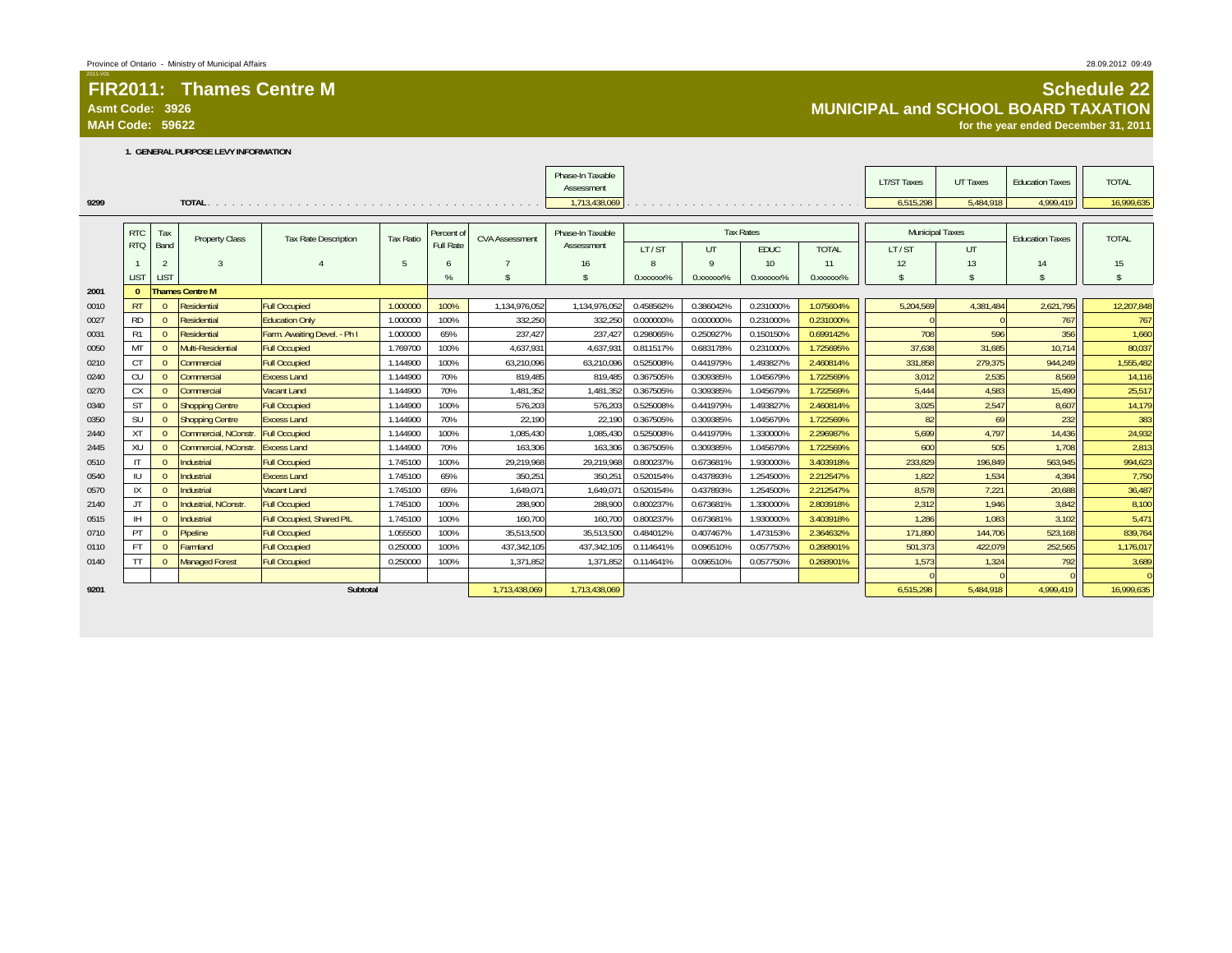#### **FIR2011: Thames Centre MAsmt Code: 3926**

**MAH Code: 59622**

#### **Schedule 22 MUNICIPAL and SCHOOL BOARD TAXATIONfor the year ended December 31, 2011**

**2. LOWER-TIER / SINGLE-TIER SPECIAL AREA LEVY INFORMATION**

|      |                |                |                |                      |                 |            |                       |                  |           |           |           |              | <b>LT/ST Taxes</b> | UT Taxes      | <b>Education Taxes</b> | TOTAL                                              |
|------|----------------|----------------|----------------|----------------------|-----------------|------------|-----------------------|------------------|-----------|-----------|-----------|--------------|--------------------|---------------|------------------------|----------------------------------------------------|
| 9499 |                |                |                |                      |                 |            |                       |                  |           |           |           |              | $\overline{0}$     |               |                        | $\overline{0}$                                     |
|      |                |                |                |                      |                 |            |                       |                  |           |           |           |              |                    |               |                        |                                                    |
|      | <b>RTC</b>     | Tax            | Property Class | Tax Rate Description | Tax Ratio       | Percent of | <b>CVA Assessment</b> | Phase-In Taxable |           |           | Tax Rates |              | Municipal Taxes    |               | <b>Education Taxes</b> | <b>TOTAL</b>                                       |
|      | <b>RTQ</b>     | Band           |                |                      |                 | Full Rate  |                       | Assessment       | LT/ST     | UT        | EDUC      | <b>TOTAL</b> | LT/ST              | UT            |                        |                                                    |
|      | $\overline{1}$ | $\overline{2}$ | $\overline{3}$ | $\overline{4}$       | $5\phantom{.0}$ | 6          | $\overline{7}$        | 16               | 8         | 9         | 10        | 11           | 12                 | 13            | 14                     | 15                                                 |
|      | <b>LIST</b>    | <b>LIST</b>    |                |                      |                 | $\%$       | $\mathsf{\$}$         | $\mathsf{s}$     | 0.xxxxxx% | 0.xxxxxx% | 0.xxxxxx% | 0.xxxxxx%    | $\mathcal{S}$      | $\mathsf{\$}$ | $\mathsf{s}$           | $\mathsf{\$}$                                      |
| 4001 |                |                |                |                      |                 |            |                       |                  |           |           |           |              |                    |               |                        |                                                    |
| 0010 | RT             | $\overline{0}$ | Residential    | <b>Full Occupied</b> | 1.000000        | 100%       |                       |                  |           |           |           |              |                    |               |                        | $\mathbf{0}$                                       |
|      |                |                |                |                      |                 |            |                       |                  |           |           |           |              |                    |               |                        | $\overline{0}$                                     |
|      |                |                |                |                      |                 |            |                       |                  |           |           |           |              |                    |               |                        | $\overline{0}$                                     |
|      |                |                |                |                      |                 |            |                       |                  |           |           |           |              |                    |               |                        | $\overline{0}$                                     |
|      |                |                |                |                      |                 |            |                       |                  |           |           |           |              |                    |               |                        | $\mathbf{0}$                                       |
|      |                |                |                |                      |                 |            |                       |                  |           |           |           |              |                    |               |                        | $\mathbf{0}$                                       |
|      |                |                |                |                      |                 |            |                       |                  |           |           |           |              |                    |               |                        | $\mathbf{0}$<br>$\overline{\overline{\mathbf{0}}}$ |
|      |                |                |                |                      |                 |            |                       |                  |           |           |           |              |                    |               |                        | $\overline{\mathbf{0}}$                            |
|      |                |                |                |                      |                 |            |                       |                  |           |           |           |              |                    |               |                        | $\overline{0}$                                     |
|      |                |                |                |                      |                 |            |                       |                  |           |           |           |              |                    |               |                        | $\overline{0}$                                     |
|      |                |                |                |                      |                 |            |                       |                  |           |           |           |              |                    |               |                        | $\overline{0}$                                     |
|      |                |                |                |                      |                 |            |                       |                  |           |           |           |              |                    |               |                        | $\mathbf{0}$                                       |
|      |                |                |                |                      |                 |            |                       |                  |           |           |           |              |                    |               |                        | $\mathbf{0}$                                       |
|      |                |                |                |                      |                 |            |                       |                  |           |           |           |              |                    |               |                        | $\overline{\overline{\mathbf{0}}}$                 |
|      |                |                |                |                      |                 |            |                       |                  |           |           |           |              |                    |               |                        | $\overline{\phantom{0}}$                           |
|      |                |                |                |                      |                 |            |                       |                  |           |           |           |              |                    |               |                        | $\overline{\mathbf{0}}$                            |
|      |                |                |                |                      |                 |            |                       |                  |           |           |           |              |                    |               |                        | $\mathbf{0}$                                       |
|      |                |                |                |                      |                 |            |                       |                  |           |           |           |              |                    |               |                        | $\overline{0}$                                     |
|      |                |                |                |                      |                 |            |                       |                  |           |           |           |              |                    |               |                        | $\overline{\phantom{0}}$                           |
| 9401 |                |                |                | Subtotal             |                 |            | $\Omega$              | $\Omega$         |           |           |           |              |                    |               |                        | $\overline{0}$                                     |
|      |                |                |                |                      |                 |            |                       |                  |           |           |           |              |                    |               |                        |                                                    |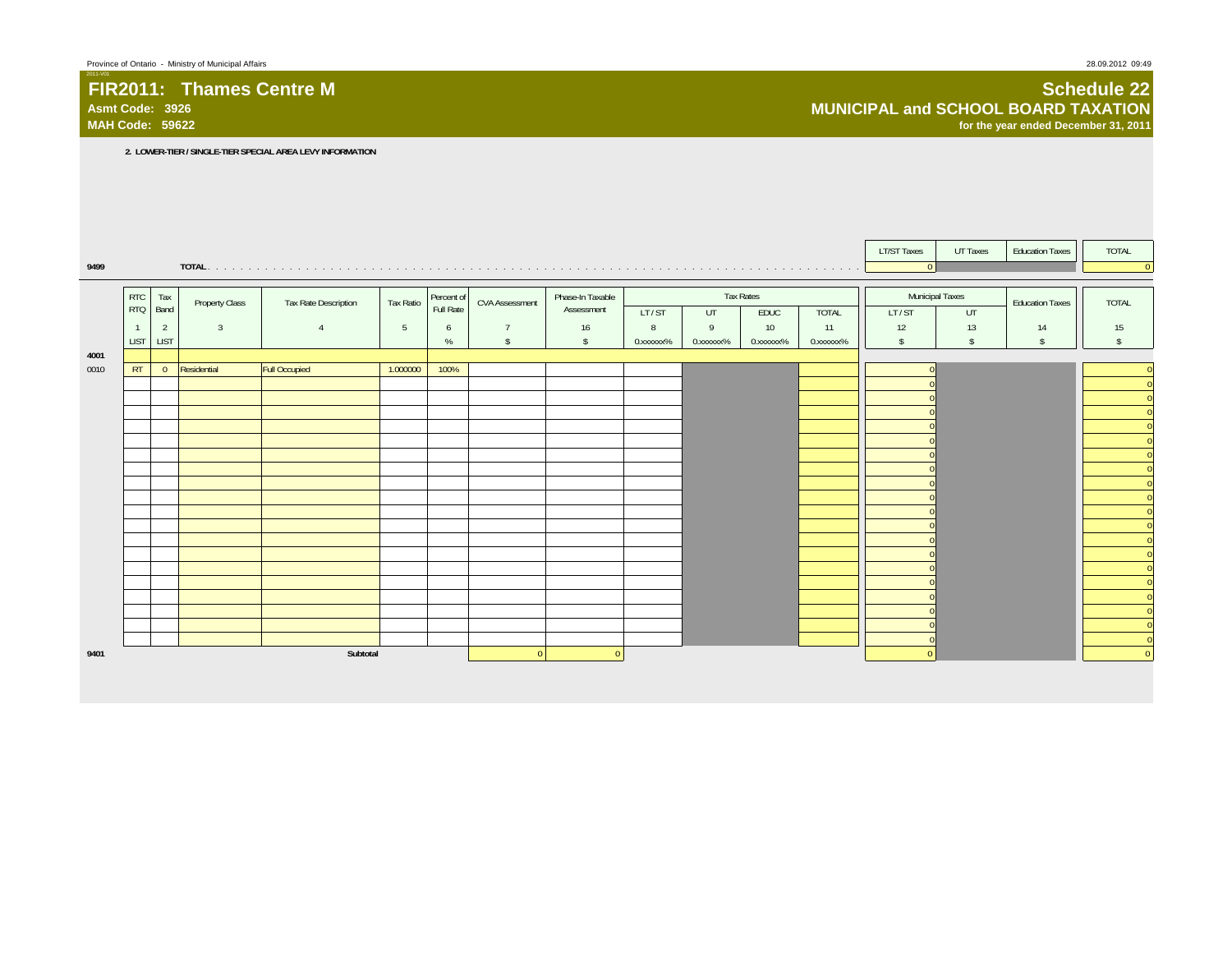## **FIR2011: Thames Centre MAsmt Code: 3926**

#### **Schedule 22 MUNICIPAL and SCHOOL BOARD TAXATIONfor the year ended December 31, 2011**

**3. UPPER-TIER SPECIAL AREA LEVY INFORMATION**

|      |                          |                |                |                             |           |                         |                       |                                |           |                |                   |              | <b>LT/ST Taxes</b>       | UT Taxes      | <b>Education Taxes</b> | TOTAL                               |
|------|--------------------------|----------------|----------------|-----------------------------|-----------|-------------------------|-----------------------|--------------------------------|-----------|----------------|-------------------|--------------|--------------------------|---------------|------------------------|-------------------------------------|
| 9699 |                          |                |                |                             |           |                         |                       |                                |           |                |                   |              |                          | $\Omega$      |                        | $\overline{0}$                      |
|      |                          |                |                |                             |           |                         |                       |                                |           |                |                   |              |                          |               |                        |                                     |
|      | <b>RTC</b><br><b>RTQ</b> | Tax<br>Band    | Property Class | <b>Tax Rate Description</b> | Tax Ratio | Percent of<br>Full Rate | <b>CVA Assessment</b> | Phase-In Taxable<br>Assessment | LT/ST     | UT             | Tax Rates<br>EDUC | <b>TOTAL</b> | Municipal Taxes<br>LT/ST | UT            | <b>Education Taxes</b> | <b>TOTAL</b>                        |
|      | $\mathbf{1}$             | 2              | $\overline{3}$ | $\overline{4}$              | 5         | 6                       | $\overline{7}$        | 16                             | 8         | $\overline{9}$ | 10                | 11           | 12                       | 13            | 14                     | 15                                  |
|      | <b>LIST</b>              | LIST           |                |                             |           | $\%$                    | $\mathsf{\$}$         | $\mathsf{s}$                   | 0.xxxxxx% | 0.xxxxxx%      | 0.xxxxxx%         | 0.xxxxxx%    | $\mathsf{\$}$            | $\mathsf{\$}$ | $\mathsf{s}$           | $\mathbf{\hat{S}}$                  |
| 6001 |                          |                |                |                             |           |                         |                       |                                |           |                |                   |              |                          |               |                        |                                     |
| 0010 | RT                       | $\overline{0}$ | Residential    | <b>Full Occupied</b>        | 1.000000  | 100%                    |                       |                                |           |                |                   |              |                          |               |                        | $\overline{0}$                      |
|      |                          |                |                |                             |           |                         |                       |                                |           |                |                   |              |                          |               |                        | $\overline{0}$                      |
|      |                          |                |                |                             |           |                         |                       |                                |           |                |                   |              |                          |               |                        | $\overline{0}$<br>$\overline{0}$    |
|      |                          |                |                |                             |           |                         |                       |                                |           |                |                   |              |                          |               |                        | $\pmb{0}$                           |
|      |                          |                |                |                             |           |                         |                       |                                |           |                |                   |              |                          |               |                        | $\overline{0}$                      |
|      |                          |                |                |                             |           |                         |                       |                                |           |                |                   |              |                          |               |                        | $\overline{\overline{\mathbf{0}}}$  |
|      |                          |                |                |                             |           |                         |                       |                                |           |                |                   |              |                          |               |                        | $\overline{\mathbf{0}}$             |
|      |                          |                |                |                             |           |                         |                       |                                |           |                |                   |              |                          |               |                        | $\overline{0}$                      |
|      |                          |                |                |                             |           |                         |                       |                                |           |                |                   |              |                          |               |                        | $\overline{0}$<br>۰<br>$\mathbf{0}$ |
|      |                          |                |                |                             |           |                         |                       |                                |           |                |                   |              |                          |               |                        | $\mathbf{0}$                        |
|      |                          |                |                |                             |           |                         |                       |                                |           |                |                   |              |                          |               |                        | $\overline{\phantom{0}}$            |
|      |                          |                |                |                             |           |                         |                       |                                |           |                |                   |              |                          |               |                        | $\overline{\phantom{0}}$            |
|      |                          |                |                |                             |           |                         |                       |                                |           |                |                   |              |                          |               |                        | $\overline{0}$                      |
|      |                          |                |                |                             |           |                         |                       |                                |           |                |                   |              |                          |               |                        | $\overline{0}$                      |
|      |                          |                |                |                             |           |                         |                       |                                |           |                |                   |              |                          |               |                        | $\overline{0}$<br>$\overline{0}$    |
|      |                          |                |                |                             |           |                         |                       |                                |           |                |                   |              |                          |               |                        | $\mathbf{0}$                        |
|      |                          |                |                |                             |           |                         |                       |                                |           |                |                   |              |                          |               |                        | $\overline{0}$                      |
| 9601 |                          |                |                | Subtotal                    |           |                         | $\Omega$              |                                |           |                |                   |              |                          | $\Omega$      |                        | $\overline{0}$                      |
|      |                          |                |                |                             |           |                         |                       |                                |           |                |                   |              |                          |               |                        |                                     |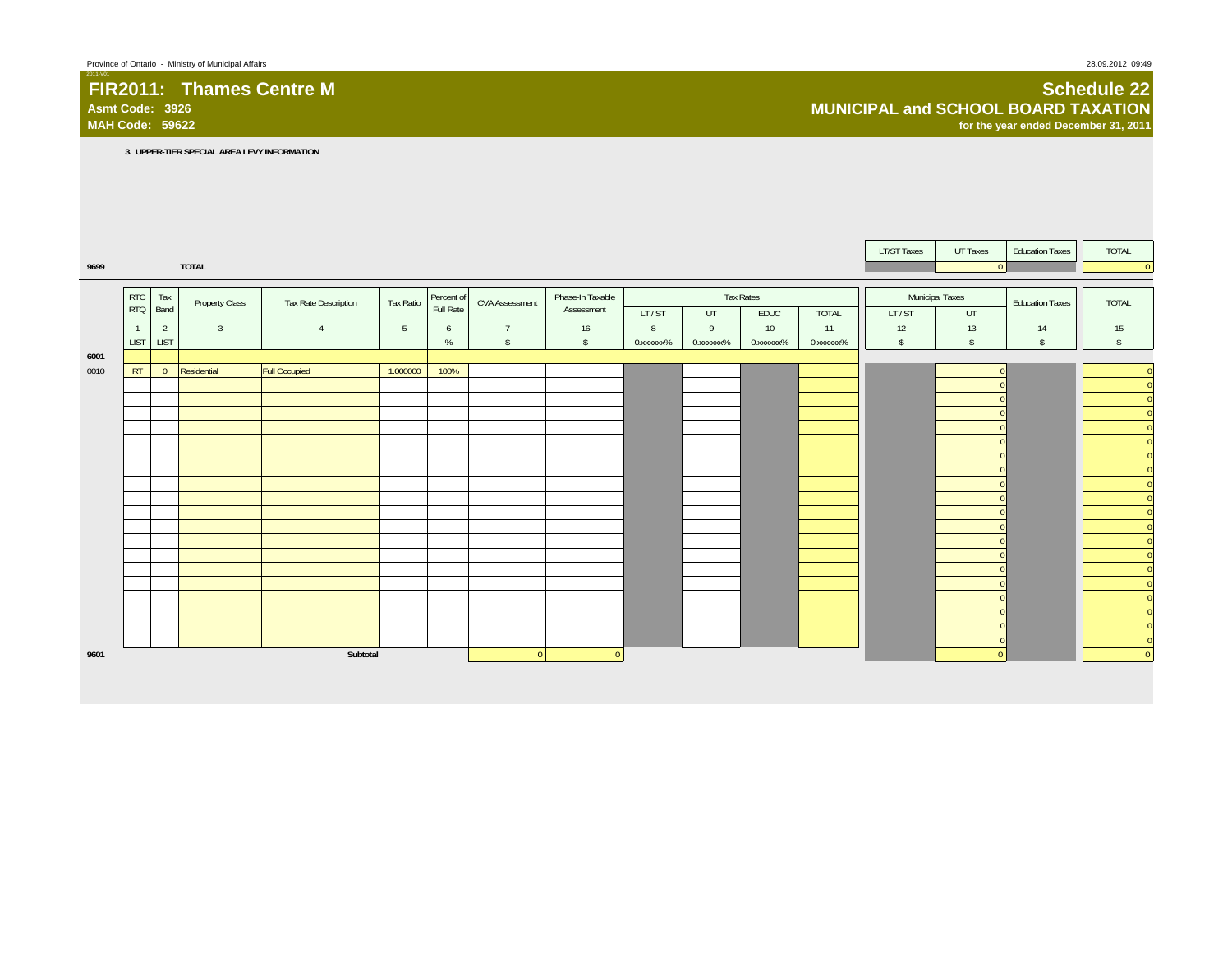**Asmt Code: 3926MAH Code: 59622**

2011-V01

# **Schedule 22 MUNICIPAL and SCHOOL BOARD TAXATION for the year ended December 31, 2011**

|              | 4. ADJUSTMENTS TO TAXATION      | <b>Municipal Taxes</b><br>LT/ST<br>12<br>$\mathbf{\hat{S}}$ | UT<br>13<br>$\ddot{\mathcal{L}}$ | <b>Education Taxes</b><br>14<br>$\hat{\mathbf{r}}$ | <b>TOTAL</b><br>15<br>$\mathbf{\hat{S}}$ |
|--------------|---------------------------------|-------------------------------------------------------------|----------------------------------|----------------------------------------------------|------------------------------------------|
| 7010         |                                 |                                                             |                                  |                                                    |                                          |
|              | 5. SUPPLEMENTARY TAXES          |                                                             |                                  |                                                    |                                          |
| 9799         |                                 | 193,927                                                     |                                  |                                                    | 193,927                                  |
|              | 6. AMOUNT LEVIED BY TAX RATE    |                                                             |                                  |                                                    |                                          |
| 9910         | <b>TOTAL Levied by Tax Rate</b> | 6,709,225                                                   | 5,484,918                        | 4,999,419                                          | 17,193,562                               |
|              | 7. AMOUNTS ADDED TO TAX BILL    |                                                             |                                  |                                                    |                                          |
| 8005         |                                 |                                                             |                                  |                                                    | $\mathbf{0}$                             |
| 8010         |                                 |                                                             |                                  |                                                    | $\Omega$                                 |
| 8015         |                                 |                                                             |                                  |                                                    |                                          |
| 8020         |                                 |                                                             |                                  |                                                    | $\Omega$                                 |
| 8025         |                                 |                                                             |                                  |                                                    | $\Omega$                                 |
| 8030         |                                 |                                                             |                                  |                                                    |                                          |
| 8035<br>8040 |                                 |                                                             |                                  |                                                    | $\Omega$                                 |
| 8097         | Other                           |                                                             |                                  |                                                    |                                          |
| 9890         | Subtotal                        | $\Omega$                                                    | $\Omega$                         | $\Omega$                                           | $\Omega$                                 |
|              |                                 |                                                             |                                  |                                                    |                                          |
|              | 8. OTHER TAXATION AMOUNTS       |                                                             |                                  |                                                    |                                          |
| 8045         |                                 | 15,165                                                      |                                  |                                                    | 15,165                                   |
| 8050         |                                 | 347                                                         |                                  |                                                    | 347                                      |
| 8098         | Other                           |                                                             |                                  |                                                    | $\Omega$                                 |
| 9892         | Subtotal                        | 15.512                                                      | $\theta$                         | $\Omega$                                           | 15,512                                   |
|              | 9. TOTAL AMOUNT LEVIED          |                                                             |                                  |                                                    |                                          |
| 9990         | <b>TOTAL Levies</b>             | 6,724,737                                                   | 5,484,918                        | 4.999.419                                          | 17,209,074                               |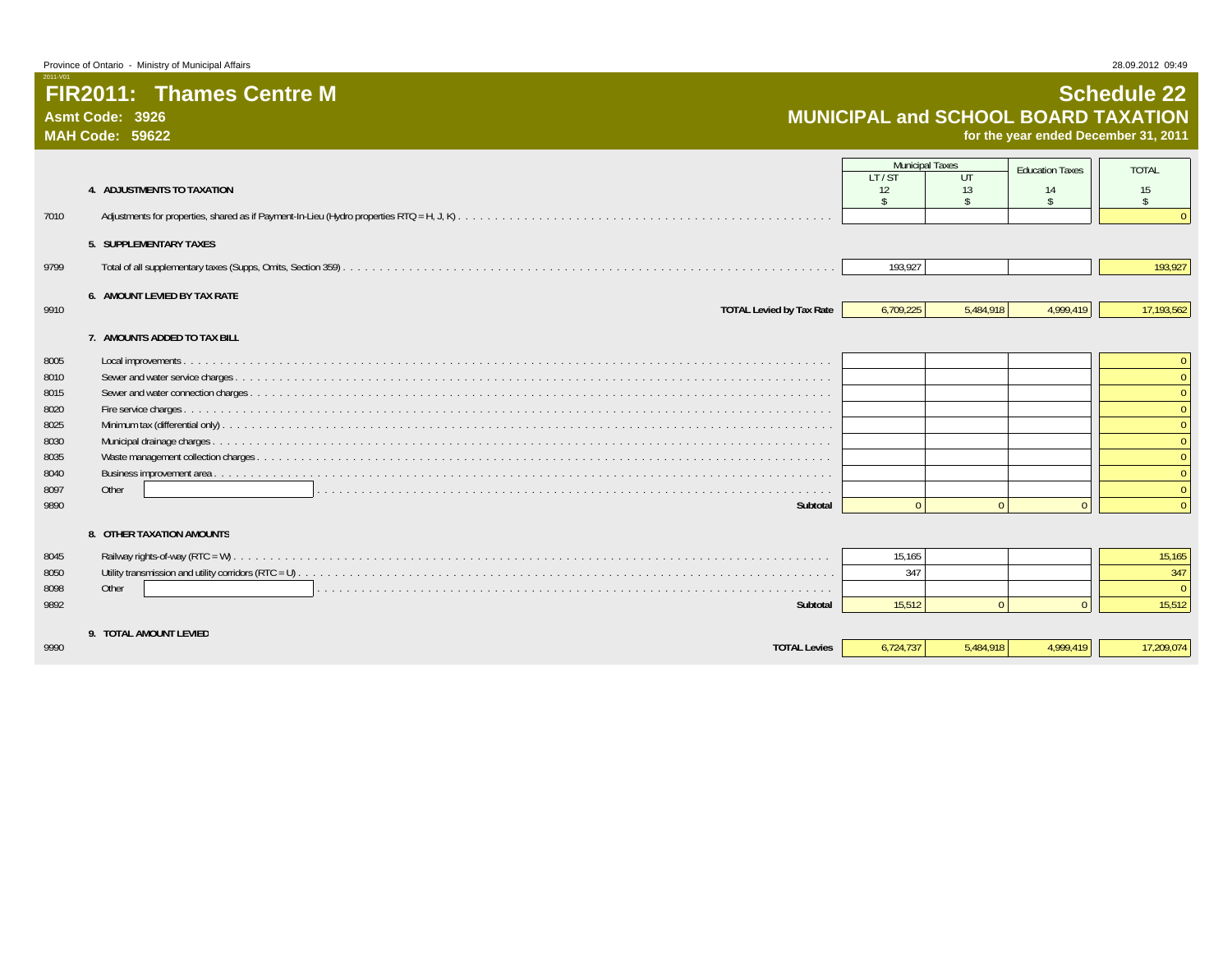### **Asmt Code: 3926**

**MAH Code: 59622**

#### **1. GENERAL PURPOSE PAYMENTS-IN-LIEU**

| 9299 |              |                |                        |                                |                  |      |                               | PIL Phased-In<br>Assessment<br>1,056,450 |           |                        |                  |              | <b>LT/ST PILS</b><br>5,518 | UT PILS<br>4,645 | <b>Education PILS</b><br>11,468 | <b>TOTAL</b><br>21,631             |
|------|--------------|----------------|------------------------|--------------------------------|------------------|------|-------------------------------|------------------------------------------|-----------|------------------------|------------------|--------------|----------------------------|------------------|---------------------------------|------------------------------------|
|      |              |                |                        |                                |                  |      |                               |                                          |           |                        |                  |              |                            |                  |                                 |                                    |
|      | <b>RTC</b>   | Tax            |                        |                                |                  |      |                               | PIL Phased-In                            |           |                        | <b>Tax Rates</b> |              | Municipal PILS             |                  |                                 |                                    |
|      | <b>RTQ</b>   | Band           | <b>Property Class</b>  | Tax Rate Description           | <b>Tax Ratio</b> |      | Percent of PIL CVA Assessment | Assessment                               | LT/ST     | UT                     | EDUC             | <b>TOTAL</b> | LT/ST                      | UT               | <b>Education PILS</b>           | <b>TOTAL</b>                       |
|      |              | 2              | $\overline{3}$         |                                | 5                | 6    | $\overline{7}$                | 16                                       | 8         | $\mathsf Q$            | 10               | 11           | 12                         | 13               | 14                              | 15                                 |
|      | <b>LIST</b>  | <b>LIST</b>    |                        |                                |                  | $\%$ | $\mathbb{S}$                  | $\mathsf{s}$                             | 0.xxxxxx% | 0. XXXXXX <sup>%</sup> | 0.xxxxxx%        | 0.xxxxxx%    | $\mathbf{\hat{s}}$         | $\mathcal{S}$    | $\mathbf{s}$                    | $\mathbf{s}$                       |
| 2001 | $\mathbf{0}$ |                | <b>Thames Centre M</b> |                                |                  |      |                               |                                          |           |                        |                  |              |                            |                  |                                 |                                    |
| 1010 | RF           | $\Omega$       | Residential            | PIL: Full Occupied             | 1.000000         | 100% | 43,550                        | 43,550                                   | 0.458562% | 0.386042%              | 0.231000%        | 1.075604%    | 200                        | 168              | 101                             | 469                                |
| 1210 | CF           | $\overline{0}$ | Commercial             | PIL: Full Occupied             | 1.144900         | 100% | 760,900                       | 760,900                                  | 0.525008% | 0.441979%              | 1.493827%        | 2.460814%    | 3,995                      | 3,363            | 11,367                          | 18,725                             |
| 1220 | CG           | $\mathbf{0}$   | Commercial             | PIL: 'General' Only (No Educ.) | 1.144900         | 100% | 252,000                       | 252,000                                  | 0.525008% | 0.441979%              | 0.000000%        | 0.966987%    | 1,323                      | 1,114            |                                 | 2,437                              |
|      |              |                |                        |                                |                  |      |                               |                                          |           |                        |                  |              |                            |                  |                                 | $\overline{0}$                     |
|      |              |                |                        |                                |                  |      |                               |                                          |           |                        |                  |              |                            |                  |                                 | $\overline{\overline{\mathbf{0}}}$ |
|      |              |                |                        |                                |                  |      |                               |                                          |           |                        |                  |              |                            |                  |                                 | $\overline{0}$                     |
|      |              |                |                        |                                |                  |      |                               |                                          |           |                        |                  |              |                            |                  |                                 | $\overline{\overline{\mathbf{0}}}$ |
|      |              |                |                        |                                |                  |      |                               |                                          |           |                        |                  |              |                            |                  |                                 | $\mathbf{0}$                       |
|      |              |                |                        |                                |                  |      |                               |                                          |           |                        |                  |              |                            |                  |                                 | $\overline{\overline{\mathbf{0}}}$ |
|      |              |                |                        |                                |                  |      |                               |                                          |           |                        |                  |              |                            |                  |                                 | $\overline{\mathbf{0}}$            |
|      |              |                |                        |                                |                  |      |                               |                                          |           |                        |                  |              |                            |                  |                                 | $\overline{0}$                     |
|      |              |                |                        |                                |                  |      |                               |                                          |           |                        |                  |              |                            |                  |                                 | $\overline{\mathbf{0}}$            |
|      |              |                |                        |                                |                  |      |                               |                                          |           |                        |                  |              |                            |                  |                                 | $\overline{\mathbf{0}}$            |
|      |              |                |                        |                                |                  |      |                               |                                          |           |                        |                  |              |                            |                  |                                 | $\overline{\overline{\mathbf{0}}}$ |
|      |              |                |                        |                                |                  |      |                               |                                          |           |                        |                  |              |                            |                  |                                 | $\overline{\mathbf{0}}$            |
|      |              |                |                        |                                |                  |      |                               |                                          |           |                        |                  |              |                            |                  |                                 | $\overline{\mathbf{0}}$            |
|      |              |                |                        |                                |                  |      |                               |                                          |           |                        |                  |              |                            |                  |                                 | $\overline{\overline{\mathbf{0}}}$ |
|      |              |                |                        |                                |                  |      |                               |                                          |           |                        |                  |              |                            |                  |                                 | $\mathbf{0}$                       |
|      |              |                |                        |                                |                  |      |                               |                                          |           |                        |                  |              |                            |                  |                                 | $\overline{0}$                     |
|      |              |                |                        |                                |                  |      |                               |                                          |           |                        |                  |              |                            |                  |                                 | $\overline{\overline{\mathbf{0}}}$ |
| 9201 |              |                |                        | Subtotal                       |                  |      | 1,056,450                     | 1,056,450                                |           |                        |                  |              | 5,518                      | 4,645            | 11,468                          | 21,631                             |

#### **Schedule 24 PAYMENTS-IN-LIEU of TAXATION**

**for the year ended December 31, 2011**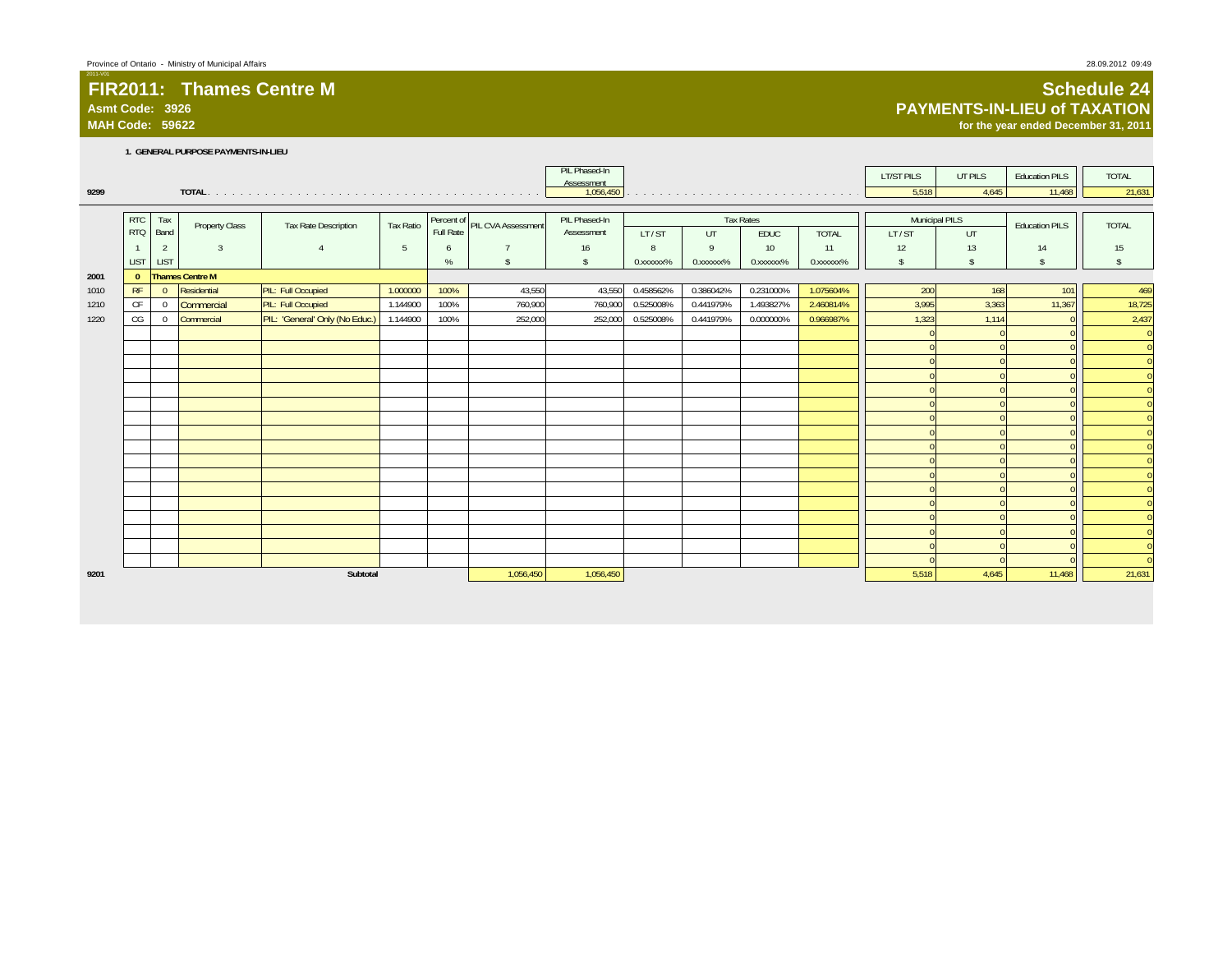#### **FIR2011: Thames Centre MAsmt Code: 3926**

**MAH Code: 59622**

**2. LOWER-TIER / SINGLE-TIER SPECIAL AREA PAYMENTS-IN-LIEU INFORMATION**

|      |                          |                |                |                      |                 |                         |                    |                             |           |           |                   |           | <b>LT/ST PILS</b> | UT PILS              | <b>Education PILS</b> | TOTAL                                      |
|------|--------------------------|----------------|----------------|----------------------|-----------------|-------------------------|--------------------|-----------------------------|-----------|-----------|-------------------|-----------|-------------------|----------------------|-----------------------|--------------------------------------------|
| 9499 |                          |                |                |                      |                 |                         |                    |                             |           |           |                   |           | $\overline{0}$    |                      |                       | $\overline{0}$                             |
|      |                          |                |                |                      |                 |                         |                    |                             |           |           |                   |           |                   |                      |                       |                                            |
|      | <b>RTC</b><br><b>RTQ</b> | Tax<br>Band    | Property Class | Tax Rate Description | Tax Ratio       | Percent of<br>Full Rate | PIL CVA Assessment | PIL Phased-In<br>Assessment | LT/ST     | UT        | Tax Rates<br>EDUC | TOTAL     | LT/ST             | Municipal PILS<br>UT | <b>Education PILS</b> | <b>TOTAL</b>                               |
|      |                          | $\overline{2}$ | $\overline{3}$ | $\overline{4}$       | $5\phantom{.0}$ | 6                       | $\overline{7}$     | 16                          | 8         | 9         | 10 <sup>°</sup>   | 11        | 12                | 13                   | 14                    | 15                                         |
|      | <b>LIST</b>              | <b>LIST</b>    |                |                      |                 | %                       | $\mathsf{\$}$      | $\mathsf{S}$                | 0.xxxxxx% | 0.xxxxxx% | 0.xxxxxx%         | 0.xxxxxx% | $\mathsf{\$}$     | $\mathsf{\$}$        | s.                    | $\sqrt[6]{2}$                              |
| 4001 |                          |                |                |                      |                 |                         |                    |                             |           |           |                   |           |                   |                      |                       |                                            |
| 1010 | RF                       | $\overline{0}$ | Residential    | PIL: Full Occupied   | 1.000000        | 100%                    |                    |                             |           |           |                   |           |                   |                      |                       | $\overline{0}$                             |
|      |                          |                |                |                      |                 |                         |                    |                             |           |           |                   |           |                   |                      |                       | $\overline{0}$                             |
|      |                          |                |                |                      |                 |                         |                    |                             |           |           |                   |           |                   |                      |                       | $\mathbf{0}$                               |
|      |                          |                |                |                      |                 |                         |                    |                             |           |           |                   |           |                   |                      |                       | $\overline{0}$                             |
|      |                          |                |                |                      |                 |                         |                    |                             |           |           |                   |           |                   |                      |                       | $\mathbf{0}$                               |
|      |                          |                |                |                      |                 |                         |                    |                             |           |           |                   |           |                   |                      |                       | $\overline{0}$<br>$\overline{\phantom{0}}$ |
|      |                          |                |                |                      |                 |                         |                    |                             |           |           |                   |           |                   |                      |                       | $\overline{\phantom{0}}$                   |
|      |                          |                |                |                      |                 |                         |                    |                             |           |           |                   |           |                   |                      |                       | $\overline{0}$                             |
|      |                          |                |                |                      |                 |                         |                    |                             |           |           |                   |           |                   |                      |                       | $\mathbf{0}$                               |
|      |                          |                |                |                      |                 |                         |                    |                             |           |           |                   |           |                   |                      |                       | $\overline{0}$                             |
|      |                          |                |                |                      |                 |                         |                    |                             |           |           |                   |           |                   |                      |                       | $\overline{0}$                             |
|      |                          |                |                |                      |                 |                         |                    |                             |           |           |                   |           |                   |                      |                       | $\overline{0}$                             |
|      |                          |                |                |                      |                 |                         |                    |                             |           |           |                   |           |                   |                      |                       | $\overline{0}$                             |
|      |                          |                |                |                      |                 |                         |                    |                             |           |           |                   |           |                   |                      |                       | $\mathbf{0}$<br>$\overline{0}$             |
|      |                          |                |                |                      |                 |                         |                    |                             |           |           |                   |           |                   |                      |                       | $\pmb{0}$                                  |
|      |                          |                |                |                      |                 |                         |                    |                             |           |           |                   |           |                   |                      |                       | $\overline{0}$                             |
|      |                          |                |                |                      |                 |                         |                    |                             |           |           |                   |           |                   |                      |                       | $\mathbf{0}$                               |
|      |                          |                |                |                      |                 |                         |                    |                             |           |           |                   |           |                   |                      |                       | $\overline{\phantom{0}}$                   |
| 9401 |                          |                |                | Subtotal             |                 |                         | $\overline{0}$     | $\Omega$                    |           |           |                   |           |                   |                      |                       | $\overline{\phantom{0}}$                   |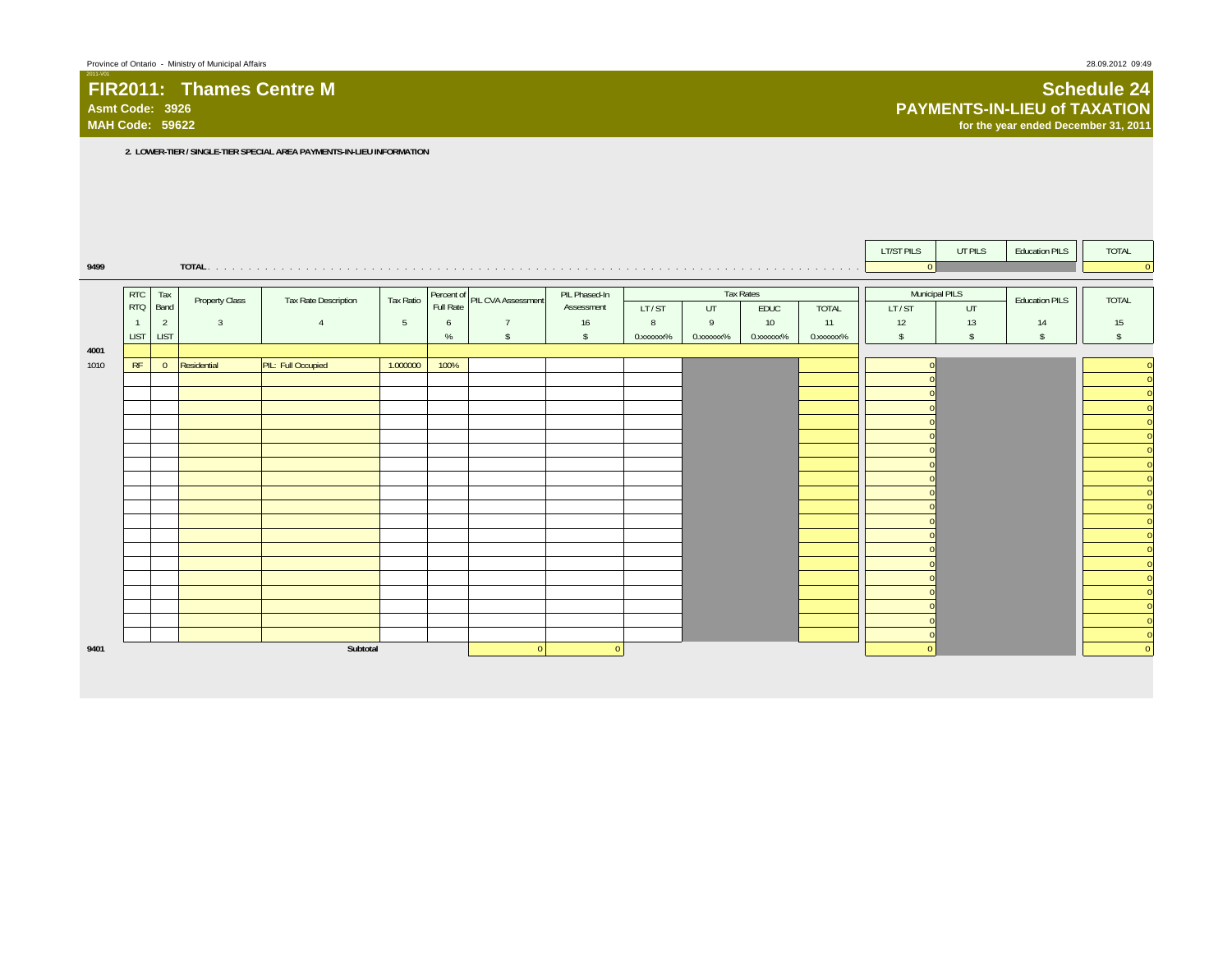# **FIR2011: Thames Centre MAsmt Code: 3926**

#### **Schedule 24 PAYMENTS-IN-LIEU of TAXATIONfor the year ended December 31, 2011**

**3. UPPER-TIER SPECIAL AREA PAYMENTS-IN-LIEU INFORMATION**

|      |            |                |                |                      |                 |           |                               |               |           |           |                  |              | <b>LT/ST PILS</b> | UT PILS       | <b>Education PILS</b> | TOTAL                                                |
|------|------------|----------------|----------------|----------------------|-----------------|-----------|-------------------------------|---------------|-----------|-----------|------------------|--------------|-------------------|---------------|-----------------------|------------------------------------------------------|
| 9699 |            |                |                |                      |                 |           |                               |               |           |           |                  |              |                   | $\Omega$      |                       | $\overline{0}$                                       |
|      |            |                |                |                      |                 |           |                               |               |           |           |                  |              |                   |               |                       |                                                      |
|      | <b>RTC</b> | Tax            | Property Class | Tax Rate Description | Tax Ratio       |           | Percent of PIL CVA Assessment | PIL Phased-In |           |           | <b>Tax Rates</b> |              | Municipal PILS    |               | <b>Education PILS</b> | <b>TOTAL</b>                                         |
|      | RTQ        | Band           |                |                      |                 | Full Rate |                               | Assessment    | LT/ST     | UT        | EDUC             | <b>TOTAL</b> | LT/ST             | UT            |                       |                                                      |
|      |            | $\overline{2}$ | $\overline{3}$ | $\Delta$             | $5\phantom{.0}$ | 6         | $\overline{7}$                | 16            | 8         | 9         | 10 <sup>°</sup>  | 11           | 12                | 13            | 14                    | 15                                                   |
|      | LIST       | <b>LIST</b>    |                |                      |                 | $\%$      | $\mathsf{\$}$                 | $\mathbf{s}$  | 0.xxxxxx% | 0.xxxxxx% | 0.xxxxxx%        | 0.xxxxxx%    | $\mathsf{\$}$     | $\mathsf{\$}$ | $\mathsf{s}$          | $\sqrt{2}$                                           |
| 6001 |            |                |                |                      |                 |           |                               |               |           |           |                  |              |                   |               |                       |                                                      |
| 1010 | RF         | $\overline{0}$ | Residential    | PIL: Full Occupied   | 1.000000        | 100%      |                               |               |           |           |                  |              |                   |               |                       | $\mathbf{0}$                                         |
|      |            |                |                |                      |                 |           |                               |               |           |           |                  |              |                   |               |                       | $\mathbf{0}$                                         |
|      |            |                |                |                      |                 |           |                               |               |           |           |                  |              |                   |               |                       | $\overline{\phantom{0}}$                             |
|      |            |                |                |                      |                 |           |                               |               |           |           |                  |              |                   |               |                       | $\overline{0}$                                       |
|      |            |                |                |                      |                 |           |                               |               |           |           |                  |              |                   |               |                       | $\overline{\phantom{0}}$                             |
|      |            |                |                |                      |                 |           |                               |               |           |           |                  |              |                   |               |                       | $\overline{0}$                                       |
|      |            |                |                |                      |                 |           |                               |               |           |           |                  |              |                   |               |                       | $\overline{0}$                                       |
|      |            |                |                |                      |                 |           |                               |               |           |           |                  |              |                   |               |                       | $\overline{0}$                                       |
|      |            |                |                |                      |                 |           |                               |               |           |           |                  |              |                   |               |                       | $\overline{0}$                                       |
|      |            |                |                |                      |                 |           |                               |               |           |           |                  |              |                   |               |                       | $\overline{\mathbf{0}}$                              |
|      |            |                |                |                      |                 |           |                               |               |           |           |                  |              |                   |               |                       | $\overline{0}$                                       |
|      |            |                |                |                      |                 |           |                               |               |           |           |                  |              |                   |               |                       | $\overline{\phantom{0}}$                             |
|      |            |                |                |                      |                 |           |                               |               |           |           |                  |              |                   |               |                       | $\overline{0}$                                       |
|      |            |                |                |                      |                 |           |                               |               |           |           |                  |              |                   |               |                       | $\mathbf{0}$<br>e.                                   |
|      |            |                |                |                      |                 |           |                               |               |           |           |                  |              |                   |               |                       | $\overline{0}$<br>$\overline{\overline{\mathbf{0}}}$ |
|      |            |                |                |                      |                 |           |                               |               |           |           |                  |              |                   |               |                       | $\overline{\phantom{0}}$                             |
|      |            |                |                |                      |                 |           |                               |               |           |           |                  |              |                   |               |                       |                                                      |
|      |            |                |                |                      |                 |           |                               |               |           |           |                  |              |                   |               |                       | $\overline{0}$                                       |
|      |            |                |                |                      |                 |           |                               |               |           |           |                  |              |                   |               |                       | $\mathbf{0}$                                         |
|      |            |                |                |                      |                 |           |                               |               |           |           |                  |              |                   |               |                       | $\overline{0}$                                       |
| 9601 |            |                |                | Subtotal             |                 |           | $\Omega$                      | $\Omega$      |           |           |                  |              |                   | $\Omega$      |                       | $\overline{0}$                                       |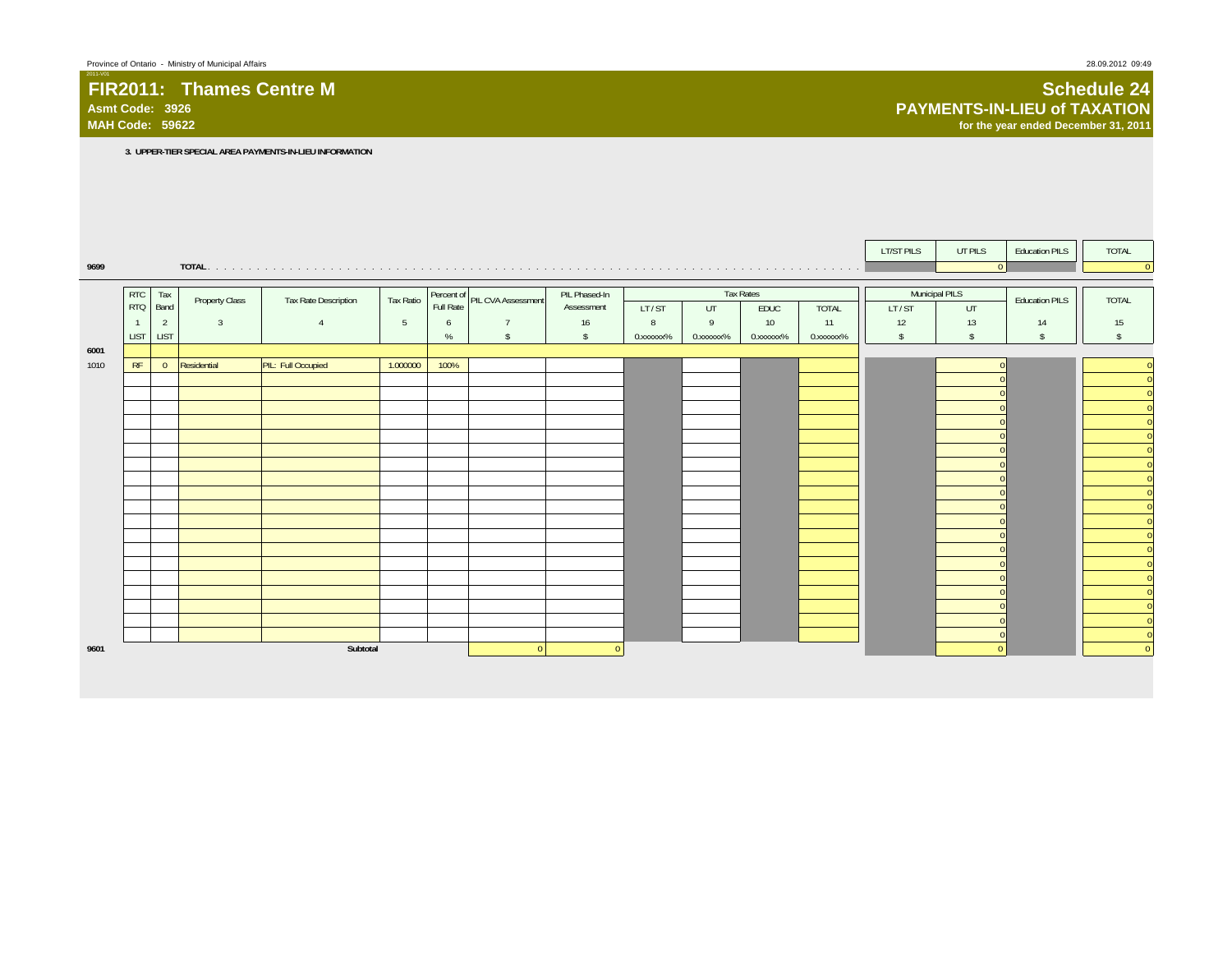**Asmt Code: 3926MAH Code: 59622**

2011-V01

# **Schedule 24 PAYMENTS-IN-LIEU of TAXATION**

**for the year ended December 31, 2011**

|              |                                        | <b>Municipal PILS</b> |             | <b>Education PILS</b> | <b>TOTAL</b>       |
|--------------|----------------------------------------|-----------------------|-------------|-----------------------|--------------------|
|              | 4. SUPPLEMENTARY PAYMENTS-IN-LIEU      | LT/ST<br>12           | $U$ T<br>13 | 14                    | 15                 |
|              |                                        | $\hat{\zeta}$         |             |                       | $\hat{\mathbf{S}}$ |
| 9799         |                                        |                       |             |                       |                    |
|              | 5. PAYMENTS-IN-LIEU LEVIED BY TAX RATE |                       |             |                       |                    |
| 9910         | <b>TOTAL PILS Levied by Tax Rate</b>   | 5,518                 | 4,645       | 11,468                | 21,631             |
|              | 6. AMOUNTS ADDED TO PAYMENTS-IN-LIEU   |                       |             |                       |                    |
|              |                                        |                       |             |                       |                    |
| 8005         |                                        |                       |             |                       |                    |
| 8010         |                                        |                       |             |                       |                    |
| 8015<br>8020 |                                        |                       |             |                       |                    |
| 8030         |                                        |                       |             |                       |                    |
| 8035         |                                        |                       |             |                       |                    |
| 8040         |                                        |                       |             |                       |                    |
| 8097         | Other                                  |                       |             |                       |                    |
| 9890         | Subtotal                               | $\Omega$              | $\Omega$    | $\Omega$              |                    |
|              | 7. OTHER PAYMENTS-IN-LIEU AMOUNTS      |                       |             |                       |                    |
|              |                                        |                       |             |                       |                    |
| 8045         |                                        |                       |             |                       |                    |
| 8046         |                                        |                       |             |                       |                    |
| 8050         |                                        |                       |             |                       |                    |
| 8051         |                                        |                       |             |                       |                    |
| 8055         |                                        |                       |             |                       |                    |
| 8060<br>8098 | Other                                  |                       |             |                       |                    |
| 9892         | Subtotal                               |                       | $\Omega$    | $\Omega$              |                    |
|              |                                        |                       |             |                       |                    |
|              | 8. TOTAL PAYMENTS-IN-LIEU LEVIED       |                       |             |                       |                    |
| 9990         | <b>TOTAL PILS Levied</b>               | 5.518                 | 4.645       | 11.468                | 21,631             |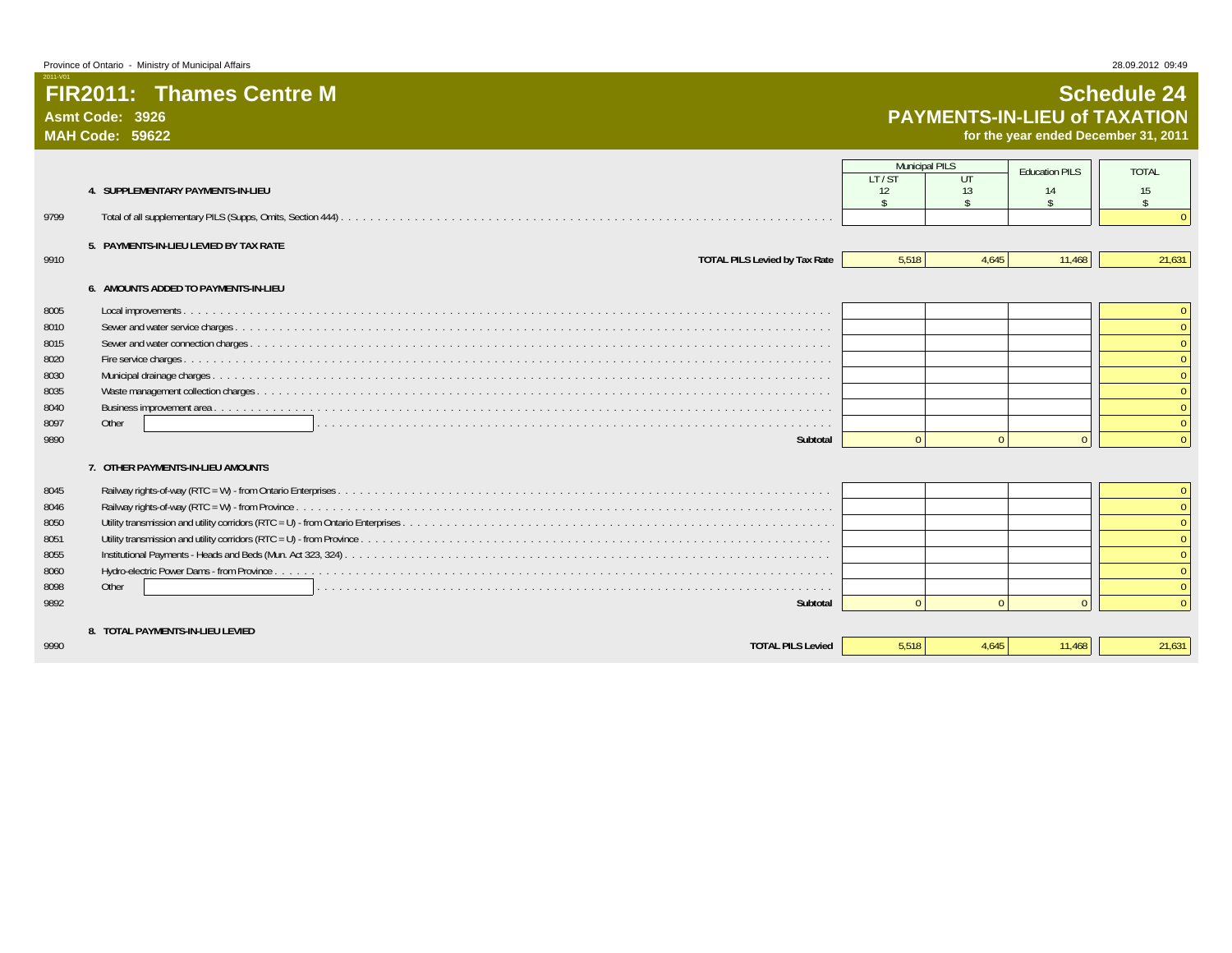### **Asmt Code: 3926**

2011-V01

**MAH Code: 59622**

### **Schedule 26 TAXATION and PAYMENTS-IN-LIEU SUMMARY**

**for the year ended December 31, 2011**

|              | 1. Municipal and School Board Taxation                                                                           |                              |                                   |                                   |                    |                        |           | <b>TOTAL</b>           | <b>ENG - Public</b> | FRE - Public | <b>ENG</b> - Separate                                       | FRE - Separate | Other    |
|--------------|------------------------------------------------------------------------------------------------------------------|------------------------------|-----------------------------------|-----------------------------------|--------------------|------------------------|-----------|------------------------|---------------------|--------------|-------------------------------------------------------------|----------------|----------|
|              | 9010 Legislated Percentage of Education Taxes distributed to each School Board (Applic. to Com, Ind, Pipelines). |                              |                                   |                                   |                    |                        |           | 100.000%               | 76.185%             | 0.407%       | 22.257%                                                     | 1.151%         | 0.000%   |
|              |                                                                                                                  |                              |                                   | Phase-In                          |                    | <b>Municipal Taxes</b> |           |                        |                     |              | Distribution of Education Taxes in column 6 by School Board |                |          |
|              |                                                                                                                  | <b>Taxable Asmt</b><br>(CVA) | Taxable Asmt.<br>(Wtd & Disc CVA) | Taxable Asmt.<br>(Wtd & Disc CVA) | <b>TOTAL Taxes</b> | LT/ST                  | UT        | <b>Education Taxes</b> | ENG - Public        | FRE - Public | ENG - Separate                                              | FRE - Separate | Other    |
|              | <b>Property Class Group</b>                                                                                      | 16                           |                                   |                                   |                    |                        |           |                        |                     |              |                                                             | 10             |          |
|              |                                                                                                                  |                              |                                   |                                   |                    |                        |           |                        |                     |              |                                                             |                |          |
| 0010         | Residential.<br>.                                                                                                | 1.135.545.729                | 1.135.462.630                     | 1,135,462,630                     | 12,210,275         | 5,205,277              | 4,382,080 | 2,622,918              | 1.998.270           | 10.675       | 583,783                                                     | 30,190         |          |
| 0050         | Multi-residential                                                                                                | 4,637,931                    | 8,207,746                         | 8,207,746                         | 80,037             | 37,638                 | 31,685    | 10,714                 | 8,162               | 44           | 2,385                                                       | 123            |          |
| 0110         | Farmland<br>.                                                                                                    | 437.342.105                  | 109,335,526                       | 109,335,526                       | 1,176,017          | 501.373                | 422.079   | 252,565                | 192.417             | 1.028        | 56.213                                                      | 2.907          |          |
| 0140         | Managed Forests                                                                                                  | 1,371,852                    | 342,963                           | 342,963                           | 3.689              | 1,573                  | 1,324     | 792                    | 603                 |              | 177                                                         |                |          |
| 9110         | Subtotal                                                                                                         | 1,578,897,617                | 1,253,348,865                     | 1,253,348,865                     | 13,470,018         | 5,745,861              | 4,837,168 | 2,886,989              | 2,199,452           | 11.750       | 642,558                                                     | 33,229         | $\Omega$ |
| 0210         | Commercial.<br>a características.                                                                                | 65,510,933                   | 74,213,199                        | 74,213,199                        | 1,595,115          | 340,314                | 286,493   | 968,308                | 737,705             | 3,941        | 215,516                                                     | 11,145         | $\Omega$ |
| 0215         | Commercial New Construction.                                                                                     | 1,248,736                    | 1,373,587                         | 1,373,587                         | 27,745             | 6,299                  | 5,302     | 16,144                 | 12,299              | 66           | 3,593                                                       | 186            |          |
| 0310         | Parking Lot.                                                                                                     |                              | $\Omega$                          |                                   |                    |                        |           |                        |                     |              | $\Omega$                                                    |                |          |
| 0320         | Office Building                                                                                                  |                              | $\Omega$                          |                                   |                    |                        |           |                        | $\Omega$            |              | $\Omega$                                                    |                | $\Omega$ |
| 0325         | Office Building New Construction                                                                                 |                              | $\Omega$                          |                                   |                    |                        |           |                        |                     |              | $\Omega$                                                    |                | $\Omega$ |
| 0340         | Shopping Centre                                                                                                  | 598,393                      | 677,479                           | 677,479                           | 14,562             | 3,107                  | 2,616     | 8,839                  | 6,734               | 36           | 1.967                                                       | 102            | $\Omega$ |
| 0345         | Shopping Centre New Construct                                                                                    |                              |                                   |                                   |                    |                        |           |                        |                     |              | $\Omega$                                                    |                | $\Omega$ |
| 9120         | Subtotal                                                                                                         | 67.358.062                   | 76.264.264                        | 76,264,264                        | 1.637.422          | 349.720                | 294.411   | 993.291                | 756.739             | 4.043        | 221.077                                                     | 11.433         | $\Omega$ |
| 0510         | Industrial.                                                                                                      | 31,379,990                   | 53.540.065                        | 53,540,065                        | 1,044,331          | 245,515                | 206.687   | 592,129                | 451.113             | 2,410        | 131.790                                                     | 6.815          | $\Omega$ |
|              | Industrial New Construction.                                                                                     | 288,900                      | 504,159                           | 504,159                           | 8,100              | 2,312                  | 1,946     | 3,842                  | 2,927               | 16           | 855                                                         | 44             | $\Omega$ |
| 0515<br>0610 | Large Industrial                                                                                                 |                              |                                   |                                   |                    |                        |           |                        |                     |              | $\Omega$                                                    |                | $\Omega$ |
| 0615         | .<br>Large Industrial New Constructio                                                                            |                              |                                   |                                   |                    |                        |           |                        |                     |              |                                                             |                |          |
| 9130         | Subtotal                                                                                                         | 31.668.890                   | 54.044.224                        | 54,044,224                        | 1,052,431          | 247,827                | 208,633   | 595,971                | 454.041             | 2.426        | 132.645                                                     | 6.860          |          |
|              |                                                                                                                  |                              |                                   |                                   |                    |                        |           |                        |                     |              |                                                             |                |          |
|              | 0710 Pipelines                                                                                                   | 35,513,500                   | 37,484,499                        | 37,484,499                        | 839.764            | 171.890                | 144,706   | 523,168                | 398.576             | 2.129        | 116.442                                                     | 6.022          | $\Omega$ |
|              | 0810 Other Property Classes                                                                                      |                              | $\overline{0}$                    |                                   |                    |                        |           |                        |                     |              |                                                             |                |          |
|              | 9160 Adj. for shared PIL properties                                                                              |                              |                                   |                                   |                    |                        |           |                        |                     |              |                                                             |                |          |
|              | 9170 Supplementary Taxes                                                                                         |                              |                                   |                                   | 193,927            | 193,927                | $\Omega$  | $\Omega$               |                     |              |                                                             |                |          |
| 9180         | <b>Total Levied by Rate</b>                                                                                      |                              |                                   |                                   | 17,193,562         | 6,709,225              | 5,484,918 | 4,999,419              | 3,808,807           | 20.348       | 1,112,722                                                   | 57.543         |          |
|              | 9190 Amts Added to Tax Bill.                                                                                     |                              |                                   |                                   |                    |                        |           | $\Omega$               |                     |              |                                                             |                |          |
|              | 9192 Other Taxation Amounts.                                                                                     |                              |                                   |                                   | 15.512             | 15,512                 |           |                        |                     |              |                                                             |                |          |
| 9199         | TOTAL before Adj.                                                                                                | 1,713,438,069                | 1,421,141,853                     | 1,421,141,853                     | 17,209,074         | 6,724,737              | 5.484.918 | 4.999.419              | 3.808.807           | 20.348       | 1.112.722                                                   | 57.543         | $\Omega$ |
|              |                                                                                                                  |                              |                                   |                                   |                    |                        |           |                        |                     |              |                                                             |                |          |

#### **2. Payments-In-Lieu of Taxation**

|      |                                  | PIL Asmt.      | PIL Asmt.        | Phase-In         |                          | <b>Municipal PILS</b> |                |                       |                                                       |
|------|----------------------------------|----------------|------------------|------------------|--------------------------|-----------------------|----------------|-----------------------|-------------------------------------------------------|
|      |                                  | (CVA)          | (Wtd & Disc CVA) | PIL Asmt.        | <b>Total PILS Levied</b> | LT/ST                 | UT             | <b>Education PILS</b> |                                                       |
|      |                                  |                |                  | (Wtd & Disc CVA) |                          |                       |                |                       |                                                       |
|      | <b>Property Class Group</b>      | 16             |                  |                  |                          |                       |                |                       |                                                       |
|      | 1010 Residential.                | 43.550         | 43,550           | 43,550           | 469                      | 200                   | 168            | 101                   |                                                       |
| 1050 | .<br>Multi-residential           |                |                  |                  |                          |                       |                |                       |                                                       |
|      | 1110 Farmland.<br>.              | $\Omega$       | $\Omega$         | $\overline{0}$   |                          |                       | $\overline{0}$ |                       |                                                       |
| 1140 | Managed Forests<br>.             | $\Omega$       | $\Omega$         | $\Omega$         | $\Omega$                 | $\Omega$              | $\Omega$       |                       |                                                       |
| 9210 | Subtotal                         | 43,550         | 43,550           | 43,550           | 469                      | 200                   | 168            | 101                   |                                                       |
|      |                                  |                |                  |                  |                          |                       |                |                       |                                                       |
| 1210 | Commercial                       | 1,012,900      | 1,159,669        | 1,159,669        | 21,162                   | 5,318                 | 4,477          | 11,367                |                                                       |
| 1215 | Commercial New Construction      | $\Omega$       | $\Omega$         | $\Omega$         |                          | $\Omega$              | $\Omega$       |                       |                                                       |
| 1310 | Parking Lot.                     | $\mathbf{0}$   | $\Omega$         | $\Omega$         |                          |                       | $\Omega$       |                       |                                                       |
| 1320 | Office Building                  | $\Omega$       |                  |                  |                          |                       | $\Omega$       |                       |                                                       |
| 1325 | Office Building New Construction | $\mathbf{0}$   | $\Omega$         | $\Omega$         |                          |                       | $\overline{0}$ |                       |                                                       |
| 1340 | Shopping Centre                  | $\Omega$       | $\Omega$         | $\Omega$         |                          | $\Omega$              | $\mathbf{0}$   |                       | Part 3 contains Distribution of PILS by School Boards |
| 1345 | Shopping Centre New Construct    | $\Omega$       | $\Omega$         | $\Omega$         |                          |                       | $\overline{0}$ |                       |                                                       |
| 9220 | Subtotal                         | 1,012,900      | 1,159,669        | 1,159,669        | 21,162                   | 5,318                 | 4,477          | 11,367                |                                                       |
|      | 1510 Industrial<br>.             | $\overline{0}$ | $\Omega$         | $\overline{0}$   |                          |                       | $\overline{0}$ |                       |                                                       |
| 1515 | Industrial New Construction.     | $\mathbf{0}$   | $\Omega$         | $\overline{0}$   |                          |                       | $\Omega$       |                       |                                                       |
| 1610 | Large Industrial                 | $\Omega$       | $\Omega$         | $\Omega$         |                          |                       | $\Omega$       |                       |                                                       |
| 1615 | Large Industrial New Constructio | $\mathbf{0}$   | $\mathbf{0}$     | $\overline{0}$   |                          | $\Omega$              | $\mathbf{0}$   |                       |                                                       |
| 9230 | Subtotal                         | $\Omega$       | $\Omega$         | $\Omega$         |                          | $\Omega$              | $\Omega$       |                       |                                                       |
|      |                                  |                |                  |                  |                          |                       |                |                       |                                                       |
|      | 1718 Pipelines                   | $\Omega$       | $\Omega$         | $\overline{0}$   |                          |                       | $\overline{0}$ |                       |                                                       |
|      | 1810 Other Property Classes      | $\Omega$       | $\Omega$         | $\Omega$         | $\Omega$                 | $\Omega$              | $\overline{0}$ |                       |                                                       |
|      | 9270 Supplementary PILS          |                |                  |                  |                          | $\Omega$              | $\Omega$       |                       |                                                       |
| 9280 | <b>Total Levied by Rate</b>      |                |                  |                  | 21,631                   | 5,518                 | 4,645          | 11,468                |                                                       |
|      | 9290 Amts Added to PILs          |                |                  |                  |                          |                       | $\Omega$       |                       |                                                       |
|      | 9292 Other PIL Amounts           |                |                  |                  |                          |                       |                |                       |                                                       |
| 9299 | TOTAL before Adj.                | 1,056,450      | 1,203,219        | 1,203,219        | 21,631                   | 5,518                 | 4.645          | 11.468                |                                                       |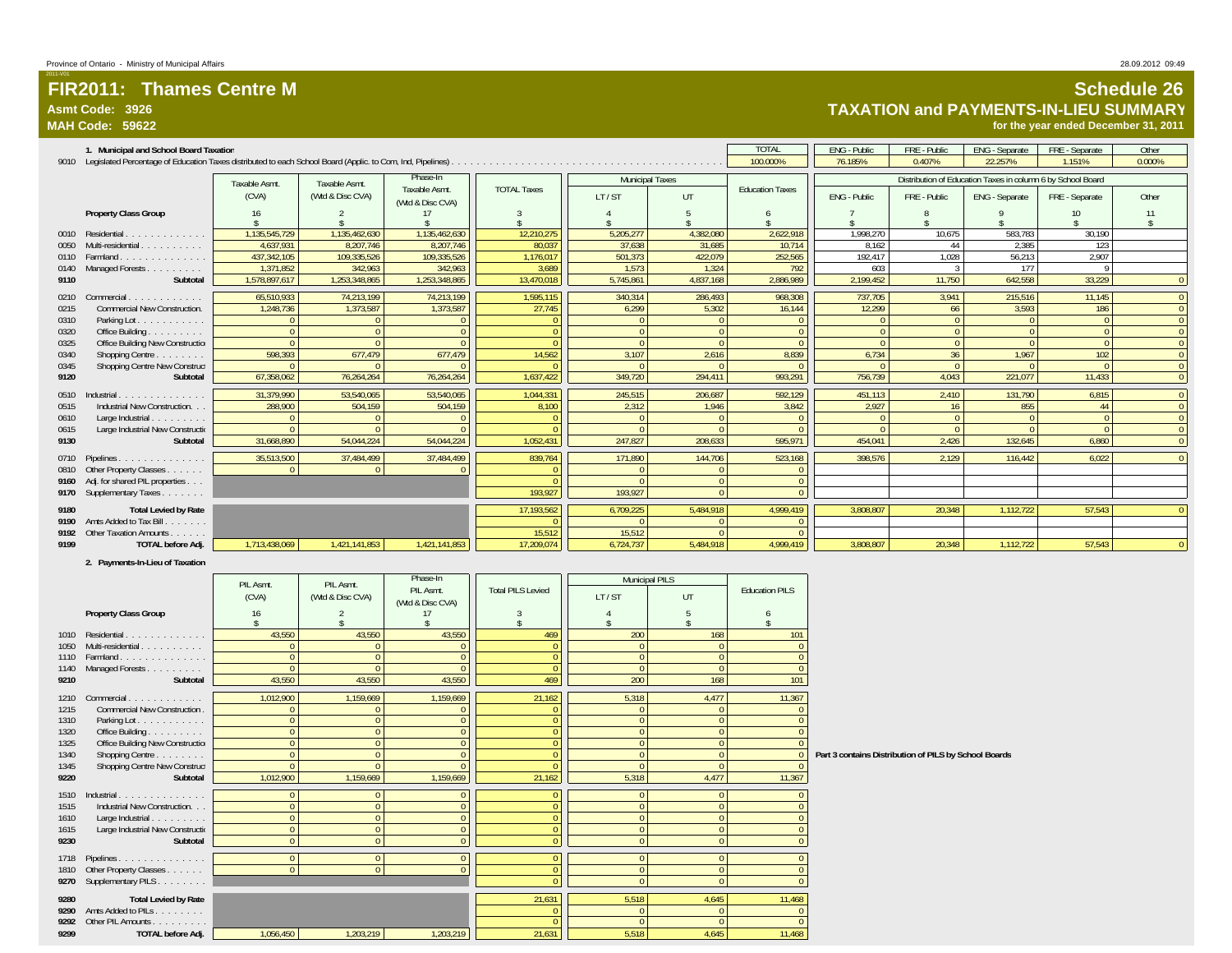### **FIR2011: Thames Centre MAsmt Code: 3926MAH Code: 59622**

# **Schedule 26 TAXATION and PAYMENTS-IN-LIEU SUMMARY**

**for the year ended December 31, 2011**

**3. Payments-In-Lieu of Taxation: Distribution of Entitlements**

|      |                                                  |                    | PILS Levied |           | <b>TOTAL PILS</b> | Adjustment to | <b>TOTAL PIL</b> |        | Distrib. of PIL Entitlement in Col. 7 |           |    | Distribution of Education PILS in column 10 by School Board |                       |                      |                    |
|------|--------------------------------------------------|--------------------|-------------|-----------|-------------------|---------------|------------------|--------|---------------------------------------|-----------|----|-------------------------------------------------------------|-----------------------|----------------------|--------------------|
|      | Source of PILS                                   | LT/ST              | UT          | Education | Levied            | PILS Levied   | Entitlement      | LT/ST  | UT                                    | Education |    | English - Public French - Public                            | English -<br>Separate | French -<br>Separate | Other              |
|      |                                                  | 3                  |             |           |                   | $\sqrt{2}$    |                  | 8      | $\mathsf{Q}$                          | 10        | 11 | 12                                                          | 13                    | 14                   | 15                 |
|      |                                                  | $\mathbf{\hat{S}}$ |             |           |                   | $\hat{\zeta}$ |                  |        |                                       |           | \$ | \$                                                          | \$                    | \$                   | $\hat{\mathbf{S}}$ |
| 5010 | Canada<br>.                                      |                    |             |           |                   |               |                  |        |                                       |           |    |                                                             |                       |                      |                    |
| 5020 | Canada Enterprises.<br>and a straight and a      | 366                | 308         | 1,042     | 1,716             |               | 1,716            | 1,408  | 308                                   |           |    |                                                             |                       |                      |                    |
|      | Ontario                                          |                    |             |           |                   |               |                  |        |                                       |           |    |                                                             |                       |                      |                    |
|      | Municipal Tax Assist. Act                        |                    |             |           |                   |               |                  |        |                                       |           |    |                                                             |                       |                      |                    |
| 5210 | Prev. Exempt Properties.<br>$\sim$ $\sim$ $\sim$ |                    |             |           |                   |               |                  |        |                                       |           |    |                                                             |                       |                      |                    |
| 5220 | Other Mun. Tax Asst. Act.<br><b>Contract</b>     |                    |             |           |                   |               | $\Omega$         |        |                                       |           |    |                                                             |                       |                      |                    |
| 5230 | Inst. Payments - Heads and Beds                  |                    |             |           |                   |               | $\Omega$         |        |                                       |           |    |                                                             |                       |                      |                    |
| 5232 | Railway Rights-of-way                            |                    |             |           |                   |               |                  |        |                                       |           |    |                                                             |                       |                      |                    |
| 5234 | Utility Corridors/Transmission.<br>a seran       |                    |             |           |                   |               |                  |        |                                       |           |    |                                                             |                       |                      |                    |
| 5236 | Hydro-Electric Power Dams                        |                    |             | $\Omega$  |                   |               | $\Omega$         |        |                                       |           |    |                                                             |                       |                      |                    |
| 5240 | Other MTO                                        | 200                | 168         | 100       | 468               |               | 468              | 200    | 168                                   | 100       | 76 |                                                             | 22                    |                      |                    |
|      | <b>Ontario Enterprises</b>                       |                    |             |           |                   |               |                  |        |                                       |           |    |                                                             |                       |                      |                    |
| 5410 | Ontario Housing Corp.                            |                    |             |           |                   |               | $\sqrt{ }$       |        |                                       |           |    |                                                             |                       |                      |                    |
| 5430 | Liquor Control Board of Ont.<br>and a series     | 1,323              | 1,114       |           | 2,437             |               | 2,437            | 1,323  | 1,114                                 |           |    |                                                             |                       |                      |                    |
| 5432 | Railway Rights-of-way                            |                    |             |           |                   |               | $\theta$         |        |                                       |           |    |                                                             |                       |                      |                    |
| 5434 | Utility Corridors/Transmission.<br>a sa sa       |                    |             |           |                   |               |                  |        |                                       |           |    |                                                             |                       |                      |                    |
| 5437 | Ontario Lottery and Gaming Corp.                 |                    |             |           |                   |               |                  |        |                                       |           |    |                                                             |                       |                      |                    |
| 5460 | Other<br>and a series                            |                    |             |           |                   |               |                  |        |                                       |           |    |                                                             |                       |                      |                    |
| 5610 | Municipal Enterprises.<br>and a series and       | 3,629              | 3.055       | 10.326    | 17,010            |               | 17,010           | 13,955 | 3,055                                 |           |    |                                                             |                       |                      |                    |
| 5910 | Other Muns and Enterprises.<br>.                 |                    |             |           |                   |               |                  |        |                                       |           |    |                                                             |                       |                      |                    |
| 5950 | <b>Amounts Added to PIL</b><br>and a strain and  |                    | $\Omega$    | $\Omega$  |                   |               |                  |        |                                       |           |    |                                                             |                       |                      |                    |
| 9599 | <b>TOTAL</b>                                     | 5,518              | 4,645       | 11,468    | 21,631            | $\Omega$      | 21,631           | 16,886 | 4,645                                 | 100       | 76 |                                                             | 22                    |                      |                    |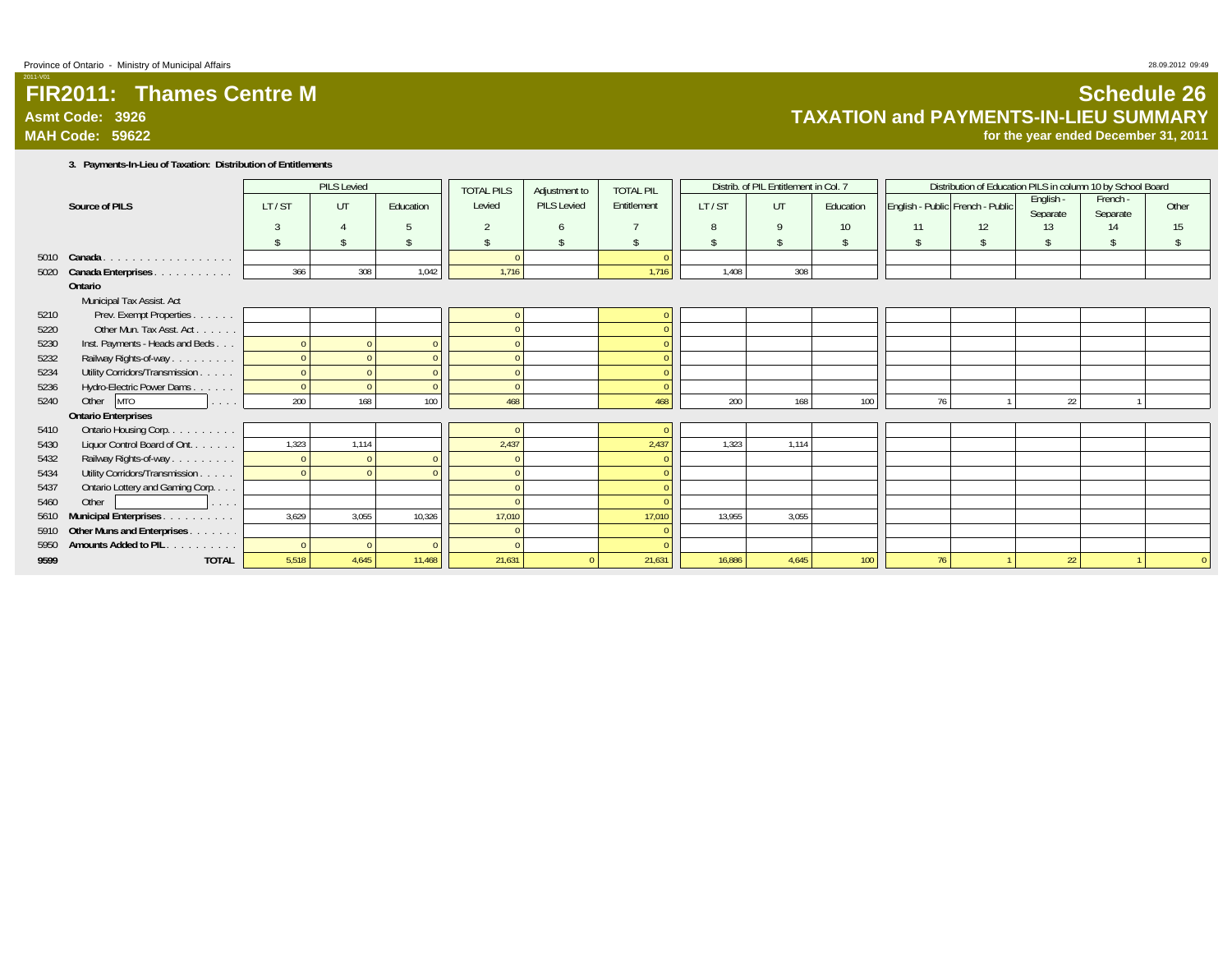# **FIR2011: Thames Centre MAsmt Code: 3926**

**MAH Code: 59622**

2011-V01

#### **Upper-tier Entitlements from Lower-tiers**

|      | Lower-Tier Municipality             | MAH<br>Code    | Asmt<br>Code   | <b>General Purpose</b><br>Levy  | <b>Upper-Tier Special</b><br>Area Levies (Total) | Supplementary<br>Taxes | Amounts Added to<br><b>Tax Bills</b> | Other Taxation<br>Amounts | Payments - In - Lieu | 5% Capping Limit<br>Adjustment | PLUS: UT Tax<br>Adjust. Applied to<br>Taxation | LESS: UT Tax<br>Adjust. Recovered<br>from Allowances | <b>TOTAL</b>     |
|------|-------------------------------------|----------------|----------------|---------------------------------|--------------------------------------------------|------------------------|--------------------------------------|---------------------------|----------------------|--------------------------------|------------------------------------------------|------------------------------------------------------|------------------|
|      |                                     | $\overline{2}$ | $\overline{3}$ | $\overline{4}$<br>$\mathsf{\$}$ | $5\phantom{.0}$<br>$\sqrt{2}$                    | 6<br>$\mathsf{\$}$     | $\overline{7}$<br>$\mathsf{\$}$      | 13<br>$\sqrt{2}$          | 8<br>$\mathsf{\$}$   | 9<br>$\mathsf{\$}$             | 10<br>$\sqrt{2}$                               | 11<br>$\mathsf{\$}$                                  | 12<br>$\sqrt{2}$ |
| 0201 |                                     |                | $\sim$         |                                 |                                                  |                        |                                      |                           |                      |                                |                                                |                                                      | $\overline{0}$   |
| 0202 |                                     |                | $\sim$         |                                 |                                                  |                        |                                      |                           |                      |                                |                                                |                                                      | $\overline{0}$   |
| 0203 |                                     |                | $\sim$         |                                 |                                                  |                        |                                      |                           |                      |                                |                                                |                                                      | $\mathbf 0$      |
| 0204 |                                     |                | $\sim$         |                                 |                                                  |                        |                                      |                           |                      |                                |                                                |                                                      | $\overline{0}$   |
| 0205 |                                     |                | $\sim$         |                                 |                                                  |                        |                                      |                           |                      |                                |                                                |                                                      | $\overline{0}$   |
| 0206 |                                     |                | $\sim$         |                                 |                                                  |                        |                                      |                           |                      |                                |                                                |                                                      | $\overline{0}$   |
| 0207 |                                     |                | $\sim$         |                                 |                                                  |                        |                                      |                           |                      |                                |                                                |                                                      | $\overline{0}$   |
| 0208 |                                     |                | $\sim$         |                                 |                                                  |                        |                                      |                           |                      |                                |                                                |                                                      | $\mathbf{0}$     |
| 0209 |                                     |                | $\sim$         |                                 |                                                  |                        |                                      |                           |                      |                                |                                                |                                                      | $\overline{0}$   |
| 0210 |                                     |                | $\sim$         |                                 |                                                  |                        |                                      |                           |                      |                                |                                                |                                                      | $\mathbf{0}$     |
| 0211 |                                     |                | $\sim$         |                                 |                                                  |                        |                                      |                           |                      |                                |                                                |                                                      | $\mathbf 0$      |
| 0212 |                                     |                | $\sim$         |                                 |                                                  |                        |                                      |                           |                      |                                |                                                |                                                      | $\overline{0}$   |
| 0213 |                                     |                | $\sim$         |                                 |                                                  |                        |                                      |                           |                      |                                |                                                |                                                      | $\overline{0}$   |
| 0214 |                                     |                | $\sim$         |                                 |                                                  |                        |                                      |                           |                      |                                |                                                |                                                      | $\overline{0}$   |
| 0215 |                                     |                | $\sim$         |                                 |                                                  |                        |                                      |                           |                      |                                |                                                |                                                      | $\overline{0}$   |
| 0216 |                                     |                | $\sim$         |                                 |                                                  |                        |                                      |                           |                      |                                |                                                |                                                      | $\overline{0}$   |
| 0217 |                                     |                | $\sim$         |                                 |                                                  |                        |                                      |                           |                      |                                |                                                |                                                      | $\overline{0}$   |
| 0218 |                                     |                | $\sim$         |                                 |                                                  |                        |                                      |                           |                      |                                |                                                |                                                      | $\overline{0}$   |
| 0219 |                                     |                | $\sim$         |                                 |                                                  |                        |                                      |                           |                      |                                |                                                |                                                      | $\overline{0}$   |
| 0220 |                                     |                | $\sim$         |                                 |                                                  |                        |                                      |                           |                      |                                |                                                |                                                      | $\overline{0}$   |
| 0221 |                                     |                | $\sim$         |                                 |                                                  |                        |                                      |                           |                      |                                |                                                |                                                      | $\mathbf{0}$     |
| 0299 | <b>TOTAL Upper-Tier Entitlement</b> |                |                | $\overline{0}$                  | $\overline{0}$                                   | $\overline{0}$         | $\overline{0}$                       | $\overline{0}$            | 0                    | $\overline{0}$                 | $\mathbf{0}$                                   | $\overline{0}$                                       | $\overline{0}$   |

## **Upper-Tier ONLY Schedule 28 UPPER-TIER ENTITLEMENTS for the year ended December 31, 2011**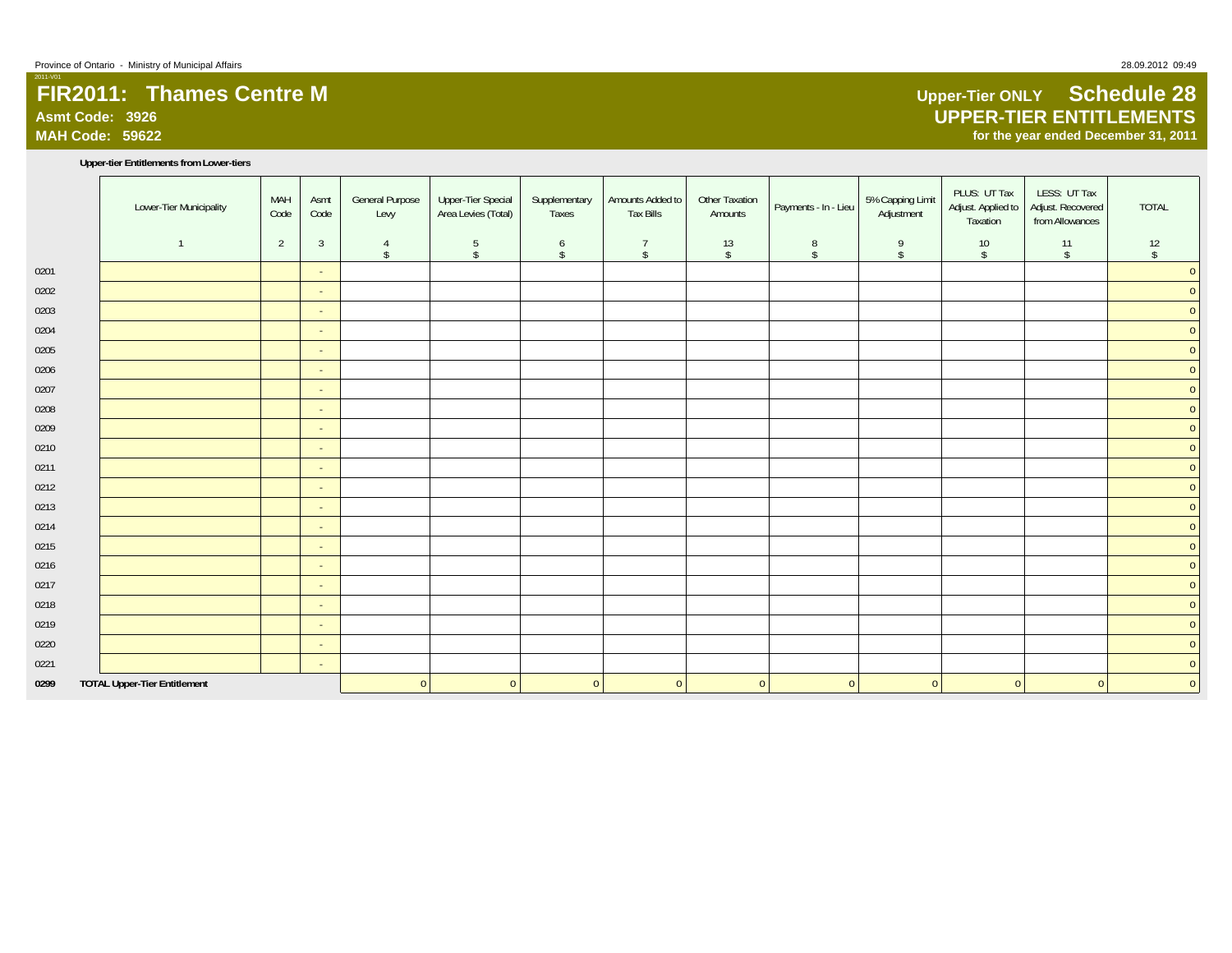**Asmt Code: 3926**

**FIR2011: Thames Centre M**

2011-V01

# **Schedule 40 CONSOLIDATED STATEMENT OF OPERATIONS: EXPENSES for the year ended December 31, 2011**

|              | <b>MAH Code: 59622</b>                                                                           |                                                 |                               |                |                        |                                 |                       |              |                                                    |                                 |                                    | for the year ended December 31, 2011       |
|--------------|--------------------------------------------------------------------------------------------------|-------------------------------------------------|-------------------------------|----------------|------------------------|---------------------------------|-----------------------|--------------|----------------------------------------------------|---------------------------------|------------------------------------|--------------------------------------------|
|              |                                                                                                  | Salaries, Wages and<br><b>Employee Benefits</b> | Interest on<br>Long Term Debt | Materials      | Contracted<br>Services | Rents and Financial<br>Expenses | External<br>Transfers | Amortization | <b>Total Expenses</b><br><b>Before Adjustments</b> | Inter-Functional<br>Adjustments | Allocation of<br>Program Support * | <b>Total Expenses</b><br>After Adjustments |
|              |                                                                                                  |                                                 | $\overline{2}$                | $\overline{3}$ |                        | -5                              | -6                    | 16           |                                                    | 12<br>$\hat{\mathbf{x}}$        | 13<br>$\hat{\mathbf{x}}$           | 11<br>$\hat{\mathbf{r}}$                   |
|              | General government                                                                               |                                                 |                               |                |                        |                                 |                       |              |                                                    |                                 |                                    |                                            |
| 0240         |                                                                                                  | 989,134                                         |                               | 448,042        | 218,935                | 40,738                          |                       | 67,080       | 1,763,929                                          | $-299,729$                      |                                    | 1,464,200                                  |
| 0250<br>0260 |                                                                                                  |                                                 |                               |                |                        |                                 |                       |              |                                                    |                                 |                                    | $\mathbf{0}$                               |
| 0299         | Subtotal                                                                                         | 989,134                                         | $\Omega$                      | 448,042        | 218,935                | 40,738                          | $\overline{0}$        | 67,080       | 1,763,929                                          | $-299.729$                      |                                    | 1,464,200                                  |
|              |                                                                                                  |                                                 |                               |                |                        |                                 |                       |              |                                                    |                                 |                                    |                                            |
| 0410         | <b>Protection services</b>                                                                       | 282,270                                         |                               | 132,519        | 134,315                |                                 |                       | 36,219       | 585,323                                            | 111,411                         |                                    | 696,734                                    |
| 0420         |                                                                                                  | 13,030                                          |                               | 6,958          | 1,513,624              |                                 |                       |              | 1,533,612                                          | 8.000                           |                                    | 1,541,612                                  |
| 0421         |                                                                                                  |                                                 |                               |                |                        |                                 |                       |              |                                                    |                                 |                                    | $\bf{0}$                                   |
| 0422         |                                                                                                  |                                                 |                               |                |                        |                                 | 96.900                |              | 96,900                                             |                                 |                                    | $\overline{0}$<br>96,900                   |
| 0430<br>0440 | Protective inspection and control                                                                | 122,142                                         |                               | 2.806          | 15,869                 |                                 |                       |              | 140,817                                            | 39,230                          |                                    | 180,047                                    |
| 0445         | Building permit and inspection services                                                          |                                                 |                               |                |                        |                                 |                       |              | $\sqrt{2}$                                         |                                 |                                    | $\,$ 0                                     |
| 0450         |                                                                                                  |                                                 |                               |                |                        |                                 |                       |              |                                                    |                                 |                                    | $\mathbf{0}$                               |
| 0460<br>0498 | Other                                                                                            |                                                 |                               |                |                        |                                 |                       |              |                                                    |                                 |                                    | $\,0\,$<br>$\overline{0}$                  |
| 0499         | Subtotal                                                                                         | 417,442                                         | $\Omega$                      | 142,283        | 1,663,808              | $\Omega$                        | 96,900                | 36,219       | 2,356,652                                          | 158,641                         |                                    | 2,515,293                                  |
|              |                                                                                                  |                                                 |                               |                |                        |                                 |                       |              |                                                    |                                 |                                    |                                            |
| 0611         | <b>Transportation services</b>                                                                   |                                                 |                               |                |                        |                                 |                       |              |                                                    |                                 |                                    | $\mathbf 0$                                |
| 0612         |                                                                                                  |                                                 |                               |                |                        |                                 |                       |              |                                                    |                                 |                                    | $\overline{0}$                             |
| 0613         |                                                                                                  |                                                 |                               |                |                        |                                 |                       |              |                                                    |                                 |                                    | $\mathbf{0}$                               |
| 0614         | Roads - Traffic Operations & Roadside                                                            | 705,349<br>53.091                               |                               | 1,102,441      | 229                    | 543,700                         |                       | 2,585,564    | 4,937,283<br>53.091                                | $-87,03$                        |                                    | 4,850,244<br>53.091                        |
| 0621<br>0622 | Winter Control - Except sidewalks, Parking Lots<br>Winter Control - Sidewalks, Parking Lots Only |                                                 |                               |                |                        |                                 |                       |              |                                                    |                                 |                                    | $\,$ 0                                     |
| 0631         |                                                                                                  |                                                 |                               |                |                        |                                 |                       |              | $\Omega$                                           |                                 |                                    | $\,$ 0 $\,$                                |
| 0632         | Transit - Disabled & special needs                                                               |                                                 |                               |                |                        |                                 |                       |              |                                                    |                                 |                                    | $\overline{0}$                             |
| 0640<br>0650 |                                                                                                  |                                                 |                               | 79.142         |                        |                                 |                       | 30.071       | 109,213                                            |                                 |                                    | $\overline{0}$<br>109,213                  |
| 0660         |                                                                                                  |                                                 |                               |                |                        |                                 |                       |              | $\sqrt{2}$                                         |                                 |                                    | $\mathbf 0$                                |
| 0698         | Other                                                                                            |                                                 |                               |                |                        |                                 |                       |              |                                                    |                                 |                                    | $\overline{0}$                             |
| 0699         | Subtotal                                                                                         | 758,440                                         | $\Omega$                      | 1,181,583      | 229                    | 543,700                         | $\Omega$              | 2,615,635    | 5,099,587                                          | $-87.03$                        |                                    | 5,012,548                                  |
|              | <b>Environmental services</b>                                                                    |                                                 |                               |                |                        |                                 |                       |              |                                                    |                                 |                                    |                                            |
| 0811         | Wastewater collection/conveyance.                                                                | 16,217                                          | 1.981                         | 314,882        | 92,110                 | 14,521                          |                       | 159,022      | 594,771                                            | 4,503                           |                                    | 599,274                                    |
| 0812         | Wastewater treatment & disposal                                                                  | 386,049                                         |                               | 228,463        | 37,676                 |                                 |                       |              | 652,188                                            | 106,102                         |                                    | 758,290                                    |
| 0821<br>0822 |                                                                                                  |                                                 |                               | 3,903          |                        |                                 |                       | 77,370       | 81,273                                             |                                 |                                    | $\sqrt{2}$<br>81,273                       |
| 0831         |                                                                                                  |                                                 | 57,090                        |                |                        |                                 |                       | 273,643      | 330,733                                            |                                 |                                    | 330,733                                    |
| 0832         |                                                                                                  |                                                 |                               |                |                        |                                 |                       |              |                                                    |                                 |                                    | $\sqrt{2}$                                 |
| 0840<br>0850 |                                                                                                  | 28,543                                          |                               | 16,379         | 619.869                |                                 |                       | 2,981        | 667,772                                            | 33.141                          |                                    | 700,913                                    |
| 0860         |                                                                                                  |                                                 |                               |                |                        |                                 |                       |              |                                                    |                                 |                                    | $\,$ 0<br>$\overline{0}$                   |
| 0898         | Other                                                                                            |                                                 |                               |                |                        |                                 |                       |              |                                                    |                                 |                                    | $\overline{0}$                             |
| 0899         | Subtotal                                                                                         | 430.809                                         | 55,109                        | 563.627        | 749.655                | 14.521                          |                       | 513.016      | 2,326,737                                          | 143.746                         |                                    | 2,470,483                                  |
|              | <b>Health services</b>                                                                           |                                                 |                               |                |                        |                                 |                       |              |                                                    |                                 |                                    |                                            |
| 1010         |                                                                                                  |                                                 |                               |                |                        |                                 |                       |              |                                                    |                                 |                                    | $\,$ 0                                     |
| 1020         |                                                                                                  |                                                 |                               |                |                        |                                 |                       |              |                                                    |                                 |                                    | $\,$ 0 $\,$                                |
| 1030<br>1035 |                                                                                                  |                                                 |                               |                |                        |                                 |                       |              |                                                    |                                 |                                    | $\,$ 0<br>$\overline{\mathbf{0}}$          |
| 1040         |                                                                                                  |                                                 |                               | 28,547         | 36,022                 |                                 |                       | 1,012        | 65,581                                             | 738                             |                                    | 66,319                                     |
| 1098         | Other                                                                                            |                                                 |                               |                |                        |                                 |                       |              |                                                    |                                 |                                    | $\sqrt{2}$                                 |
| 1099         | Subtotal                                                                                         |                                                 |                               | 28,547         | 36,022                 |                                 |                       | 1,012        | 65,581                                             | 738                             |                                    | 66,319                                     |
|              | Social and family services                                                                       |                                                 |                               |                |                        |                                 |                       |              |                                                    |                                 |                                    |                                            |
| 1210         |                                                                                                  |                                                 |                               |                |                        |                                 |                       |              |                                                    |                                 |                                    | $\,$ 0                                     |
| 1220<br>1230 |                                                                                                  |                                                 |                               |                |                        |                                 |                       |              | $\Omega$                                           |                                 |                                    | $\,$ 0<br>$\mathbf 0$                      |
| 1298         | Other                                                                                            |                                                 |                               |                |                        |                                 |                       |              |                                                    |                                 |                                    | $\mathbf 0$                                |
| 1299         | Subtotal                                                                                         |                                                 |                               |                |                        |                                 |                       |              |                                                    |                                 |                                    | $\mathbf{0}$                               |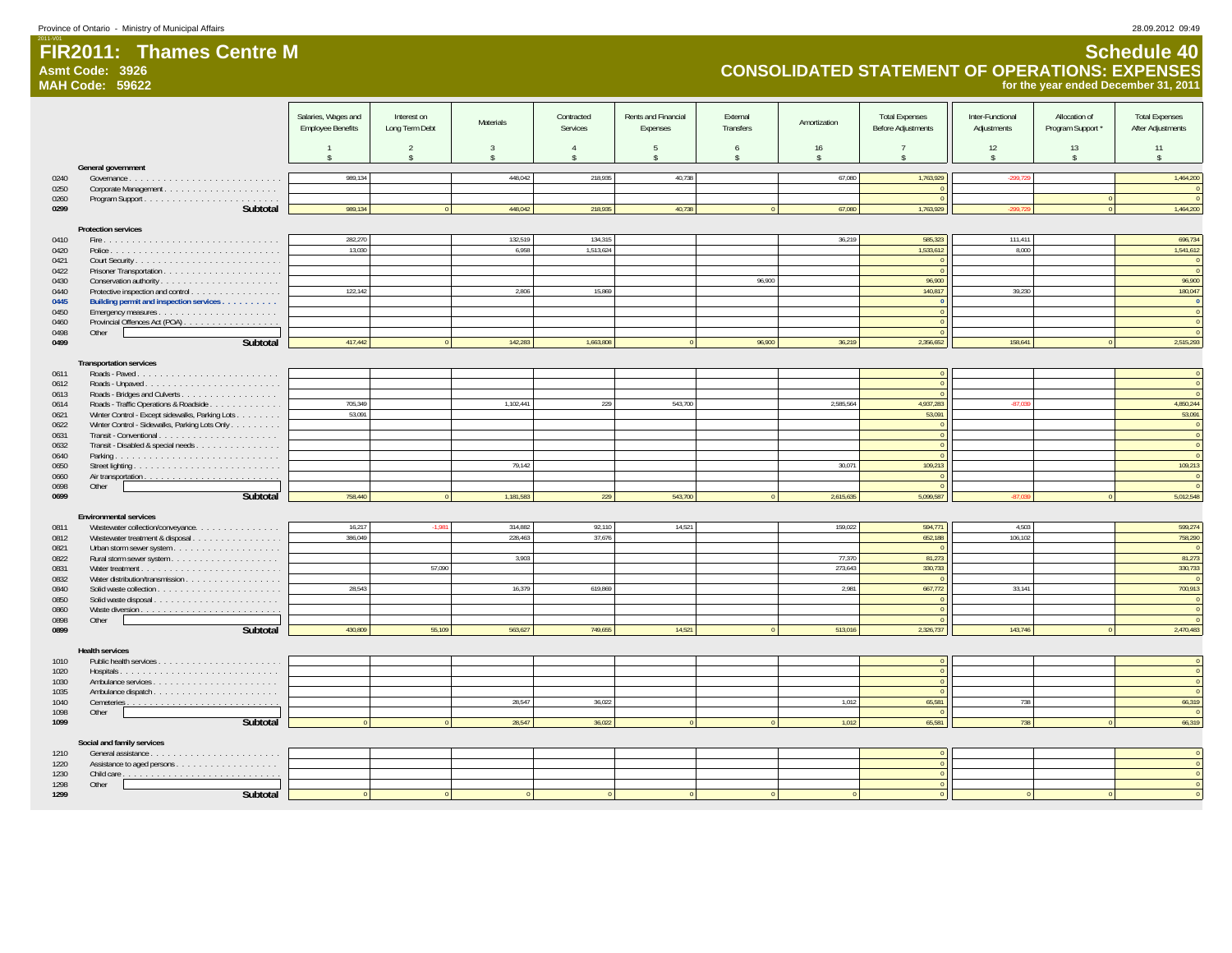**Asmt Code: 3926**

**MAH Code: 59622**

**FIR2011: Thames Centre M** 

# **Schedule 40 CONSOLIDATED STATEMENT OF OPERATIONS: EXPENSES for the year ended December 31, 2011**

|      |                                        | Salaries, Wages and      | Interest on    |           | Contracted | Rents and Financial | External  |              | <b>Total Expenses</b>     | Inter-Functional | Allocation of     | <b>Total Expenses</b> |
|------|----------------------------------------|--------------------------|----------------|-----------|------------|---------------------|-----------|--------------|---------------------------|------------------|-------------------|-----------------------|
|      |                                        | <b>Employee Benefits</b> | Long Term Debt | Materials | Services   | Expenses            | Transfers | Amortization | <b>Before Adjustments</b> | Adjustments      | Program Support * | After Adjustments     |
|      |                                        |                          |                |           |            |                     |           |              |                           |                  |                   |                       |
|      |                                        |                          |                |           |            |                     | -6        | 16           |                           | 12               | 13                | 11                    |
|      |                                        |                          |                |           |            |                     |           |              |                           |                  |                   |                       |
|      | Social Housing                         |                          |                |           |            |                     |           |              |                           |                  |                   |                       |
| 1410 | Public Housing.                        |                          |                |           |            |                     |           |              |                           |                  |                   |                       |
| 1420 | Non-Profit/Cooperative Housing         |                          |                |           |            |                     |           |              |                           |                  |                   |                       |
| 1430 |                                        |                          |                |           |            |                     |           |              |                           |                  |                   |                       |
| 1497 | Other                                  |                          |                |           |            |                     |           |              |                           |                  |                   |                       |
| 1498 | Other                                  |                          |                |           |            |                     |           |              |                           |                  |                   |                       |
| 1499 | Subtotal                               |                          |                |           |            |                     |           |              |                           |                  |                   |                       |
|      |                                        |                          |                |           |            |                     |           |              |                           |                  |                   |                       |
|      | Recreation and cultural services       |                          |                |           |            |                     |           |              |                           |                  |                   |                       |
| 1610 |                                        |                          |                |           |            |                     |           |              |                           |                  |                   | $\sqrt{0}$            |
| 1620 |                                        | 36.796                   |                | 90,241    | 47.048     |                     |           |              | 174,085                   |                  |                   | 174,085               |
| 1631 | Rec. Fac. - Golf Crs, Marina, Ski Hill |                          |                |           |            |                     |           |              |                           |                  |                   |                       |
| 1634 |                                        | 771.092                  |                | 610,096   | 13,948     | 73,835              |           | 360.137      | 1.829.108                 | 70,254           |                   | 1,899,362             |
| 1640 |                                        |                          |                | 20,492    | 9.153      |                     |           | 37,516       | 67,161                    | 7.582            |                   | 74,743                |
| 1645 |                                        |                          |                |           |            |                     |           |              |                           |                  |                   | $\Omega$              |
| 1650 |                                        |                          |                |           |            |                     |           |              |                           |                  |                   | $\Omega$              |
| 1698 | Other                                  |                          |                |           |            |                     |           |              |                           |                  |                   |                       |
| 1699 | Subtotal                               | 807.888                  |                | 720,829   | 70,149     | 73,835              |           | 397,653      | 2,070,354                 | 77,836           |                   | 2,148,190             |
|      | Planning and development               |                          |                |           |            |                     |           |              |                           |                  |                   |                       |
| 1810 | Planning and zoning                    | 255,543                  |                | 24,323    | 95,104     | 328                 |           |              | 375,298                   | 5,807            |                   | 381,105               |
| 1820 |                                        |                          |                |           |            |                     |           |              |                           |                  |                   | $\Omega$              |
| 1830 |                                        |                          |                |           |            |                     |           |              |                           |                  |                   | $\Omega$              |
| 1840 |                                        |                          |                |           |            |                     |           |              |                           |                  |                   |                       |
| 1850 | Tile drainage/shoreline assistance     |                          |                |           |            |                     |           |              |                           |                  |                   |                       |
| 1898 | Other                                  |                          |                |           |            |                     |           |              |                           |                  |                   |                       |
| 1899 | Subtotal                               | 255,543                  |                | 24,323    | 95.104     | 328                 |           |              | 375,298                   | 5.807            |                   | 381,105               |
| 1910 | Other                                  |                          |                |           |            |                     |           |              |                           |                  |                   | $\sqrt{2}$            |
|      |                                        |                          |                |           |            |                     |           |              |                           |                  |                   |                       |
| 9910 | <b>TOTAL</b>                           | 3.659.256                | 55.109         | 3.109.234 | 2.833.902  | 673.122             | 96.900    | 3.630.615    | 14.058.138                |                  |                   | 14.058.138            |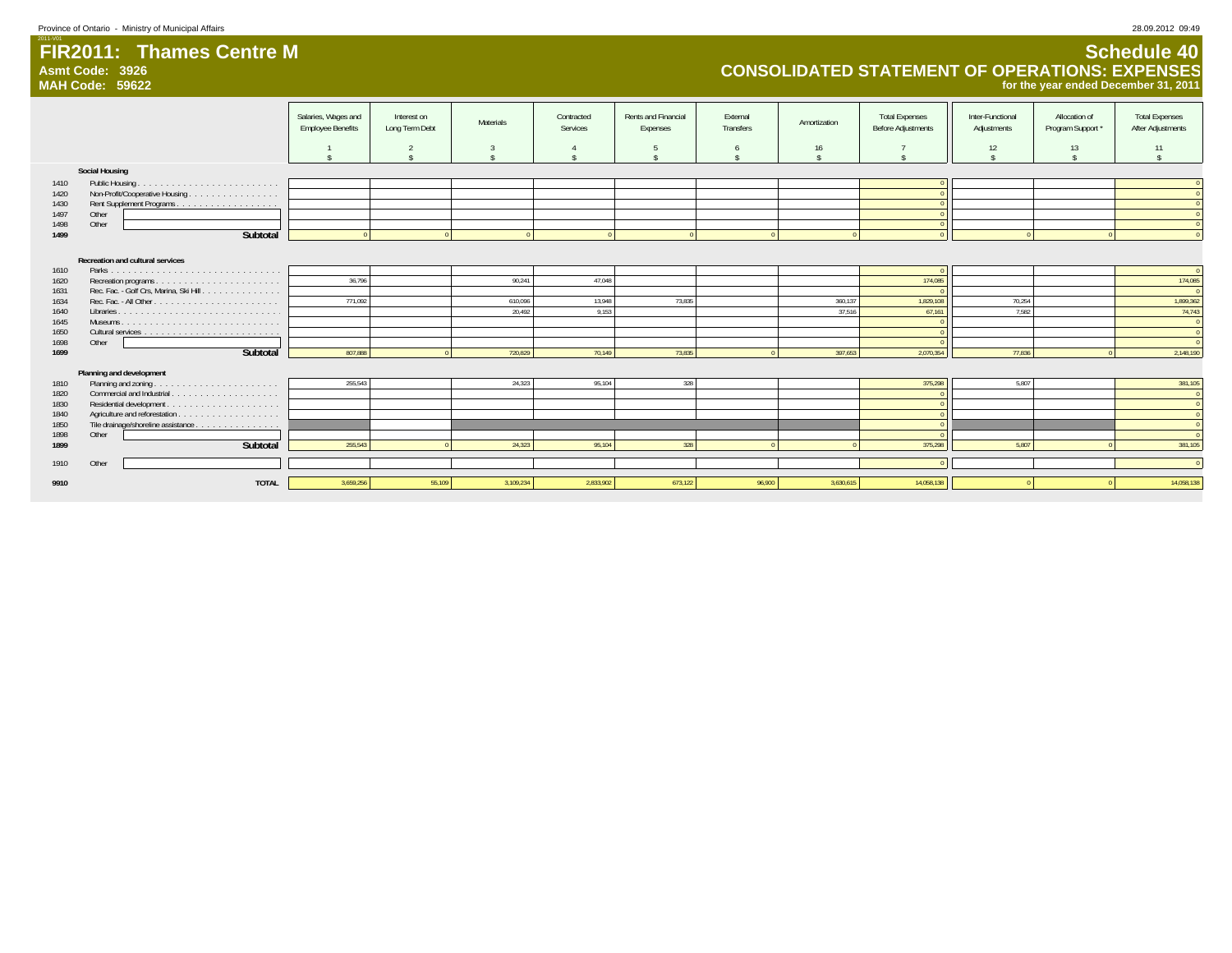#### 2011-V01 **FIR2011: Thames Centre M Schedule 42**<br>
ADDITIONAL INFORMATION<br>
MAH Code: 59622<br>
MAH Code: 59622<br>
Schedule 22<br>
for the year ended December 31, 2011 **Asmt Code: 3926 ADDITIONAL INFORMATION MAH Code: 59622 for the year ended December 31, 2011**

|              | Additional information contained in Schedule 40                                                |                      |
|--------------|------------------------------------------------------------------------------------------------|----------------------|
|              |                                                                                                | $\mathbf{1}$         |
|              | Total of column 1 includes:                                                                    | \$                   |
| 5010<br>5020 |                                                                                                | 2,719,105<br>940,151 |
| 5099         |                                                                                                | 3,659,256            |
| 5050         |                                                                                                |                      |
| 5098         |                                                                                                | 3,659,256            |
|              | Total of column 3 includes:                                                                    |                      |
| 5110         |                                                                                                |                      |
|              |                                                                                                |                      |
|              | Total of column 4 includes:                                                                    |                      |
| 5210         |                                                                                                | 0                    |
|              | Total of column 5 includes:                                                                    |                      |
| 5610         |                                                                                                | 4,149                |
|              |                                                                                                |                      |
|              | Total of column 6 includes:                                                                    |                      |
| 5810         |                                                                                                | 45,404               |
| 5820         |                                                                                                |                      |
|              | Contributions to UNCONSOLIDATED joint local boards                                             |                      |
| 5840         |                                                                                                |                      |
| 5850         | District Social Services Administration Board (DSSAB)                                          |                      |
| 5860         |                                                                                                |                      |
| 5870         |                                                                                                |                      |
| 5880         |                                                                                                |                      |
| 5890         |                                                                                                |                      |
| 5895         | Other                                                                                          |                      |
| 5896         | Other                                                                                          |                      |
| 5897         | Other                                                                                          |                      |
| 5898         | Other                                                                                          |                      |
|              |                                                                                                |                      |
| 5910         |                                                                                                |                      |
| 5920         |                                                                                                |                      |
|              |                                                                                                |                      |
|              | Total of column 11 includes:                                                                   |                      |
| 6010         | Payments for long term commitments and liabilities financed from the consolidated statement of |                      |
|              |                                                                                                |                      |
|              | Line 0611 of column 11 (Total costs for paved roads) includes:                                 |                      |
| 6106         |                                                                                                |                      |
| 6107         |                                                                                                |                      |
|              |                                                                                                |                      |
|              | Line 0612 of column 11 (Total costs for unpaved roads) includes:                               |                      |
| 6108         |                                                                                                |                      |
|              | Line 0831 of column 11 (Total costs for water treatment) includes:                             |                      |
| 6611         |                                                                                                |                      |
|              |                                                                                                |                      |
|              | Line 0832 of column 11 (Total costs for water distribution) includes:                          |                      |
| 6612         | Distribution/transmission costs for water not treated to drinking water standards              |                      |
|              |                                                                                                |                      |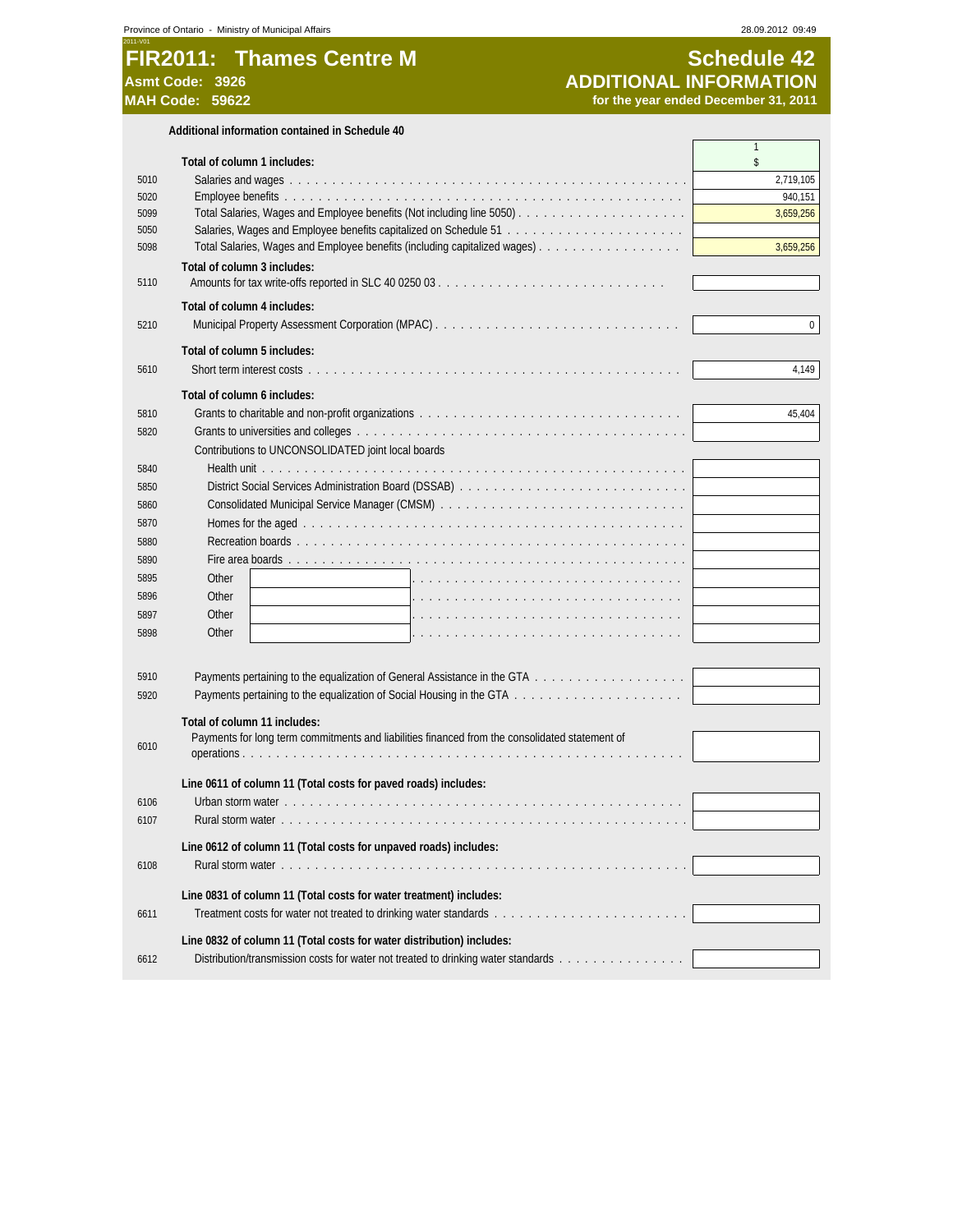**Asmt Code: 3926**

2011-V01

**MAH Code: 59622**

# **Schedule 51 SCHEDULE OF TANGIBLE CAPITAL ASSETS for the year ended December 31, 2011**

|              | ANALYSIS BY FUNCTIONAL CLASSIFICATION           |                                |                                      |                                     | <b>COST</b>        |                    |                              | AMORTIZATION                            |                         |                          |                                         |                                |
|--------------|-------------------------------------------------|--------------------------------|--------------------------------------|-------------------------------------|--------------------|--------------------|------------------------------|-----------------------------------------|-------------------------|--------------------------|-----------------------------------------|--------------------------------|
|              |                                                 | 2011 Opening<br>Net Book Value | 2011 Opening<br>Cost Balance         | Additions and<br><b>Betterments</b> | Disposals          | <b>Write Downs</b> | 2011 Closing<br>Cost Balance | 2011 Opening<br>Amortization<br>Balance | Annual<br>Amortization  | Amortization<br>Disposal | 2011 Closing<br>Amortization<br>Balance | 2011 Closing<br>Net Book Value |
|              |                                                 | $\hat{\mathbf{x}}$             | $\mathfrak{D}$<br>$\hat{\mathbf{S}}$ | $\mathcal{R}$<br>\$                 | $\hat{\mathbf{x}}$ | -5<br>\$           | 6<br>$\hat{\mathbf{x}}$      | $\overline{7}$<br>\$                    | 8<br>$\hat{\mathbf{x}}$ | 9<br>\$                  | 10<br>$\hat{\mathbf{x}}$                | 11                             |
| 0299         |                                                 | 7,931,806                      | 11,371,310                           | 1,334,026                           | 558,611            |                    | 12,146,725                   | 3,439,504                               | 481,123                 | 558,334                  | 3,362,293                               | 8,784,432                      |
|              | <b>Protection services</b>                      |                                |                                      |                                     |                    |                    |                              |                                         |                         |                          |                                         |                                |
| 0410         |                                                 | 240,803                        | 410,232                              | 5,152                               |                    |                    | 415,384                      | 169.429                                 | 17.103                  |                          | 186,532                                 | 228,852                        |
| 0420         |                                                 | $\bf 0$                        | $\overline{0}$                       |                                     |                    |                    |                              | $\overline{0}$                          |                         |                          |                                         | $\mathbf{0}$                   |
| 0421         |                                                 | $\mathbb O$                    | $\overline{0}$                       |                                     |                    |                    | $\sqrt{ }$                   | $\overline{0}$                          |                         |                          |                                         | $\overline{0}$                 |
| 0422         |                                                 | $\Omega$                       | $\Omega$                             |                                     |                    |                    | $\sqrt{ }$                   | $\Omega$                                |                         |                          |                                         | $\overline{0}$                 |
| 0430         |                                                 | $\mathbb O$                    | $\mathbf{0}$                         |                                     |                    |                    | $\sqrt{ }$                   | $\overline{0}$                          |                         |                          |                                         | $\mathbf{0}$                   |
| 0440         | Protective inspection and control               | $\mathbf{0}$                   | $\Omega$                             |                                     |                    |                    | $\Omega$                     | $\Omega$                                |                         |                          | $\Omega$                                | $\overline{0}$                 |
| 0445         | Building permit and inspection services         | $\mathbf{0}$                   | $\overline{0}$                       |                                     |                    |                    | $\Omega$<br>$\Omega$         | $\overline{0}$                          |                         |                          | $\sqrt{2}$                              | $\overline{0}$                 |
| 0450         |                                                 | $\mathbf{0}$<br>$\theta$       | $\overline{0}$<br>$\overline{0}$     |                                     |                    |                    |                              | $\overline{0}$<br>$\overline{0}$        |                         |                          | $\Omega$                                | $\overline{0}$<br>$\mathbf{0}$ |
| 0460         | Provincial Offences Act (POA)<br>Other          | $\Omega$                       | $\Omega$                             |                                     |                    |                    | $\sqrt{ }$                   |                                         |                         |                          | $\Omega$                                |                                |
| 0498<br>0499 | Subtotal                                        | 240,803                        | 410,232                              | 5,152                               | $\Omega$           | $\Omega$           | 415,384                      | $\overline{0}$<br>169,429               | 17,103                  |                          | 186,532                                 | $\overline{0}$<br>228,852      |
|              |                                                 |                                |                                      |                                     |                    |                    |                              |                                         |                         | $\overline{0}$           |                                         |                                |
| 0611         | <b>Transportation services</b>                  | 22,021,716                     | 50,210,116                           | 874.787                             |                    |                    | 51,084,903                   | 28,188,400                              | 2.161.364               |                          | 30,349,764                              | 20,735,139                     |
| 0612         | Roads - Paved                                   | $\Omega$                       |                                      |                                     |                    |                    |                              | $\Omega$                                |                         |                          |                                         | $\mathbf{0}$                   |
| 0613         |                                                 | 887,127                        | 1,396,585                            |                                     |                    |                    | 1,396,585                    | 509,458                                 | 51,120                  |                          | 560,578                                 | 836,007                        |
| 0614         | Roads - Traffic Operations & Roadside           | $\Omega$                       | $\mathbf{0}$                         |                                     |                    |                    |                              | $\overline{0}$                          |                         |                          |                                         | $\overline{0}$                 |
| 0621         | Winter Control - Except sidewalks, Parking Lots | $\overline{0}$                 | $\overline{0}$                       |                                     |                    |                    | $\Omega$                     | $\overline{0}$                          |                         |                          | $\Omega$                                | $\overline{0}$                 |
| 0622         | Winter Control - Sidewalks, Parking Lots Only   | $\overline{0}$                 | $\overline{0}$                       |                                     |                    |                    | $\Omega$                     | $\overline{0}$                          |                         |                          | $\Omega$                                | $\mathbf{0}$                   |
| 0631         |                                                 | $\overline{0}$                 | $\overline{0}$                       |                                     |                    |                    | $\overline{0}$               | $\overline{0}$                          |                         |                          | $\Omega$                                | $\overline{0}$                 |
| 0632         | Transit - Disabled & special needs              | $\Omega$                       | $\overline{0}$                       |                                     |                    |                    | $\Omega$                     | $\overline{0}$                          |                         |                          |                                         | $\overline{0}$                 |
| 0640         |                                                 | $\overline{0}$                 | $\overline{0}$                       |                                     |                    |                    | $\Omega$                     | $\overline{0}$                          |                         |                          |                                         | $\overline{0}$                 |
| 0650         |                                                 | 452,046                        | 666,056                              |                                     |                    |                    | 666,056                      | 214,010                                 | 30,071                  |                          | 244,081                                 | 421,975                        |
| 0660         |                                                 | $\theta$                       | $\overline{0}$                       |                                     |                    |                    | $\sqrt{ }$                   | $\overline{0}$                          |                         |                          |                                         | $\overline{0}$                 |
| 0698         | Facilities, Sidewalks<br>Other                  | 173.435                        | 207.157                              |                                     |                    |                    | 207,157                      | 33.722                                  | 1.087                   |                          | 34.809                                  | 172,348                        |
| 0699         | Subtotal                                        | 23,534,324                     | 52,479,914                           | 874,787                             | $\theta$           | $\Omega$           | 53,354,701                   | 28,945,590                              | 2,243,642               | $\Omega$                 | 31,189,232                              | 22,165,469                     |
|              | <b>Environmental services</b>                   |                                |                                      |                                     |                    |                    |                              |                                         |                         |                          |                                         |                                |
| 0811         | Wastewater collection/conveyance.               | 13,784,143                     | 15,589,907                           | 628.005                             |                    |                    | 16,217,912                   | 1,805,764                               | 247,294                 |                          | 2,053,058                               | 14, 164, 854                   |
| 0812         | Wastewater treatment & disposal                 | $\overline{0}$                 |                                      |                                     |                    |                    |                              |                                         |                         |                          |                                         | $\mathbf{0}$                   |
| 0821         |                                                 | 5,724,940                      | 6,310,674                            | 357,593                             |                    |                    | 6,668,267                    | 585,734                                 | 77,370                  |                          | 663,104                                 | 6,005,163                      |
| 0822         |                                                 | $\theta$                       |                                      |                                     |                    |                    |                              |                                         |                         |                          |                                         | $\mathbf{0}$                   |
| 0831         |                                                 | 5,045,619                      | 6.239.938                            |                                     |                    |                    | 6,239,938                    | 1.194.319                               | 185,371                 |                          | 1,379,690                               | 4,860,248                      |
| 0832         |                                                 | $\overline{0}$                 | $\Omega$                             |                                     |                    |                    |                              |                                         |                         |                          |                                         | $\mathbf{0}$                   |
| 0840         |                                                 | $\theta$                       | $\Omega$                             |                                     |                    |                    | $\sqrt{ }$                   | $\Omega$                                |                         |                          |                                         | $\overline{0}$                 |
| 0850         | Solid waste disposal                            | 91,369                         | 119,619                              |                                     |                    |                    | 119,619                      | 28,250                                  | 2.981                   |                          | 31,231                                  | 88,388                         |
| 0860         |                                                 | $\mathbf{0}$                   | $\overline{0}$                       |                                     |                    |                    | $\Omega$                     | $\overline{0}$                          |                         |                          | $\Omega$                                | $\mathbf{0}$                   |
| 0898         | Other                                           | $\theta$                       | $\Omega$                             |                                     |                    |                    |                              | $\Omega$                                |                         |                          |                                         | $\mathbf{0}$                   |
| 0899         | Subtotal                                        | 24,646,071                     | 28,260,138                           | 985,598                             |                    |                    | 29,245,736                   | 3,614,067                               | 513,016                 | $\theta$                 | 4,127,083                               | 25,118,653                     |
|              | <b>Health services</b>                          |                                |                                      |                                     |                    |                    |                              |                                         |                         |                          |                                         |                                |
| 1010         |                                                 | $\,0\,$                        | $\mathbf{0}$                         |                                     |                    |                    | $\Omega$                     | $\mathbf 0$                             |                         |                          | $\overline{0}$                          | $\mathbf{0}$                   |
| 1020         | Hospitals                                       | $\mathbf{0}$                   | $\mathbf{0}$                         |                                     |                    |                    |                              | $\overline{0}$                          |                         |                          | $\Omega$                                | $\mathbf{0}$                   |
| 1030         |                                                 | $\mathbf{0}$                   | $\mathbf{0}$                         |                                     |                    |                    | $\Omega$                     | $\overline{0}$                          |                         |                          | $\overline{0}$                          | $\mathbf{0}$                   |
| 1035         |                                                 | $\theta$                       | $\Omega$                             |                                     |                    |                    | $\sqrt{ }$                   | $\overline{0}$                          |                         |                          | $\Omega$                                | $\overline{0}$                 |
| 1040         |                                                 | 23.085                         | 23.556                               |                                     |                    |                    | 23,556                       | 471                                     | 471                     |                          | 942                                     | 22,614                         |
| 1098         | Other                                           | $\Omega$                       | $\Omega$                             |                                     |                    |                    |                              | $\overline{0}$                          |                         |                          |                                         | $\sqrt{0}$                     |
| 1099         | Subtotal                                        | 23,085                         | 23,556                               |                                     |                    |                    | 23,556                       | 471                                     | 471                     | $\Omega$                 | 942                                     | 22,614                         |
|              | Social and family services                      |                                |                                      |                                     |                    |                    |                              |                                         |                         |                          |                                         |                                |
| 1210         |                                                 | $\Omega$                       | $\overline{0}$                       |                                     |                    |                    | $\sqrt{ }$                   | $\overline{0}$                          |                         |                          | $\Omega$                                | $\overline{0}$                 |
| 1220         |                                                 | $\mathbf{0}$                   | $\overline{0}$                       |                                     |                    |                    | $\sqrt{ }$                   | $\overline{0}$                          |                         |                          | $\Omega$                                | $\mathbf{0}$                   |
| 1230         |                                                 | $\theta$                       | $\overline{0}$                       |                                     |                    |                    | $\Omega$                     | $\Omega$                                |                         |                          |                                         | $\mathbf{0}$                   |
| 1298         | Other                                           | $\Omega$                       | $\Omega$                             |                                     |                    |                    | $\Omega$                     | $\overline{0}$                          |                         |                          | $\Omega$                                | $\overline{0}$                 |
| 1299         | Subtotal                                        |                                |                                      |                                     |                    |                    |                              |                                         |                         |                          |                                         | $\mathbf{0}$                   |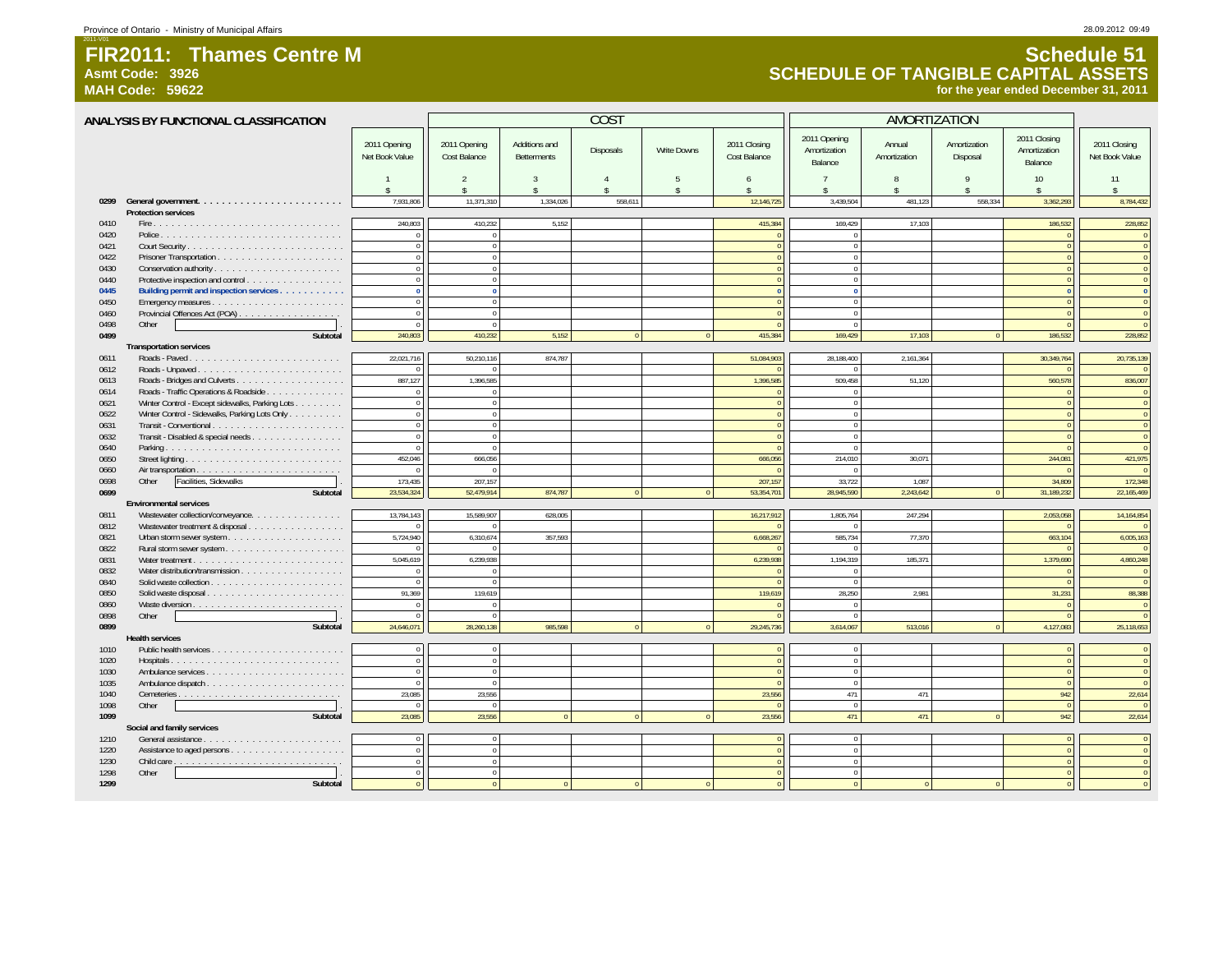**Asmt Code: 3926**

2011-V01

# **Schedule 51 SCHEDULE OF TANGIBLE CAPITAL ASSETS for the year ended December 31, 2011**

|      | ANALYSIS BY FUNCTIONAL CLASSIFICATION     |                                |                              |                                     | <b>COST</b> |             |                              |                                         |                        |                          |                                         |                                |
|------|-------------------------------------------|--------------------------------|------------------------------|-------------------------------------|-------------|-------------|------------------------------|-----------------------------------------|------------------------|--------------------------|-----------------------------------------|--------------------------------|
|      |                                           | 2011 Opening<br>Net Book Value | 2011 Opening<br>Cost Balance | Additions and<br><b>Betterments</b> | Disposals   | Write Downs | 2011 Closing<br>Cost Balance | 2011 Opening<br>Amortization<br>Balance | Annual<br>Amortization | Amortization<br>Disposal | 2011 Closing<br>Amortization<br>Balance | 2011 Closing<br>Net Book Value |
|      |                                           |                                | $\overline{2}$               | $\overline{3}$                      | 4           | 5           | 6                            |                                         |                        |                          | 10                                      | 11                             |
|      |                                           |                                |                              | ¢                                   | ¢           | ÷           | ¢                            |                                         |                        |                          |                                         |                                |
|      | <b>Social Housing</b>                     |                                |                              |                                     |             |             |                              |                                         |                        |                          |                                         |                                |
| 1410 | Public Housing.                           |                                |                              |                                     |             |             |                              | $\Omega$                                |                        |                          |                                         |                                |
| 1420 | Non-Profit/Cooperative Housing            |                                | $\sqrt{2}$                   |                                     |             |             |                              | $\Omega$                                |                        |                          |                                         |                                |
| 1430 |                                           |                                | $\Omega$                     |                                     |             |             |                              | $\Omega$                                |                        |                          |                                         |                                |
| 1497 | Other                                     |                                | $\Omega$                     |                                     |             |             |                              | $\Omega$                                |                        |                          |                                         | $\Omega$                       |
| 1498 | Other                                     |                                | $\Omega$                     |                                     |             |             | $\Omega$                     | $\Omega$                                |                        |                          |                                         | $\Omega$                       |
| 1499 | Subtotal                                  |                                |                              |                                     | $\sqrt{ }$  |             |                              | $\Omega$                                |                        |                          |                                         |                                |
|      | <b>Recreation and cultural services</b>   |                                |                              |                                     |             |             |                              |                                         |                        |                          |                                         |                                |
| 1610 |                                           | 406,924                        | 516,863                      | 33,597                              |             |             | 550,460                      | 109,939                                 | 14,315                 |                          | 124,254                                 | 426,206                        |
| 1620 |                                           | $\Omega$                       |                              |                                     |             |             |                              |                                         |                        |                          |                                         | $\Omega$                       |
| 1631 | Rec. Fac. - Golf Crs, Marina, Ski Hill.   |                                |                              |                                     |             |             |                              |                                         |                        |                          |                                         | $\Omega$                       |
| 1634 |                                           |                                | $\Omega$                     |                                     |             |             |                              | $\Omega$                                |                        |                          |                                         | $\Omega$                       |
| 1640 |                                           |                                |                              |                                     |             |             |                              | $\Omega$                                |                        |                          |                                         | $\Omega$                       |
| 1645 |                                           |                                | $\Omega$                     |                                     |             |             |                              | $\Omega$                                |                        |                          |                                         |                                |
| 1650 |                                           |                                |                              |                                     |             |             |                              | $\Omega$                                |                        |                          |                                         |                                |
| 1698 | Other<br>Recreation and cultural services | 10,972,813                     | 11,429,114                   | 345,268                             | 13,213      |             | 11,761,169                   | 456,301                                 | 360,945                | 2,885                    | 814,361                                 | 10,946,808                     |
| 1699 | Subtotal                                  | 11,379,737                     | 11,945.977                   | 378.865                             | 13.213      |             | 12,311,629                   | 566.240                                 | 375,260                | 2.885                    | 938,615                                 | 11,373,014                     |
|      |                                           |                                |                              |                                     |             |             |                              |                                         |                        |                          |                                         |                                |
|      | Planning and development                  |                                |                              |                                     |             |             |                              |                                         |                        |                          |                                         |                                |
| 1810 |                                           |                                |                              |                                     |             |             |                              | $\Omega$                                |                        |                          |                                         |                                |
| 1820 | Commercial and Industrial.<br>.           |                                | $\Omega$                     |                                     |             |             | $\Omega$                     | $\Omega$                                |                        |                          |                                         | $\Omega$                       |
| 1830 |                                           |                                | $\Omega$                     |                                     |             |             |                              | $\Omega$                                |                        |                          |                                         | $\Omega$                       |
| 1840 |                                           |                                |                              |                                     |             |             |                              | $\Omega$                                |                        |                          |                                         | $\Omega$                       |
| 1850 | Tile drainage/shoreline assistance        |                                | $\Omega$                     |                                     |             |             |                              | $\Omega$                                |                        |                          |                                         | $\Omega$                       |
| 1898 | Other                                     |                                | $\Omega$                     |                                     |             |             | $\Omega$                     | $\Omega$                                |                        |                          |                                         | $\Omega$                       |
| 1899 | Subtotal                                  |                                |                              |                                     | $\sqrt{ }$  |             |                              | $\Omega$                                |                        |                          |                                         |                                |
|      |                                           |                                |                              |                                     |             |             |                              |                                         |                        |                          |                                         |                                |
| 1910 | Other                                     |                                | $\Omega$                     |                                     |             |             |                              | $\Omega$                                |                        |                          |                                         |                                |
| 9910 | <b>Total Tangible Capital Assets</b>      | 67,755,826                     | 104,491,127                  | 3,578,428                           | 571.824     | $\Omega$    | 107.497.731                  | 36,735,301                              | 3.630.615              | 561,219                  | 39.804.697                              | 67,693,034                     |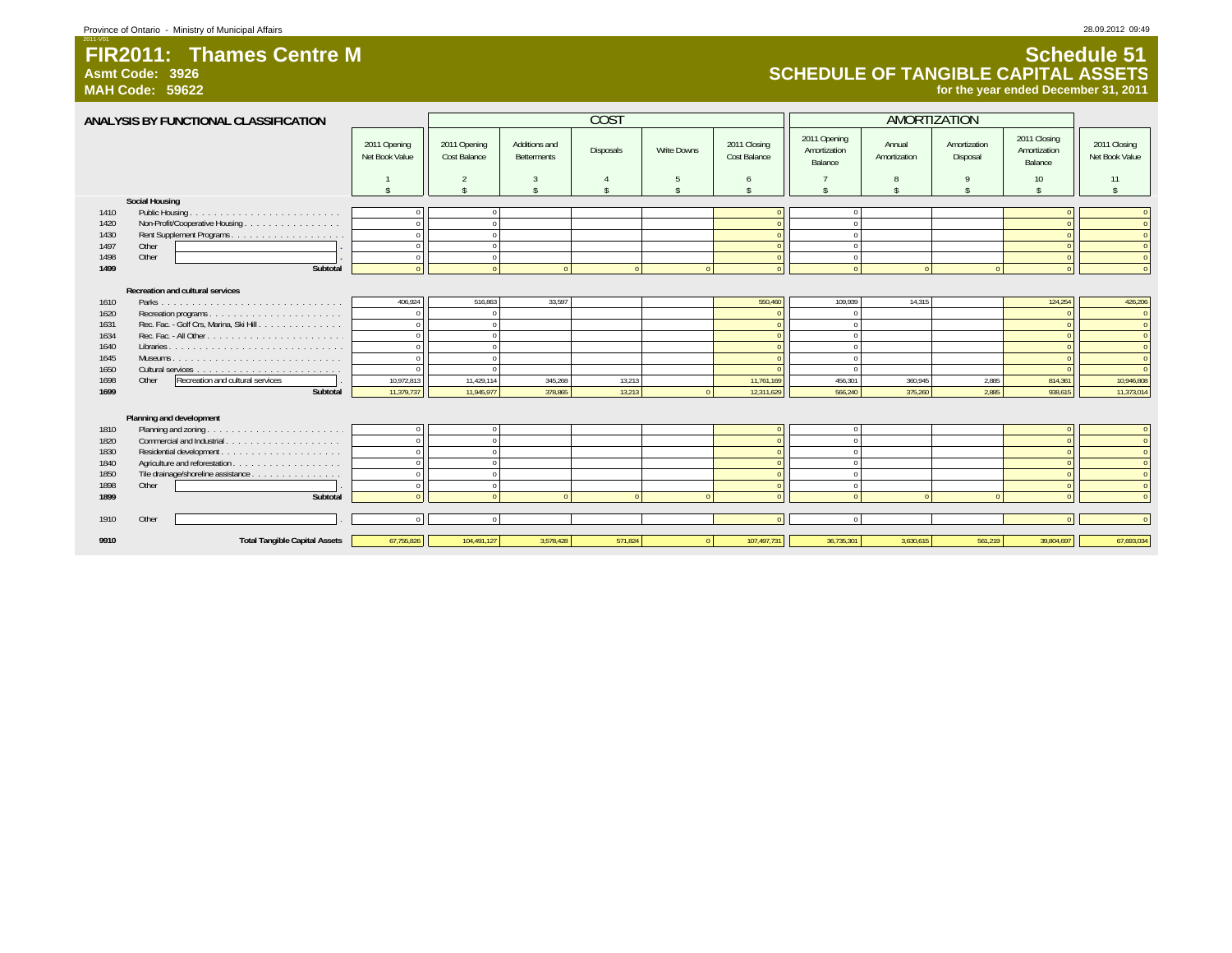| Province of Ontario - Ministry of Municipal Affairs |  |
|-----------------------------------------------------|--|
|-----------------------------------------------------|--|

28.09.2012 09:49

**FIR2011: Thames Centre M Schedule 51 Asmt Code: 3926 SCHEDULE OF TANGIBLE CAPITAL ASSETS** Asmt Code: 3926<br>**SCHEDULE OF TANGIBLE CAPITAL ASSETS**<br>for the year ended December 31, 2011

**SEGMENTED BY ASSET CLASS**

|            | 2011 Closing                            |
|------------|-----------------------------------------|
|            | Net Book Value                          |
|            | (NBV)                                   |
|            | 11                                      |
|            |                                         |
| 4,542,485  | 4,562,911                               |
| 324.462    | 462.105                                 |
| 20,191,530 | 19,869,874                              |
| 360.517    | 383.806                                 |
| 2.715.166  | 3.388.001                               |
|            |                                         |
|            |                                         |
| 28.134.160 | 28.666.697                              |
|            | 2011 Opening<br>Net Book Value<br>(NBV) |

|      |                              |                                                            |                                      | 2011 Opening<br>Net Book Value<br>(NBV) | 2011 Closing<br>Net Book Value<br>(NBV)<br>11 |
|------|------------------------------|------------------------------------------------------------|--------------------------------------|-----------------------------------------|-----------------------------------------------|
|      | <b>Infrastructure Assets</b> |                                                            |                                      | \$                                      | \$                                            |
| 2205 |                              |                                                            |                                      | $\Omega$                                |                                               |
| 2210 |                              |                                                            |                                      | $\Omega$                                |                                               |
| 2220 |                              |                                                            |                                      | $\Omega$                                |                                               |
| 2230 |                              |                                                            |                                      | $\Omega$                                |                                               |
| 2240 |                              |                                                            |                                      | $\Omega$                                |                                               |
| 2250 |                              |                                                            |                                      | $\Omega$                                |                                               |
| 2297 | Other                        | Transportation                                             |                                      | 23,404,177                              | 22,035,322                                    |
| 2298 | Other                        | Environmental                                              |                                      | 16,217,489                              | 16,991,015                                    |
| 2299 |                              |                                                            | <b>Total Infrastructure Assets</b>   | 39,621,666                              | 39,026,337                                    |
|      |                              |                                                            |                                      |                                         |                                               |
| 9920 |                              |                                                            | <b>Total Tangible Capital Assets</b> | 67,755,826                              | 67,693,034                                    |
|      |                              |                                                            |                                      |                                         |                                               |
| 2405 |                              |                                                            | Construction-in-progress             | 4,018,922                               | 8,625,613                                     |
|      |                              |                                                            |                                      |                                         |                                               |
| 9921 |                              | Total Tangible Capital Assets and Construction-in-progress |                                      | 71,774,748                              | 76,318,647                                    |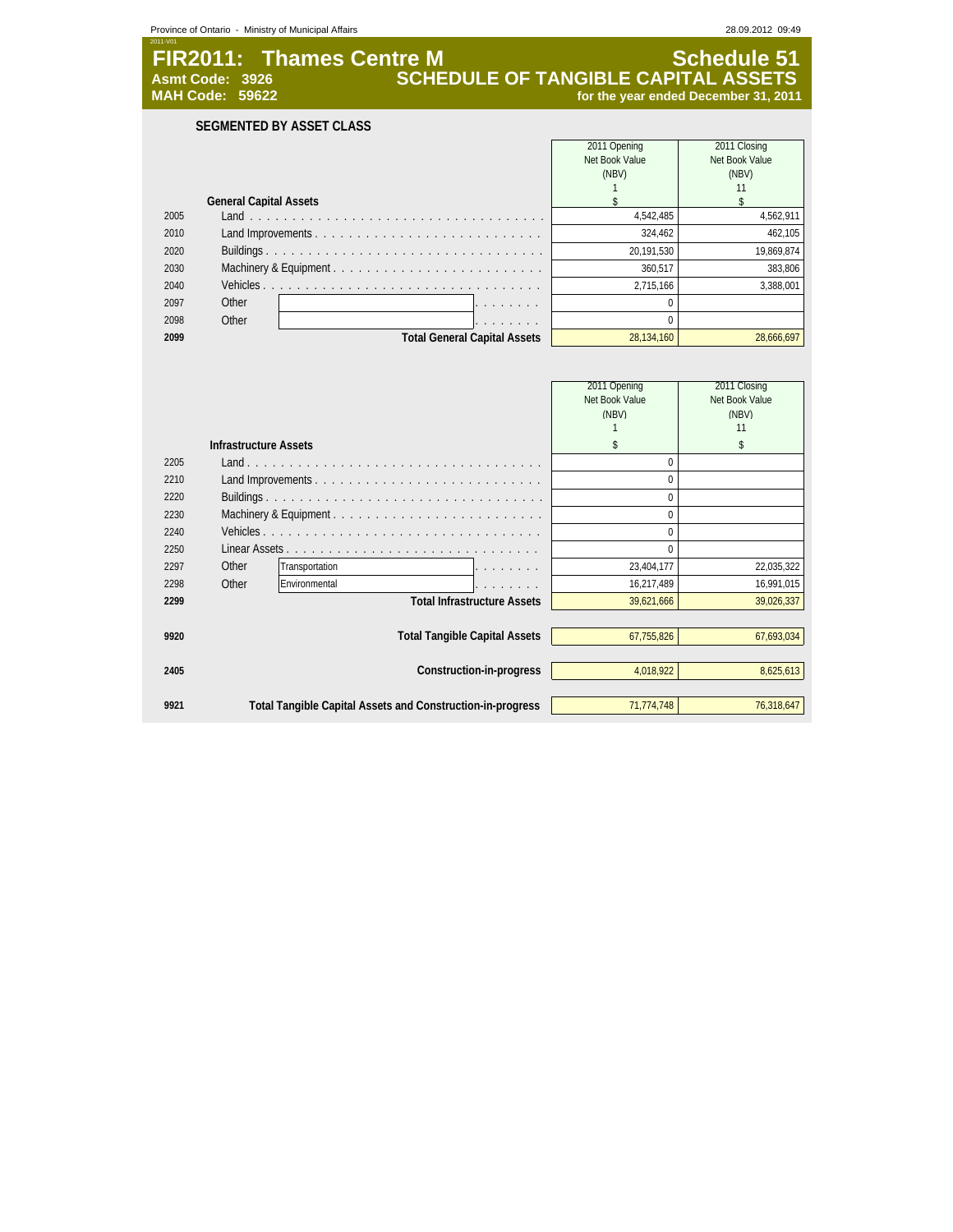#### Province of Ontario - Ministry of Municipal Affairs 28.09.2012 09:49 2011-V01

**FIR2011: Thames Centre M** Schedule 51

Asmt Code: 3926 **SCHEDULE OF TANGIBLE CAPITAL ASSET: CONSTRUCTION-IN-PROGRESS**<br>1, 2011 **MAH Code: 59622 for the year ended December 31, 2011** for the year ended December 31, 2011

**ANALYSIS BY FUNCTIONAL CLASSIFICATION** 2011 Opening Balance | Expenditures in 2011 | Less Assets Capitalized | 2011 Closing Balance 1 2 3 4 \$\$\$\$ **0299 General government. . . . . . . . . . . . . . . . . . . . . . . . . .** 0 0 **Protection services** 0410 Fire . . . . . . . . . . . . . . . . . . . . . . . . . . . . . . . . . . 0 0 0420 Police . . . . . . . . . . . . . . . . . . . . . . . . . . . . . . . . 0 0 0421 Court Security . . . . . . . . . . . . . . . . . . . . . . . . . . . . 0 0 0422 Prisoner Transportation . . . . . . . . . . . . . . . . . . . . . . . 0 0 0430 Conservation authority . . . . . . . . . . . . . . . . . . . . . . . . 0 0 0440 Protective inspection and control . . . . . . . . . . . . . . . . . . 0 0 **0445 Building permit and inspection services . . . . . . . . . . . . . . 0 0** 0450 Emergency measures . . . . . . . . . . . . . . . . . . . . . . . . 0 0 0460 Provincial Offences Act (POA) . . . . . . . . . . . . . . . . . . . . 0 0 0498 Other 2012 - 2022 - 2022 - 2022 - 2022 - 2022 - 2022 - 2022 - 2022 - 2022 - 2022 - 2022 - 2022 - 2022 - 20 **0499 Subtotal** 0000 **Transportation services**<br>Roads - Paved<br>Roads - Unpaved 0611 Roads - Paved . . . . . . . . . . . . . . . . . . . . . . . . . . . . 680,306 394,402 680,306 394,402 0612 Roads - Unpaved . . . . . . . . . . . . . . . . . . . . . . . . . . 0 0 0613 Roads - Bridges and Culverts . . . . . . . . . . . . . . . . . . . . 0 0 0614 Roadways - Traffic Operations & Roadside . . . . . . . . . . . . . 0 0 0621 Winter Control - Except sidewalks, Parking Lots . . . . . . . . . . 0 0 0622 Winter Control - Sidewalks, Parking Lots Only . . . . . . . . . . . 0 0 0631 Transit - Conventional . . . . . . . . . . . . . . . . . . . . . . . . 0 0 0632 Transit - Disabled & special needs . . . . . . . . . . . . . . . . . 0 0 0640 Parking . . . . . . . . . . . . . . . . . . . . . . . . . . . . . . . . 0 0 0650 Street lighting . . . . . . . . . . . . . . . . . . . . . . . . . . . . 0 0 0660 Air transportation . . . . . . . . . . . . . . . . . . . . . . . . . . . 0 0 0698 Other 0 0 **0699 Subtotal** 680,306 394,402 680,306 394,402 **Environmental services** 0811 Wastewater collection/conveyance. . . . . . . . . . . . . . . . . . 0 0 0812 Wastewater treatment & disposal . . . . . . . . . . . . . . . . . . 1,022,528 3,057,617 4,080,145 0821 Urban storm sewer system . . . . . . . . . . . . . . . . . . . . . 0 0 0822 Rural storm sewer system . . . . . . . . . . . . . . . . . . . . . . 475,557 84,040 475,557 84,040 0831 Water treatment . . . . . . . . . . . . . . . . . . . . . . . . . . . 304,021 24,706 304,021 24,706 0832 Water distribution/transmission . . . . . . . . . . . . . . . . . . . 760,742 2,110,662 2,871,404 0840 Solid waste collection . . . . . . . . . . . . . . . . . . . . . . . . 0 0 out a construction of the construction of the construction of the construction of the construction of the construction of the construction of the construction of the construction of the construction of the construction of 0860 Waste diversion . . . . . . . . . . . . . . . . . . . . . . . . . . . 0 0 0898 Other 0 0 **0899 Subtotal** 2,562,848 5,277,025 779,578 7,060,295 **Health services** 1010 Public health services . . . . . . . . . . . . . . . . . . . . . . . . 0 0 1020 Hospitals . . . . . . . . . . . . . . . . . . . . . . . . . . . . . . . 0 0 1030 Ambulance services . . . . . . . . . . . . . . . . . . . . . . . . . 0 0 1035 Ambulance dispatch . . . . . . . . . . . . . . . . . . . . . . . . . 0 0 1040 Cemeteries . . . . . . . . . . . . . . . . . . . . . . . . . . . . . . 0 0 1098 Other 2012 - 2022 - 2022 - 2022 - 2022 - 2022 - 2022 - 2022 - 2022 - 2022 - 2022 - 2022 - 2022 - 2022 - 2 **1099 Subtotal** 0000 **Social and family services** 1210 General assistance . . . . . . . . . . . . . . . . . . . . . . . . . 0 0 1220 Assistance to aged persons . . . . . . . . . . . . . . . . . . . . . 0 0 1230 Child care . . . . . . . . . . . . . . . . . . . . . . . . . . . . . . 0 0 1298 Other 0 0 **1299 Subtotal** 0000 **Social Housing** 1410 Public Housing . . . . . . . . . . . . . . . . . . . . . . . . . . . . 0 0 1420 Non-Profit/Cooperative Housing . . . . .<br>1430 Rent Supplement Programs . . . . . . . 1430 Rent Supplement Programs . . . . . . . . . . . . . . . . . . . . . 0 0 1497 Other 0 0 1498 Other 0 0 **1499 Subtotal** 0000 **Recreation and cultural services** 1610 Parks . . . . . . . . . . . . . . . . . . . . . . . . . . . . . . . . 0 0 1620 Recreation programs . . . . . . . . . . . . . . . . . . . . . . . . 0 0 1631 Rec. Fac. - Golf Crs, Marina, Ski Hill . . . . . . . . . . . . . . . . 0 0 1634 Rec. Fac. - All Other . . . . . . . . . . . . . . . . . . . . . . . . . 775,768 395,148 1,170,916 1640 Libraries . . . . . . . . . . . . . . . . . . . . . . . . . . . . . . . 0 0 1645 Museums . . . . . . . . . . . . . . . . . . . . . . . . . . . . . . 0 0 1650 Cultural services . . . . . . . . . . . . . . . . . . . . . . . . . . 0 0 1698 Other 0 0 **1699 Subtotal** 775,768 395,148 0 1,170,916 **Planning and development** 1810 Planning and zoning . . . . . . . . . . . . . . . . . . . . . . . . . 0 0 1820 Commercial and Industrial . . . . . . . . . . . . . . . . . . . . . . 0 0 1830 Residential development . . . . . . . . . . . . . . . . . . . . . . . 0 0 1840 Agriculture and reforestation . . . . . . . . . . . . . . . . . . . . . 0 0 1850 Tile drainage/shoreline assistance .<br>1898 Other 1898 Other 2012 - 2022 - 2022 - 2022 - 2022 - 2022 - 2022 - 2022 - 2022 - 2022 - 2022 - 2022 - 2022 - 2022 - 2 **1899 Subtotal** 0000 1910 Other 2012 - 2022 - 2022 - 2022 - 2022 - 2022 - 2022 - 2022 - 2022 - 2022 - 2022 - 2022 - 2022 - 2022 - 2 9910 **Total Construction-In-Progress** 4,018,922 6,066,575 1,459,884 1,459,884 8,625,613 C<sub>O</sub>ST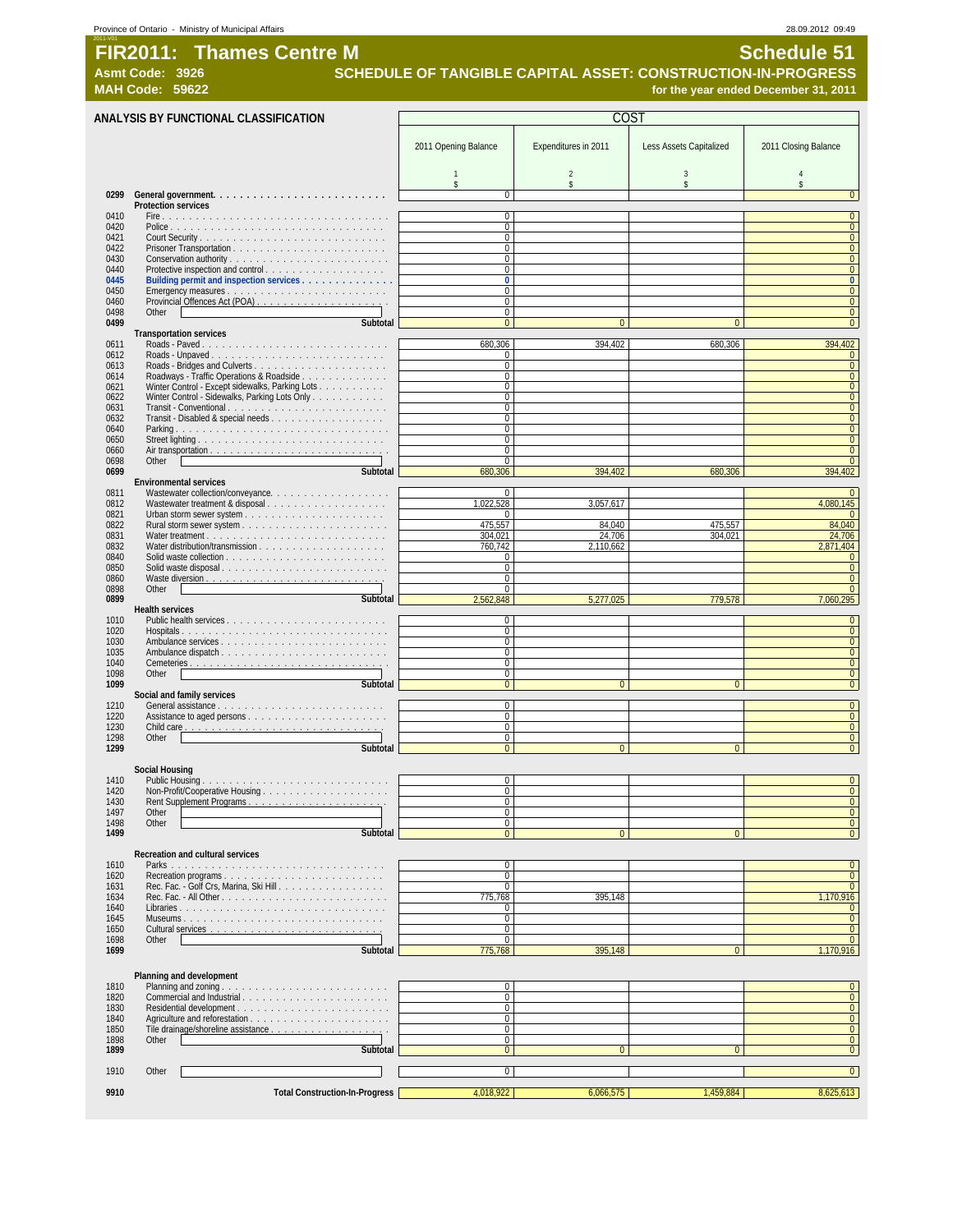| Asmt Code: 3926        |                                | <b>CONSOLIDATED STATEMENT OF CHANGE IN NET FINANCIAL ASSETS</b>                                                            |                                      |
|------------------------|--------------------------------|----------------------------------------------------------------------------------------------------------------------------|--------------------------------------|
| <b>MAH Code: 59622</b> |                                | (NET DEBT) AND TANGIBLE CAPITAL ASSET ACQUISITION FINANCING/DONATIONS                                                      |                                      |
|                        |                                |                                                                                                                            | for the year ended December 31, 2011 |
|                        |                                | CONSOLIDATED STATEMENT OF CHANGE IN NET FINANCIAL ASSETS (NET DEBT)                                                        |                                      |
|                        |                                |                                                                                                                            | $\mathbf{1}$<br>\$                   |
| 1010                   |                                |                                                                                                                            | 4,936,987                            |
|                        |                                |                                                                                                                            |                                      |
| 1020<br>1030           |                                |                                                                                                                            | $-8,185,119$<br>3,630,615            |
| 1031                   |                                |                                                                                                                            |                                      |
| 1040                   |                                |                                                                                                                            | $-340,669$                           |
| 1050                   |                                |                                                                                                                            | 351,274                              |
| 1060                   |                                |                                                                                                                            |                                      |
| 1070                   | Other                          |                                                                                                                            |                                      |
| 1071<br>1099           | Other                          | Change in prepaids<br>Subtotal                                                                                             | $-13,199$<br>$-4,557,098$            |
|                        |                                |                                                                                                                            |                                      |
| 1210                   |                                |                                                                                                                            |                                      |
| 1220                   |                                |                                                                                                                            |                                      |
| 1230                   | Other                          | <u>.</u><br>In the second complete service of the second complete service of the second complete service of the service of |                                      |
| 1299                   |                                | Subtotal                                                                                                                   | $\overline{0}$                       |
| 1410                   |                                |                                                                                                                            | 379.889                              |
| 1420                   |                                |                                                                                                                            | 2,060,585                            |
| 9910                   |                                |                                                                                                                            | 2,440,474                            |
|                        |                                | TANGIBLE CAPITAL ASSET ACQUISITION FINANCING / DONATIONS                                                                   |                                      |
|                        |                                |                                                                                                                            | $\mathbf{1}$                         |
|                        | Long Term Liabilities Incurred |                                                                                                                            | \$                                   |
| 0205                   |                                |                                                                                                                            |                                      |
| 0210<br>0215           |                                |                                                                                                                            |                                      |
| 0220                   |                                |                                                                                                                            |                                      |
| 0225                   |                                |                                                                                                                            |                                      |
| 0235                   |                                |                                                                                                                            |                                      |
| 0240                   |                                |                                                                                                                            |                                      |
| 0245                   |                                |                                                                                                                            |                                      |
| 0250                   |                                |                                                                                                                            |                                      |
| 0255                   |                                |                                                                                                                            |                                      |
| 0260                   |                                |                                                                                                                            |                                      |
| 0265<br>0297           | Other                          | Ontario Strategic Infrastructure Financing Authority (OSIFA)                                                               |                                      |
| 0298                   | Other                          |                                                                                                                            |                                      |
| 0299                   |                                | Subtotal                                                                                                                   | $\overline{0}$                       |
|                        |                                | <b>Financing from Dedicated Revenue</b>                                                                                    |                                      |
| 0405                   |                                |                                                                                                                            | $-1,377,823$                         |
| 0406                   |                                |                                                                                                                            | 2,623,195                            |
| 0410                   |                                |                                                                                                                            |                                      |
| 0415                   |                                |                                                                                                                            | 1,494,676                            |
| 0416                   |                                |                                                                                                                            |                                      |
| 0419                   |                                | Donations                                                                                                                  | 780,033                              |
| 0420                   | Other                          |                                                                                                                            |                                      |
| 0425                   |                                |                                                                                                                            | 3,272,524                            |
| 0430<br>0435           |                                |                                                                                                                            | 1,318,636                            |
| 0440                   |                                |                                                                                                                            | 197,935                              |
| 0445                   |                                |                                                                                                                            |                                      |
| 0495                   | Other                          |                                                                                                                            |                                      |
| 0496                   | Other                          |                                                                                                                            |                                      |
| 0497                   | Other                          |                                                                                                                            |                                      |
| 0498                   | Other                          |                                                                                                                            |                                      |
| 0499                   |                                | Subtotal                                                                                                                   | 8,309,176                            |
| 0610                   |                                |                                                                                                                            |                                      |
|                        |                                |                                                                                                                            |                                      |
| 9920                   |                                | <b>Total Capital Financing</b>                                                                                             | 8,309,176                            |

|                   | <b>FIR2011: Thames Centre M</b>                                               | Schedule 53                                                 |
|-------------------|-------------------------------------------------------------------------------|-------------------------------------------------------------|
| \smt Code:   3926 |                                                                               | ' CONSOLIDATED STATEMENT OF CHANGE IN NET FINANCIAL ASSETS. |
| IAH Code: 59622   | <u>(NET DERT) AND TANGIRI E CAPITAL ASSET ACQUISITION FINANCING/DONATIONS</u> |                                                             |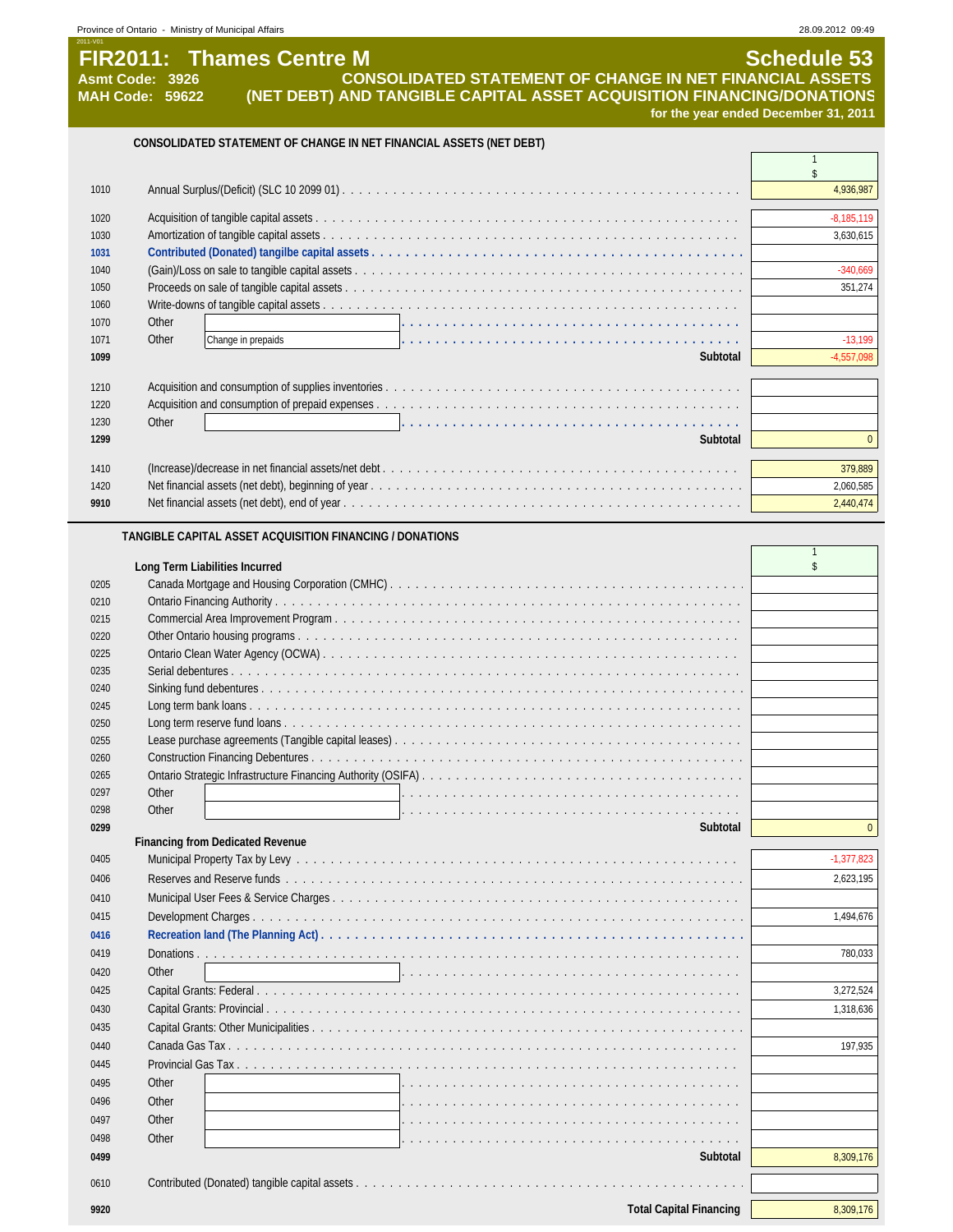#### 2011-V01 **FIR2011: Thames Centre M Schedule 54**<br>CONSOLIDATED STATEMENT OF CASH FLOW - DIRECT METHOD **CONSOLIDATED STATEMENT OF CASH FLOW - DIRECT METHOD**

**MAH Code: 59622 for the year ended December 31, 2011**

## **\* Municipalities must choose either the direct or indirect method. If indirect method is chosen, please use Schedule 54B. CONSOLIDATED STATEMENT OF CASH FLOW - DIRECT METHOD**

|      |                                                                                                                         | 2011<br>Actual |
|------|-------------------------------------------------------------------------------------------------------------------------|----------------|
|      | <b>Operating Transactions</b>                                                                                           |                |
|      | Cash received from                                                                                                      | \$             |
| 0210 | Taxes.                                                                                                                  |                |
| 0220 | Transfers                                                                                                               |                |
| 0230 | User Fees                                                                                                               |                |
| 0240 |                                                                                                                         |                |
| 0250 |                                                                                                                         |                |
| 0260 |                                                                                                                         |                |
| 0298 | Other                                                                                                                   |                |
| 0299 | Subtotal                                                                                                                | $\mathbf 0$    |
|      | Cash paid for                                                                                                           |                |
| 0410 |                                                                                                                         |                |
| 0420 |                                                                                                                         |                |
| 0430 |                                                                                                                         |                |
| 0440 |                                                                                                                         |                |
| 0450 |                                                                                                                         |                |
| 0498 | Other<br>a constituição de constituição de constituição de constituição de constituição de constitución de constituição |                |
| 0499 | Subtotal                                                                                                                | $\overline{0}$ |
|      | Cash provided by operating transactions                                                                                 | $\overline{0}$ |
| 2099 | <b>Capital Transactions</b>                                                                                             |                |
| 0610 |                                                                                                                         |                |
| 0620 |                                                                                                                         |                |
| 0630 |                                                                                                                         |                |
| 0698 | Other                                                                                                                   |                |
| 0699 | Cash applied to capital transactions                                                                                    | $\overline{0}$ |
|      | <b>Investing Transactions</b>                                                                                           |                |
| 0810 |                                                                                                                         |                |
| 0820 |                                                                                                                         |                |
| 0898 | Other<br>a construir a caractería da caractería de alta de alta de la caractería de la caractería de la caractería      |                |
| 0899 | Cash provided by / (applied to) investing transactions                                                                  | $\overline{0}$ |
|      | <b>Financing Transactions</b>                                                                                           |                |
| 1010 |                                                                                                                         |                |
| 1020 |                                                                                                                         |                |
| 1030 |                                                                                                                         |                |
| 1031 |                                                                                                                         |                |
| 1096 | Other                                                                                                                   |                |
| 1097 | . The second complete state of the second complete state of the second complete state of the second complete s<br>Other |                |
| 1098 | a constitution de la constitution de la constitution de la constitution de la constitution de la constitution<br>Other  |                |
| 1099 | Cash applied to financing transactions                                                                                  | $\overline{0}$ |
|      |                                                                                                                         |                |
| 1210 |                                                                                                                         | $\mathbf 0$    |
|      |                                                                                                                         |                |
| 1220 |                                                                                                                         | 5,480,124      |
| 9920 |                                                                                                                         | 5,480,124      |

|      | Actual |
|------|--------|
| 1410 |        |
| 1420 |        |
| 9930 |        |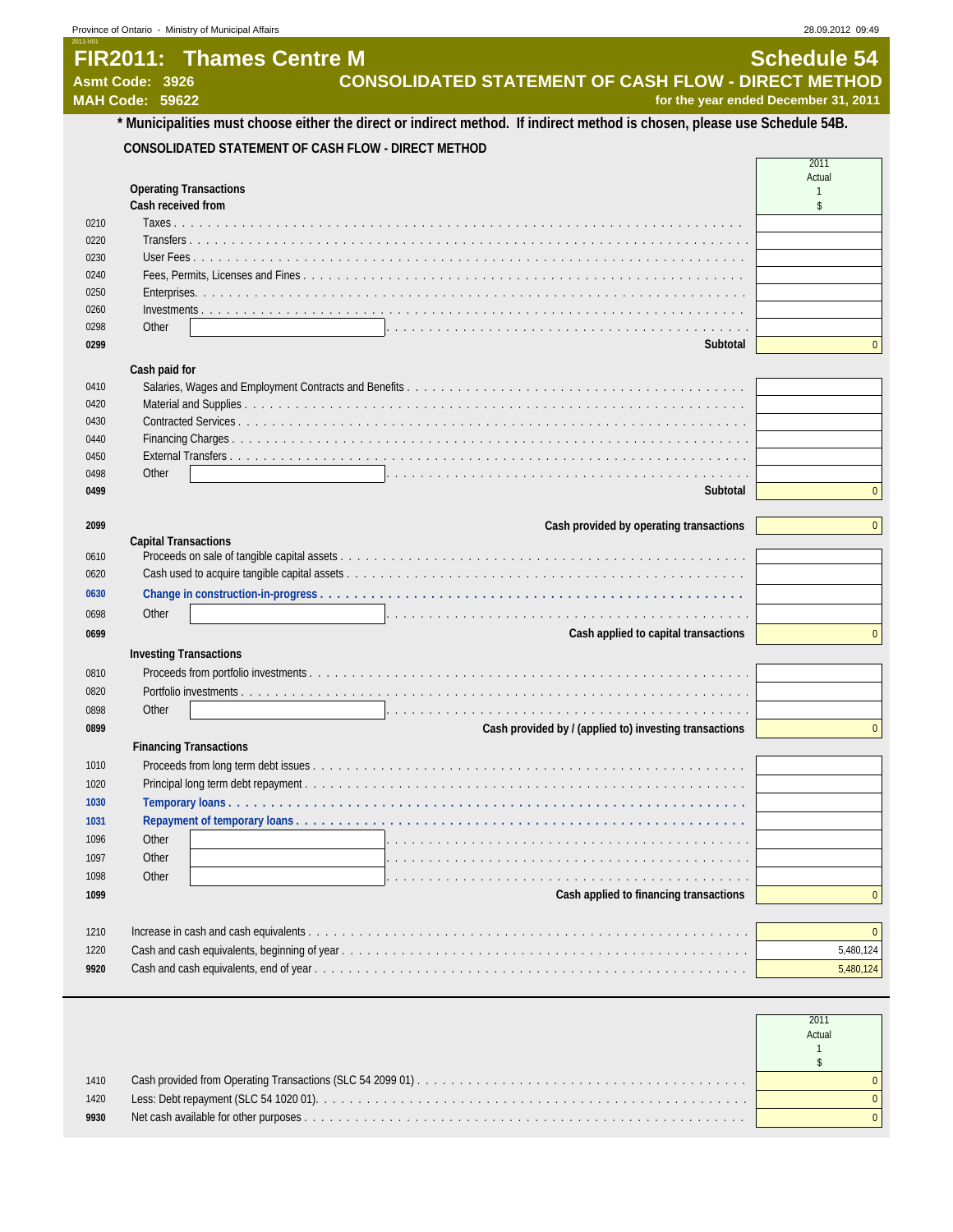#### 2011-V01 **FIR2011: Thames Centre M Schedule 54**<br>CONSOLIDATED STATEMENT OF CASH FLOW - INDIRECT METHOD **CONSOLIDATED STATEMENT OF CASH FLOW - INDIRECT METHOD MAH Code: 59622 for the year ended December 31, 2011**

#### **\* Municipalities must choose either the direct or indirect method. If direct method is chosen, please use Schedule 54A. CONSOLIDATED STATEMENT OF CASH FLOW - INDIRECT METHOD**  $\overline{\Gamma}$

|      |                                                                                                                                                                                                                                         | Actual             |
|------|-----------------------------------------------------------------------------------------------------------------------------------------------------------------------------------------------------------------------------------------|--------------------|
|      | <b>Operating Transactions</b>                                                                                                                                                                                                           | $\mathbf{1}$<br>\$ |
| 2010 |                                                                                                                                                                                                                                         | 4,936,987          |
| 2020 |                                                                                                                                                                                                                                         | 5,599,815          |
| 2021 |                                                                                                                                                                                                                                         |                    |
| 2022 |                                                                                                                                                                                                                                         |                    |
| 2030 |                                                                                                                                                                                                                                         | $-13.199$          |
| 2040 |                                                                                                                                                                                                                                         | $-953,077$         |
| 2096 | Other                                                                                                                                                                                                                                   |                    |
| 2097 | Other                                                                                                                                                                                                                                   |                    |
| 2098 | Other<br>. In the complete service of the complete service of the complete service in the complete service of the complete service of the complete service of the complete service of the complete service of the complete service of t |                    |
| 2099 | Cash provided by operating transactions                                                                                                                                                                                                 | 9,570,526          |
|      | <b>Capital Transactions</b>                                                                                                                                                                                                             |                    |
| 0610 |                                                                                                                                                                                                                                         | 351,274            |
| 0620 |                                                                                                                                                                                                                                         | $-8,185,119$       |
| 0630 |                                                                                                                                                                                                                                         |                    |
| 0698 | Other                                                                                                                                                                                                                                   |                    |
| 0699 | Cash applied to capital transactions                                                                                                                                                                                                    | $-7,833,845$       |
|      | <b>Investing Transactions</b>                                                                                                                                                                                                           |                    |
| 0810 |                                                                                                                                                                                                                                         | 2,349,172          |
| 0820 |                                                                                                                                                                                                                                         |                    |
|      |                                                                                                                                                                                                                                         |                    |
| 0898 | Other<br>Change in LT receivables                                                                                                                                                                                                       | 714,989            |
| 0899 | Cash provided by / (applied to) investing transactions                                                                                                                                                                                  | 3,064,161          |
|      | <b>Financing Transactions</b>                                                                                                                                                                                                           |                    |
| 1010 |                                                                                                                                                                                                                                         | 712,798            |
| 1020 |                                                                                                                                                                                                                                         | $-636,562$         |
| 1030 |                                                                                                                                                                                                                                         |                    |
| 1031 |                                                                                                                                                                                                                                         |                    |
| 1096 | Other                                                                                                                                                                                                                                   |                    |
| 1097 | Other                                                                                                                                                                                                                                   |                    |
| 1098 | Other                                                                                                                                                                                                                                   |                    |
| 1099 | Cash applied to financing transactions                                                                                                                                                                                                  | 76,236             |
| 1210 |                                                                                                                                                                                                                                         | 4,877,078          |
| 1220 |                                                                                                                                                                                                                                         | 5,480,124          |
| 9920 |                                                                                                                                                                                                                                         | 10,357,202         |
|      |                                                                                                                                                                                                                                         |                    |

|      | 2011<br>Actual |
|------|----------------|
| 1410 |                |
| 1420 |                |
| 9930 |                |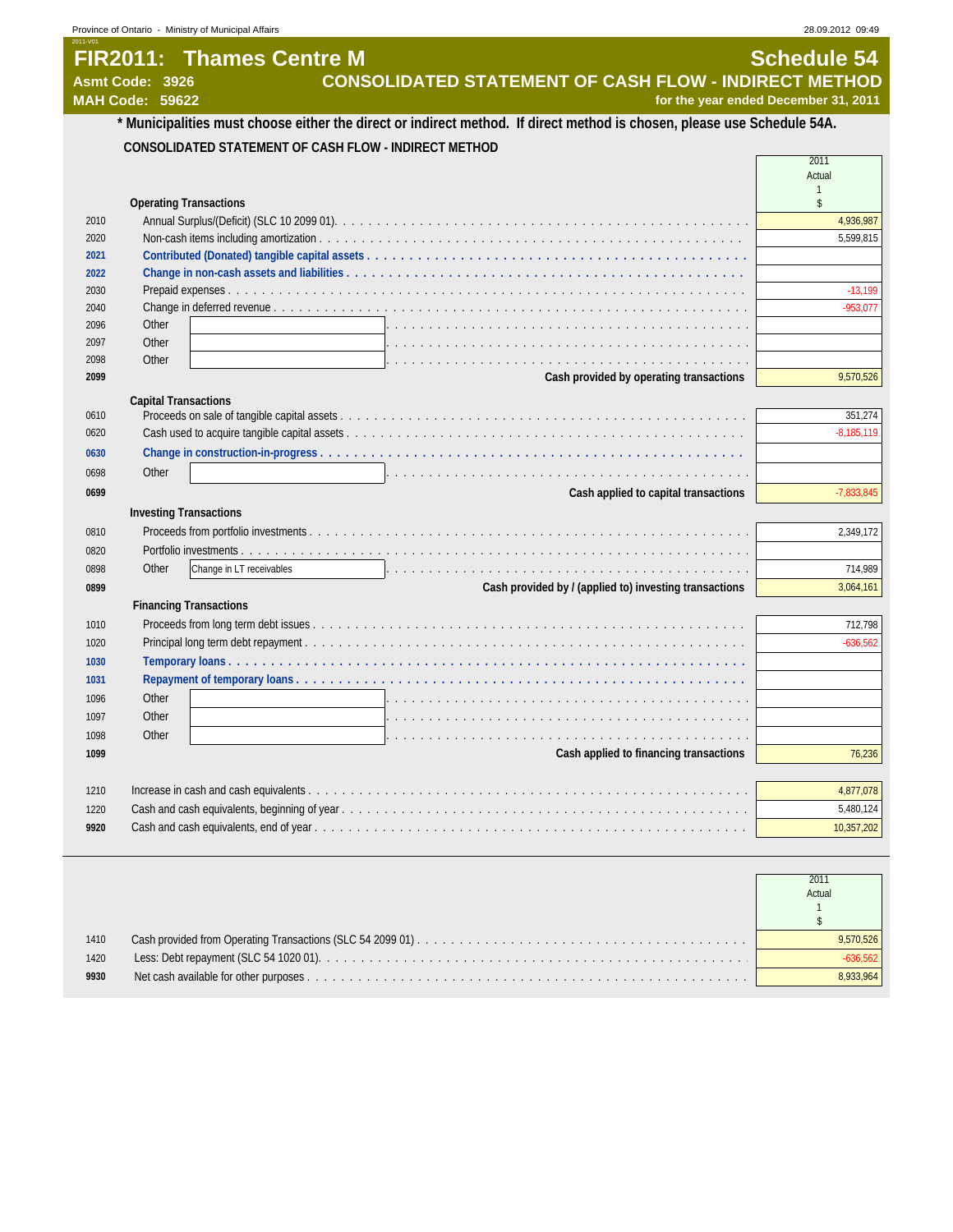#### **FIR2011: Thames Centre M Schedule 60**<br>CONTINUITY OF RESERVES AND RESERVE FUNDS Asmt Code: 3926<br> **CONTINUITY OF RESERVES AND RESERVE FUNDS**<br>
MAH Code: 59622<br>
for the year ended December 31, 2011 **MAH Code: 59622 for the year ended December 31, 2011**

|      |                                           | Obligatory Res. Funds, Deferred<br>Rev. | Discretionary Res. Funds | <b>Reserves</b> |
|------|-------------------------------------------|-----------------------------------------|--------------------------|-----------------|
|      |                                           |                                         | 2                        | 3               |
|      |                                           | \$                                      | \$                       | \$              |
| 0299 |                                           | 3.680.818                               | 170.393                  | 6.336.602       |
| 0310 |                                           |                                         |                          |                 |
|      | Development Charges Act                   |                                         |                          |                 |
| 0610 |                                           | 163,694                                 |                          |                 |
| 0620 |                                           | 161.026                                 |                          |                 |
| 0630 |                                           |                                         |                          |                 |
| 0699 | Subtotal Development Charges Act          | 324,720                                 |                          |                 |
| 0810 |                                           |                                         |                          |                 |
| 0820 |                                           |                                         |                          |                 |
| 0830 |                                           |                                         |                          |                 |
| 0841 |                                           | 46.146                                  |                          |                 |
| 0860 |                                           |                                         |                          |                 |
| 0861 |                                           |                                         |                          |                 |
| 0862 |                                           |                                         |                          |                 |
| 0863 |                                           |                                         |                          |                 |
| 0864 |                                           |                                         |                          |                 |
| 0895 | <b>Bank Interest</b><br>Other<br>1.       | 42.264                                  |                          |                 |
| 0896 | Other<br>.                                |                                         |                          |                 |
| 0897 | Other                                     |                                         |                          |                 |
| 0898 | Other<br>a dia kaominina mpikambana amin' |                                         |                          |                 |
| 9940 | <b>TOTAL Revenues &amp; Surplus</b>       | 413.130                                 | $\Omega$                 | n               |
| 0910 |                                           | 1,500,407                               |                          |                 |
| 2099 |                                           | 2,593,541                               | 170,393                  | 6,336,602       |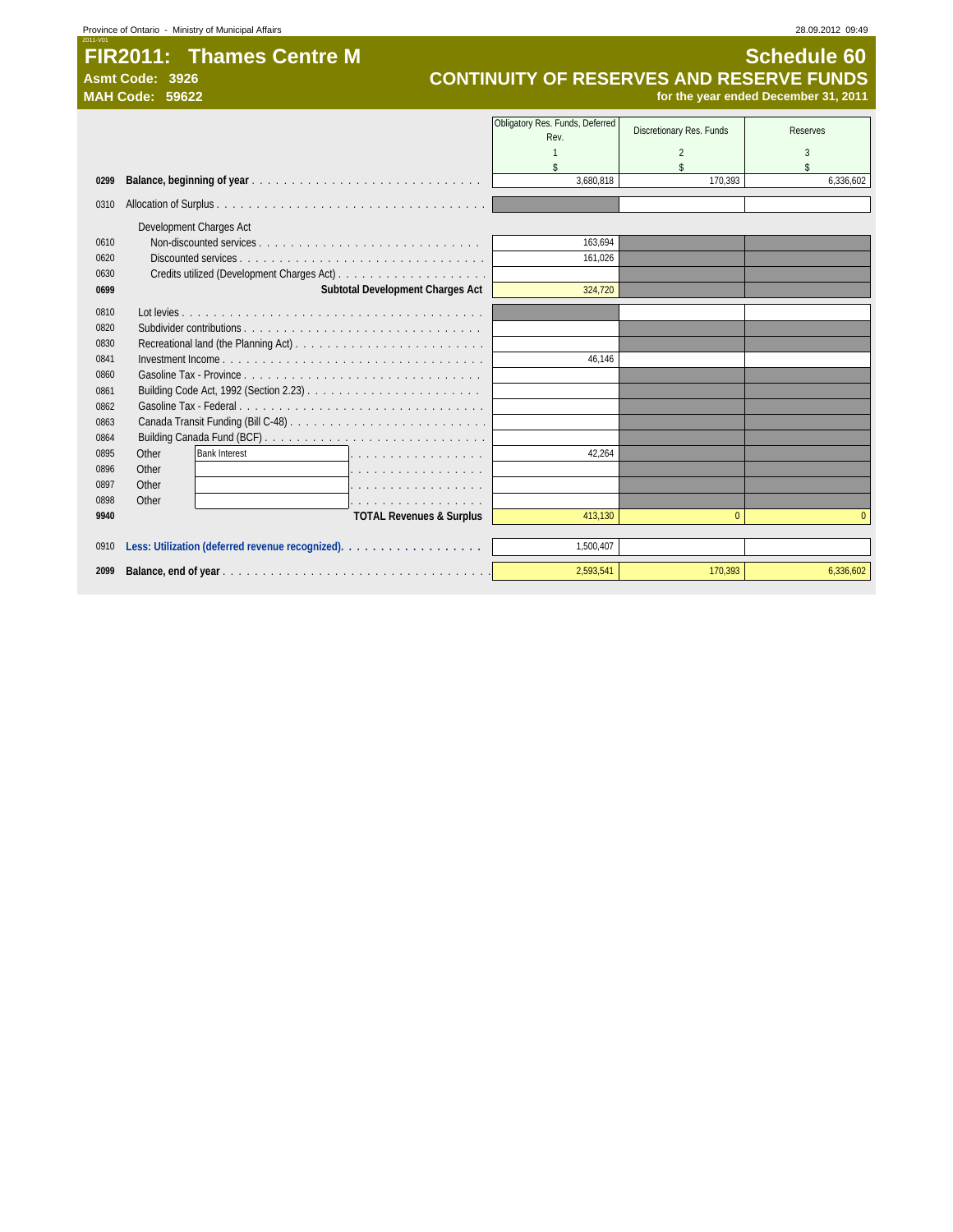# **FIR2011: Thames Centre M Schedule 60**<br>CONTINUITY OF RESERVES AND RESERVE FUNDS

# Asmt Code: 3926<br> **CONTINUITY OF RESERVES AND RESERVE FUNDS**<br>
MAH Code: 59622<br>
for the year ended December 31, 2011 **MAH Code: 59622 for the year ended December 31, 2011**

|              |                                                                                                    | Obligatory Res. Funds, Deferred | Discretionary Res. Funds | <b>Reserves</b> |
|--------------|----------------------------------------------------------------------------------------------------|---------------------------------|--------------------------|-----------------|
|              | Totals in line 2099 are analysed as follows:                                                       | Rev<br>$\overline{1}$           | $\overline{2}$           | 3               |
|              |                                                                                                    | \$                              | \$                       | \$              |
| 5010         |                                                                                                    |                                 |                          |                 |
| 5020         |                                                                                                    |                                 |                          |                 |
| 5030         | Ontario Clean Water Agency (OCWA) fund for renewals, etc.                                          |                                 |                          |                 |
| 5040         |                                                                                                    |                                 |                          |                 |
| 5050         |                                                                                                    |                                 |                          |                 |
| 5060         |                                                                                                    |                                 |                          |                 |
| 5070         |                                                                                                    |                                 |                          |                 |
| 5080         |                                                                                                    |                                 |                          |                 |
| 5090<br>5091 |                                                                                                    |                                 |                          |                 |
| 5630         |                                                                                                    |                                 |                          |                 |
| 5660         |                                                                                                    |                                 |                          |                 |
| 5670         |                                                                                                    |                                 |                          |                 |
| 5680         |                                                                                                    |                                 |                          |                 |
|              | Per Service Purpose:                                                                               |                                 |                          |                 |
| 5205         |                                                                                                    |                                 |                          | 3,371,671       |
| 5210         |                                                                                                    |                                 |                          | 133.672         |
|              | Transportation services:                                                                           |                                 |                          |                 |
| 5215<br>5216 |                                                                                                    |                                 |                          | 1,555,121       |
| 5220         |                                                                                                    |                                 |                          |                 |
| 5221         |                                                                                                    |                                 |                          |                 |
| 5222         |                                                                                                    |                                 |                          |                 |
| 5223         |                                                                                                    |                                 |                          |                 |
|              | Environmental services:                                                                            |                                 |                          |                 |
| 5225<br>5230 |                                                                                                    |                                 | 106,990                  | 918,694         |
| 5235         |                                                                                                    |                                 |                          |                 |
| 5240         |                                                                                                    |                                 |                          |                 |
| 5245         | Solid waste disposal                                                                               |                                 |                          |                 |
| 5246         |                                                                                                    |                                 |                          |                 |
| 5250         |                                                                                                    |                                 |                          | 54,750          |
| 5255<br>5260 |                                                                                                    |                                 |                          |                 |
|              | Recreation and cultural services:                                                                  |                                 |                          |                 |
| 5265         |                                                                                                    |                                 |                          |                 |
| 5266         |                                                                                                    |                                 |                          | 190,544         |
| 5271         | Recreation facilities - Golf Course, Marina, Ski Hill                                              |                                 |                          |                 |
| 5274         |                                                                                                    |                                 | 63,403                   |                 |
| 5275         |                                                                                                    |                                 |                          |                 |
| 5276<br>5277 |                                                                                                    |                                 |                          |                 |
| 5280         | Planning and development                                                                           |                                 |                          | 112,150         |
| 5290         | Other                                                                                              |                                 |                          |                 |
|              |                                                                                                    |                                 |                          |                 |
|              | <b>Obligatory Deferred Revenue:</b>                                                                |                                 |                          |                 |
| 5610<br>5620 | Development Charges Act - Non-discounted services<br>Development Charges Act - Discounted services | 2,593,541                       |                          |                 |
| 5640         |                                                                                                    |                                 |                          |                 |
| 5650         |                                                                                                    |                                 |                          |                 |
| 5661         |                                                                                                    |                                 |                          |                 |
| 5690         |                                                                                                    |                                 |                          |                 |
| 5691         | Gasoline Tax - Federal                                                                             |                                 |                          |                 |
| 5692         |                                                                                                    |                                 |                          |                 |
| 5693<br>5695 | Other                                                                                              |                                 |                          |                 |
| 5696         | Other                                                                                              |                                 |                          |                 |
| 5697         | Other                                                                                              |                                 |                          |                 |
| 5698         | Other                                                                                              |                                 |                          |                 |
| 5699         | Other                                                                                              |                                 |                          |                 |
| 9930         | <b>TOTAL</b>                                                                                       | 2,593,541                       | 170,393                  | 6,336,602       |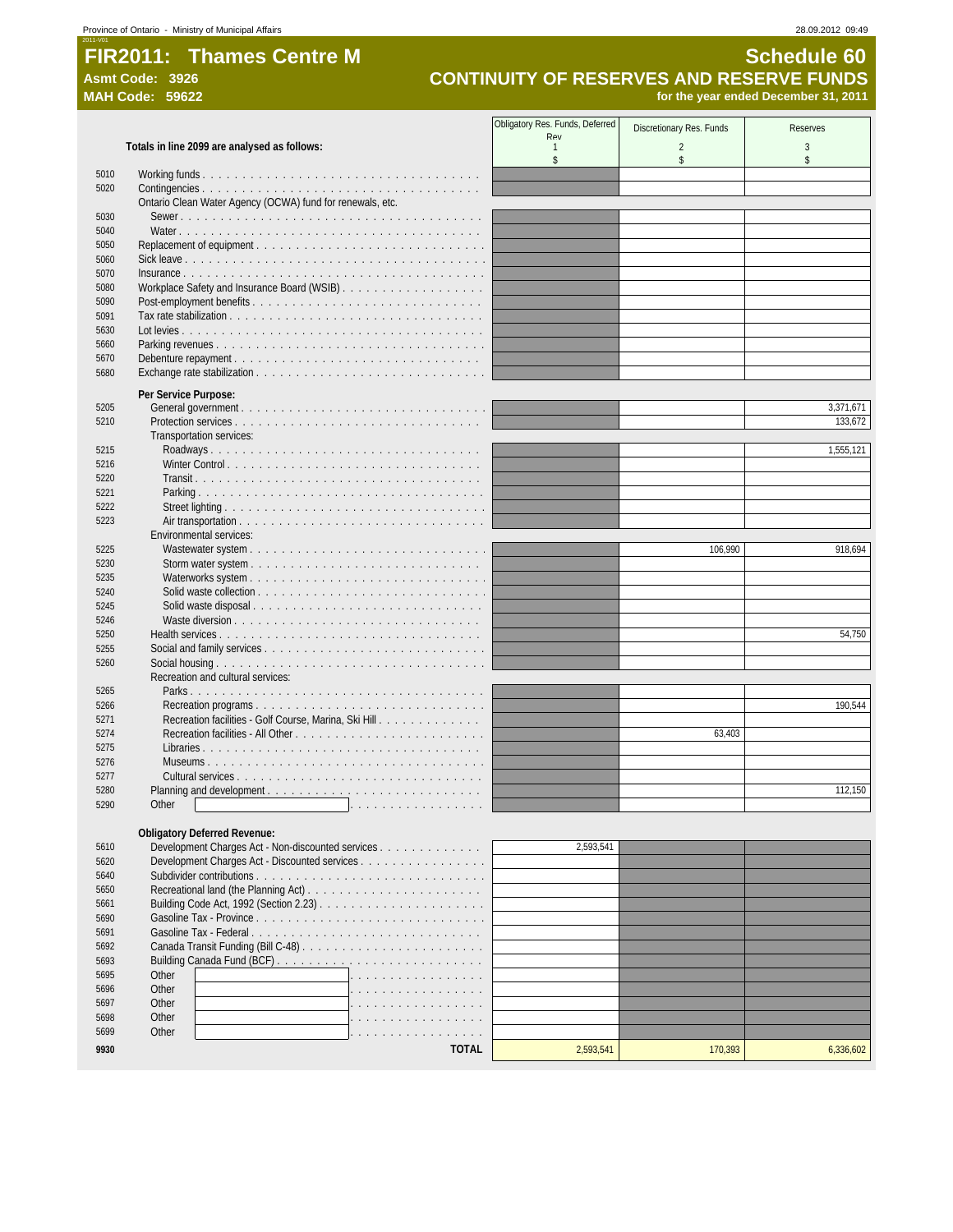#### **FIR2011: Thames Centre MAsmt Code: 3926MAH Code: 59622**

**for the year ended December 31, 2011**

|      |                                 |                          |                                         | <b>Development Charges Proceeds</b> |                       |                         | Development Charges Disbursements |                                                |                                                  |                     |                         |                    |                               |
|------|---------------------------------|--------------------------|-----------------------------------------|-------------------------------------|-----------------------|-------------------------|-----------------------------------|------------------------------------------------|--------------------------------------------------|---------------------|-------------------------|--------------------|-------------------------------|
|      |                                 | <b>Balance January 1</b> | Development<br><b>Charges Collected</b> | Interest and<br>Investment Income   | <b>Other Proceeds</b> | <b>Credits Utilized</b> | Total                             | To: Consolidated<br>Statement of<br>Operations | To: Tangible Capital<br><b>Asset Acquisition</b> | Other Disbursements | <b>Credits Provided</b> | Total              | <b>Balance December</b><br>31 |
|      |                                 |                          | $\mathcal{L}$                           |                                     |                       | 5                       | 6                                 |                                                | 8                                                | $\mathbf Q$         | 10                      | 11                 | 12                            |
|      | <b>Development Charges</b>      | $\mathbf{\hat{s}}$       | $\mathbf{s}$                            | $\mathbb{S}$                        | $\mathbf{\hat{S}}$    | Ŝ.                      | Ŝ.                                | $\mathbf{\hat{S}}$                             | $\hat{\mathbf{S}}$                               | $\mathbf{\hat{s}}$  | s.                      | $\mathbf{\hat{s}}$ | $\mathbf{\hat{S}}$            |
| 0205 | General Government              | $-36.091$                | 13,625                                  |                                     |                       |                         | 13,625                            |                                                |                                                  |                     |                         | $\Omega$           | $-22,466$                     |
| 0210 |                                 | 614,774                  | 20,710                                  | 14,568                              |                       |                         | 35,278                            |                                                | 210,077                                          | 5,731               |                         | 215,808            | 434,244                       |
| 0215 | Police Protection               | $\Omega$                 |                                         |                                     |                       |                         | $\Omega$                          |                                                |                                                  |                     |                         | $\Omega$           | $\overline{0}$                |
| 0220 | Roads and Structures            | 1,051,174                | 46.389                                  | 31,683                              |                       |                         | 78,072                            |                                                | 213,543                                          |                     |                         | 213,543            | 915,703                       |
| 0225 |                                 | $\Omega$                 |                                         |                                     |                       |                         | $\Omega$                          |                                                |                                                  |                     |                         | $\Omega$           | $\overline{0}$                |
| 0230 | Wastewater                      | 1,126,487                | 49,641                                  | 5,547                               |                       |                         | 55,188                            |                                                | 596.274                                          |                     |                         | 596,274            | 585,401                       |
| 0235 |                                 | $-14.473$                |                                         |                                     |                       |                         | $\Omega$                          |                                                | 25.046                                           |                     |                         | 25.046             | $-39,519$                     |
| 0240 |                                 | 691,118                  | 46,954                                  | 11,128                              |                       |                         | 58,082                            |                                                | 357,851                                          |                     |                         | 357,851            | 391,349                       |
| 0245 | Emergency Medical Services      | $\Omega$                 |                                         |                                     |                       |                         | $\Omega$                          |                                                |                                                  |                     |                         | $\Omega$           | $\overline{0}$                |
| 0250 | Homes for the Aged              | $\Omega$                 |                                         |                                     |                       |                         | $\Omega$                          |                                                |                                                  |                     |                         | $\Omega$           | $\overline{0}$                |
| 0255 |                                 | $\Omega$                 |                                         |                                     |                       |                         | $\Omega$                          |                                                |                                                  |                     |                         | $\Omega$           | $\overline{0}$                |
| 0260 |                                 | $\Omega$                 |                                         |                                     |                       |                         | $\Omega$                          |                                                |                                                  |                     |                         | $\Omega$           | $\overline{0}$                |
| 0265 | Parkland Development.           | 101,647                  |                                         | 1,149                               |                       |                         | 1,149                             |                                                |                                                  |                     |                         | $\Omega$           | 102,796                       |
| 0270 |                                 | $\Omega$                 |                                         |                                     |                       |                         | $\Omega$                          |                                                |                                                  |                     |                         |                    | $\overline{0}$                |
| 0275 |                                 | 49,927                   | 8,023                                   | 1,997                               |                       |                         | 10,020                            |                                                |                                                  |                     |                         | $\Omega$           | 59,947                        |
| 0280 |                                 | 560,608                  | 79,063                                  | 22,338                              |                       |                         | 101,401                           |                                                | 12,573                                           |                     |                         | 12,573             | 649,436                       |
| 0285 | Development Studies             | $\Omega$                 |                                         |                                     |                       |                         | $\Omega$                          |                                                |                                                  |                     |                         | $\Omega$           | $\overline{0}$                |
| 0286 |                                 | $\Omega$                 |                                         |                                     |                       |                         | $\Omega$                          |                                                |                                                  |                     |                         | $\Omega$           | $\mathbf{0}$                  |
| 0287 |                                 | $\Omega$                 |                                         |                                     |                       |                         | $\mathbf{0}$                      |                                                |                                                  |                     |                         | $\Omega$           | $\mathbf{0}$                  |
| 0288 | Municipal Cemeteries            | $\Omega$                 |                                         |                                     |                       |                         | $\Omega$                          |                                                |                                                  |                     |                         | $\Omega$           | $\mathbf{0}$                  |
| 0290 | Park Services<br>Other $\ldots$ | $-464,353$               | 60,315                                  |                                     |                       |                         | 60,315                            |                                                | 79,312                                           |                     |                         | 79,312             | $-483,350$                    |
| 0295 | Other                           | $\Omega$                 |                                         |                                     |                       |                         | $\Omega$                          |                                                |                                                  |                     |                         | $\Omega$           | $\overline{0}$                |
| 0296 | Other                           | $\Omega$                 |                                         |                                     |                       |                         | $\Omega$                          |                                                |                                                  |                     |                         | $\Omega$           | $\overline{0}$                |
| 0297 | Other $\ldots$                  |                          |                                         |                                     |                       |                         |                                   |                                                |                                                  |                     |                         |                    | $\Omega$                      |
| 0299 | <b>TOTAL</b>                    | 3,680,818                | 324,720                                 | 88,410                              | $\overline{0}$        | $\overline{0}$          | 413,130                           | $\overline{0}$                                 | 1,494,676                                        | 5,731               | $\overline{0}$          | 1,500,407          | 2,593,541                     |

 **Note 1: Please attach the financial statement relating to development charge by-laws and reserve funds identified in section 43 of the Development Charges Act, 1997.**

 **Note 2: Please attach a copy of your municipal development charge pamphlet, which provides information on your DC rates in place as of December 31.**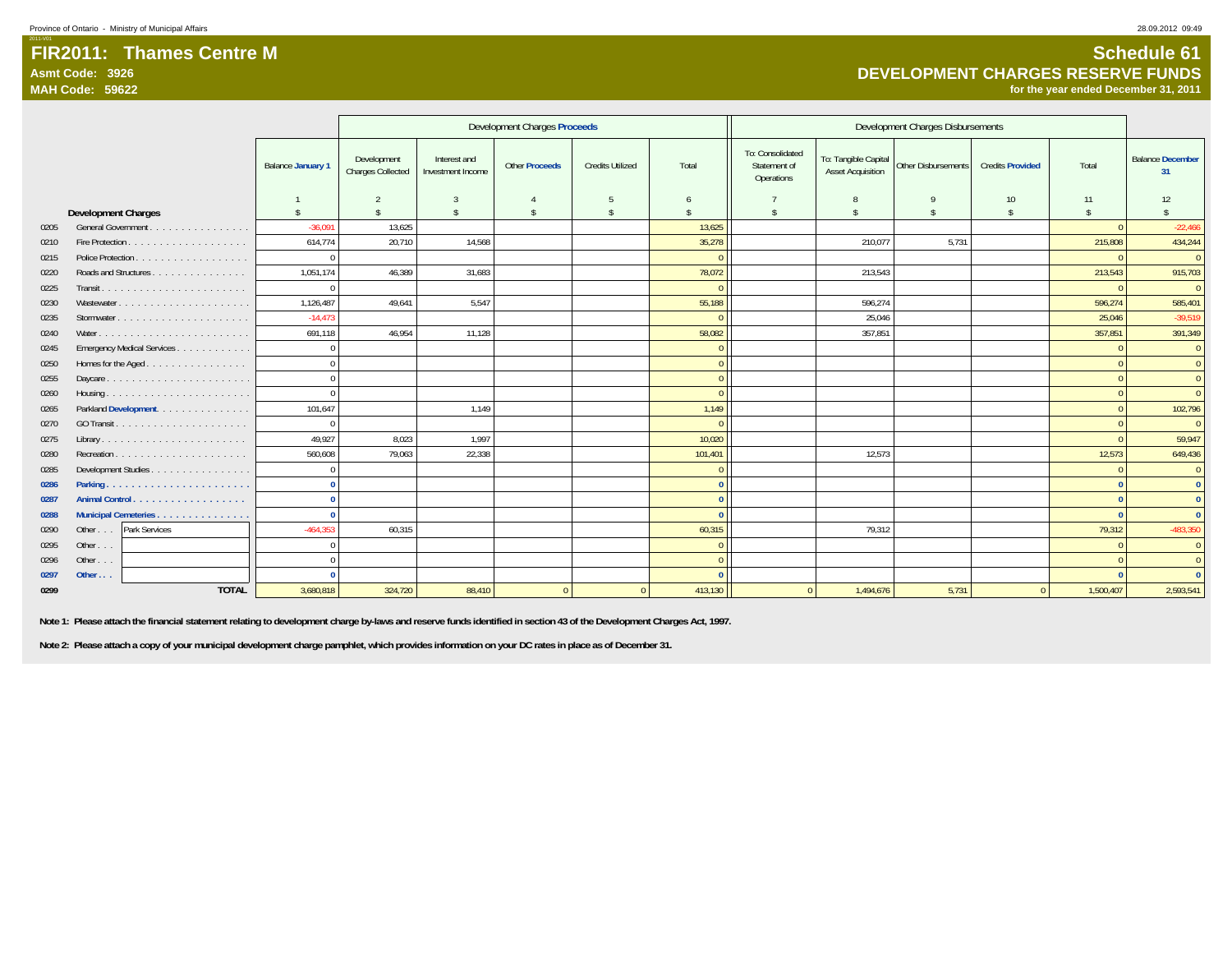|              | <b>FIR2011: Thames Centre M</b><br><b>CONSOLIDATED STATEMENT OF FINANCIAL POSITION</b><br>Asmt Code: 3926 | <b>Schedule 70</b>                   |
|--------------|-----------------------------------------------------------------------------------------------------------|--------------------------------------|
|              | <b>MAH Code: 59622</b>                                                                                    | for the year ended December 31, 2011 |
|              | <b>Financial Assets</b>                                                                                   | $\mathbf{1}$<br>\$                   |
| 0299         |                                                                                                           | 10,360,202                           |
|              | <b>Accounts receivable</b>                                                                                |                                      |
| 0410         |                                                                                                           | 1,025,131                            |
| 0420         |                                                                                                           | 1,073,006                            |
| 0430         |                                                                                                           |                                      |
| 0440         |                                                                                                           |                                      |
| 0450         |                                                                                                           |                                      |
| 0490         |                                                                                                           | 1,871,165                            |
| 0499         | Subtotal                                                                                                  | 3,969,302                            |
|              | <b>Taxes receivable</b>                                                                                   |                                      |
| 0610         |                                                                                                           | 582.756                              |
| 0620         |                                                                                                           | 278,222                              |
| 0630         |                                                                                                           | 150,495                              |
| 0640         |                                                                                                           | 120,860                              |
| 0690<br>0699 | Subtotal                                                                                                  | 1,132,333                            |
|              | Investments*                                                                                              |                                      |
| 0805         |                                                                                                           | 1,849,884                            |
| 0810         |                                                                                                           |                                      |
| 0815         |                                                                                                           |                                      |
| 0820         |                                                                                                           |                                      |
| 0828         | Other                                                                                                     |                                      |
| 0829         | Subtotal                                                                                                  | 1,849,884                            |
|              | Debt Recoverable from Others                                                                              |                                      |
| 0861         |                                                                                                           |                                      |
| 0862         |                                                                                                           |                                      |
| 0863         |                                                                                                           |                                      |
| 0864         |                                                                                                           |                                      |
| 0865         |                                                                                                           |                                      |
| 0868         | Other                                                                                                     |                                      |
| 0845         | Subtotal                                                                                                  | $\Omega$                             |
|              | Other financial assets                                                                                    |                                      |
| 0830         |                                                                                                           |                                      |
| 0835         |                                                                                                           |                                      |
| 0840         |                                                                                                           |                                      |
| 0850         |                                                                                                           |                                      |
| 0890         | Other<br>LT receivables                                                                                   | 964.008                              |
| 0898         | Subtotal                                                                                                  | 964.008                              |
| 9930         | <b>TOTAL Financial Assets</b>                                                                             | 18.275.729                           |
|              |                                                                                                           |                                      |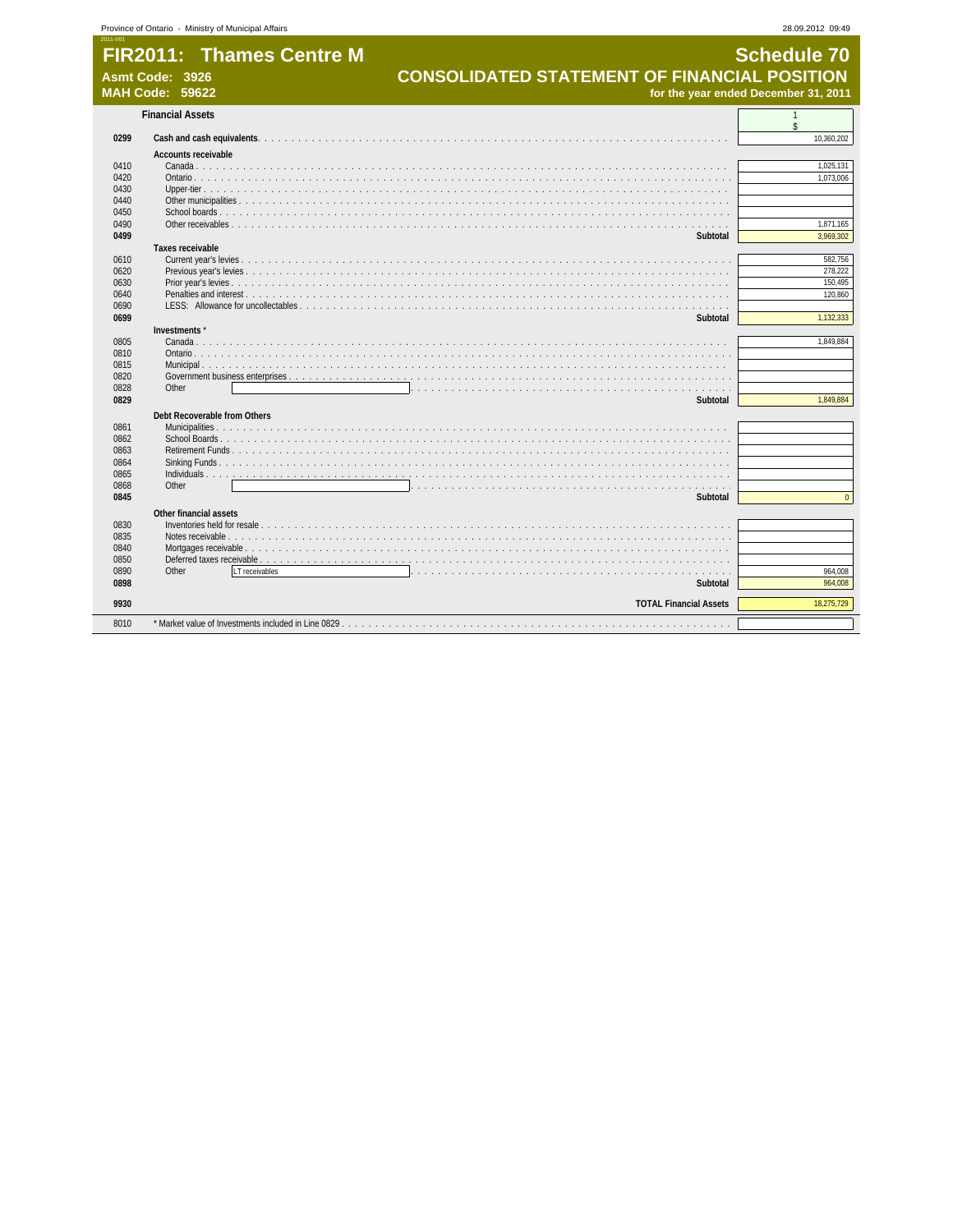|              | <b>FIR2011: Thames Centre M</b><br>Asmt Code: 3926 | <b>CONSOLIDATED STATEMENT OF FINANCIAL POSITION</b>                             | <b>Schedule 70</b>                               |
|--------------|----------------------------------------------------|---------------------------------------------------------------------------------|--------------------------------------------------|
|              | <b>MAH Code: 59622</b>                             | for the year ended December 31, 2011                                            |                                                  |
|              | Liabilities                                        |                                                                                 |                                                  |
| 2010         | <b>Temporary loans</b>                             |                                                                                 | \$                                               |
| 2020         | Tangible Capital Assets:                           |                                                                                 |                                                  |
| 2030         |                                                    |                                                                                 |                                                  |
| 2040         |                                                    |                                                                                 |                                                  |
| 2099         | <b>Accounts Payable</b>                            | Subtotal                                                                        | $\mathbf{0}$                                     |
| 2210         |                                                    |                                                                                 |                                                  |
| 2220         |                                                    |                                                                                 |                                                  |
| 2230<br>2240 |                                                    |                                                                                 |                                                  |
| 2250         |                                                    |                                                                                 |                                                  |
| 2260         |                                                    |                                                                                 |                                                  |
| 2270<br>2290 |                                                    |                                                                                 | 4,749,697                                        |
| 2299         |                                                    | Subtotal                                                                        | 4,749,697                                        |
|              | Deferred revenue                                   |                                                                                 |                                                  |
| 2410         |                                                    |                                                                                 | 2,593,541<br>1,685,700                           |
| 2490<br>2499 |                                                    | Subtotal                                                                        | 4,279,241                                        |
|              | Long term liabilities                              |                                                                                 |                                                  |
| 2610         |                                                    |                                                                                 | 6,308,874                                        |
| 2620<br>2630 |                                                    |                                                                                 |                                                  |
| 2640         | Other                                              |                                                                                 |                                                  |
| 2650         | Other                                              |                                                                                 |                                                  |
| 2660<br>2699 |                                                    | Subtotal                                                                        | 6,308,874                                        |
|              | Solid Waste Management Facility Liabilities        |                                                                                 |                                                  |
| 2799         |                                                    |                                                                                 | 497,443                                          |
|              | Post employment benefits                           |                                                                                 |                                                  |
| 2810<br>2820 |                                                    |                                                                                 |                                                  |
| 2830         |                                                    |                                                                                 |                                                  |
| 2840         |                                                    |                                                                                 |                                                  |
| 2898<br>2899 | Other                                              | Subtotal post employment benefits                                               | $\mathbf{0}$                                     |
| 9940         |                                                    | <b>TOTAL Liabilities</b>                                                        | 15,835,255                                       |
| 9945         |                                                    | Net Financial Assets / Net Debt (Total Financial Assets LESS Total Liabilities) | 2,440,474                                        |
|              |                                                    |                                                                                 |                                                  |
|              | <b>Non-Financial Assets</b>                        |                                                                                 | $\mathsf{s}$                                     |
| 6210<br>6250 |                                                    |                                                                                 | 76,318,647                                       |
| 6260         |                                                    |                                                                                 | 30,393                                           |
| 6299         |                                                    | <b>Total Non-Financial Assets</b>                                               | 76,349,040                                       |
| 9970         |                                                    | <b>Total Accumulated Surplus/(Deficit)</b>                                      | 78,789,514                                       |
|              |                                                    |                                                                                 |                                                  |
|              | Analysis of the Accumulated Surplus/(Deficit)      |                                                                                 | $\mathbf{1}$<br>\$                               |
| 6410         |                                                    |                                                                                 | 70,009,773                                       |
| 6420<br>6430 |                                                    | Reserves and Reserve Funds (SLC 60 2099 02 + SLC 60 2099 03).                   | 6,506,995<br>2,272,746                           |
| 5030         | Local boards                                       |                                                                                 |                                                  |
| 5035         |                                                    |                                                                                 |                                                  |
| 5040<br>5041 |                                                    |                                                                                 |                                                  |
| 5045         |                                                    |                                                                                 |                                                  |
| 5050         |                                                    |                                                                                 |                                                  |
| 5055<br>5060 |                                                    |                                                                                 |                                                  |
| 5076         | Other                                              |                                                                                 |                                                  |
|              | Other                                              |                                                                                 |                                                  |
| 5077         | Other                                              | and and and analysis and                                                        |                                                  |
| 5078         |                                                    |                                                                                 |                                                  |
| 5079<br>5098 | Other                                              | <b>Total Local Boards</b>                                                       |                                                  |
| 5080         |                                                    |                                                                                 |                                                  |
| 6601         | Unfunded Employee Benefits                         |                                                                                 |                                                  |
| 6602         |                                                    |                                                                                 |                                                  |
| 6610<br>6620 | Other<br>Other                                     |                                                                                 |                                                  |
| 6630         | Other                                              |                                                                                 |                                                  |
| 6640         | Other                                              |                                                                                 |                                                  |
| 6699         |                                                    | <b>Total Other</b>                                                              | $\overline{0}$<br>$\mathbf{0}$<br>$\overline{0}$ |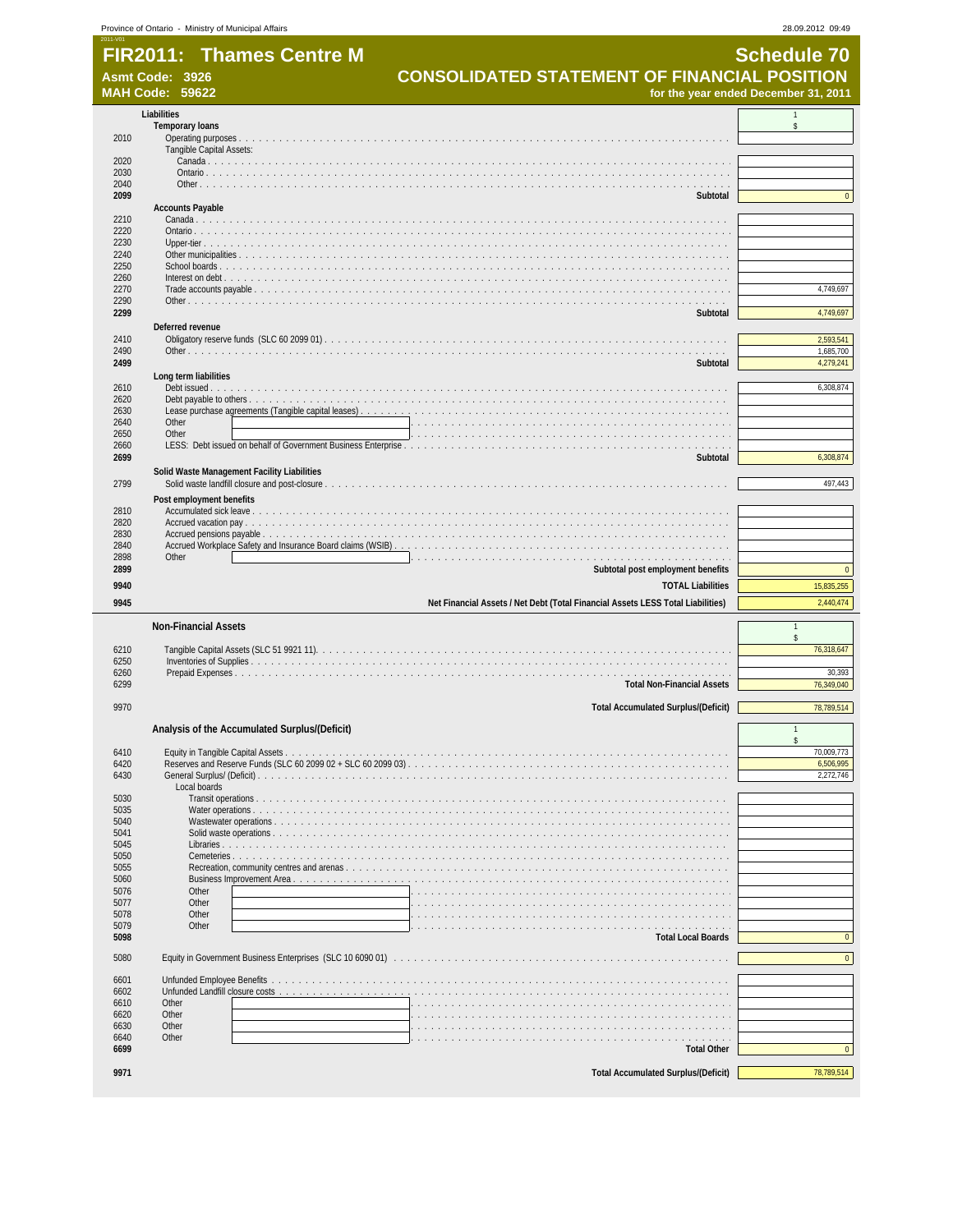## **FIR2011: Thames Centre M Single/Lower-Tier ONLY Schedule 72**<br>CONTINUITY OF TAXES RECEIVABLE Asmt Code: 3926<br>
MAH Code: 59622<br>
MAH Code: 59622<br>
MAH Code: 59622 for the year ended December 31, 2011

|                                      | <b>Continuity of Taxes Receivable</b>                                                                            |                                  |
|--------------------------------------|------------------------------------------------------------------------------------------------------------------|----------------------------------|
|                                      |                                                                                                                  |                                  |
| 0210                                 |                                                                                                                  | 1,094,968                        |
| 0215<br>0220<br>0225                 |                                                                                                                  | 17,209,074                       |
| 0240<br>0250<br>0260                 |                                                                                                                  | 17,171,709                       |
| 0280                                 | PLUS:                                                                                                            |                                  |
| 0290                                 |                                                                                                                  | 1,132,333                        |
|                                      | <b>Cash Collections</b>                                                                                          | $\Omega$                         |
| 0610<br>0620<br>0630<br>0640<br>0690 | Other<br>n de la caractería de la caractería de la caractería de la caractería de la caractería de la caractería | 16,452,701<br>527,178<br>191,830 |
| 0699                                 | <b>TOTAL Cash Collections</b>                                                                                    | 17.171.709                       |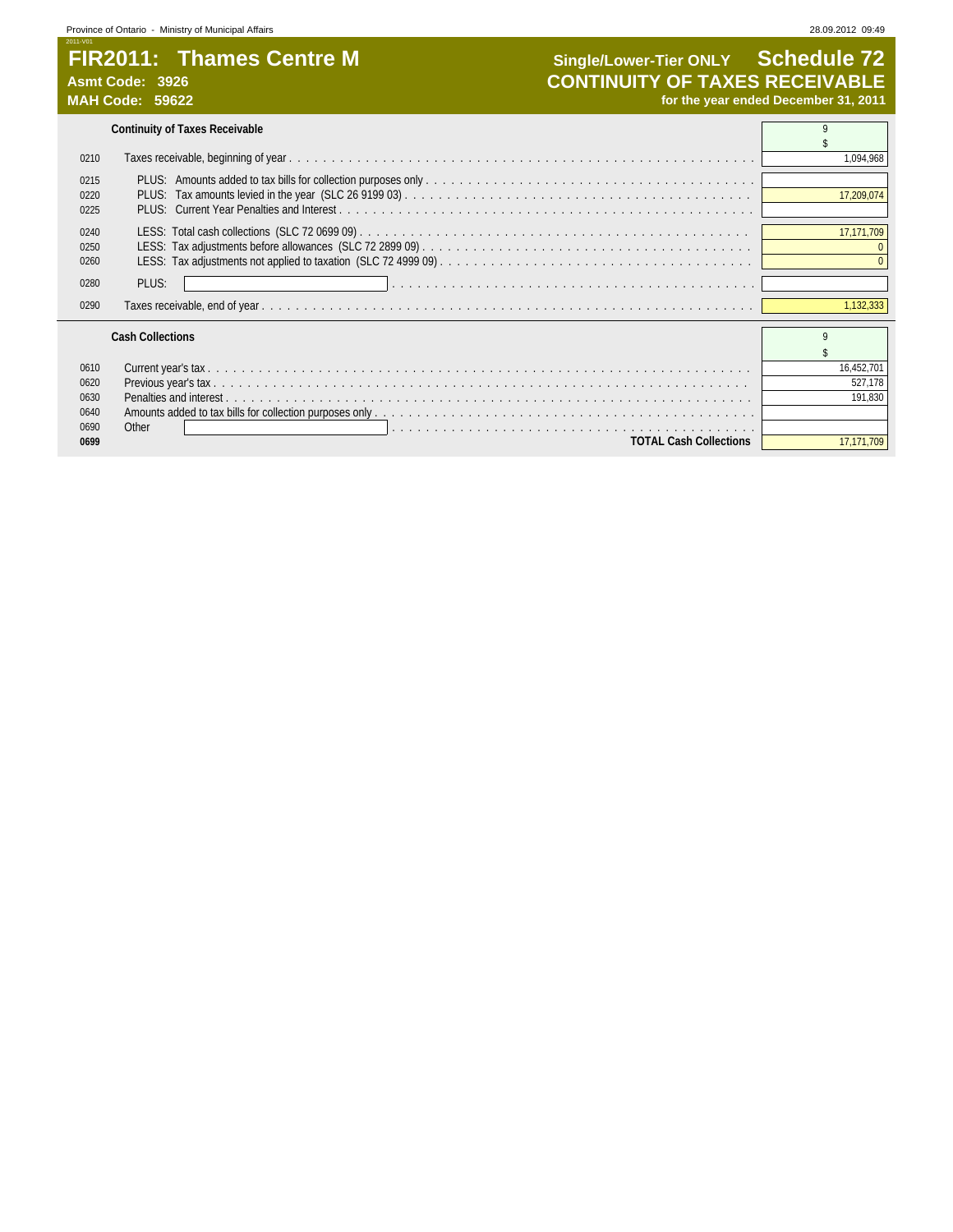# **FIR2011: Thames Centre MAsmt Code: 3926**

**MAH Code: 59622**

2011-V01

# **Single/Lower-Tier ONLY Schedule 72 CONTINUITY OF TAXES RECEIVABLE**

**for the year ended December 31, 2011**

|      |       |                                                                      |          |                  |                 | <b>SCHOOL BOARDS</b> |                   |       |                        |                              |            |                                |
|------|-------|----------------------------------------------------------------------|----------|------------------|-----------------|----------------------|-------------------|-------|------------------------|------------------------------|------------|--------------------------------|
|      |       |                                                                      |          | English - Public | French - Public | English - Separate   | French - Separate | Other | <b>TOTAL Education</b> | Lower-Tier (Single-<br>Tier) | Upper-Tier | <b>TOTAL Tax</b><br>Adiustment |
|      |       | Tax Adjustments Applied to Taxation                                  |          |                  |                 |                      |                   |       |                        |                              |            |                                |
|      |       |                                                                      |          |                  |                 |                      |                   |       |                        |                              |            |                                |
| 1099 |       |                                                                      |          |                  |                 |                      |                   |       |                        |                              |            |                                |
| 1299 |       | Discounts for Advance Payments (Mun. Act 345(10))                    |          |                  |                 |                      |                   |       |                        |                              |            |                                |
| 1499 |       |                                                                      |          |                  |                 |                      |                   |       |                        |                              |            |                                |
| 1699 |       | Tax Cancellation - Low income seniors and Disabled persons (Mun. Act |          |                  |                 |                      |                   |       |                        |                              |            |                                |
| 1810 |       | Rebates to Commercial properties (Mun. Act 362)                      |          |                  |                 |                      |                   |       |                        |                              |            |                                |
| 1820 |       | Rebates to Industrial properties (Mun. Act 362)                      |          |                  |                 |                      |                   |       |                        |                              |            |                                |
| 1899 |       |                                                                      | Subtotal | $\Omega$         |                 |                      |                   |       |                        |                              |            |                                |
| 2099 |       |                                                                      |          |                  |                 |                      |                   |       |                        |                              |            |                                |
| 2299 |       |                                                                      |          |                  |                 |                      |                   |       |                        |                              |            |                                |
| 2399 |       | Reduction for Heritage Property (Mun. Act 365.2)                     |          |                  |                 |                      |                   |       |                        |                              |            |                                |
| 2890 | Other |                                                                      | .        |                  |                 |                      |                   |       |                        |                              |            |                                |
| 2891 | Other |                                                                      | .        |                  |                 |                      |                   |       |                        |                              |            |                                |
| 2892 | Other |                                                                      | .        |                  |                 |                      |                   |       |                        |                              |            |                                |
| 2893 | Other |                                                                      | .        |                  |                 |                      |                   |       |                        |                              |            |                                |
| 2899 |       | Tax adjustments before allowances                                    |          | $\Omega$         |                 |                      |                   |       |                        |                              | $\Omega$   |                                |

|      |       |                                                                      |                  |                 | <b>SCHOOL BOARDS</b> |                                        |       |                        |                              |            |                                |
|------|-------|----------------------------------------------------------------------|------------------|-----------------|----------------------|----------------------------------------|-------|------------------------|------------------------------|------------|--------------------------------|
|      |       |                                                                      | English - Public | French - Public |                      | English - Separate   French - Separate | Other | <b>TOTAL Education</b> | Lower-Tier (Single-<br>Tier) | Upper-Tier | <b>TOTAL Tax</b><br>Adjustment |
|      |       | Tax Adjustments Not Applied to Taxation                              |                  |                 |                      |                                        |       |                        |                              |            |                                |
|      |       |                                                                      |                  |                 |                      |                                        |       |                        |                              |            |                                |
| 4010 |       |                                                                      |                  |                 |                      |                                        |       |                        |                              |            |                                |
| 4210 |       | Tax Deferral - Low income seniors and Disabled persons (Mun. Act 319 |                  |                 |                      |                                        |       |                        |                              |            |                                |
| 4420 |       | Net Impact of 5% Capping Limit Program                               |                  |                 |                      |                                        |       |                        |                              |            |                                |
| 4890 | Other | .                                                                    |                  |                 |                      |                                        |       |                        |                              |            |                                |
| 4891 | Other | the company's company's company's                                    |                  |                 |                      |                                        |       |                        |                              |            |                                |
| 4999 |       | Tax Adjustments Not Applied to Taxation                              |                  |                 |                      |                                        |       |                        |                              |            |                                |
|      |       |                                                                      |                  |                 |                      |                                        |       |                        |                              |            |                                |

#### **Additional Information**

| 6010 |                                       |           |        |           |         |         |  |  |
|------|---------------------------------------|-----------|--------|-----------|---------|---------|--|--|
| 7010 | <b>Frittlement of School Boards</b> . | 3,808,883 | 20,349 | 1.112.744 | $-7544$ | 999,519 |  |  |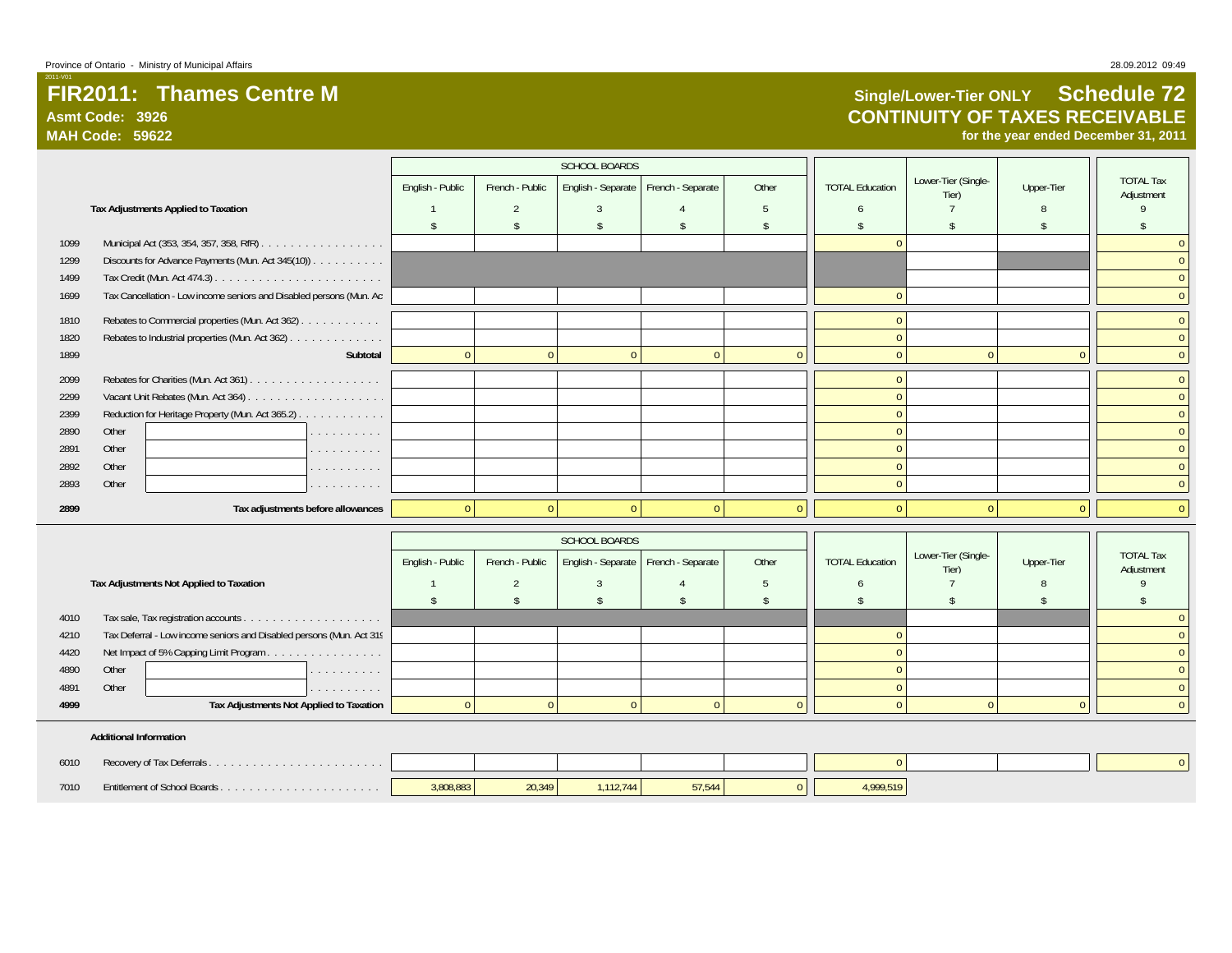| 0210<br>0220<br>0230<br>0297<br>0298<br>0299<br>0499<br>0610<br>0620<br>0630<br>0640<br>0697<br>0698<br>0699                                                                 | <b>LONG TERM LIABILITIES AND COMMITMENTS</b><br><b>Asmt Code: 3926</b><br><b>MAH Code: 59622</b><br>1. Debt burden of the municipality<br>All outstanding debt issued by the municipality, predecessor municipalities and consolidated entities<br>Other<br>County loans<br>Other<br>Subtotal<br>LESS: All debt assumed by others | for the year ended December 31, 2011<br>$\mathbf{1}$<br>\$<br>6,281,148<br>27,726<br>6,308,874 |
|------------------------------------------------------------------------------------------------------------------------------------------------------------------------------|-----------------------------------------------------------------------------------------------------------------------------------------------------------------------------------------------------------------------------------------------------------------------------------------------------------------------------------|------------------------------------------------------------------------------------------------|
|                                                                                                                                                                              |                                                                                                                                                                                                                                                                                                                                   |                                                                                                |
|                                                                                                                                                                              |                                                                                                                                                                                                                                                                                                                                   |                                                                                                |
|                                                                                                                                                                              |                                                                                                                                                                                                                                                                                                                                   |                                                                                                |
|                                                                                                                                                                              |                                                                                                                                                                                                                                                                                                                                   |                                                                                                |
|                                                                                                                                                                              |                                                                                                                                                                                                                                                                                                                                   |                                                                                                |
|                                                                                                                                                                              |                                                                                                                                                                                                                                                                                                                                   |                                                                                                |
|                                                                                                                                                                              |                                                                                                                                                                                                                                                                                                                                   |                                                                                                |
|                                                                                                                                                                              |                                                                                                                                                                                                                                                                                                                                   |                                                                                                |
|                                                                                                                                                                              |                                                                                                                                                                                                                                                                                                                                   |                                                                                                |
|                                                                                                                                                                              |                                                                                                                                                                                                                                                                                                                                   |                                                                                                |
|                                                                                                                                                                              |                                                                                                                                                                                                                                                                                                                                   |                                                                                                |
|                                                                                                                                                                              |                                                                                                                                                                                                                                                                                                                                   |                                                                                                |
|                                                                                                                                                                              |                                                                                                                                                                                                                                                                                                                                   |                                                                                                |
|                                                                                                                                                                              |                                                                                                                                                                                                                                                                                                                                   |                                                                                                |
|                                                                                                                                                                              |                                                                                                                                                                                                                                                                                                                                   |                                                                                                |
|                                                                                                                                                                              |                                                                                                                                                                                                                                                                                                                                   |                                                                                                |
|                                                                                                                                                                              | Other                                                                                                                                                                                                                                                                                                                             |                                                                                                |
|                                                                                                                                                                              | Other                                                                                                                                                                                                                                                                                                                             |                                                                                                |
|                                                                                                                                                                              | Subtotal                                                                                                                                                                                                                                                                                                                          |                                                                                                |
|                                                                                                                                                                              | LESS: Debt retirement funds                                                                                                                                                                                                                                                                                                       |                                                                                                |
| 0810                                                                                                                                                                         | Sewer.                                                                                                                                                                                                                                                                                                                            |                                                                                                |
| 0820                                                                                                                                                                         | Water                                                                                                                                                                                                                                                                                                                             |                                                                                                |
| 0896                                                                                                                                                                         | Other                                                                                                                                                                                                                                                                                                                             |                                                                                                |
| 0897                                                                                                                                                                         | Other                                                                                                                                                                                                                                                                                                                             |                                                                                                |
| 0898                                                                                                                                                                         | Other                                                                                                                                                                                                                                                                                                                             |                                                                                                |
| 0899                                                                                                                                                                         | Subtotal                                                                                                                                                                                                                                                                                                                          |                                                                                                |
|                                                                                                                                                                              | LESS: Own sinking funds (Actual balances)                                                                                                                                                                                                                                                                                         |                                                                                                |
| 1010                                                                                                                                                                         |                                                                                                                                                                                                                                                                                                                                   |                                                                                                |
| 1020                                                                                                                                                                         |                                                                                                                                                                                                                                                                                                                                   |                                                                                                |
| 1096                                                                                                                                                                         | Other                                                                                                                                                                                                                                                                                                                             |                                                                                                |
| 1097<br>1098                                                                                                                                                                 | Other                                                                                                                                                                                                                                                                                                                             |                                                                                                |
| 1099                                                                                                                                                                         | Other<br>Subtotal                                                                                                                                                                                                                                                                                                                 |                                                                                                |
|                                                                                                                                                                              |                                                                                                                                                                                                                                                                                                                                   |                                                                                                |
| 9910                                                                                                                                                                         | TOTAL Net Long Term Liabilities of the Municipality                                                                                                                                                                                                                                                                               | 6,308,874                                                                                      |
|                                                                                                                                                                              | 2. Debt burden of the municipality: Analysed by debt instrument                                                                                                                                                                                                                                                                   |                                                                                                |
|                                                                                                                                                                              |                                                                                                                                                                                                                                                                                                                                   |                                                                                                |
| 1210<br>1220                                                                                                                                                                 |                                                                                                                                                                                                                                                                                                                                   | 27,726                                                                                         |
| 1230                                                                                                                                                                         |                                                                                                                                                                                                                                                                                                                                   | 6,281,148                                                                                      |
| 1240                                                                                                                                                                         |                                                                                                                                                                                                                                                                                                                                   |                                                                                                |
| 1250                                                                                                                                                                         |                                                                                                                                                                                                                                                                                                                                   |                                                                                                |
| 1260                                                                                                                                                                         |                                                                                                                                                                                                                                                                                                                                   |                                                                                                |
| 1280                                                                                                                                                                         |                                                                                                                                                                                                                                                                                                                                   |                                                                                                |
| 1297                                                                                                                                                                         | Other                                                                                                                                                                                                                                                                                                                             |                                                                                                |
| 1298                                                                                                                                                                         | Other                                                                                                                                                                                                                                                                                                                             |                                                                                                |
| 9920                                                                                                                                                                         | <b>TOTAL Net Long Term Liabilities of the Municipality</b>                                                                                                                                                                                                                                                                        | 6,308,874                                                                                      |
|                                                                                                                                                                              | 3. Debt burden of the municipality: Analysed by function                                                                                                                                                                                                                                                                          |                                                                                                |
| 1405                                                                                                                                                                         |                                                                                                                                                                                                                                                                                                                                   |                                                                                                |
| 1410                                                                                                                                                                         | Protection services                                                                                                                                                                                                                                                                                                               |                                                                                                |
|                                                                                                                                                                              | Transportation services:                                                                                                                                                                                                                                                                                                          |                                                                                                |
| 1415                                                                                                                                                                         |                                                                                                                                                                                                                                                                                                                                   |                                                                                                |
|                                                                                                                                                                              | Winter Control                                                                                                                                                                                                                                                                                                                    |                                                                                                |
|                                                                                                                                                                              |                                                                                                                                                                                                                                                                                                                                   |                                                                                                |
|                                                                                                                                                                              | Transit.                                                                                                                                                                                                                                                                                                                          |                                                                                                |
|                                                                                                                                                                              | Parking                                                                                                                                                                                                                                                                                                                           |                                                                                                |
|                                                                                                                                                                              |                                                                                                                                                                                                                                                                                                                                   |                                                                                                |
|                                                                                                                                                                              | Air Transportation                                                                                                                                                                                                                                                                                                                |                                                                                                |
|                                                                                                                                                                              | Environmental services:                                                                                                                                                                                                                                                                                                           |                                                                                                |
|                                                                                                                                                                              |                                                                                                                                                                                                                                                                                                                                   |                                                                                                |
|                                                                                                                                                                              |                                                                                                                                                                                                                                                                                                                                   |                                                                                                |
|                                                                                                                                                                              | Waterworks system                                                                                                                                                                                                                                                                                                                 |                                                                                                |
|                                                                                                                                                                              | Solid Waste collection                                                                                                                                                                                                                                                                                                            |                                                                                                |
|                                                                                                                                                                              | Solid Waste disposal                                                                                                                                                                                                                                                                                                              |                                                                                                |
|                                                                                                                                                                              | Waste diversion                                                                                                                                                                                                                                                                                                                   | 1,754,754<br>26,394                                                                            |
|                                                                                                                                                                              | Health services                                                                                                                                                                                                                                                                                                                   |                                                                                                |
|                                                                                                                                                                              |                                                                                                                                                                                                                                                                                                                                   |                                                                                                |
|                                                                                                                                                                              | Social housing<br>.                                                                                                                                                                                                                                                                                                               |                                                                                                |
|                                                                                                                                                                              | Recreation and cultural services:                                                                                                                                                                                                                                                                                                 |                                                                                                |
|                                                                                                                                                                              |                                                                                                                                                                                                                                                                                                                                   |                                                                                                |
|                                                                                                                                                                              | Recreation programs                                                                                                                                                                                                                                                                                                               |                                                                                                |
|                                                                                                                                                                              | Recreation facilities - Golf Course, Marina, Ski Hill<br>de la caractería de la caractería                                                                                                                                                                                                                                        |                                                                                                |
|                                                                                                                                                                              | Recreation facilities - All Other                                                                                                                                                                                                                                                                                                 | 4,500,000                                                                                      |
|                                                                                                                                                                              | Libraries                                                                                                                                                                                                                                                                                                                         |                                                                                                |
|                                                                                                                                                                              | Museums                                                                                                                                                                                                                                                                                                                           |                                                                                                |
| 1416<br>1420<br>1421<br>1422<br>1423<br>1425<br>1430<br>1435<br>1440<br>1445<br>1446<br>1450<br>1455<br>1460<br>1465<br>1466<br>1471<br>1474<br>1475<br>1476<br>1477<br>1480 | Cultural services                                                                                                                                                                                                                                                                                                                 | 27,726                                                                                         |

**CUTE TOTAL Net Long Term Liabilities of the Municipality CONDUCT CONDUCT ACCOMPTED ACCOMPTED MUNICIPAL NET**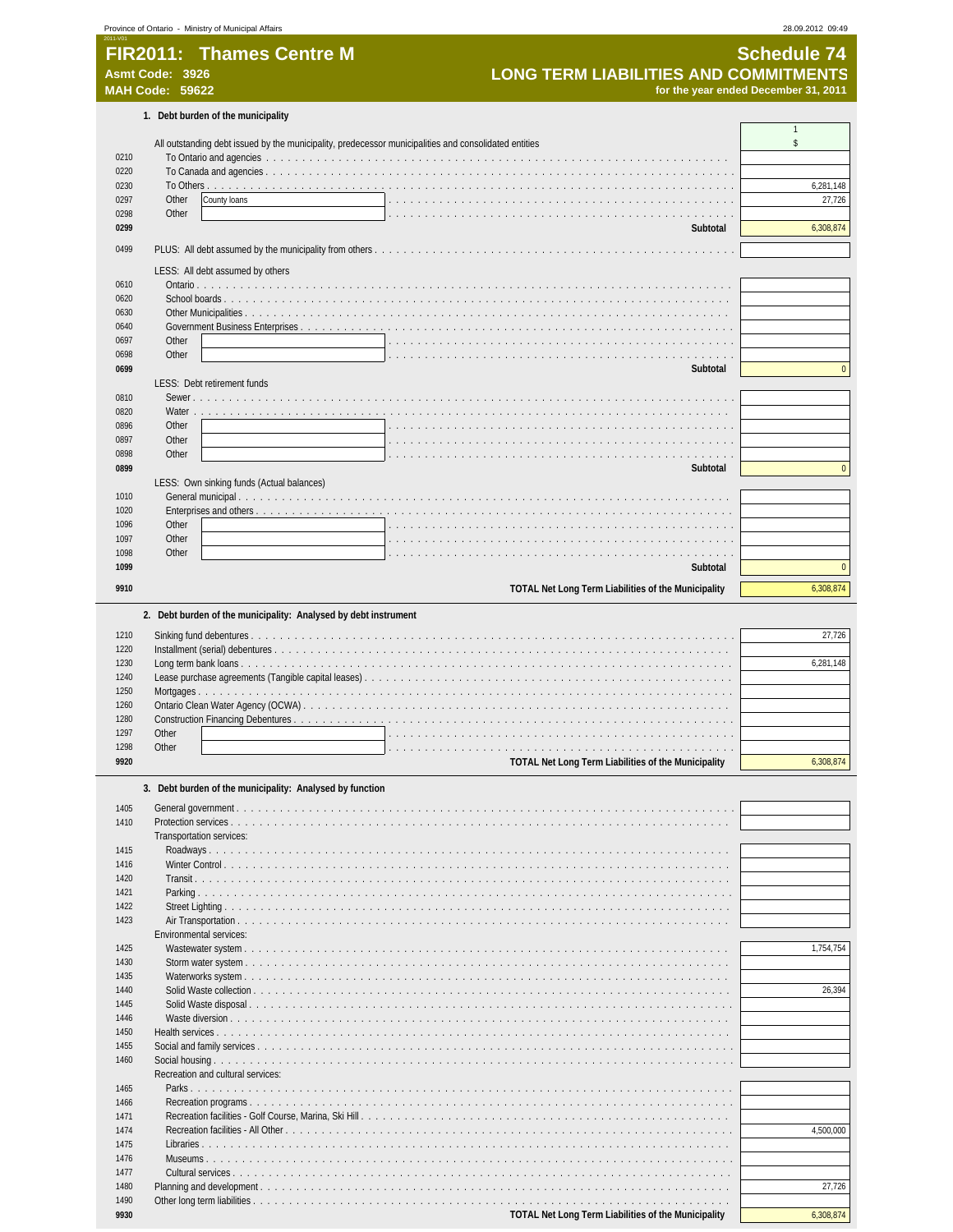## **FIR2011: Thames Centre M**<br>Asmt Code: 3926 **Schedule 74**<br>MAH Code: 59622 **Schedule 24**<br>MAH Code: 59622 **Schedule 21, 2011 Asmt Code: 3926 LONG TERM LIABILITIES AND COMMITMENTS MAH Code: 59622 for the year ended December 31, 2011**

| 4. Debt payable in foreign currencies (net of sinking fund holdings) |  |  |  |  |
|----------------------------------------------------------------------|--|--|--|--|
|----------------------------------------------------------------------|--|--|--|--|

| <b>US Dollars:</b><br>$\mathbf{\hat{S}}$<br>1610<br>1620<br>Other currency:<br>1630<br>Par value in<br>1640<br>1650<br>Par value in<br>1660<br>5. Interest earned on sinking funds and on debt retirement funds during the year<br>1810<br><b>Ontario Clean Water Agency</b><br>1820<br>1830<br>6. Details of sinking fund balance<br>2010<br>Balance of own sinking funds at year end<br>Total contributions to own sinking funds.<br>2110<br>2120<br>Subtotal<br>$\mathbf{0}$<br>2199<br>2210<br>Estimated total future income earned from investments in lines 2199 and 2210 above $\ldots$ , $\ldots$ , $\ldots$ , $\ldots$ , $\ldots$ , $\ldots$ , $\ldots$ , $\ldots$<br>2220<br>7. Long term commitments at year end<br>2410<br>2420<br>2430<br>2440<br>Other<br>2496<br>Other<br>2497<br>Other<br>2498<br>the contract of the contract of the contract of the contract of the contract of the contract of the contract of<br>$\overline{0}$ | 4. Dept payable in foreign currencies (fiel or sinking fund holdings) |  |
|-----------------------------------------------------------------------------------------------------------------------------------------------------------------------------------------------------------------------------------------------------------------------------------------------------------------------------------------------------------------------------------------------------------------------------------------------------------------------------------------------------------------------------------------------------------------------------------------------------------------------------------------------------------------------------------------------------------------------------------------------------------------------------------------------------------------------------------------------------------------------------------------------------------------------------------------------------|-----------------------------------------------------------------------|--|
|                                                                                                                                                                                                                                                                                                                                                                                                                                                                                                                                                                                                                                                                                                                                                                                                                                                                                                                                                     |                                                                       |  |
|                                                                                                                                                                                                                                                                                                                                                                                                                                                                                                                                                                                                                                                                                                                                                                                                                                                                                                                                                     |                                                                       |  |
|                                                                                                                                                                                                                                                                                                                                                                                                                                                                                                                                                                                                                                                                                                                                                                                                                                                                                                                                                     |                                                                       |  |
|                                                                                                                                                                                                                                                                                                                                                                                                                                                                                                                                                                                                                                                                                                                                                                                                                                                                                                                                                     |                                                                       |  |
|                                                                                                                                                                                                                                                                                                                                                                                                                                                                                                                                                                                                                                                                                                                                                                                                                                                                                                                                                     |                                                                       |  |
|                                                                                                                                                                                                                                                                                                                                                                                                                                                                                                                                                                                                                                                                                                                                                                                                                                                                                                                                                     |                                                                       |  |
|                                                                                                                                                                                                                                                                                                                                                                                                                                                                                                                                                                                                                                                                                                                                                                                                                                                                                                                                                     |                                                                       |  |
|                                                                                                                                                                                                                                                                                                                                                                                                                                                                                                                                                                                                                                                                                                                                                                                                                                                                                                                                                     |                                                                       |  |
|                                                                                                                                                                                                                                                                                                                                                                                                                                                                                                                                                                                                                                                                                                                                                                                                                                                                                                                                                     |                                                                       |  |
|                                                                                                                                                                                                                                                                                                                                                                                                                                                                                                                                                                                                                                                                                                                                                                                                                                                                                                                                                     |                                                                       |  |
|                                                                                                                                                                                                                                                                                                                                                                                                                                                                                                                                                                                                                                                                                                                                                                                                                                                                                                                                                     |                                                                       |  |
|                                                                                                                                                                                                                                                                                                                                                                                                                                                                                                                                                                                                                                                                                                                                                                                                                                                                                                                                                     |                                                                       |  |
|                                                                                                                                                                                                                                                                                                                                                                                                                                                                                                                                                                                                                                                                                                                                                                                                                                                                                                                                                     |                                                                       |  |
|                                                                                                                                                                                                                                                                                                                                                                                                                                                                                                                                                                                                                                                                                                                                                                                                                                                                                                                                                     |                                                                       |  |
|                                                                                                                                                                                                                                                                                                                                                                                                                                                                                                                                                                                                                                                                                                                                                                                                                                                                                                                                                     |                                                                       |  |
|                                                                                                                                                                                                                                                                                                                                                                                                                                                                                                                                                                                                                                                                                                                                                                                                                                                                                                                                                     |                                                                       |  |
|                                                                                                                                                                                                                                                                                                                                                                                                                                                                                                                                                                                                                                                                                                                                                                                                                                                                                                                                                     |                                                                       |  |
|                                                                                                                                                                                                                                                                                                                                                                                                                                                                                                                                                                                                                                                                                                                                                                                                                                                                                                                                                     |                                                                       |  |
|                                                                                                                                                                                                                                                                                                                                                                                                                                                                                                                                                                                                                                                                                                                                                                                                                                                                                                                                                     |                                                                       |  |
|                                                                                                                                                                                                                                                                                                                                                                                                                                                                                                                                                                                                                                                                                                                                                                                                                                                                                                                                                     |                                                                       |  |
|                                                                                                                                                                                                                                                                                                                                                                                                                                                                                                                                                                                                                                                                                                                                                                                                                                                                                                                                                     |                                                                       |  |
|                                                                                                                                                                                                                                                                                                                                                                                                                                                                                                                                                                                                                                                                                                                                                                                                                                                                                                                                                     |                                                                       |  |
|                                                                                                                                                                                                                                                                                                                                                                                                                                                                                                                                                                                                                                                                                                                                                                                                                                                                                                                                                     |                                                                       |  |
|                                                                                                                                                                                                                                                                                                                                                                                                                                                                                                                                                                                                                                                                                                                                                                                                                                                                                                                                                     |                                                                       |  |
|                                                                                                                                                                                                                                                                                                                                                                                                                                                                                                                                                                                                                                                                                                                                                                                                                                                                                                                                                     |                                                                       |  |
|                                                                                                                                                                                                                                                                                                                                                                                                                                                                                                                                                                                                                                                                                                                                                                                                                                                                                                                                                     |                                                                       |  |
|                                                                                                                                                                                                                                                                                                                                                                                                                                                                                                                                                                                                                                                                                                                                                                                                                                                                                                                                                     |                                                                       |  |
|                                                                                                                                                                                                                                                                                                                                                                                                                                                                                                                                                                                                                                                                                                                                                                                                                                                                                                                                                     |                                                                       |  |
|                                                                                                                                                                                                                                                                                                                                                                                                                                                                                                                                                                                                                                                                                                                                                                                                                                                                                                                                                     |                                                                       |  |
|                                                                                                                                                                                                                                                                                                                                                                                                                                                                                                                                                                                                                                                                                                                                                                                                                                                                                                                                                     |                                                                       |  |
|                                                                                                                                                                                                                                                                                                                                                                                                                                                                                                                                                                                                                                                                                                                                                                                                                                                                                                                                                     |                                                                       |  |
|                                                                                                                                                                                                                                                                                                                                                                                                                                                                                                                                                                                                                                                                                                                                                                                                                                                                                                                                                     |                                                                       |  |
|                                                                                                                                                                                                                                                                                                                                                                                                                                                                                                                                                                                                                                                                                                                                                                                                                                                                                                                                                     |                                                                       |  |
|                                                                                                                                                                                                                                                                                                                                                                                                                                                                                                                                                                                                                                                                                                                                                                                                                                                                                                                                                     |                                                                       |  |
|                                                                                                                                                                                                                                                                                                                                                                                                                                                                                                                                                                                                                                                                                                                                                                                                                                                                                                                                                     |                                                                       |  |
|                                                                                                                                                                                                                                                                                                                                                                                                                                                                                                                                                                                                                                                                                                                                                                                                                                                                                                                                                     |                                                                       |  |
| 2499<br><b>TOTAL</b>                                                                                                                                                                                                                                                                                                                                                                                                                                                                                                                                                                                                                                                                                                                                                                                                                                                                                                                                |                                                                       |  |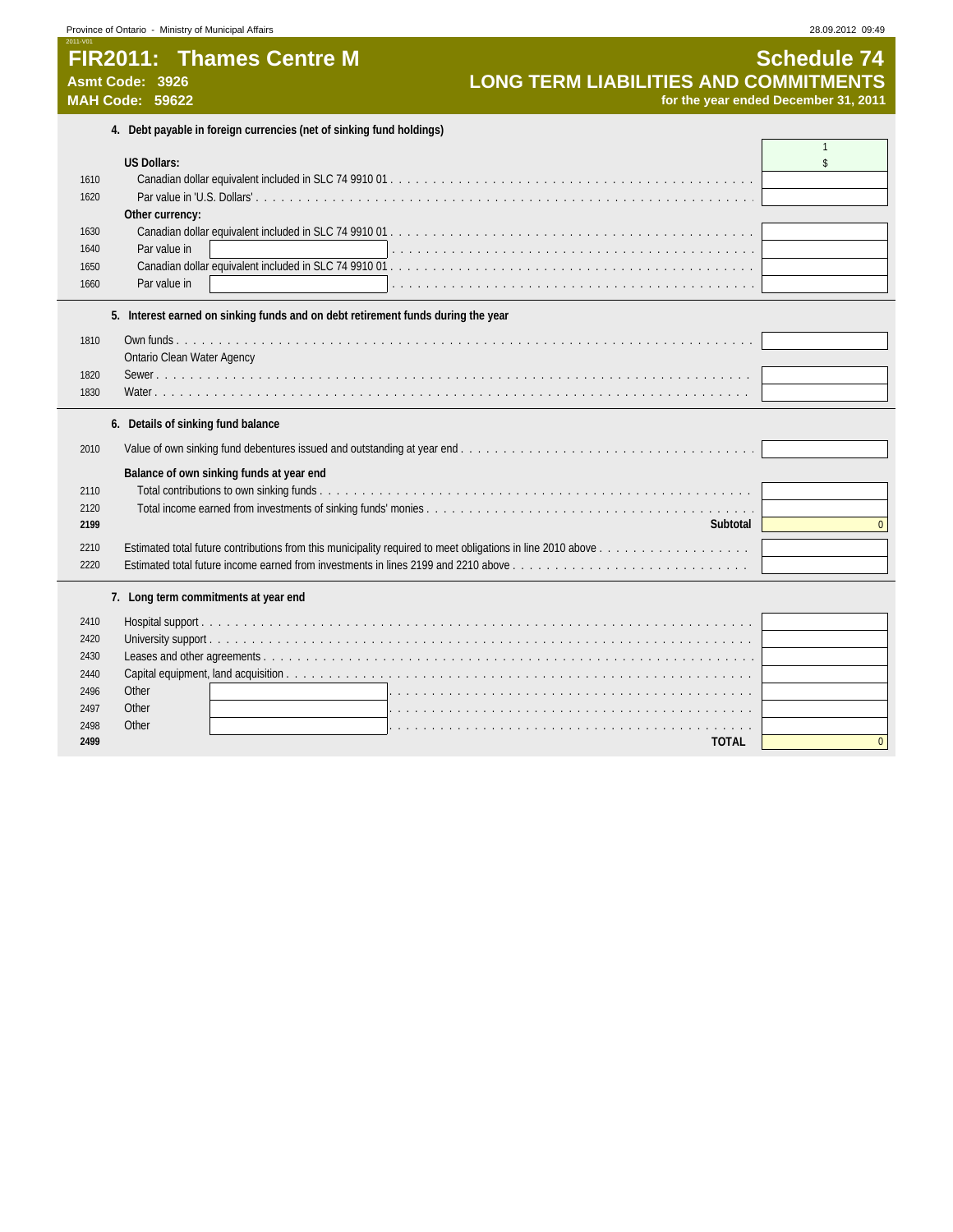## 2011-V01 **FIR2011: Thames Centre M Schedule 74**

# **Asmt Code: 3926 LONG TERM LIABILITIES AND COMMITMENTS**

|      | MAH Code: 59622                                                                                                    |                               |                                                   | for the year ended December 31, 2011 |                                 |
|------|--------------------------------------------------------------------------------------------------------------------|-------------------------------|---------------------------------------------------|--------------------------------------|---------------------------------|
|      |                                                                                                                    | <b>Contingent Liabilities</b> | Is Value in Column 2<br>Estimated?                | Value                                | Number of Years<br>Payable Over |
|      | 8. Contingent liabilities                                                                                          | $\overline{4}$<br>Y or N      | $\mathbf{1}$<br>Y or N                            | 2<br>\$                              | $\overline{3}$<br>Years         |
| 2610 |                                                                                                                    |                               |                                                   |                                      |                                 |
| 2620 |                                                                                                                    |                               |                                                   |                                      |                                 |
| 2630 | Guarantees of long term indebtedness in the name of the municipality but assumed by others                         |                               |                                                   |                                      |                                 |
| 2640 |                                                                                                                    |                               |                                                   |                                      |                                 |
| 2698 | Other                                                                                                              |                               |                                                   |                                      |                                 |
| 2699 | <b>TOTAL</b>                                                                                                       |                               |                                                   | $\mathbf{0}$                         |                                 |
|      |                                                                                                                    |                               | Accumulated Surplus /   Total Outstanding Capital | Debt Charges                         |                                 |
|      |                                                                                                                    | <b>Deficit</b>                | Obligation                                        |                                      |                                 |
|      | 9. Ontario Clean Water Agency Provincial Projects<br>Water projects:                                               | $\mathbf{1}$<br>\$            | $\overline{2}$<br>$\mathsf{s}$                    | $\mathfrak{Z}$<br>\$                 |                                 |
| 2810 |                                                                                                                    |                               |                                                   |                                      |                                 |
| 2820 |                                                                                                                    |                               |                                                   |                                      |                                 |
|      | Wastewater projects:                                                                                               |                               |                                                   |                                      |                                 |
| 2830 |                                                                                                                    |                               |                                                   |                                      |                                 |
| 2840 |                                                                                                                    |                               |                                                   |                                      |                                 |
|      |                                                                                                                    | Principal                     | Interest                                          | Total                                |                                 |
|      | 10. Debt Charges for the current year                                                                              | $\mathbf{1}$                  | $\overline{2}$                                    | $\mathbf{3}$                         |                                 |
|      | Recovered from the Consolidated Statement of Operations                                                            | \$                            | $\mathsf{s}$                                      | $\mathsf{\$}$                        |                                 |
| 3012 |                                                                                                                    |                               |                                                   |                                      |                                 |
| 3014 |                                                                                                                    | 636,562                       | 55,109                                            |                                      |                                 |
| 3015 |                                                                                                                    |                               |                                                   |                                      |                                 |
| 3020 |                                                                                                                    |                               |                                                   |                                      |                                 |
|      | Recovered from unconsolidated entities:                                                                            |                               |                                                   |                                      |                                 |
| 3030 |                                                                                                                    |                               |                                                   |                                      |                                 |
| 3040 |                                                                                                                    |                               |                                                   |                                      |                                 |
| 3050 |                                                                                                                    |                               |                                                   |                                      |                                 |
| 3097 | Other                                                                                                              |                               |                                                   |                                      |                                 |
| 3098 | Other                                                                                                              |                               |                                                   |                                      |                                 |
| 3099 | <b>TOTAL</b><br>Line 3099 includes:                                                                                | 636,562                       | 55,109                                            |                                      |                                 |
| 3110 |                                                                                                                    |                               |                                                   |                                      |                                 |
|      |                                                                                                                    |                               |                                                   |                                      |                                 |
| 3120 |                                                                                                                    |                               |                                                   |                                      |                                 |
|      | Analysis of Lease Purchase Agreements (Tangible Capital Leases) and Financing Leases (not Tangible Capital Leases) |                               |                                                   |                                      |                                 |
| 3140 | Debt charges for Lease purchase agreements (Tangible capital leases)                                               |                               |                                                   | $\mathbf{0}$                         |                                 |
| 3150 | Financing leases (not Tangible capital leases) beyond term of Council                                              |                               |                                                   |                                      |                                 |
| 3199 | <b>TOTAL</b>                                                                                                       |                               |                                                   | $\mathbf{0}$                         |                                 |
|      |                                                                                                                    | Principal                     | Interest                                          |                                      |                                 |
|      | 11. Long term debt refinanced                                                                                      | $\mathbf{1}$                  | $\overline{2}$                                    |                                      |                                 |
|      |                                                                                                                    | \$                            | \$                                                |                                      |                                 |
| 3410 |                                                                                                                    |                               |                                                   |                                      |                                 |
| 3420 |                                                                                                                    |                               |                                                   |                                      |                                 |
|      |                                                                                                                    |                               |                                                   |                                      |                                 |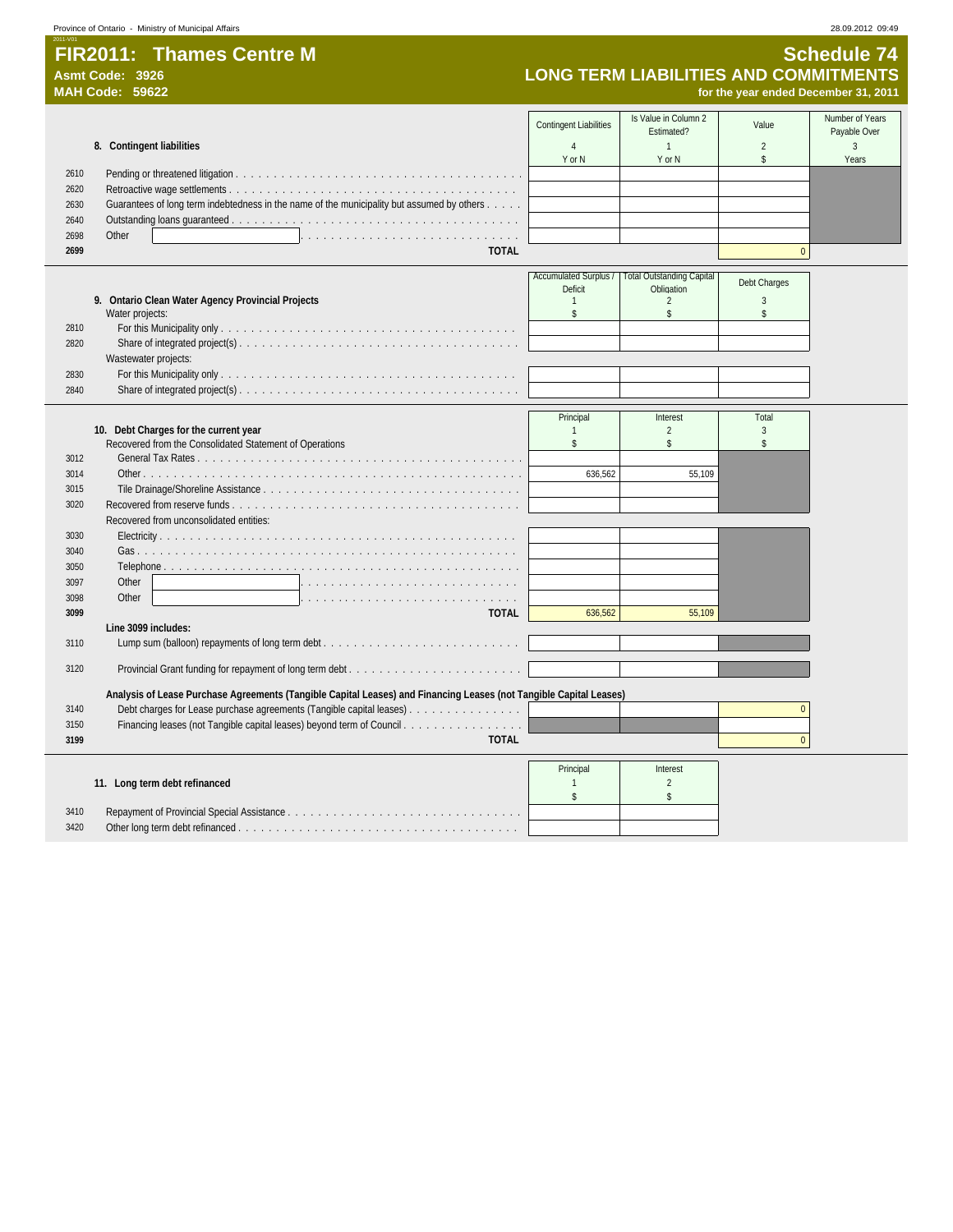# 2011-V01 **FIR2011: Thames Centre M Schedule 74**

Asmt Code: 3926 **LONG TERM LIABILITIES AND COMMITMENTS**<br>MAH Code: 59622 **<b>MAH Code: 59622 Integrated December 31, 2011** for the year ended December 31, 2011

**12. Future principal and Interest payments on EXISTING debt**

|      |                                   |           | <b>RECOVERABLE FROM:</b>                    |           |               |           |                         |           |            |  |  |  |
|------|-----------------------------------|-----------|---------------------------------------------|-----------|---------------|-----------|-------------------------|-----------|------------|--|--|--|
|      |                                   |           | <b>Consolidated Statement of Operations</b> |           | Reserve Funds |           | Unconsolidated Entities |           | All Others |  |  |  |
|      |                                   | Principal | Interest                                    | Principal | Interest      | Principal | Interest                | Principal | Interest   |  |  |  |
|      |                                   |           |                                             |           |               |           | h                       |           |            |  |  |  |
|      |                                   |           |                                             |           |               |           |                         |           |            |  |  |  |
|      | 3210 Year 2012.                   | 2,341,099 | 89,092                                      |           |               |           |                         |           |            |  |  |  |
|      | 3220 Year 2013.                   | 494,709   | 118,568                                     |           |               |           |                         |           |            |  |  |  |
|      | 3230 Year 2014.                   | 506,402   | 106,875                                     |           |               |           |                         |           |            |  |  |  |
|      | 3240 Year 2015.                   | 419,060   | 95,333                                      |           |               |           |                         |           |            |  |  |  |
|      | $3250$ Year 2016.                 | 260,753   | 85,214                                      |           |               |           |                         |           |            |  |  |  |
| 3260 | Years 2017 to 2021                | 2,286,851 | 600,885                                     |           |               |           |                         |           |            |  |  |  |
| 3270 | Years 2022 onwards                |           |                                             |           |               |           |                         |           |            |  |  |  |
| 3280 | Int. to be earned on sink, funds. |           |                                             |           |               |           |                         |           |            |  |  |  |
| 3299 | <b>TOTAL</b>                      | 6,308,874 | 1,095,967                                   |           | $\Omega$      | $\Omega$  |                         | $\Omega$  | $\Omega$   |  |  |  |

### **13. Other notes**

Please list all Other Notes and forward supporting schedules as required by email to: **FIR.mah@ontario.ca** 

3601

\* Use ALT + ENTER Keys to "Return" to the next line.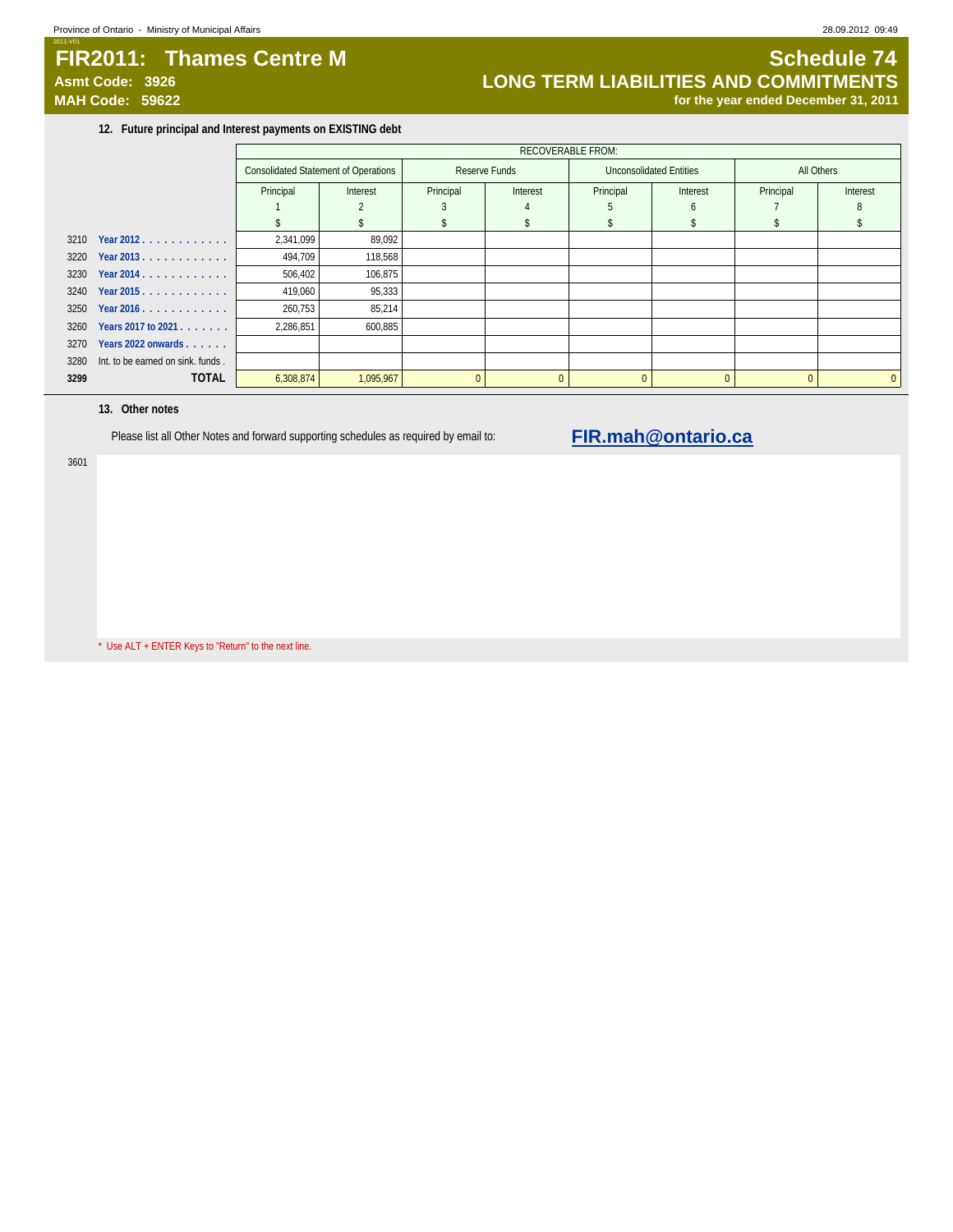# **FIR2011: Thames Centre M Schedule 75**<br>Asmt Code: 3926 **SCHEDULE 2028 Asmt Code: 3926 WATER SERVICE**

for the year ended December 31, 2011

# **WATER SERVICE**

## **STATEMENT OF OPERATIONS**

| Revenues<br>0205<br>723.909<br>0206<br>0210<br>0215<br>0220<br>0225<br>0230<br>104.499<br>0235<br>855<br>0240<br>0245<br>0250<br>0260<br>Other<br>0295 |
|--------------------------------------------------------------------------------------------------------------------------------------------------------|
|                                                                                                                                                        |
|                                                                                                                                                        |
|                                                                                                                                                        |
|                                                                                                                                                        |
|                                                                                                                                                        |
|                                                                                                                                                        |
|                                                                                                                                                        |
|                                                                                                                                                        |
|                                                                                                                                                        |
|                                                                                                                                                        |
|                                                                                                                                                        |
|                                                                                                                                                        |
|                                                                                                                                                        |
|                                                                                                                                                        |
| Other<br>0296                                                                                                                                          |
| Other<br>0297                                                                                                                                          |
| Other<br>0298                                                                                                                                          |
| <b>Total Revenues</b><br>829,263<br>0299                                                                                                               |
|                                                                                                                                                        |

|      |       | Operating Expenses: Analysis of Expenses by Object |                       |         |
|------|-------|----------------------------------------------------|-----------------------|---------|
| 0410 |       |                                                    |                       | 28.543  |
| 0420 |       |                                                    |                       | 994.145 |
| 0430 |       |                                                    |                       |         |
| 0440 |       |                                                    |                       | 57.090  |
| 0495 | Other | Interfunctional adjustments                        |                       | 33.141  |
| 0496 | Other |                                                    |                       |         |
| 0497 | Other |                                                    |                       |         |
| 0498 | Other |                                                    |                       |         |
| 0499 |       |                                                    | <b>Total Expenses</b> |         |
|      |       |                                                    |                       |         |
| 9910 |       |                                                    | Net Income            |         |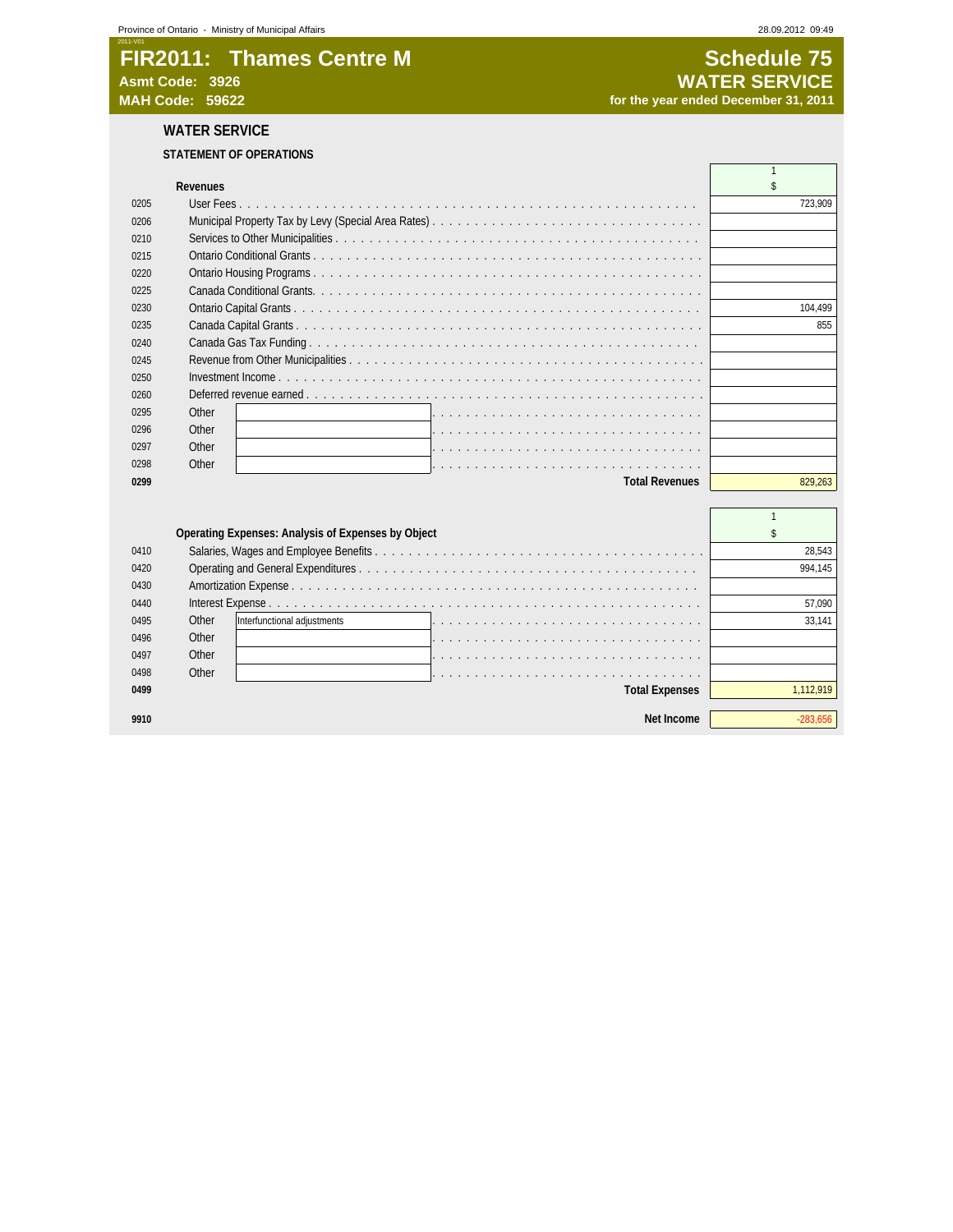# **FIR2011: Thames Centre M Schedule 75**<br>Asmt Code: 3926 **Schedule 75**<br>WASTEWATER SERVICE **Asmt Code: 3926 WASTEWATER SERVICE MAH Code: 59622 for the year ended December 31, 2011**

# **WASTEWATER SERVICE**

# **STATEMENT OF OPERATIONS**

|      | <b>Revenues</b>       |           |
|------|-----------------------|-----------|
| 1005 |                       | 1,251,022 |
| 1006 |                       |           |
| 1010 |                       |           |
| 1015 |                       |           |
| 1020 |                       |           |
| 1025 |                       |           |
| 1030 |                       | 1,152,211 |
| 1035 |                       | 3,125,471 |
| 1040 |                       |           |
| 1045 |                       |           |
| 1050 |                       |           |
| 1060 |                       |           |
| 1095 | Other                 |           |
| 1096 | Other                 |           |
| 1097 | Other                 |           |
| 1098 | Other                 |           |
| 1099 | <b>Total Revenues</b> | 5.528.704 |
|      |                       |           |

|      |       | Operating Expenses: Analysis of Expenses by Object |         |
|------|-------|----------------------------------------------------|---------|
| 1210 |       |                                                    | 402.266 |
| 1220 |       |                                                    | 687.652 |
| 1230 |       |                                                    | 159.022 |
| 1240 |       |                                                    | $-1.98$ |
| 1295 | Other | Interfunctional adjustments                        | 110.605 |
| 1296 | Other |                                                    |         |
| 1297 | Other |                                                    |         |
| 1298 | Other |                                                    |         |
| 1299 |       | <b>Total Expenses</b>                              |         |
|      |       |                                                    |         |
|      |       | Net Income                                         |         |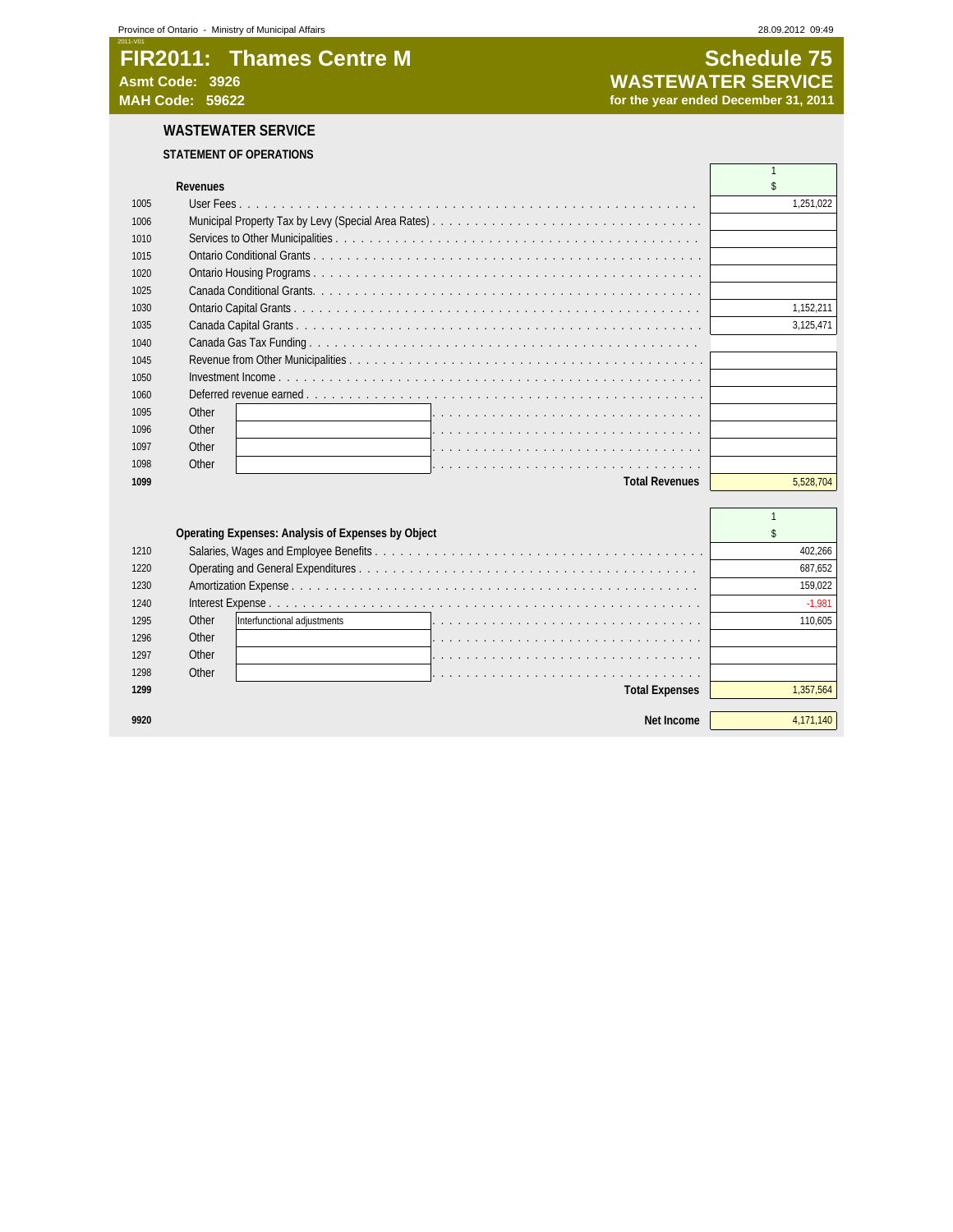### **FIR2011: Thames Centre MAsmt Code: 3926MAH Code: 59622**

# **Schedule 75 TANGIBLE CAPITAL ASSET CONTINUITY BY CATEGORY for the year ended December 31, 2011**

2011-V01

### **WATER SERVICE**

### **SEGMENTED BY ASSET CLASS**

|                    |                                         |                                |                              |                                     | COST      |             |                              | AMORTIZATION                                |                        |                          |                                             |                                |                             |
|--------------------|-----------------------------------------|--------------------------------|------------------------------|-------------------------------------|-----------|-------------|------------------------------|---------------------------------------------|------------------------|--------------------------|---------------------------------------------|--------------------------------|-----------------------------|
|                    |                                         | 2011 Opening<br>Net Book Value | 2011 Opening<br>Cost Balance | Additions and<br><b>Betterments</b> | Disposals | Write Downs | 2011 Closing<br>Cost Balance | 2011 Opening<br><b>Amortization Balance</b> | Annual<br>Amortization | Amortization<br>Disposal | 2011 Closing<br><b>Amortization Balance</b> | 2011 Closing<br>Net Book Value | Construction<br>in Progress |
|                    |                                         |                                |                              |                                     |           |             |                              |                                             |                        |                          |                                             |                                |                             |
| 0210<br>Land       | .                                       | 256,775                        | 256,775                      |                                     |           |             | 256,775                      |                                             |                        |                          |                                             | 256,775                        |                             |
| 0220<br>Buildings. | .                                       | 5,045,619                      | 6,239,938                    |                                     |           |             | 6,239,938                    | 1,194,319                                   | 185,371                |                          | 1,379,690                                   | 4,860,248                      |                             |
| 0230               | Distribution / Transmission Mains.<br>. | 6,392,030                      | 7,024,088                    |                                     |           |             | 7,024,088                    | 632,058                                     | 88.272                 |                          | 720,330                                     | 6,303,758                      |                             |
| 0240               |                                         |                                |                              |                                     |           |             |                              |                                             |                        |                          |                                             |                                |                             |
| 0296<br>Other      |                                         |                                |                              |                                     |           |             |                              |                                             |                        |                          |                                             |                                |                             |
| 0297<br>Other      |                                         |                                |                              |                                     |           |             |                              |                                             |                        |                          |                                             |                                |                             |
| 0298<br>Other      |                                         |                                |                              |                                     |           |             |                              |                                             |                        |                          |                                             |                                |                             |
| 0299               | <b>Total Infrastructure Assets</b>      | 11,694,424                     | 13,520,801                   |                                     |           |             | 13,520,801                   | 1,826,377                                   | 273,643                |                          | 2,100,020                                   | 11,420,781                     |                             |

### **WASTEWATER SERVICE**

**SEGMENTED BY ASSET CLASS**

| <b>COST</b><br>AMORTIZATION |       |                                    |                                |                              |                              |                  |             |                              |                                      |                        |                          |                                             |                                |                             |
|-----------------------------|-------|------------------------------------|--------------------------------|------------------------------|------------------------------|------------------|-------------|------------------------------|--------------------------------------|------------------------|--------------------------|---------------------------------------------|--------------------------------|-----------------------------|
|                             |       |                                    | 2011 Opening<br>Net Book Value | 2011 Opening<br>Cost Balance | Additions and<br>Betterments | <b>Disposals</b> | Write Downs | 2011 Closing<br>Cost Balance | 2011 Opening<br>Amortization Balance | Annual<br>Amortization | Amortization<br>Disposal | 2011 Closing<br><b>Amortization Balance</b> | 2011 Closing<br>Net Book Value | Construction<br>in Progress |
|                             |       |                                    |                                |                              |                              |                  |             |                              |                                      |                        |                          | 10                                          |                                | 12                          |
| 0410 Land                   |       |                                    | 637,619                        | 637,619                      |                              |                  |             | 637,619                      |                                      |                        |                          |                                             | 637,619                        |                             |
| 0420                        |       |                                    | 3,291,592                      | 4,293,748                    |                              |                  |             | 4,293,748                    | 1,002,156                            | 112,592                |                          | 1,114,748                                   | 3,179,000                      |                             |
| 0430                        |       |                                    | 9,825,459                      | 10,582,744                   |                              |                  |             | 10,582,744                   | 757,285                              | 123,800                |                          | 881,085                                     | 9,701,659                      |                             |
| 0440                        |       |                                    |                                |                              |                              |                  |             |                              |                                      |                        |                          |                                             |                                |                             |
| 0496                        | Other |                                    |                                |                              |                              |                  |             |                              |                                      |                        |                          |                                             |                                |                             |
| 0497                        | Other |                                    |                                |                              |                              |                  |             |                              |                                      |                        |                          |                                             |                                |                             |
| 0498                        | Other |                                    |                                |                              |                              |                  |             |                              |                                      |                        |                          |                                             |                                |                             |
| 0499                        |       | <b>Total Infrastructure Assets</b> | 13,754,670                     | 15,514,111                   |                              |                  |             | 15,514,111                   | 1,759,441                            | 236,392                |                          | 1,995,833                                   | 13,518,278                     |                             |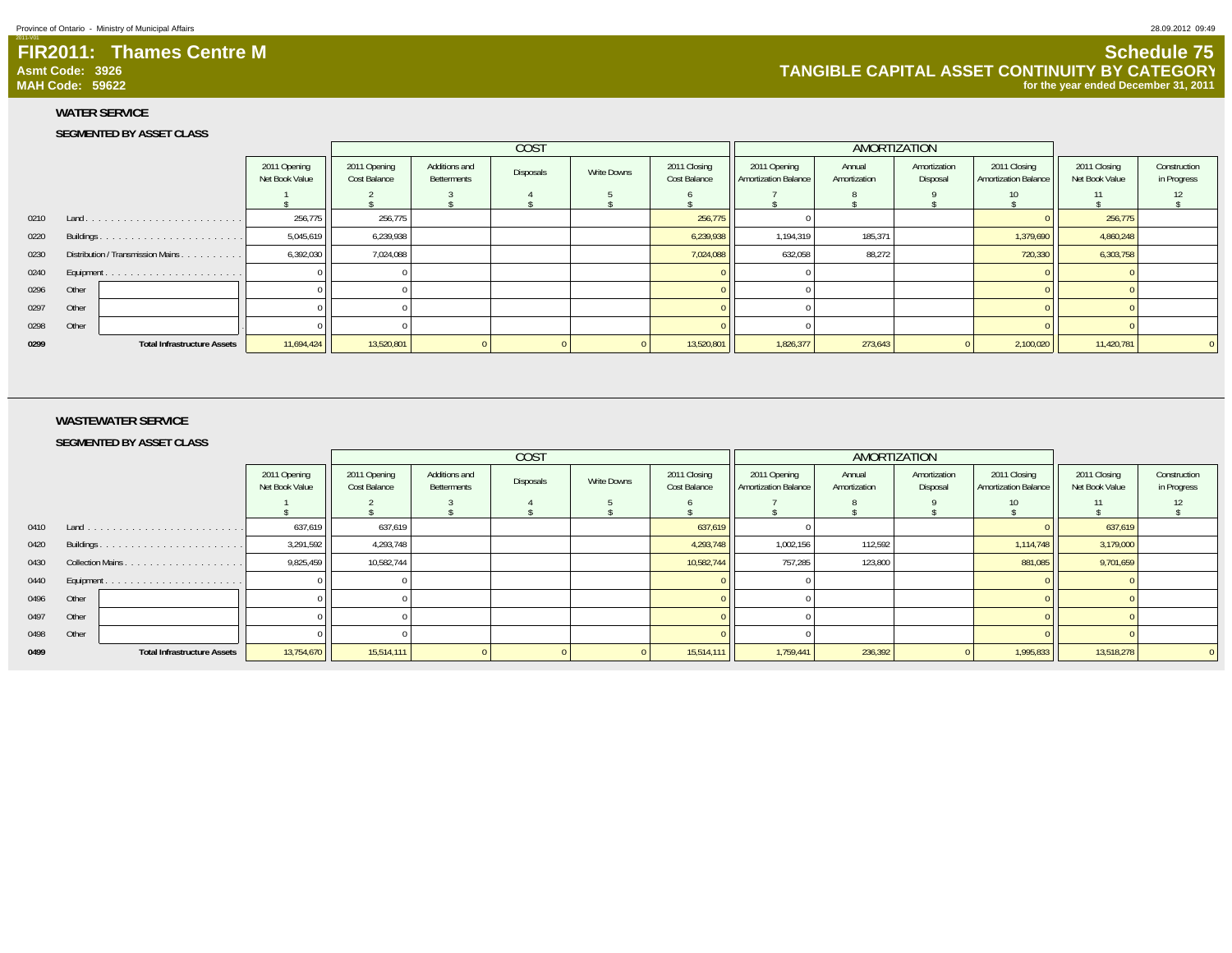**Asmt Code: 3926MAH Code: 59622**

2011-V01

# **Schedule 76 GOVERNMENT BUSINESS ENTERPRISES**

**for the year ended December 31, 2011**

|      | <b>GOVERNMENT BUSINESS ENTERPRISES</b> |              |                |                    |              |                |              |
|------|----------------------------------------|--------------|----------------|--------------------|--------------|----------------|--------------|
|      |                                        |              |                | Please Specify GBE |              |                |              |
|      | STATEMENT OF FINANCIAL POSITION        |              |                |                    |              |                | Total        |
|      |                                        |              | $\mathfrak{D}$ | 3                  |              | 5              | 20           |
|      | Assets                                 |              |                |                    |              |                |              |
| 0210 |                                        |              |                |                    |              |                | $\mathbf{0}$ |
| 0220 |                                        |              |                |                    |              |                | $\mathbf{0}$ |
| 0297 |                                        |              |                |                    |              |                | $\mathbf{0}$ |
| 0298 | Other<br>and a series and a            |              |                |                    |              |                | $\mathbf{0}$ |
| 0299 | <b>Total Assets</b>                    | $\mathbf{0}$ | $\mathbf{0}$   | $\Omega$           | $\Omega$     | $\mathbf{0}$   | $\mathbf{0}$ |
|      | Liabilities                            |              |                |                    |              |                |              |
| 0410 |                                        |              |                |                    |              |                | $\mathbf{0}$ |
| 0420 |                                        |              |                |                    |              |                | $\mathbf{0}$ |
| 0497 |                                        |              |                |                    |              |                | $\mathbf{0}$ |
| 0498 | Other<br>and a straight and            |              |                |                    |              |                | $\mathbf{0}$ |
| 0499 | <b>Total Liabilities</b>               | $\Omega$     | $\mathbf{0}$   | $\Omega$           | $\Omega$     | $\Omega$       | $\Omega$     |
|      |                                        |              |                |                    |              |                |              |
| 9910 | Net Equity                             | $\mathbf{0}$ | $\mathbf{0}$   | $\mathbf{0}$       | $\mathbf{0}$ | $\overline{0}$ | $\mathbf{0}$ |
| 0610 | Municipality's Share                   |              |                |                    |              |                | $\mathbf{0}$ |
|      | STATEMENT OF OPERATIONS                |              |                |                    |              |                |              |
| 0810 |                                        |              |                |                    |              |                | $\mathbf{0}$ |
| 0820 |                                        |              |                |                    |              |                | $\mathbf{0}$ |
| 9920 | Net Income (Loss)                      | $\mathbf{0}$ | $\mathbf{0}$   | $\Omega$           | $\Omega$     | $\Omega$       | $\Omega$     |
|      |                                        |              |                |                    |              |                |              |
| 1010 | Municipality's Share                   |              |                |                    |              |                | $\mathbf{0}$ |
| 1020 | Dividends paid                         |              |                |                    |              |                | $\mathbf{0}$ |
|      |                                        |              |                |                    |              |                |              |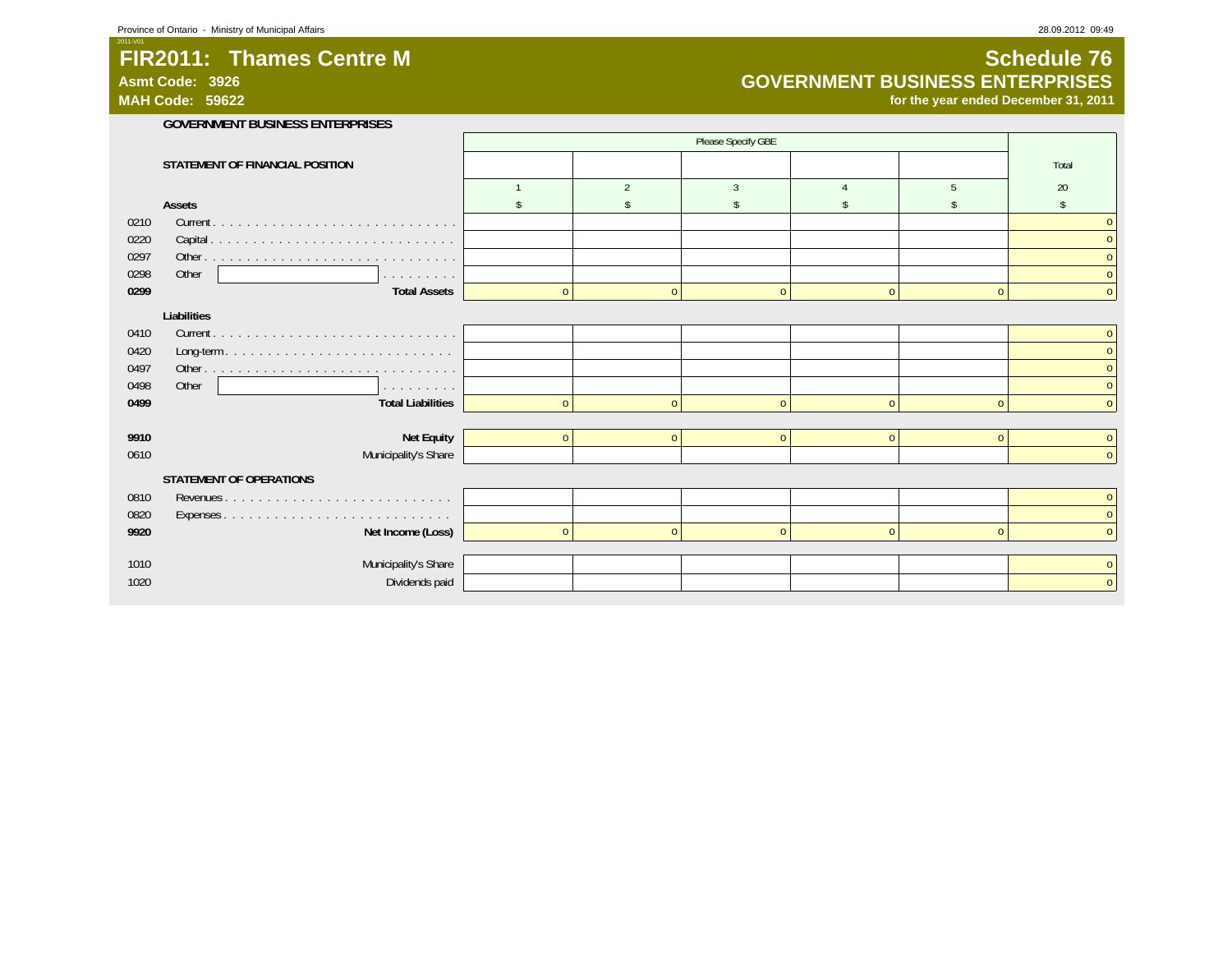|      | Province of Ontario - Ministry of Municipal Affairs              |                |                                      | 28.09.2012 09:49                      |
|------|------------------------------------------------------------------|----------------|--------------------------------------|---------------------------------------|
|      | <b>FIR2011: Thames Centre M</b>                                  |                |                                      | <b>Schedule 77</b>                    |
|      |                                                                  |                |                                      |                                       |
|      | DISTRICT SOCIAL SERVICES ADMINISTRATION BOARD<br>Asmt Code: 3926 |                |                                      |                                       |
|      | <b>MAH Code: 59622</b>                                           |                | for the year ended December 31, 2011 |                                       |
| 0210 | <b>District Social Services Administration Board</b>             |                |                                      |                                       |
|      |                                                                  |                |                                      |                                       |
|      |                                                                  |                |                                      |                                       |
|      | <b>Consolidated Statement of Financial Position</b>              | <b>DSSAB</b>   | Municipality's Share                 | % of Municipality's Share<br>of DSSAR |
|      |                                                                  | $\mathbf{1}$   | $\overline{2}$                       | $\mathbf{3}$                          |
|      | <b>Financial Assets</b>                                          | $\mathbb{S}$   | \$                                   | %                                     |
| 0410 |                                                                  |                | $\Omega$                             |                                       |
| 0420 |                                                                  |                | $\Omega$                             |                                       |
| 0430 |                                                                  |                | $\overline{0}$                       |                                       |
| 0496 | Other                                                            |                | $\overline{0}$                       |                                       |
| 0497 | Other                                                            |                | $\overline{0}$                       |                                       |
| 0498 | Other<br>.                                                       |                | $\overline{0}$                       |                                       |
| 0499 | <b>Total Financial Assets</b>                                    | $\overline{0}$ | $\overline{0}$                       |                                       |
|      | Liabilities                                                      |                |                                      |                                       |
| 0610 |                                                                  |                | $\overline{0}$                       |                                       |
| 0620 |                                                                  |                | $\overline{0}$                       |                                       |
| 0630 |                                                                  |                | $\overline{0}$                       |                                       |
| 0640 |                                                                  |                | $\overline{0}$                       |                                       |
| 0650 | Deferred Revenue                                                 |                | $\overline{0}$                       |                                       |
| 0696 | Other                                                            |                | $\Omega$                             |                                       |
| 0697 | Other                                                            |                | $\overline{0}$                       |                                       |
| 0698 | Other                                                            |                | $\overline{0}$                       |                                       |
| 0699 | <b>Total Liabilities</b>                                         | $\pmb{0}$      | $\overline{0}$                       |                                       |
| 9910 | Net Financial Assets (Net Debt)                                  | $\overline{0}$ | $\overline{0}$                       |                                       |
|      |                                                                  |                |                                      |                                       |
|      | <b>Non-Financial Assets</b>                                      |                |                                      |                                       |
| 0810 |                                                                  |                | $\overline{0}$                       |                                       |
| 0820 |                                                                  |                | $\overline{0}$                       |                                       |
| 0830 |                                                                  |                | $\overline{0}$                       |                                       |
| 0896 | Other                                                            |                | $\overline{0}$                       |                                       |
| 0897 | Other                                                            |                | $\mathbf{0}$                         |                                       |
| 0898 | Other<br>.                                                       |                | $\mathbf 0$                          |                                       |
| 0899 | <b>Total Non-Financial Assets</b>                                | $\overline{0}$ | $\overline{0}$                       |                                       |
|      |                                                                  |                |                                      |                                       |
| 9920 | <b>Accumulated Surplus/(Deficit)</b>                             | $\overline{0}$ | $\mathbf 0$                          |                                       |
|      |                                                                  |                |                                      |                                       |
|      | <b>Accumulated Surplus Analysis</b>                              |                |                                      |                                       |
| 1010 |                                                                  |                | $\overline{0}$                       |                                       |
| 1020 |                                                                  |                | $\overline{0}$                       |                                       |
| 1030 |                                                                  |                | $\overline{0}$                       |                                       |
| 1097 | Other<br>.                                                       |                | $\Omega$                             |                                       |
| 1098 | Other                                                            |                | $\Omega$                             |                                       |
| 1099 | Accumulated Surplus/(Deficit)                                    | $\Omega$       | $\Omega$                             |                                       |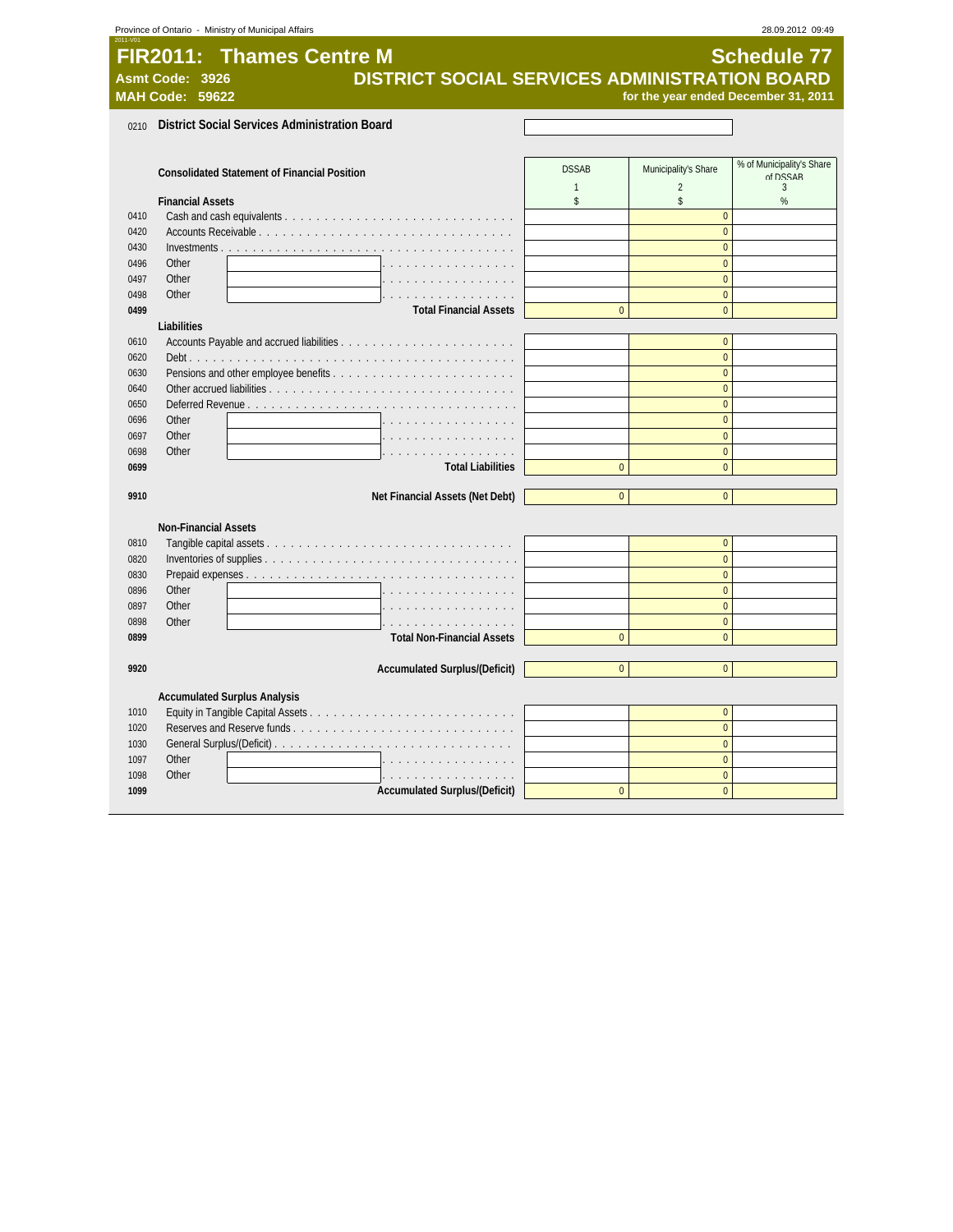|              | Province of Ontario - Ministry of Municipal Affairs                                                 |                |                                  | 28.09.2012 09:49                     |
|--------------|-----------------------------------------------------------------------------------------------------|----------------|----------------------------------|--------------------------------------|
|              | <b>FIR2011: Thames Centre M</b><br>DISTRICT SOCIAL SERVICES ADMINISTRATION BOARD<br>Asmt Code: 3926 |                |                                  | <b>Schedule 77</b>                   |
|              | <b>MAH Code: 59622</b>                                                                              |                |                                  | for the year ended December 31, 2011 |
| 1210         | <b>District Social Services Administration Board</b>                                                |                |                                  |                                      |
|              |                                                                                                     |                |                                  |                                      |
|              | <b>Consolidated Statement of Operations</b>                                                         | <b>DSSAB</b>   | Municipality's Share             | % of Municipality's Share            |
|              | <b>REVENUES</b>                                                                                     | $\mathbf{1}$   | $\overline{2}$                   | of DSSAB<br>3                        |
|              | Provincial                                                                                          | \$             | \$                               | $\%$                                 |
| 1410         |                                                                                                     |                | $\overline{0}$                   |                                      |
| 1420         |                                                                                                     |                | $\overline{0}$                   |                                      |
| 1430         |                                                                                                     |                | $\Omega$                         |                                      |
| 1440         |                                                                                                     |                | $\overline{0}$                   |                                      |
| 1450<br>1460 |                                                                                                     |                | $\mathbf 0$<br>$\overline{0}$    |                                      |
| 1498         | Other<br>.                                                                                          |                | $\overline{0}$                   |                                      |
| 1499         | <b>Total Provincial Funding</b>                                                                     | $\mathbf{0}$   | $\overline{0}$                   |                                      |
|              | Federal                                                                                             |                |                                  |                                      |
| 1610         |                                                                                                     |                | $\overline{0}$                   |                                      |
| 1698         | Other<br>1.                                                                                         |                | $\mathbf 0$                      |                                      |
| 1699         | <b>Total Federal Funding</b>                                                                        | $\mathbf{0}$   | $\overline{0}$                   |                                      |
|              | <b>Municipal Contributions</b>                                                                      |                |                                  |                                      |
| 1810         |                                                                                                     |                | $\overline{0}$                   |                                      |
| 1898         | Other<br>.                                                                                          |                | $\overline{0}$                   |                                      |
| 1899         | <b>Total Municipal Contributions</b>                                                                | $\overline{0}$ | $\overline{0}$                   |                                      |
|              | <b>Other Revenues</b>                                                                               |                |                                  |                                      |
| 2010         |                                                                                                     |                | $\overline{0}$                   |                                      |
| 2020         |                                                                                                     |                | $\overline{0}$                   |                                      |
| 2097<br>2098 | Other<br>Other<br>.                                                                                 |                | $\mathbf 0$<br>$\overline{0}$    |                                      |
| 2099         | <b>Total Other Revenues</b>                                                                         | $\mathbf{0}$   | $\overline{0}$                   |                                      |
|              |                                                                                                     |                |                                  |                                      |
| 9930         | <b>Total Revenues</b>                                                                               | $\overline{0}$ | $\overline{0}$                   |                                      |
|              | <b>EXPENSES</b>                                                                                     |                |                                  |                                      |
|              | <b>Social Services</b>                                                                              |                |                                  |                                      |
| 2210         |                                                                                                     |                | $\overline{0}$                   |                                      |
| 2220<br>2230 |                                                                                                     |                | $\overline{0}$<br>$\mathbf 0$    |                                      |
| 2240         |                                                                                                     |                | $\overline{0}$                   |                                      |
| 2250         |                                                                                                     |                | $\overline{0}$                   |                                      |
| 2260         | Other                                                                                               |                | $\bf{0}$                         |                                      |
| 2299         | <b>Total Social Services</b>                                                                        | $\mathbf 0$    | $\overline{0}$                   |                                      |
|              | <b>Health Services</b>                                                                              |                |                                  |                                      |
| 2410         | Land Ambulance.                                                                                     |                | $\overline{0}$                   |                                      |
| 2420         | Public Health                                                                                       |                | $\overline{0}$                   |                                      |
| 2430         | Other                                                                                               |                | $\overline{0}$                   |                                      |
| 2440<br>2496 | DSSAB Administration<br>Other                                                                       |                | $\overline{0}$<br>$\overline{0}$ |                                      |
| 2497         | Other                                                                                               |                | $\bf{0}$                         |                                      |
| 2498         | Other                                                                                               |                | $\overline{0}$                   |                                      |
| 2499         | <b>Total Health Services</b>                                                                        | $\mathbf{0}$   | $\overline{0}$                   |                                      |
| 9940         | <b>Total Expenses</b>                                                                               | $\pmb{0}$      | $\overline{0}$                   |                                      |
|              |                                                                                                     |                |                                  |                                      |
| 9950         | Annual Surplus / (Deficit)                                                                          | $\pmb{0}$      | $\mathbf 0$                      |                                      |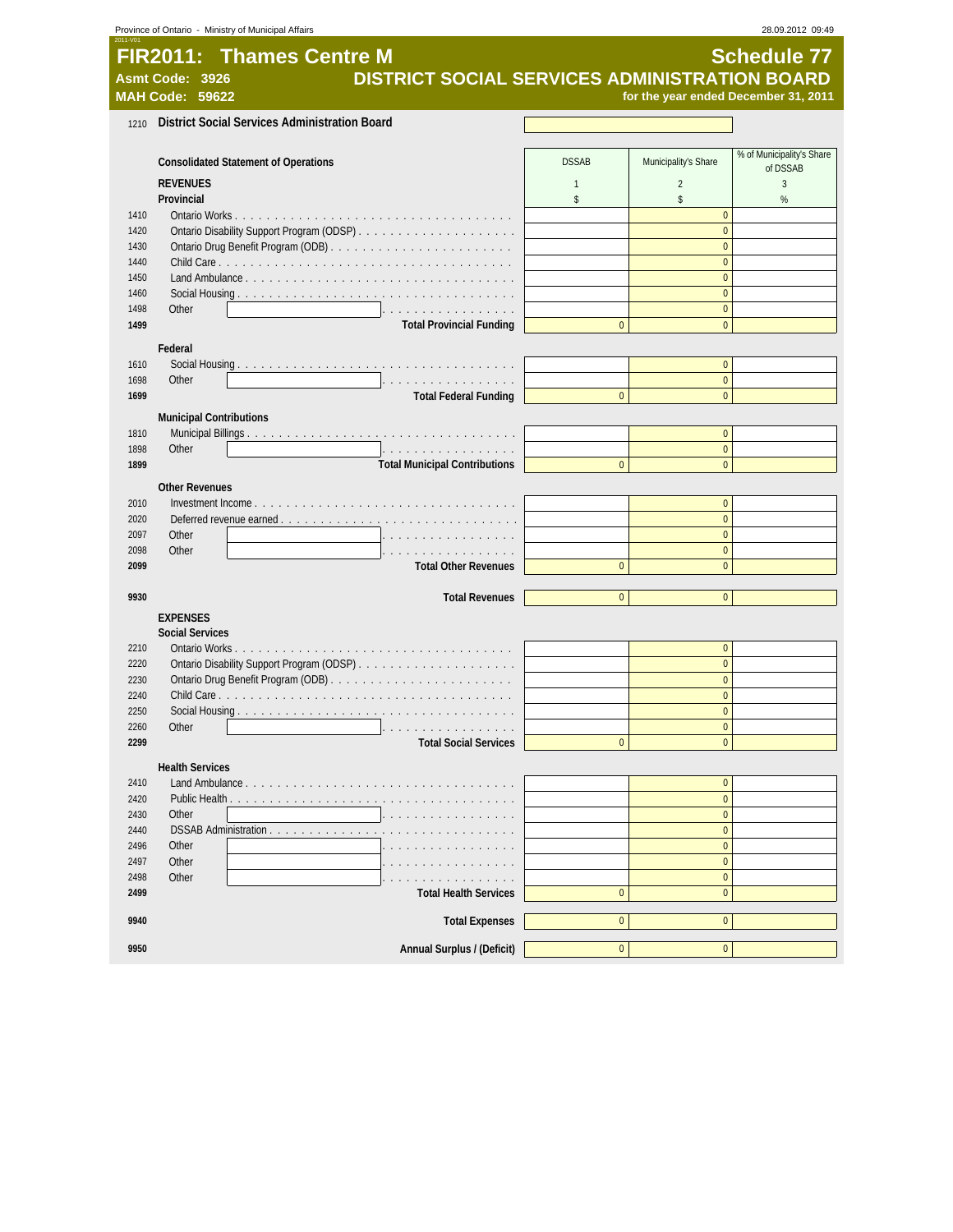| 2011-V01                        |                    |
|---------------------------------|--------------------|
| <b>FIR2011: Thames Centre M</b> | Schedule 77        |
| Asmt Code: 3926                 | <b>HEALTH UNIT</b> |

0210 **Health Unit**

**Schedule 77 MAH Code: 59622 for the year ended December 31, 2011**

 $\overline{\phantom{a}}$ 

|      | <b>Consolidated Statement of Financial Position</b>  | <b>Health Unit</b> | Municipality's Share | % of Municipality's Share |
|------|------------------------------------------------------|--------------------|----------------------|---------------------------|
|      |                                                      | $\mathbf{1}$       | $\overline{2}$       | of Health I Init<br>3     |
|      | <b>Financial Assets</b>                              | \$                 | \$                   | %                         |
| 0410 |                                                      |                    | $\mathbf{0}$         |                           |
| 0420 |                                                      |                    | $\Omega$             |                           |
| 0430 |                                                      |                    | $\Omega$             |                           |
| 0496 | Other                                                |                    | $\Omega$             |                           |
| 0497 | Other                                                |                    | $\overline{0}$       |                           |
| 0498 | Other<br>and a company of the company of the company |                    | $\mathbf{0}$         |                           |
| 0499 | <b>Total Financial Assets</b>                        | $\Omega$           | $\Omega$             |                           |
|      | Liabilities                                          |                    |                      |                           |
| 0610 |                                                      |                    | $\mathbf{0}$         |                           |
| 0620 |                                                      |                    | $\Omega$             |                           |
| 0630 |                                                      |                    | $\mathbf{0}$         |                           |
| 0640 |                                                      |                    | $\Omega$             |                           |
| 0650 |                                                      |                    | $\overline{0}$       |                           |
| 0696 | Other                                                |                    | $\Omega$             |                           |
| 0697 | Other                                                |                    | $\overline{0}$       |                           |
| 0698 | Other<br>.                                           |                    | $\Omega$             |                           |
| 0699 | <b>Total Liabilities</b>                             | $\mathbf{0}$       | $\overline{0}$       |                           |
|      |                                                      |                    |                      |                           |
| 9910 | Net Financial Assets (Net Debt)                      | $\mathbf{0}$       | $\overline{0}$       |                           |
|      |                                                      |                    |                      |                           |
|      | <b>Non-Financial Assets</b>                          |                    |                      |                           |
| 0810 |                                                      |                    | $\mathbf{0}$         |                           |
| 0820 |                                                      |                    | $\mathbf{0}$         |                           |
| 0830 |                                                      |                    | $\Omega$             |                           |
| 0896 | Other                                                |                    | $\Omega$             |                           |
| 0897 | Other                                                |                    | $\Omega$             |                           |
| 0898 | Other<br>.                                           |                    | $\overline{0}$       |                           |
| 0899 | <b>Total Non-Financial Assets</b>                    | $\mathbf{0}$       | $\Omega$             |                           |
|      |                                                      |                    |                      |                           |
| 9920 | <b>Accumulated Surplus/(Deficit)</b>                 | $\mathbf{0}$       | $\mathbf{0}$         |                           |
|      |                                                      |                    |                      |                           |
|      | <b>Accumulated Surplus Analysis</b>                  |                    |                      |                           |
| 1010 |                                                      |                    | $\mathbf{0}$         |                           |
| 1020 |                                                      |                    | $\Omega$             |                           |
| 1030 |                                                      |                    | $\overline{0}$       |                           |
| 1097 | Other<br>.                                           |                    | $\mathbf{0}$         |                           |
| 1098 | Other<br>.                                           |                    | $\overline{0}$       |                           |
| 1099 | <b>Accumulated Surplus/(Deficit)</b>                 | $\Omega$           | $\Omega$             |                           |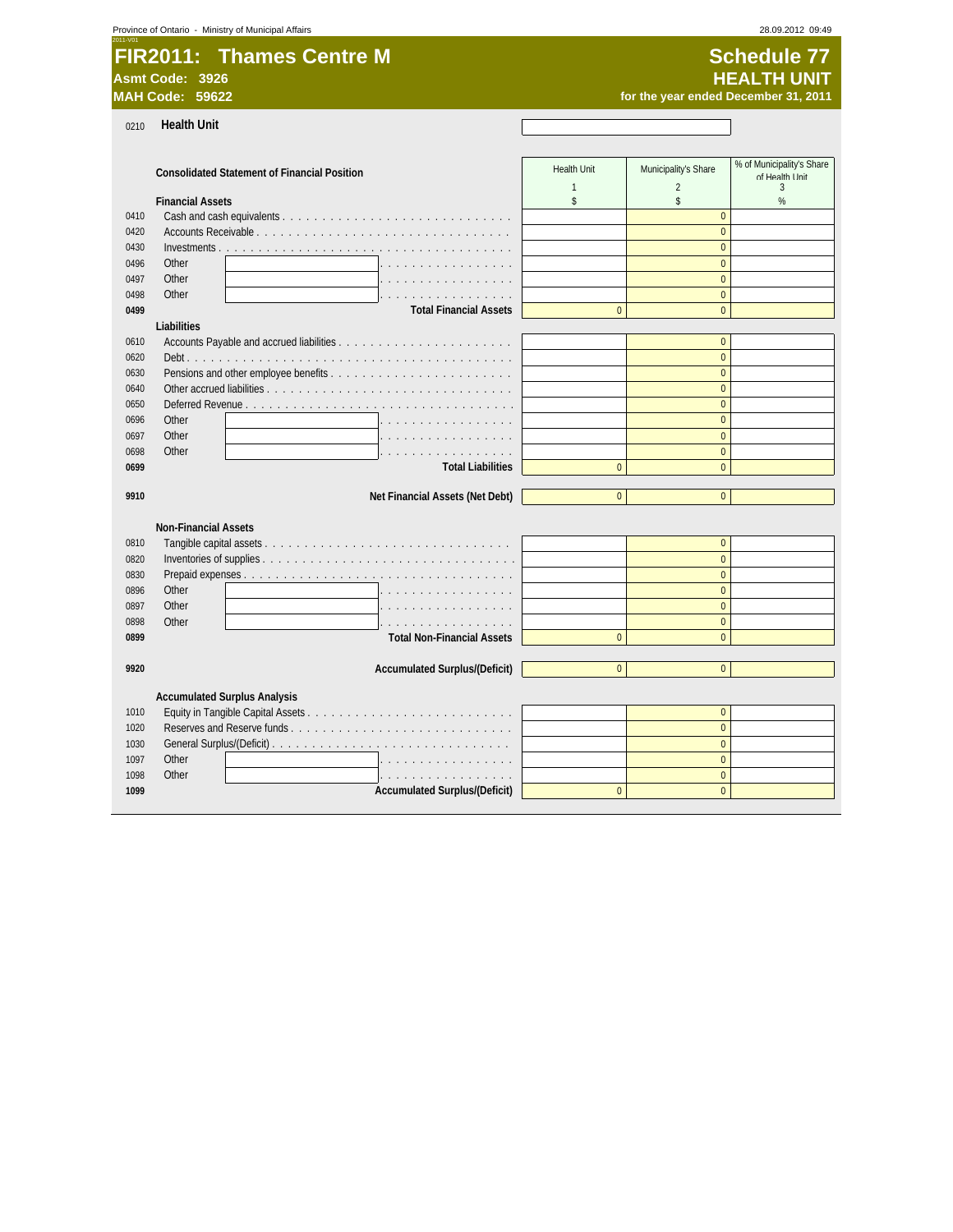|  |  | Province of Ontario - Ministry of Municipal Affairs |  |
|--|--|-----------------------------------------------------|--|
|--|--|-----------------------------------------------------|--|

| 2011-V01                        |                    |
|---------------------------------|--------------------|
| <b>FIR2011: Thames Centre M</b> | Schedule 77        |
| Asmt Code: 3926                 | <b>HEALTH UNIT</b> |

**Schedule 77 MAH Code: 59622 for the year ended December 31, 2011**

| 1210         | <b>Health Unit</b>                          |                    |                                |                                             |
|--------------|---------------------------------------------|--------------------|--------------------------------|---------------------------------------------|
|              |                                             |                    |                                |                                             |
|              | <b>Consolidated Statement of Operations</b> | <b>Health Unit</b> | Municipality's Share           | % of Municipality's Share<br>of Health Unit |
|              | <b>REVENUES</b>                             | $\mathbf{1}$       | $\overline{2}$                 | 3                                           |
|              | Provincial                                  | \$                 | \$                             | %                                           |
| 1411         |                                             |                    | $\pmb{0}$                      |                                             |
| 1450         | Land Ambulance                              |                    | $\overline{0}$                 |                                             |
| 1497         | Other                                       |                    | $\overline{0}$                 |                                             |
| 1498         | Other                                       |                    | $\mathbf{0}$                   |                                             |
| 1499         | <b>Total Provincial Funding</b>             | $\mathbf{0}$       | $\overline{0}$                 |                                             |
|              | Federal                                     |                    |                                |                                             |
| 1611         |                                             |                    | $\pmb{0}$                      |                                             |
| 1698         | Other<br>.                                  |                    | $\overline{0}$                 |                                             |
| 1699         | <b>Total Federal Funding</b>                | $\mathbf{0}$       | $\mathbf{0}$                   |                                             |
|              | <b>Municipal Contributions</b>              |                    |                                |                                             |
| 1810         |                                             |                    | $\mathbf{0}$                   |                                             |
| 1898         | Other<br>.                                  |                    | $\mathbf{0}$                   |                                             |
| 1899         | <b>Total Municipal Contributions</b>        | $\mathbf{0}$       | $\Omega$                       |                                             |
|              | <b>Other Revenues</b>                       |                    |                                |                                             |
| 2010         |                                             |                    | $\mathbf{0}$                   |                                             |
| 2020         | Deferred revenue earned                     |                    | $\theta$                       |                                             |
| 2097         | Other                                       |                    | $\Omega$                       |                                             |
| 2098         | Other                                       |                    | $\mathbf{0}$                   |                                             |
| 2099         | <b>Total Other Revenues</b>                 | $\Omega$           | $\theta$                       |                                             |
|              |                                             |                    |                                |                                             |
| 9930         | <b>Total Revenues</b>                       | $\Omega$           | $\Omega$                       |                                             |
|              | <b>EXPENSES</b>                             |                    |                                |                                             |
|              | <b>Health Services</b>                      |                    |                                |                                             |
| 2410         |                                             |                    | $\mathbf{0}$                   |                                             |
| 2420         |                                             |                    | $\Omega$                       |                                             |
| 2430         | Other                                       |                    | $\Omega$                       |                                             |
| 2440         | DSSAB Administration<br>Other               |                    | $\overline{0}$                 |                                             |
| 2496<br>2497 | Other                                       |                    | $\mathbf{0}$<br>$\overline{0}$ |                                             |
| 2498         | Other                                       |                    | $\pmb{0}$                      |                                             |
| 2499         | <b>Total Health Services</b>                | $\mathbf{0}$       | $\overline{0}$                 |                                             |
|              |                                             |                    |                                |                                             |
| 9950         | Annual Surplus / (Deficit)                  | $\mathbf{0}$       | $\mathbf{0}$                   |                                             |
|              |                                             |                    |                                |                                             |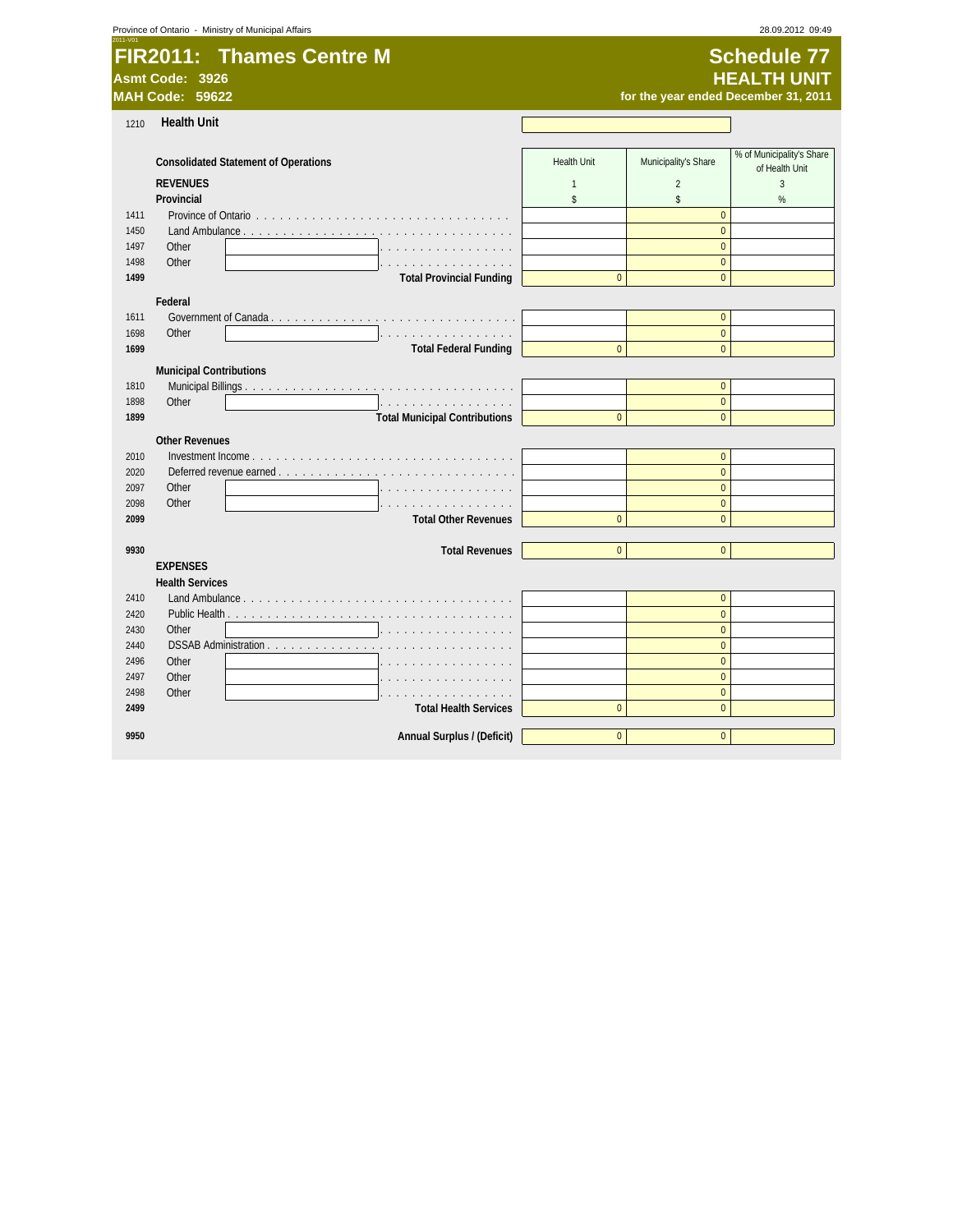|  |  | Province of Ontario - Ministry of Municipal Affairs |
|--|--|-----------------------------------------------------|
|--|--|-----------------------------------------------------|

| 2011-V01        |                                 |  |
|-----------------|---------------------------------|--|
|                 | <b>FIR2011: Thames Centre M</b> |  |
| Asmt Code: 3926 |                                 |  |

# **Schedule 77 MAH Code: 59622** *MAH Code: 59622 for the year ended December 31, 2011* **OTHER CATEGORY**

 $\mathbf{r}$ 

28.09.2012 09:49

0210 **Entity**

|      | 0210 <b>ENIIIY</b>                                  |                |                      |                                                |
|------|-----------------------------------------------------|----------------|----------------------|------------------------------------------------|
|      | <b>Consolidated Statement of Financial Position</b> | Other Category | Municipality's Share | % of Municipality's Share<br>of Other Category |
|      |                                                     | 1              | $\overline{2}$       | 3                                              |
|      | <b>Financial Assets</b>                             | \$             | $\mathsf{\$}$        | $\%$                                           |
| 0410 |                                                     |                | $\Omega$<br>$\Omega$ |                                                |
| 0420 |                                                     |                |                      |                                                |
| 0430 |                                                     |                | $\overline{0}$       |                                                |
| 0496 | Other                                               |                | $\mathbf{0}$         |                                                |
| 0497 | Other                                               |                | $\mathbf{0}$         |                                                |
| 0498 | Other<br>.                                          |                | $\Omega$             |                                                |
| 0499 | <b>Total Financial Assets</b>                       | $\overline{0}$ | $\Omega$             |                                                |
|      | Liabilities                                         |                |                      |                                                |
| 0610 |                                                     |                | $\mathbf{0}$         |                                                |
| 0620 |                                                     |                | $\Omega$             |                                                |
| 0630 |                                                     |                | $\Omega$             |                                                |
| 0640 |                                                     |                | $\Omega$             |                                                |
| 0650 |                                                     |                | $\Omega$             |                                                |
| 0696 | Other                                               |                | $\mathbf{0}$         |                                                |
| 0697 | Other                                               |                | $\Omega$             |                                                |
| 0698 | Other                                               |                | $\mathbf{0}$         |                                                |
| 0699 | <b>Total Liabilities</b>                            | $\Omega$       | $\Omega$             |                                                |
| 9910 | Net Financial Assets (Net Debt)                     | $\Omega$       | $\Omega$             |                                                |
|      |                                                     |                |                      |                                                |
|      | <b>Non-Financial Assets</b>                         |                |                      |                                                |
| 0810 |                                                     |                | $\Omega$             |                                                |
| 0820 |                                                     |                | $\Omega$             |                                                |
| 0830 |                                                     |                | $\Omega$             |                                                |
| 0896 | Other                                               |                | $\Omega$             |                                                |
| 0897 | Other                                               |                | $\mathbf{0}$         |                                                |
| 0898 | Other<br>.                                          |                | $\mathbf{0}$         |                                                |
| 0899 | <b>Total Non-Financial Assets</b>                   | $\Omega$       | $\Omega$             |                                                |
|      |                                                     |                |                      |                                                |
| 9920 | <b>Accumulated Surplus/(Deficit)</b>                | $\Omega$       | $\Omega$             |                                                |
|      |                                                     |                |                      |                                                |
|      | <b>Accumulated Surplus Analysis</b>                 |                |                      |                                                |
| 1010 |                                                     |                | $\mathbf{0}$         |                                                |
| 1020 |                                                     |                | $\Omega$             |                                                |
| 1030 |                                                     |                | $\Omega$             |                                                |
| 1097 | Other                                               |                | $\Omega$             |                                                |
| 1098 | Other<br>.                                          |                | $\Omega$             |                                                |
| 1099 | <b>Accumulated Surplus/(Deficit)</b>                | $\overline{0}$ | $\Omega$             |                                                |
|      |                                                     |                |                      |                                                |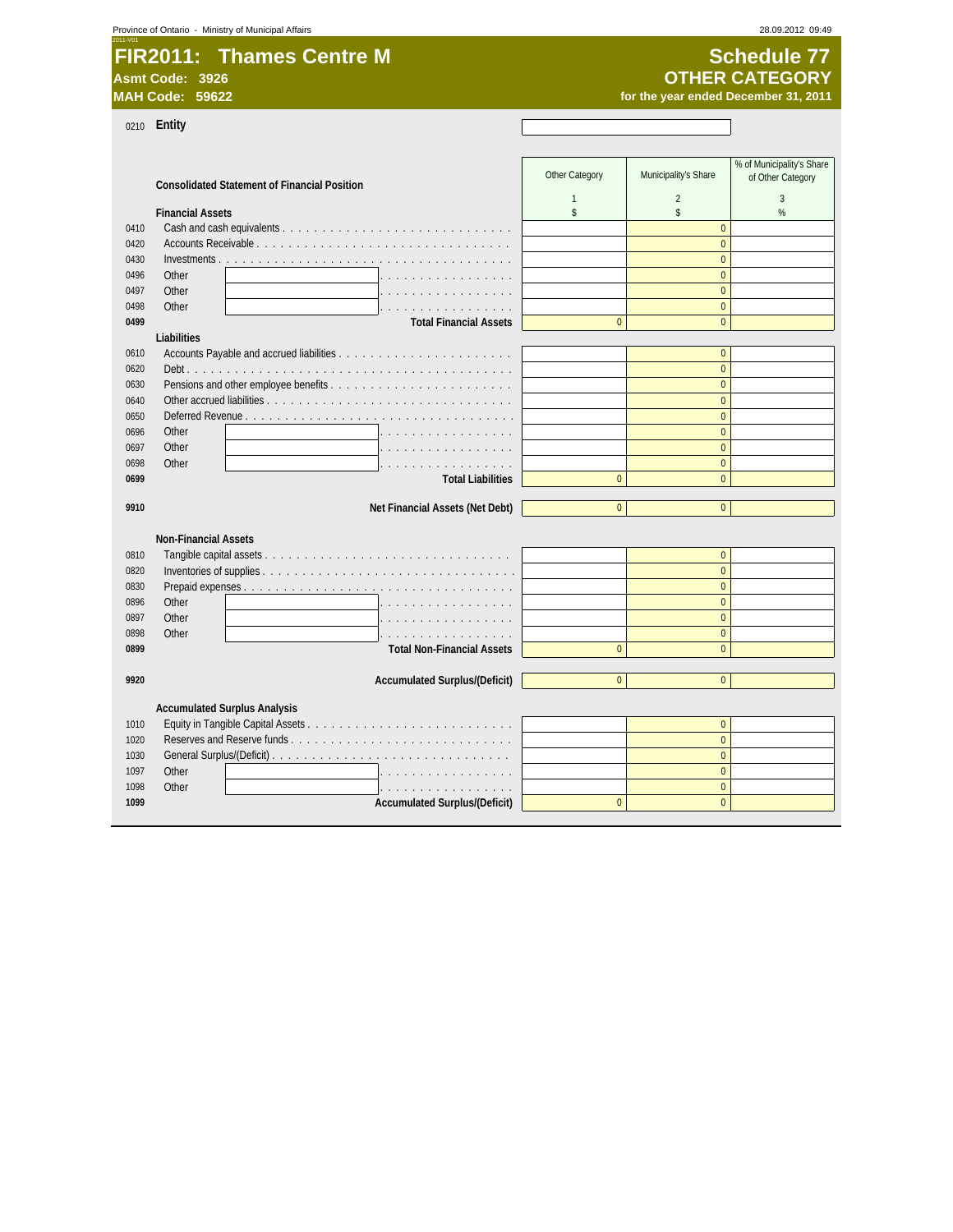| Province of Ontario - Ministry of Municipal Affairs |  |  |  |
|-----------------------------------------------------|--|--|--|
|-----------------------------------------------------|--|--|--|

**FIR2011: Thames Centre M Schedule 77 Asmt Code: 3926**

# **OTHER CATEGORY**

**MAH Code: 59622 for the year ended December 31, 2011**

1210 **Entity**

|              |                                |                                             | Other Category |                                | % of Municipality's Share |
|--------------|--------------------------------|---------------------------------------------|----------------|--------------------------------|---------------------------|
|              |                                | <b>Consolidated Statement of Operations</b> |                | Municipality's Share           | of Other Category         |
|              | <b>REVENUES</b>                |                                             | $\overline{1}$ | $\overline{2}$                 | 3                         |
|              | Provincial                     |                                             | s.             | \$                             | %                         |
| 1411         |                                |                                             |                | $\mathbf{0}$                   |                           |
| 1498         | Other                          | .                                           |                | $\mathbf{0}$                   |                           |
| 1499         |                                | <b>Total Provincial Funding</b>             | $\mathbf{0}$   | $\Omega$                       |                           |
|              | Federal                        |                                             |                |                                |                           |
| 1611         |                                |                                             |                | $\mathbf{0}$                   |                           |
| 1698         | Other                          |                                             |                | $\pmb{0}$                      |                           |
| 1699         |                                | <b>Total Federal Funding</b>                | $\Omega$       | $\overline{0}$                 |                           |
|              | <b>Municipal Contributions</b> |                                             |                |                                |                           |
| 1810         |                                |                                             |                | $\overline{0}$                 |                           |
| 1898         | Other                          | .                                           |                | $\overline{0}$                 |                           |
| 1899         |                                | <b>Total Municipal Contributions</b>        | $\mathbf{0}$   | $\mathbf{0}$                   |                           |
|              |                                |                                             |                |                                |                           |
|              | <b>Other Revenues</b>          |                                             |                |                                |                           |
| 2010         |                                |                                             |                | $\mathbf{0}$                   |                           |
| 2020<br>2097 | Other                          | Deferred revenue earned                     |                | $\mathbf{0}$<br>$\overline{0}$ |                           |
| 2098         | Other                          |                                             |                | $\mathbf 0$                    |                           |
| 2099         |                                | <b>Total Other Revenues</b>                 | $\mathbf{0}$   | $\mathbf{0}$                   |                           |
|              |                                |                                             |                |                                |                           |
| 9930         |                                | <b>Total Revenues</b>                       | $\mathbf{0}$   | $\mathbf{0}$                   |                           |
|              |                                |                                             |                |                                |                           |
|              | <b>EXPENSES</b>                |                                             |                |                                |                           |
| 2693         | Other                          |                                             |                | $\mathbf{0}$                   |                           |
| 2694         | Other                          |                                             |                | $\overline{0}$                 |                           |
| 2695         | Other                          |                                             |                | $\overline{0}$                 |                           |
| 2696         | Other                          |                                             |                | $\overline{0}$                 |                           |
| 2697         | Other                          |                                             |                | $\overline{0}$                 |                           |
| 2698         | Other                          |                                             |                | $\mathbf{0}$                   |                           |
| 2699         |                                | <b>Total Other Expenses</b>                 | $\bf 0$        | $\pmb{0}$                      |                           |
|              |                                |                                             |                |                                |                           |
| 9950         |                                | Annual Surplus / (Deficit)                  | $\bf 0$        | $\mathbf 0$                    |                           |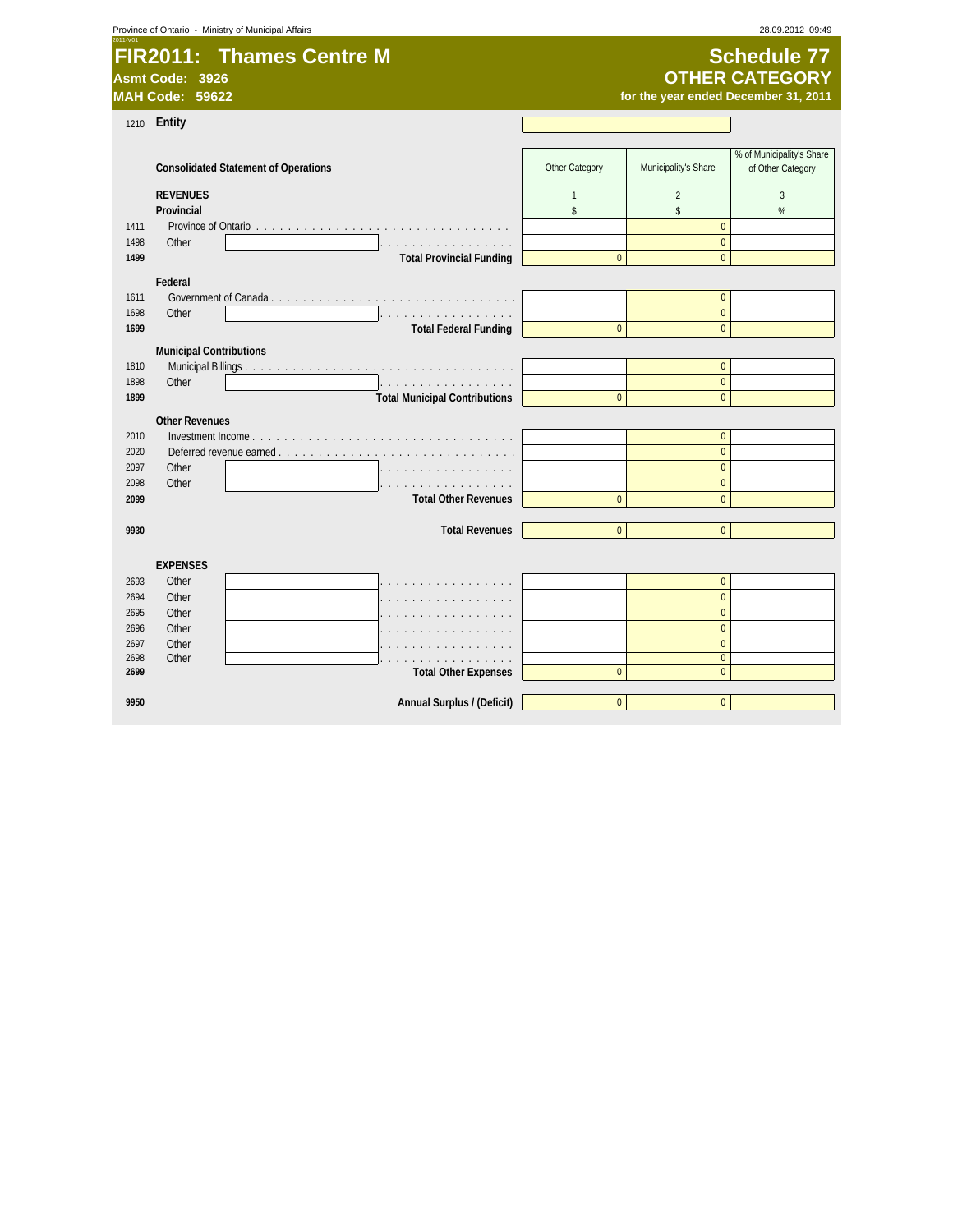| <b>FIR2011: Thames Centre M</b><br><b>Schedule 77</b><br><b>CONSOLIDATED STATEMENT OF FINANCIAL POSITION &amp;</b><br><b>STATEMENT OF OPERATIONS FOR OTHER ENTITIES</b><br>Asmt Code: 3926<br><b>MAH Code: 59622</b><br>for the year ended December 31, 2011<br>% of Municipality's Share<br><b>Consolidated Statement of Financial Position</b><br>Municipality's Share<br><b>Total All</b><br><b>IIA Ictor</b> To<br>$\mathbf{1}$<br>$\overline{2}$<br>$\overline{3}$<br>\$<br>\$<br>%<br><b>Financial Assets</b><br>$\overline{0}$<br>$\mathbf{0}$<br>0410<br>$\overline{0}$<br>$\overline{0}$<br>0420<br>$\overline{0}$<br>$\overline{0}$<br>0430<br>$\overline{0}$<br>$\overline{0}$<br>0496<br>Other<br>0497<br>$\overline{0}$<br>$\overline{0}$<br>$\overline{0}$<br>$\overline{0}$<br>0498<br>$\overline{0}$<br>$\overline{0}$<br><b>Total Financial Assets</b><br>0499<br>Liabilities<br>$\overline{0}$<br>$\overline{0}$<br>0610<br>Accounts Payable and accrued liabilities<br>$\mathbf{0}$<br>$\overline{0}$<br>0620<br>$\overline{0}$<br>$\overline{0}$<br>0630<br>$\overline{0}$<br>$\overline{0}$<br>0640<br>$\overline{0}$<br>$\overline{0}$<br>0650<br>Deferred Revenue<br>$\overline{0}$<br>$\overline{0}$<br>0696<br>$\overline{0}$<br>$\overline{0}$<br>0697<br>$\overline{0}$<br>$\overline{0}$<br>0698<br>$\overline{0}$<br>$\overline{0}$<br>0699<br><b>Total Liabilities</b><br>Net Financial Assets (Net Debt)<br>$\overline{0}$<br>$\overline{0}$<br>9910<br><b>Non-Financial Assets</b><br>$\overline{0}$<br>$\overline{0}$<br>0810<br>$\overline{0}$<br>$\overline{0}$<br>0820<br>$\overline{0}$<br>$\overline{0}$<br>Prepaid expenses<br>0830<br>$\overline{0}$<br>$\overline{0}$<br>0896<br>$\mathbf{0}$<br>$\mathbf 0$<br>0897<br>$\mathbf 0$<br>$\mathbf 0$<br>0898<br>$\overline{0}$<br>0899<br><b>Total Non-Financial Assets</b><br>$\overline{0}$<br>$\overline{0}$<br>9920<br><b>Accumulated Surplus/(Deficit)</b><br>$\overline{0}$<br><b>Accumulated Surplus Analysis</b><br>$\mathbf{0}$<br>$\overline{0}$<br>1010<br>$\overline{0}$<br>$\overline{0}$<br>1020<br>$\overline{0}$<br>$\overline{0}$<br>General Surplus/(Deficit)<br>1030<br>$\overline{0}$<br>$\overline{0}$<br>1097<br>$\overline{0}$<br>$\overline{0}$<br>1098<br><b>Accumulated Surplus/(Deficit)</b><br>$\overline{0}$<br>$\overline{0}$<br>1099 | Province of Ontario - Ministry of Municipal Affairs |  | 28.09.2012 09:49 |
|------------------------------------------------------------------------------------------------------------------------------------------------------------------------------------------------------------------------------------------------------------------------------------------------------------------------------------------------------------------------------------------------------------------------------------------------------------------------------------------------------------------------------------------------------------------------------------------------------------------------------------------------------------------------------------------------------------------------------------------------------------------------------------------------------------------------------------------------------------------------------------------------------------------------------------------------------------------------------------------------------------------------------------------------------------------------------------------------------------------------------------------------------------------------------------------------------------------------------------------------------------------------------------------------------------------------------------------------------------------------------------------------------------------------------------------------------------------------------------------------------------------------------------------------------------------------------------------------------------------------------------------------------------------------------------------------------------------------------------------------------------------------------------------------------------------------------------------------------------------------------------------------------------------------------------------------------------------------------------------------------------------------------------------------------------------------------------------------------------------------------------------------------------------------------------------------------------------------------------------------------------------------------------------------------------------------------------------------------------|-----------------------------------------------------|--|------------------|
|                                                                                                                                                                                                                                                                                                                                                                                                                                                                                                                                                                                                                                                                                                                                                                                                                                                                                                                                                                                                                                                                                                                                                                                                                                                                                                                                                                                                                                                                                                                                                                                                                                                                                                                                                                                                                                                                                                                                                                                                                                                                                                                                                                                                                                                                                                                                                            |                                                     |  |                  |
|                                                                                                                                                                                                                                                                                                                                                                                                                                                                                                                                                                                                                                                                                                                                                                                                                                                                                                                                                                                                                                                                                                                                                                                                                                                                                                                                                                                                                                                                                                                                                                                                                                                                                                                                                                                                                                                                                                                                                                                                                                                                                                                                                                                                                                                                                                                                                            |                                                     |  |                  |
|                                                                                                                                                                                                                                                                                                                                                                                                                                                                                                                                                                                                                                                                                                                                                                                                                                                                                                                                                                                                                                                                                                                                                                                                                                                                                                                                                                                                                                                                                                                                                                                                                                                                                                                                                                                                                                                                                                                                                                                                                                                                                                                                                                                                                                                                                                                                                            |                                                     |  |                  |
|                                                                                                                                                                                                                                                                                                                                                                                                                                                                                                                                                                                                                                                                                                                                                                                                                                                                                                                                                                                                                                                                                                                                                                                                                                                                                                                                                                                                                                                                                                                                                                                                                                                                                                                                                                                                                                                                                                                                                                                                                                                                                                                                                                                                                                                                                                                                                            |                                                     |  |                  |
|                                                                                                                                                                                                                                                                                                                                                                                                                                                                                                                                                                                                                                                                                                                                                                                                                                                                                                                                                                                                                                                                                                                                                                                                                                                                                                                                                                                                                                                                                                                                                                                                                                                                                                                                                                                                                                                                                                                                                                                                                                                                                                                                                                                                                                                                                                                                                            |                                                     |  |                  |
|                                                                                                                                                                                                                                                                                                                                                                                                                                                                                                                                                                                                                                                                                                                                                                                                                                                                                                                                                                                                                                                                                                                                                                                                                                                                                                                                                                                                                                                                                                                                                                                                                                                                                                                                                                                                                                                                                                                                                                                                                                                                                                                                                                                                                                                                                                                                                            |                                                     |  |                  |
|                                                                                                                                                                                                                                                                                                                                                                                                                                                                                                                                                                                                                                                                                                                                                                                                                                                                                                                                                                                                                                                                                                                                                                                                                                                                                                                                                                                                                                                                                                                                                                                                                                                                                                                                                                                                                                                                                                                                                                                                                                                                                                                                                                                                                                                                                                                                                            |                                                     |  |                  |
|                                                                                                                                                                                                                                                                                                                                                                                                                                                                                                                                                                                                                                                                                                                                                                                                                                                                                                                                                                                                                                                                                                                                                                                                                                                                                                                                                                                                                                                                                                                                                                                                                                                                                                                                                                                                                                                                                                                                                                                                                                                                                                                                                                                                                                                                                                                                                            |                                                     |  |                  |
|                                                                                                                                                                                                                                                                                                                                                                                                                                                                                                                                                                                                                                                                                                                                                                                                                                                                                                                                                                                                                                                                                                                                                                                                                                                                                                                                                                                                                                                                                                                                                                                                                                                                                                                                                                                                                                                                                                                                                                                                                                                                                                                                                                                                                                                                                                                                                            |                                                     |  |                  |
|                                                                                                                                                                                                                                                                                                                                                                                                                                                                                                                                                                                                                                                                                                                                                                                                                                                                                                                                                                                                                                                                                                                                                                                                                                                                                                                                                                                                                                                                                                                                                                                                                                                                                                                                                                                                                                                                                                                                                                                                                                                                                                                                                                                                                                                                                                                                                            |                                                     |  |                  |
|                                                                                                                                                                                                                                                                                                                                                                                                                                                                                                                                                                                                                                                                                                                                                                                                                                                                                                                                                                                                                                                                                                                                                                                                                                                                                                                                                                                                                                                                                                                                                                                                                                                                                                                                                                                                                                                                                                                                                                                                                                                                                                                                                                                                                                                                                                                                                            |                                                     |  |                  |
|                                                                                                                                                                                                                                                                                                                                                                                                                                                                                                                                                                                                                                                                                                                                                                                                                                                                                                                                                                                                                                                                                                                                                                                                                                                                                                                                                                                                                                                                                                                                                                                                                                                                                                                                                                                                                                                                                                                                                                                                                                                                                                                                                                                                                                                                                                                                                            |                                                     |  |                  |
|                                                                                                                                                                                                                                                                                                                                                                                                                                                                                                                                                                                                                                                                                                                                                                                                                                                                                                                                                                                                                                                                                                                                                                                                                                                                                                                                                                                                                                                                                                                                                                                                                                                                                                                                                                                                                                                                                                                                                                                                                                                                                                                                                                                                                                                                                                                                                            |                                                     |  |                  |
|                                                                                                                                                                                                                                                                                                                                                                                                                                                                                                                                                                                                                                                                                                                                                                                                                                                                                                                                                                                                                                                                                                                                                                                                                                                                                                                                                                                                                                                                                                                                                                                                                                                                                                                                                                                                                                                                                                                                                                                                                                                                                                                                                                                                                                                                                                                                                            |                                                     |  |                  |
|                                                                                                                                                                                                                                                                                                                                                                                                                                                                                                                                                                                                                                                                                                                                                                                                                                                                                                                                                                                                                                                                                                                                                                                                                                                                                                                                                                                                                                                                                                                                                                                                                                                                                                                                                                                                                                                                                                                                                                                                                                                                                                                                                                                                                                                                                                                                                            |                                                     |  |                  |
|                                                                                                                                                                                                                                                                                                                                                                                                                                                                                                                                                                                                                                                                                                                                                                                                                                                                                                                                                                                                                                                                                                                                                                                                                                                                                                                                                                                                                                                                                                                                                                                                                                                                                                                                                                                                                                                                                                                                                                                                                                                                                                                                                                                                                                                                                                                                                            |                                                     |  |                  |
|                                                                                                                                                                                                                                                                                                                                                                                                                                                                                                                                                                                                                                                                                                                                                                                                                                                                                                                                                                                                                                                                                                                                                                                                                                                                                                                                                                                                                                                                                                                                                                                                                                                                                                                                                                                                                                                                                                                                                                                                                                                                                                                                                                                                                                                                                                                                                            |                                                     |  |                  |
|                                                                                                                                                                                                                                                                                                                                                                                                                                                                                                                                                                                                                                                                                                                                                                                                                                                                                                                                                                                                                                                                                                                                                                                                                                                                                                                                                                                                                                                                                                                                                                                                                                                                                                                                                                                                                                                                                                                                                                                                                                                                                                                                                                                                                                                                                                                                                            |                                                     |  |                  |
|                                                                                                                                                                                                                                                                                                                                                                                                                                                                                                                                                                                                                                                                                                                                                                                                                                                                                                                                                                                                                                                                                                                                                                                                                                                                                                                                                                                                                                                                                                                                                                                                                                                                                                                                                                                                                                                                                                                                                                                                                                                                                                                                                                                                                                                                                                                                                            |                                                     |  |                  |
|                                                                                                                                                                                                                                                                                                                                                                                                                                                                                                                                                                                                                                                                                                                                                                                                                                                                                                                                                                                                                                                                                                                                                                                                                                                                                                                                                                                                                                                                                                                                                                                                                                                                                                                                                                                                                                                                                                                                                                                                                                                                                                                                                                                                                                                                                                                                                            |                                                     |  |                  |
|                                                                                                                                                                                                                                                                                                                                                                                                                                                                                                                                                                                                                                                                                                                                                                                                                                                                                                                                                                                                                                                                                                                                                                                                                                                                                                                                                                                                                                                                                                                                                                                                                                                                                                                                                                                                                                                                                                                                                                                                                                                                                                                                                                                                                                                                                                                                                            |                                                     |  |                  |
|                                                                                                                                                                                                                                                                                                                                                                                                                                                                                                                                                                                                                                                                                                                                                                                                                                                                                                                                                                                                                                                                                                                                                                                                                                                                                                                                                                                                                                                                                                                                                                                                                                                                                                                                                                                                                                                                                                                                                                                                                                                                                                                                                                                                                                                                                                                                                            |                                                     |  |                  |
|                                                                                                                                                                                                                                                                                                                                                                                                                                                                                                                                                                                                                                                                                                                                                                                                                                                                                                                                                                                                                                                                                                                                                                                                                                                                                                                                                                                                                                                                                                                                                                                                                                                                                                                                                                                                                                                                                                                                                                                                                                                                                                                                                                                                                                                                                                                                                            |                                                     |  |                  |
|                                                                                                                                                                                                                                                                                                                                                                                                                                                                                                                                                                                                                                                                                                                                                                                                                                                                                                                                                                                                                                                                                                                                                                                                                                                                                                                                                                                                                                                                                                                                                                                                                                                                                                                                                                                                                                                                                                                                                                                                                                                                                                                                                                                                                                                                                                                                                            |                                                     |  |                  |
|                                                                                                                                                                                                                                                                                                                                                                                                                                                                                                                                                                                                                                                                                                                                                                                                                                                                                                                                                                                                                                                                                                                                                                                                                                                                                                                                                                                                                                                                                                                                                                                                                                                                                                                                                                                                                                                                                                                                                                                                                                                                                                                                                                                                                                                                                                                                                            |                                                     |  |                  |
|                                                                                                                                                                                                                                                                                                                                                                                                                                                                                                                                                                                                                                                                                                                                                                                                                                                                                                                                                                                                                                                                                                                                                                                                                                                                                                                                                                                                                                                                                                                                                                                                                                                                                                                                                                                                                                                                                                                                                                                                                                                                                                                                                                                                                                                                                                                                                            |                                                     |  |                  |
|                                                                                                                                                                                                                                                                                                                                                                                                                                                                                                                                                                                                                                                                                                                                                                                                                                                                                                                                                                                                                                                                                                                                                                                                                                                                                                                                                                                                                                                                                                                                                                                                                                                                                                                                                                                                                                                                                                                                                                                                                                                                                                                                                                                                                                                                                                                                                            |                                                     |  |                  |
|                                                                                                                                                                                                                                                                                                                                                                                                                                                                                                                                                                                                                                                                                                                                                                                                                                                                                                                                                                                                                                                                                                                                                                                                                                                                                                                                                                                                                                                                                                                                                                                                                                                                                                                                                                                                                                                                                                                                                                                                                                                                                                                                                                                                                                                                                                                                                            |                                                     |  |                  |
|                                                                                                                                                                                                                                                                                                                                                                                                                                                                                                                                                                                                                                                                                                                                                                                                                                                                                                                                                                                                                                                                                                                                                                                                                                                                                                                                                                                                                                                                                                                                                                                                                                                                                                                                                                                                                                                                                                                                                                                                                                                                                                                                                                                                                                                                                                                                                            |                                                     |  |                  |
|                                                                                                                                                                                                                                                                                                                                                                                                                                                                                                                                                                                                                                                                                                                                                                                                                                                                                                                                                                                                                                                                                                                                                                                                                                                                                                                                                                                                                                                                                                                                                                                                                                                                                                                                                                                                                                                                                                                                                                                                                                                                                                                                                                                                                                                                                                                                                            |                                                     |  |                  |
|                                                                                                                                                                                                                                                                                                                                                                                                                                                                                                                                                                                                                                                                                                                                                                                                                                                                                                                                                                                                                                                                                                                                                                                                                                                                                                                                                                                                                                                                                                                                                                                                                                                                                                                                                                                                                                                                                                                                                                                                                                                                                                                                                                                                                                                                                                                                                            |                                                     |  |                  |
|                                                                                                                                                                                                                                                                                                                                                                                                                                                                                                                                                                                                                                                                                                                                                                                                                                                                                                                                                                                                                                                                                                                                                                                                                                                                                                                                                                                                                                                                                                                                                                                                                                                                                                                                                                                                                                                                                                                                                                                                                                                                                                                                                                                                                                                                                                                                                            |                                                     |  |                  |
|                                                                                                                                                                                                                                                                                                                                                                                                                                                                                                                                                                                                                                                                                                                                                                                                                                                                                                                                                                                                                                                                                                                                                                                                                                                                                                                                                                                                                                                                                                                                                                                                                                                                                                                                                                                                                                                                                                                                                                                                                                                                                                                                                                                                                                                                                                                                                            |                                                     |  |                  |
|                                                                                                                                                                                                                                                                                                                                                                                                                                                                                                                                                                                                                                                                                                                                                                                                                                                                                                                                                                                                                                                                                                                                                                                                                                                                                                                                                                                                                                                                                                                                                                                                                                                                                                                                                                                                                                                                                                                                                                                                                                                                                                                                                                                                                                                                                                                                                            |                                                     |  |                  |
|                                                                                                                                                                                                                                                                                                                                                                                                                                                                                                                                                                                                                                                                                                                                                                                                                                                                                                                                                                                                                                                                                                                                                                                                                                                                                                                                                                                                                                                                                                                                                                                                                                                                                                                                                                                                                                                                                                                                                                                                                                                                                                                                                                                                                                                                                                                                                            |                                                     |  |                  |
|                                                                                                                                                                                                                                                                                                                                                                                                                                                                                                                                                                                                                                                                                                                                                                                                                                                                                                                                                                                                                                                                                                                                                                                                                                                                                                                                                                                                                                                                                                                                                                                                                                                                                                                                                                                                                                                                                                                                                                                                                                                                                                                                                                                                                                                                                                                                                            |                                                     |  |                  |
|                                                                                                                                                                                                                                                                                                                                                                                                                                                                                                                                                                                                                                                                                                                                                                                                                                                                                                                                                                                                                                                                                                                                                                                                                                                                                                                                                                                                                                                                                                                                                                                                                                                                                                                                                                                                                                                                                                                                                                                                                                                                                                                                                                                                                                                                                                                                                            |                                                     |  |                  |
|                                                                                                                                                                                                                                                                                                                                                                                                                                                                                                                                                                                                                                                                                                                                                                                                                                                                                                                                                                                                                                                                                                                                                                                                                                                                                                                                                                                                                                                                                                                                                                                                                                                                                                                                                                                                                                                                                                                                                                                                                                                                                                                                                                                                                                                                                                                                                            |                                                     |  |                  |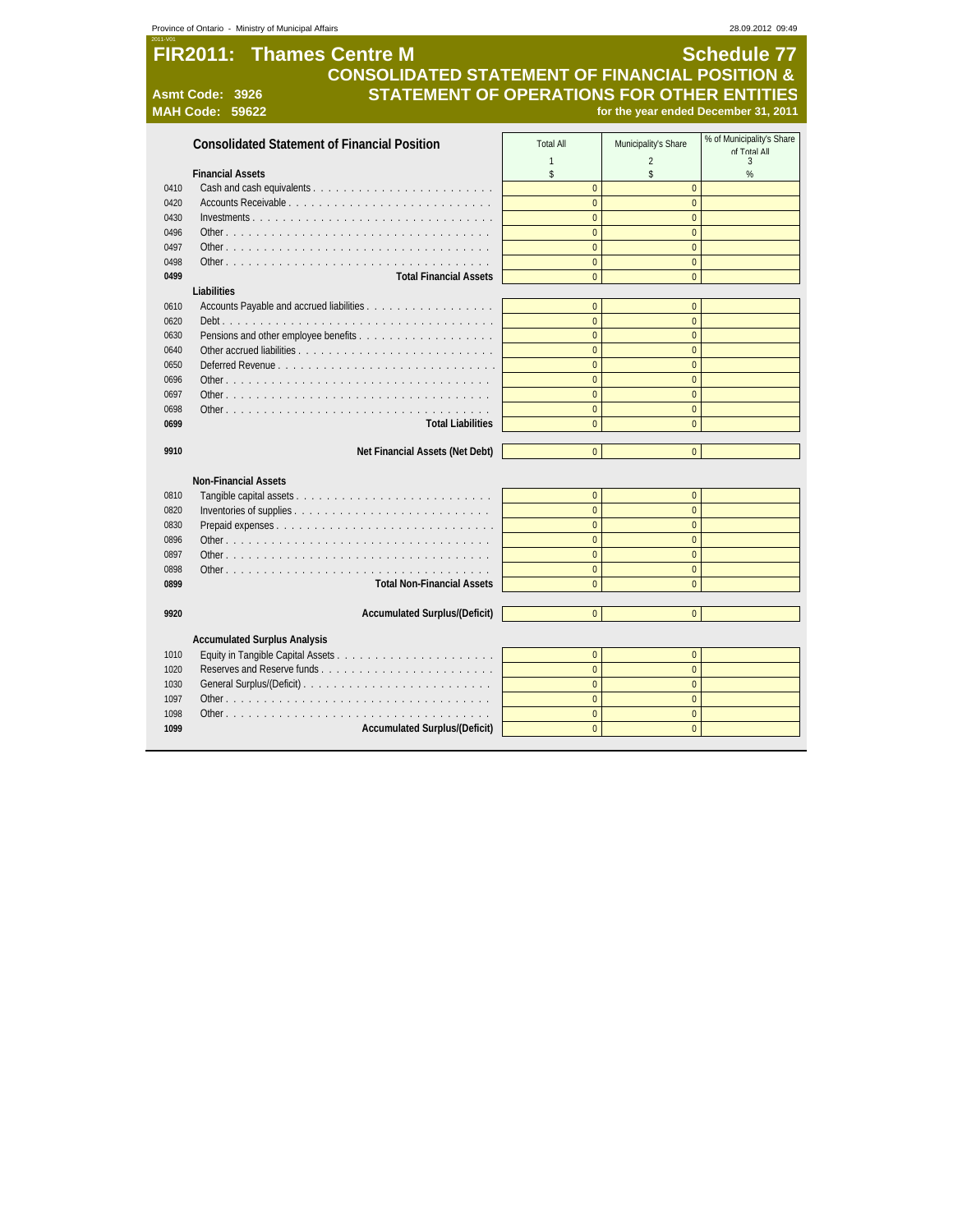| Province of Ontario - Ministry of Municipal Affairs<br>28.09.2012 09:49 |                                                               |                                  |                                      |                           |
|-------------------------------------------------------------------------|---------------------------------------------------------------|----------------------------------|--------------------------------------|---------------------------|
|                                                                         | <b>FIR2011: Thames Centre M</b>                               |                                  |                                      | <b>Schedule 77</b>        |
|                                                                         | <b>CONSOLIDATED STATEMENT OF FINANCIAL POSITION &amp;</b>     |                                  |                                      |                           |
|                                                                         |                                                               |                                  |                                      |                           |
|                                                                         | STATEMENT OF OPERATIONS FOR OTHER ENTITIES<br>Asmt Code: 3926 |                                  |                                      |                           |
|                                                                         | <b>MAH Code: 59622</b>                                        |                                  | for the year ended December 31, 2011 |                           |
|                                                                         | <b>Consolidated Statement of Operations</b>                   | <b>Total All</b>                 | Municipality's Share                 | % of Municipality's Share |
|                                                                         |                                                               |                                  |                                      | of Total All              |
|                                                                         | <b>REVENUES</b>                                               | $\mathbf{1}$                     | $\overline{2}$                       | 3                         |
| 1410                                                                    | Provincial                                                    | \$<br>$\overline{0}$             | \$<br>$\overline{0}$                 | $\%$                      |
| 1411                                                                    | Province of Ontario                                           | $\mathbf{0}$                     | $\overline{0}$                       |                           |
| 1420                                                                    | Ontario Disability Support Program (ODSP)                     | $\mathbf{0}$                     | $\overline{0}$                       |                           |
| 1430                                                                    |                                                               | $\mathbf{0}$                     | $\overline{0}$                       |                           |
| 1440                                                                    |                                                               | $\mathbf{0}$                     | $\overline{0}$                       |                           |
| 1450                                                                    |                                                               | $\overline{0}$                   | $\overline{0}$                       |                           |
| 1460                                                                    |                                                               | $\mathbf{0}$                     | $\overline{0}$                       |                           |
| 1497                                                                    |                                                               | $\pmb{0}$                        | $\overline{0}$                       |                           |
| 1498                                                                    |                                                               | $\pmb{0}$                        | $\mathbf 0$                          |                           |
| 1499                                                                    | <b>Total Provincial Funding</b>                               | $\mathbf{0}$                     | $\mathbf 0$                          |                           |
|                                                                         | Federal                                                       |                                  |                                      |                           |
| 1610                                                                    |                                                               | $\mathbf{0}$                     | $\mathbf 0$                          |                           |
| 1611                                                                    |                                                               | $\mathbf{0}$                     | $\overline{0}$                       |                           |
| 1698                                                                    |                                                               | $\mathbf{0}$                     | $\overline{0}$                       |                           |
| 1699                                                                    | <b>Total Federal Funding</b>                                  | $\mathbf{0}$                     | $\overline{0}$                       |                           |
|                                                                         | <b>Municipal Contributions</b>                                |                                  |                                      |                           |
| 1810                                                                    |                                                               | $\mathbf{0}$                     | $\mathbf 0$                          |                           |
| 1898                                                                    |                                                               | $\mathbf{0}$                     | $\overline{0}$                       |                           |
| 1899                                                                    | <b>Total Municipal Contributions</b>                          | $\overline{0}$                   | $\overline{0}$                       |                           |
|                                                                         |                                                               |                                  |                                      |                           |
|                                                                         | <b>Other Revenues</b>                                         |                                  |                                      |                           |
| 2010                                                                    |                                                               | $\overline{0}$                   | $\overline{0}$                       |                           |
| 2020                                                                    |                                                               | $\mathbf{0}$                     | $\overline{0}$                       |                           |
| 2097<br>2098                                                            |                                                               | $\mathbf{0}$<br>$\overline{0}$   | $\mathbf 0$<br>$\overline{0}$        |                           |
| 2099                                                                    | <b>Total Other Revenues</b>                                   | $\mathbf{0}$                     | $\overline{0}$                       |                           |
|                                                                         |                                                               |                                  |                                      |                           |
| 9930                                                                    | <b>Total Revenues</b>                                         | $\overline{0}$                   | $\overline{0}$                       |                           |
|                                                                         | <b>EXPENSES</b>                                               |                                  |                                      |                           |
|                                                                         | <b>Social Services</b>                                        |                                  |                                      |                           |
| 2210                                                                    |                                                               | $\mathbf{0}$                     | $\overline{0}$                       |                           |
| 2220                                                                    | Ontario Disability Support Program (ODSP)                     | $\mathbf{0}$                     | $\overline{0}$                       |                           |
| 2230                                                                    |                                                               | $\mathbf{0}$                     | $\overline{0}$                       |                           |
| 2240                                                                    |                                                               | $\overline{0}$                   | $\overline{0}$                       |                           |
| 2250                                                                    |                                                               | $\overline{0}$                   | $\mathbf 0$                          |                           |
| 2260                                                                    |                                                               | $\overline{0}$                   | $\overline{0}$                       |                           |
| 2299                                                                    | <b>Total Social Services</b>                                  | $\overline{0}$                   | $\overline{0}$                       |                           |
|                                                                         | <b>Health Services</b>                                        |                                  |                                      |                           |
| 2410                                                                    |                                                               | $\pmb{0}$                        | $\overline{0}$                       |                           |
| 2420                                                                    |                                                               | $\mathbf{0}$                     | $\overline{0}$                       |                           |
| 2430                                                                    |                                                               | $\overline{0}$                   | $\overline{0}$                       |                           |
| 2440                                                                    |                                                               | $\bf{0}$                         | $\mathbf 0$                          |                           |
| 2496                                                                    |                                                               | $\overline{0}$                   | $\overline{0}$                       |                           |
| 2497                                                                    |                                                               | $\overline{0}$                   | $\overline{0}$                       |                           |
| 2498                                                                    | Other.                                                        | $\bf{0}$                         | $\bf{0}$                             |                           |
| 2499                                                                    | <b>Total Health Services</b>                                  | $\overline{0}$                   | $\overline{0}$                       |                           |
|                                                                         | <b>Other Expenses</b>                                         |                                  |                                      |                           |
| 2693                                                                    |                                                               | $\overline{0}$                   | $\overline{0}$                       |                           |
| 2694                                                                    |                                                               | $\bf{0}$                         | $\overline{0}$<br>$\overline{0}$     |                           |
| 2695<br>2696                                                            |                                                               | $\overline{0}$<br>$\overline{0}$ | $\overline{0}$                       |                           |
| 2697                                                                    |                                                               | $\overline{0}$                   | $\overline{0}$                       |                           |
| 2698                                                                    |                                                               | $\overline{0}$                   | $\overline{0}$                       |                           |
| 2699                                                                    | <b>Total Other Expenses</b>                                   | $\overline{0}$                   | $\overline{0}$                       |                           |
|                                                                         |                                                               |                                  |                                      |                           |
| 9940                                                                    | <b>Total All Expenses</b>                                     | $\overline{0}$                   | $\overline{0}$                       |                           |
|                                                                         |                                                               |                                  |                                      |                           |
| 9950                                                                    | Annual Surplus / (Deficit)                                    | $\overline{0}$                   | $\overline{0}$                       |                           |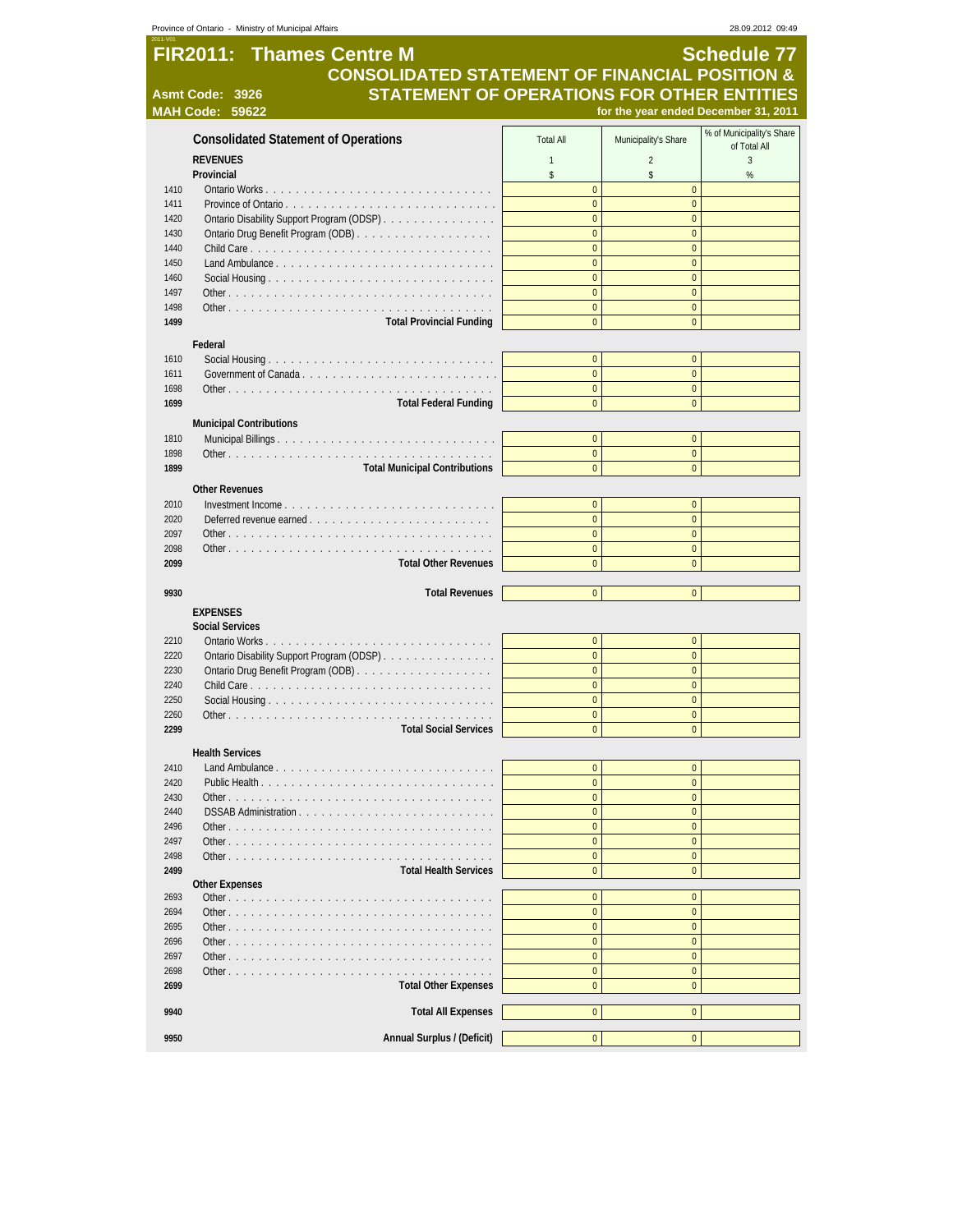# **FIR2011: Thames Centre M**<br>Asmt Code: 3926 **COMMUNITY IMPROVEMENT PLANS**<br>MAH Code: 59622 **COMMUNITY IMPROVEMENT PLANS**<br>for the year ended December 31, 2011 **Asmt Code: 3926 COMMUNITY IMPROVEMENT PLANS MAH Code: 59622 for the year ended December 31, 2011**

|      | Community Improvement Plans (Section 28 of the Planning Act)          | Total Value of all approved<br>Grants, Loans & Tax<br>Assistance | Number of Approved<br>Grants/Loans/Tax<br><b>Assistance Applications</b> |
|------|-----------------------------------------------------------------------|------------------------------------------------------------------|--------------------------------------------------------------------------|
|      |                                                                       |                                                                  | $\mathfrak{D}$                                                           |
|      | Grants                                                                | \$                                                               |                                                                          |
| 2010 |                                                                       |                                                                  |                                                                          |
| 2020 | Development/Redevelopment of Land/Buildings                           |                                                                  |                                                                          |
|      |                                                                       |                                                                  |                                                                          |
|      | Loans                                                                 |                                                                  |                                                                          |
| 2210 |                                                                       |                                                                  |                                                                          |
| 2220 |                                                                       |                                                                  |                                                                          |
|      |                                                                       |                                                                  |                                                                          |
|      | Tax Assistance (per Municipal Act 365.1 ss21)                         |                                                                  |                                                                          |
| 2410 |                                                                       |                                                                  |                                                                          |
| 2420 |                                                                       |                                                                  |                                                                          |
|      |                                                                       |                                                                  |                                                                          |
|      | Long Term Commitments for Grants, Loans or Tax Assistance beyond 2011 |                                                                  |                                                                          |
| 2610 |                                                                       |                                                                  |                                                                          |
| 2620 |                                                                       |                                                                  |                                                                          |
|      |                                                                       |                                                                  |                                                                          |
| 2630 |                                                                       |                                                                  |                                                                          |
| 2640 |                                                                       |                                                                  |                                                                          |
| 2650 |                                                                       |                                                                  |                                                                          |
| 2660 |                                                                       |                                                                  |                                                                          |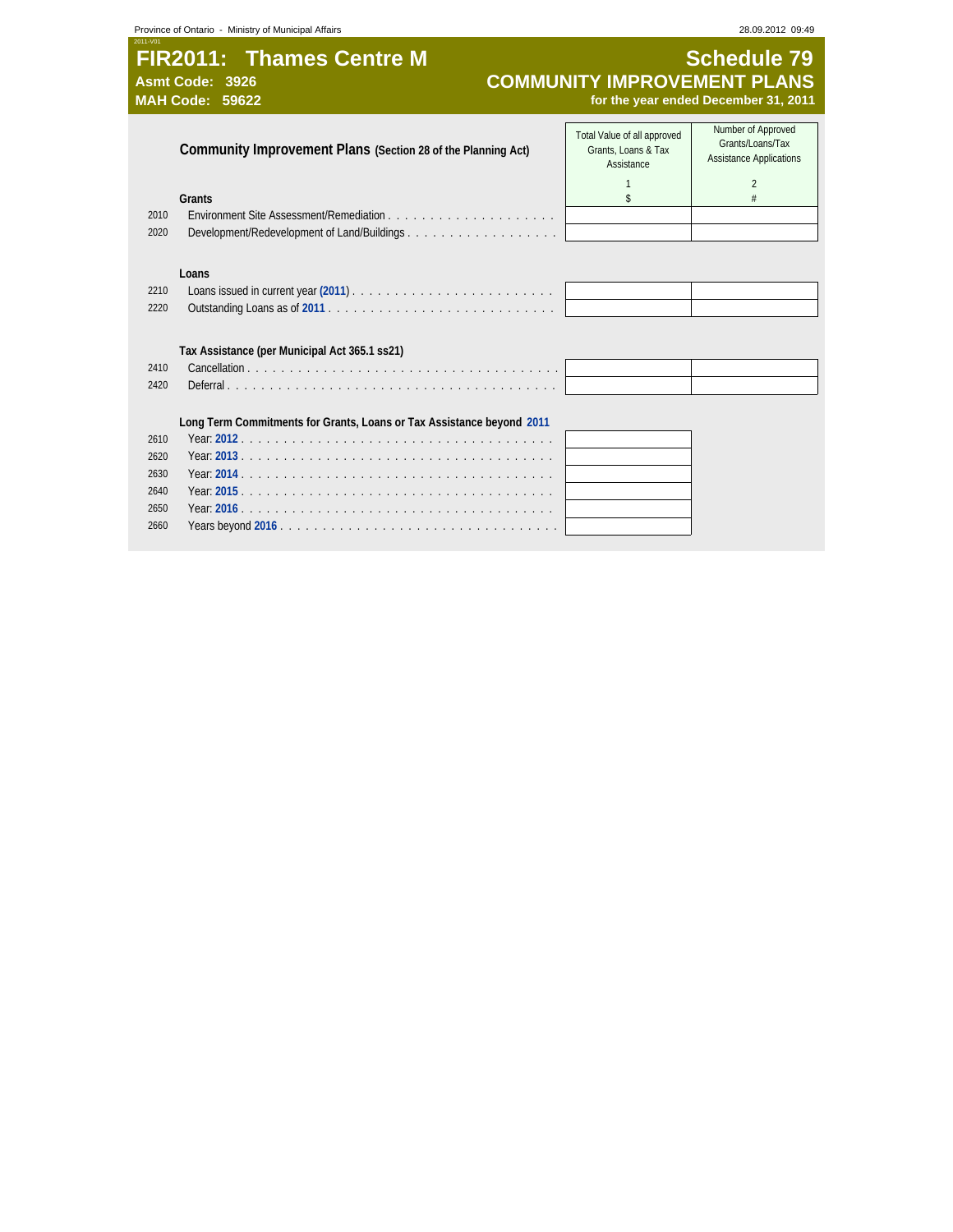|              |                                                                        | <b>Full-Time Funded</b><br>Positions | Part-Time Funded<br><b>Positions</b> | Seasonal Employees |
|--------------|------------------------------------------------------------------------|--------------------------------------|--------------------------------------|--------------------|
|              | 1. Municipal workforce profile<br><b>Employees of the Municipality</b> | 1<br>#                               | $\overline{2}$<br>#                  | 3<br>#             |
| 0205         |                                                                        | 11.00                                | 2.00                                 |                    |
| 0210         |                                                                        | 3.00                                 | 0.00                                 | 0.00               |
| 0211         |                                                                        | 3.00                                 |                                      |                    |
| 0212         |                                                                        |                                      |                                      |                    |
| 0215         |                                                                        | 0.00                                 | 0.00                                 | 0.00               |
| 0216<br>0217 |                                                                        |                                      |                                      |                    |
| 0260         |                                                                        | 0.00                                 | 0.00                                 | 0.00               |
| 0261<br>0262 |                                                                        |                                      |                                      |                    |
| 0263         |                                                                        | 0.00                                 | 0.00                                 | 0.00               |
| 0264         |                                                                        |                                      |                                      |                    |
| 0265         |                                                                        |                                      |                                      |                    |
| 0220         |                                                                        |                                      |                                      |                    |
| 0225         | Public Works                                                           | 16.00                                | 4.00                                 | 3.00               |
| 0227         |                                                                        | 0.00                                 | 0.00                                 | 0.00               |
| 0228         |                                                                        |                                      |                                      |                    |
| 0229         |                                                                        |                                      |                                      |                    |
| 0230         |                                                                        |                                      |                                      |                    |
| 0235<br>0240 |                                                                        | 1.00                                 |                                      |                    |
| 0245         | Parks and Recreation                                                   | 6.00                                 | 14.00                                | 38.00              |
| 0250         | Libraries                                                              |                                      |                                      |                    |
| 0255         |                                                                        | 2.00                                 |                                      |                    |
| 0290         |                                                                        | 1.00                                 | 2.00                                 |                    |
| 0298         | Subtotal                                                               | 40.00                                | 22.00                                | 41.00              |
| 0300         | Proportion of Munic. Empl. covered by 'Collective Agreements' (%).     |                                      |                                      |                    |
|              | <b>Employees of Joint Local Boards</b>                                 |                                      |                                      |                    |
| 0305         |                                                                        |                                      |                                      |                    |
| 0310         |                                                                        | 0.00                                 | 0.00                                 | 0.00               |
| 0311         |                                                                        |                                      |                                      |                    |
| 0312         |                                                                        |                                      |                                      |                    |
| 0315<br>0316 |                                                                        | 0.00                                 | 0.00                                 | 0.00               |
| 0317         |                                                                        |                                      |                                      |                    |
| 0360         |                                                                        | 0.00                                 | 0.00                                 | 0.00               |
| 0361         |                                                                        |                                      |                                      |                    |
| 0362         |                                                                        |                                      |                                      |                    |
| 0363         |                                                                        | 0.00                                 | 0.00                                 | 0.00               |
| 0364         |                                                                        |                                      |                                      |                    |
| 0365         |                                                                        |                                      |                                      |                    |
| 0320<br>0325 | Public Works                                                           |                                      |                                      |                    |
| 0327         |                                                                        | 0.00                                 | 0.00                                 | 0.00               |
| 0328         |                                                                        |                                      |                                      |                    |
| 0329         |                                                                        |                                      |                                      |                    |
| 0330         |                                                                        |                                      |                                      |                    |
| 0335         |                                                                        |                                      |                                      |                    |
| 0340         |                                                                        |                                      |                                      |                    |
| 0345         |                                                                        |                                      |                                      |                    |
| 0350<br>0355 | Libraries                                                              |                                      |                                      |                    |
| 0390         |                                                                        |                                      |                                      |                    |
| 0398         | Subtotal                                                               | 0.00                                 | 0.00                                 | 0.00               |
| 0399         | <b>TOTAL</b>                                                           | 40.00                                | 22.00                                | 41.00              |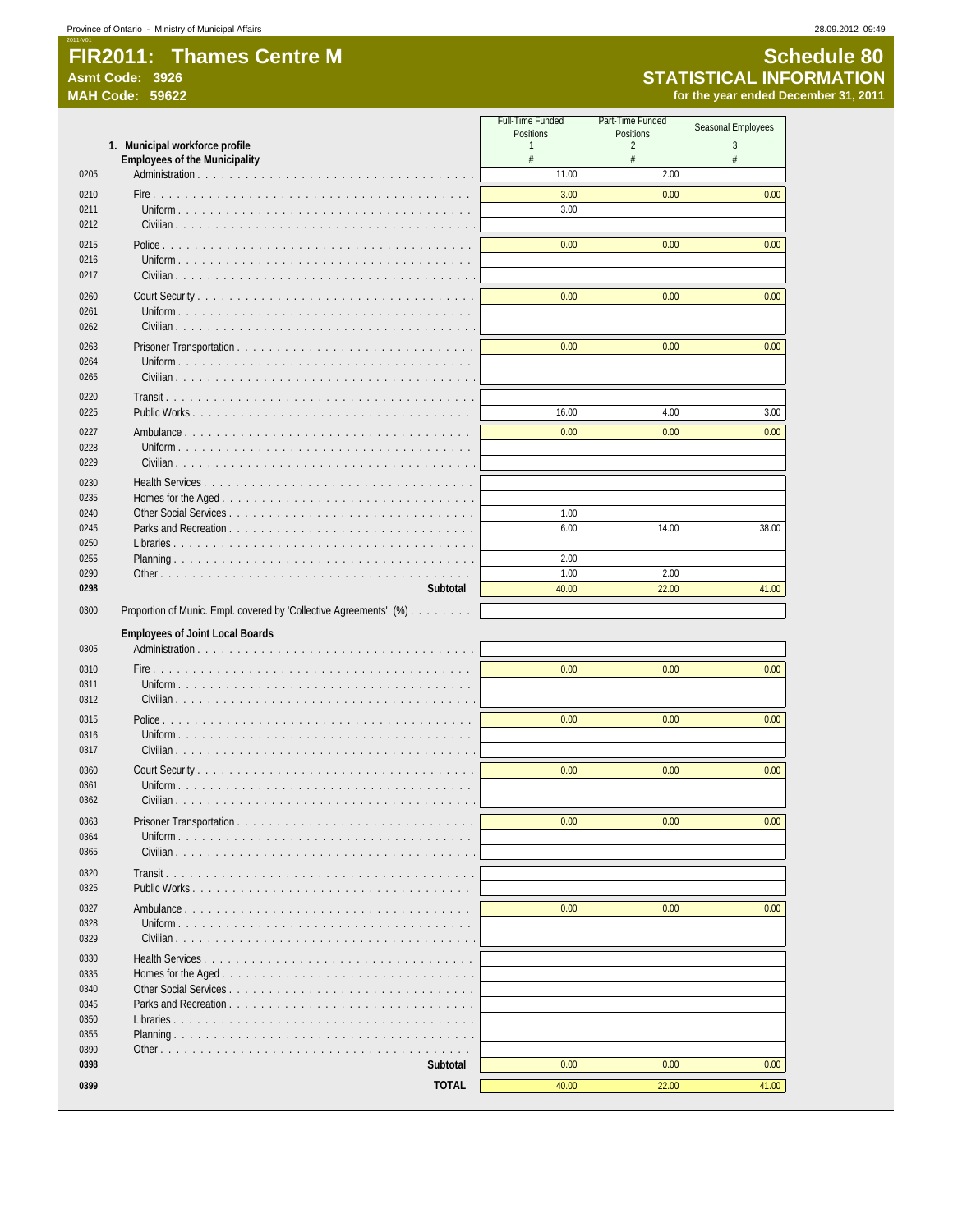# 2011-V01 **FIR2011: Thames Centre M SCHED SCHEDUIS SCHEDUIS SCHEDUIS Asmt Code: 3926**<br>Asmt Code: 3926 **STATISTICAL INFORMATION** Asmt Code: 3926<br>
MAH Code: 59622<br>
MAH Code: 59622<br>
MAH Code: 59622

# **MAH Code: 59622 for the year ended December 31, 2011**

|                                                                           | Own Municipality        | Other Munic., School<br><b>Boards</b> | Provincial | Federal |
|---------------------------------------------------------------------------|-------------------------|---------------------------------------|------------|---------|
| 2. Selected investments of own sinking funds as at Dec. 31                | \$                      |                                       | 3<br>\$    | 4<br>\$ |
| 0610                                                                      |                         |                                       |            |         |
|                                                                           |                         |                                       |            |         |
| 3. Municipal procurement this year                                        | Number of Contracts     | Value of Contracts<br>$\mathfrak{D}$  |            |         |
|                                                                           |                         | \$                                    |            |         |
| 1010                                                                      |                         |                                       |            |         |
| Construction contracts awarded at \$100,000 or greater<br>1020            |                         |                                       |            |         |
|                                                                           | Number of Building      | <b>Total Value of Building</b>        |            |         |
|                                                                           | Permits                 | Permits                               |            |         |
| 4. Building permit information                                            |                         | 2                                     |            |         |
| 1210                                                                      | 46                      | 14.370.000                            |            |         |
| 1220                                                                      |                         |                                       |            |         |
| 1230                                                                      | 176                     | 13,901,000                            |            |         |
| 1299                                                                      | Subtotal<br>222         | 28,271,000                            |            |         |
| 5. Insured value of physical assets                                       | $\overline{1}$          |                                       |            |         |
|                                                                           |                         |                                       |            |         |
| 1410                                                                      | 41,434,359              |                                       |            |         |
| 1420<br>1430                                                              | 6,215,153<br>26,750,000 |                                       |            |         |
| 1497<br>Other                                                             |                         |                                       |            |         |
| 1498<br>Other                                                             |                         |                                       |            |         |
| 1499                                                                      | 74,399,512<br>Subtotal  |                                       |            |         |
|                                                                           |                         |                                       |            |         |
| 6. Total Dollar Losses due to Structural Fires                            | $\mathbf{1}$            |                                       |            |         |
| Losses due to structural fires, averaged over 3 yrs (2009 - 2011)<br>1510 | 830,833                 |                                       |            |         |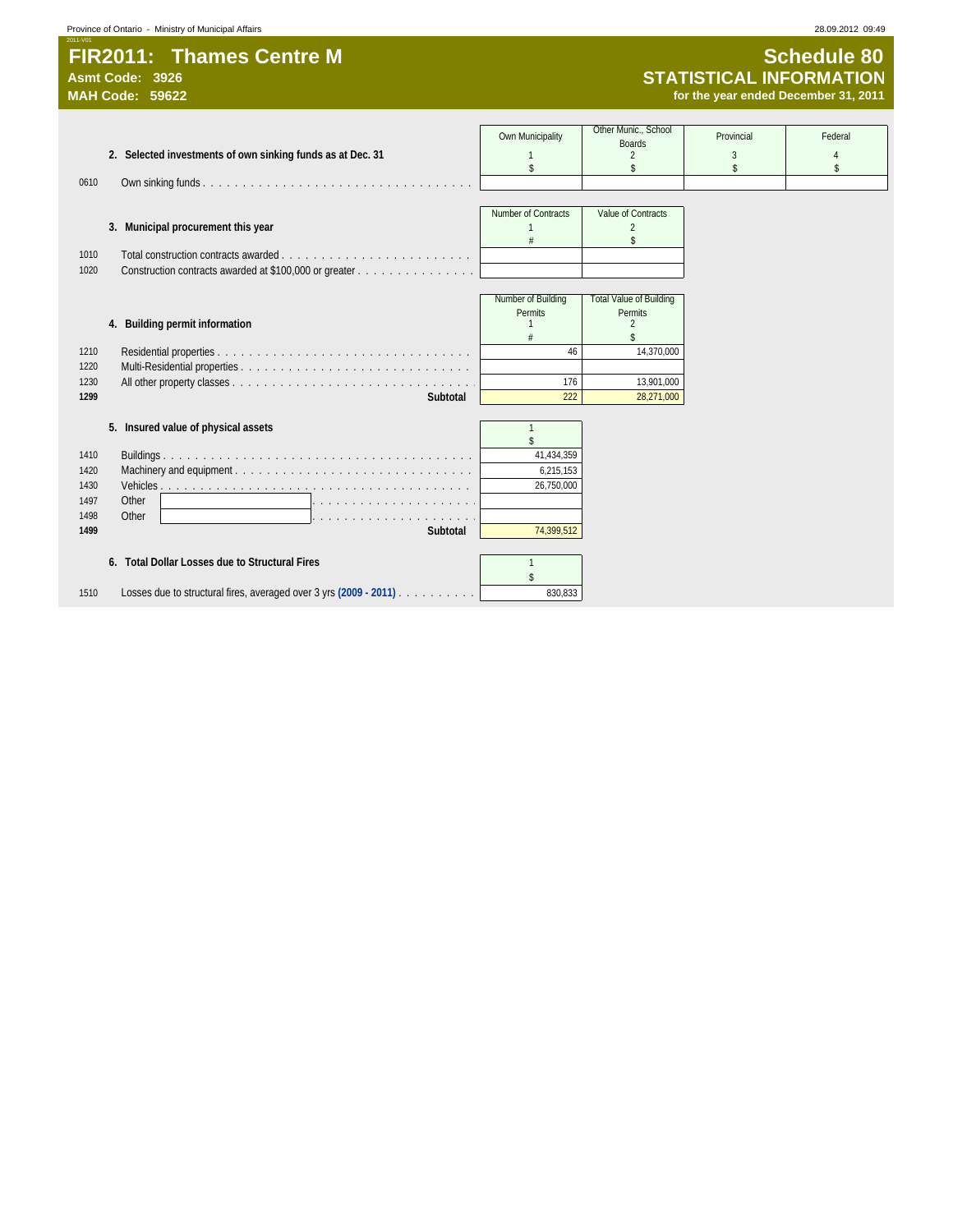# 2011-V01 **FIR2011: Thames Centre M SCHED SCHEDUIS SERVICES**<br>Asmt Code: 3926 **STATISTICAL INFORMATION Asmt Code: 3926 STATISTICAL INFORMATION**

# for the year ended December 31, 2011

### **7. Alternate service delivery arrangements**

Municipal services which the municipality currently provides through some form of alternate service delivery: (Top 10 by Operating Expenses

|      | Municipal service | S40 Functional Heading | S40 Line<br>Number | Statement of Operations:<br>Expenses | Comments |
|------|-------------------|------------------------|--------------------|--------------------------------------|----------|
|      |                   | <b>LIST</b>            |                    |                                      |          |
| 1601 |                   |                        |                    |                                      |          |
| 1602 |                   |                        |                    |                                      |          |
| 1603 |                   |                        |                    |                                      |          |
| 1604 |                   |                        |                    |                                      |          |
| 1605 |                   |                        |                    |                                      |          |
| 1606 |                   |                        |                    |                                      |          |
| 1607 |                   |                        |                    |                                      |          |
| 1608 |                   |                        |                    |                                      |          |
| 1609 |                   |                        |                    |                                      |          |
| 1610 |                   |                        |                    |                                      |          |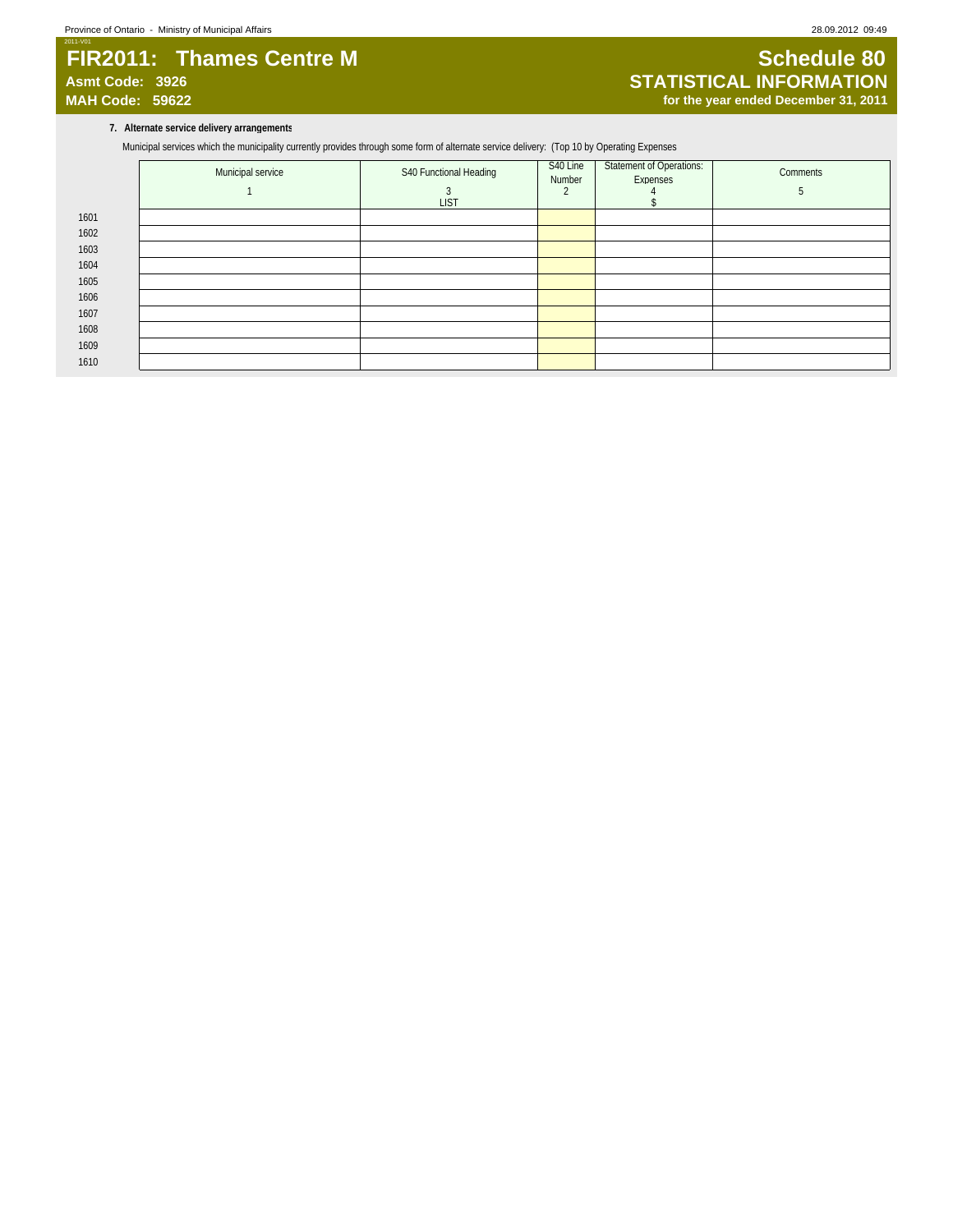# 2011-V01 **FIR2011: Thames Centre M Schedule 80**<br>Asmt Code: 3926 **STATISTICAL INFORMATION**

# **Asmt Code: 3926 STATISTICAL INFORMATION** for the year ended December 31, 2011

## 8. Consolidated Local boards including Joint local boards and all local entities set up by the municipalit<sup>1</sup> **(I) PROPORTIONALLY CONSOLIDATED joint local boards**

|      | Name of Board or Entity | <b>Board Description</b> | Board<br>Code | Proportion of Total<br>Munic.<br>Contributions | Municipality's Share of<br><b>Total Contributions</b> | Municipality's Share of<br><b>Total Fee Revenues</b> |
|------|-------------------------|--------------------------|---------------|------------------------------------------------|-------------------------------------------------------|------------------------------------------------------|
|      |                         |                          |               | Consolidated                                   |                                                       |                                                      |
|      | $\mathbf{1}$            | $\sqrt{3}$               | $\sqrt{2}$    | $\overline{4}$                                 | $\,$ 5 $\,$                                           | $\boldsymbol{6}$                                     |
|      |                         | <b>LIST</b>              |               | $\%$                                           | $\,$                                                  | $\,$                                                 |
| 0801 |                         |                          |               |                                                |                                                       |                                                      |
| 0802 |                         |                          |               |                                                |                                                       |                                                      |
| 0803 |                         |                          |               |                                                |                                                       |                                                      |
| 0804 |                         |                          |               |                                                |                                                       |                                                      |
| 0805 |                         |                          |               |                                                |                                                       |                                                      |
| 0806 |                         |                          |               |                                                |                                                       |                                                      |
| 0807 |                         |                          |               |                                                |                                                       |                                                      |
| 0808 |                         |                          |               |                                                |                                                       |                                                      |
| 0809 |                         |                          |               |                                                |                                                       |                                                      |
| 0810 |                         |                          |               |                                                |                                                       |                                                      |
| 0811 |                         |                          |               |                                                |                                                       |                                                      |
| 0812 |                         |                          |               |                                                |                                                       |                                                      |
| 0813 |                         |                          |               |                                                |                                                       |                                                      |
| 0814 |                         |                          |               |                                                |                                                       |                                                      |
| 0815 |                         |                          |               |                                                |                                                       |                                                      |
| 0816 |                         |                          |               |                                                |                                                       |                                                      |
| 0817 |                         |                          |               |                                                |                                                       |                                                      |
| 0818 |                         |                          |               |                                                |                                                       |                                                      |
| 0819 |                         |                          |               |                                                |                                                       |                                                      |
| 0820 |                         |                          |               |                                                |                                                       |                                                      |
| 0821 |                         |                          |               |                                                |                                                       |                                                      |
| 0822 |                         |                          |               |                                                |                                                       |                                                      |
| 0823 |                         |                          |               |                                                |                                                       |                                                      |
| 0824 |                         |                          |               |                                                |                                                       |                                                      |
| 0825 |                         |                          |               |                                                |                                                       |                                                      |
| 0826 |                         |                          |               |                                                |                                                       |                                                      |
| 0827 |                         |                          |               |                                                |                                                       |                                                      |
| 0828 |                         |                          |               |                                                |                                                       |                                                      |
| 0829 |                         |                          |               |                                                |                                                       |                                                      |
| 0830 |                         |                          |               |                                                |                                                       |                                                      |
| 0831 |                         |                          |               |                                                |                                                       |                                                      |
| 0832 |                         |                          |               |                                                |                                                       |                                                      |
| 0833 |                         |                          |               |                                                |                                                       |                                                      |
| 0834 |                         |                          |               |                                                |                                                       |                                                      |
| 0835 |                         |                          |               |                                                |                                                       |                                                      |
| 0836 |                         |                          |               |                                                |                                                       |                                                      |
| 0837 |                         |                          |               |                                                |                                                       |                                                      |
| 0838 |                         |                          |               |                                                |                                                       |                                                      |
| 0839 |                         |                          |               |                                                |                                                       |                                                      |
| 0840 |                         |                          |               |                                                |                                                       |                                                      |
| 0841 |                         |                          |               |                                                |                                                       |                                                      |
| 0842 |                         |                          |               |                                                |                                                       |                                                      |
| 0843 |                         |                          |               |                                                |                                                       |                                                      |
| 0844 |                         |                          |               |                                                |                                                       |                                                      |
| 0845 |                         |                          |               |                                                |                                                       |                                                      |
| 0846 |                         |                          |               |                                                |                                                       |                                                      |
| 0847 |                         |                          |               |                                                |                                                       |                                                      |
| 0848 |                         |                          |               |                                                |                                                       |                                                      |
| 0849 |                         |                          |               |                                                |                                                       |                                                      |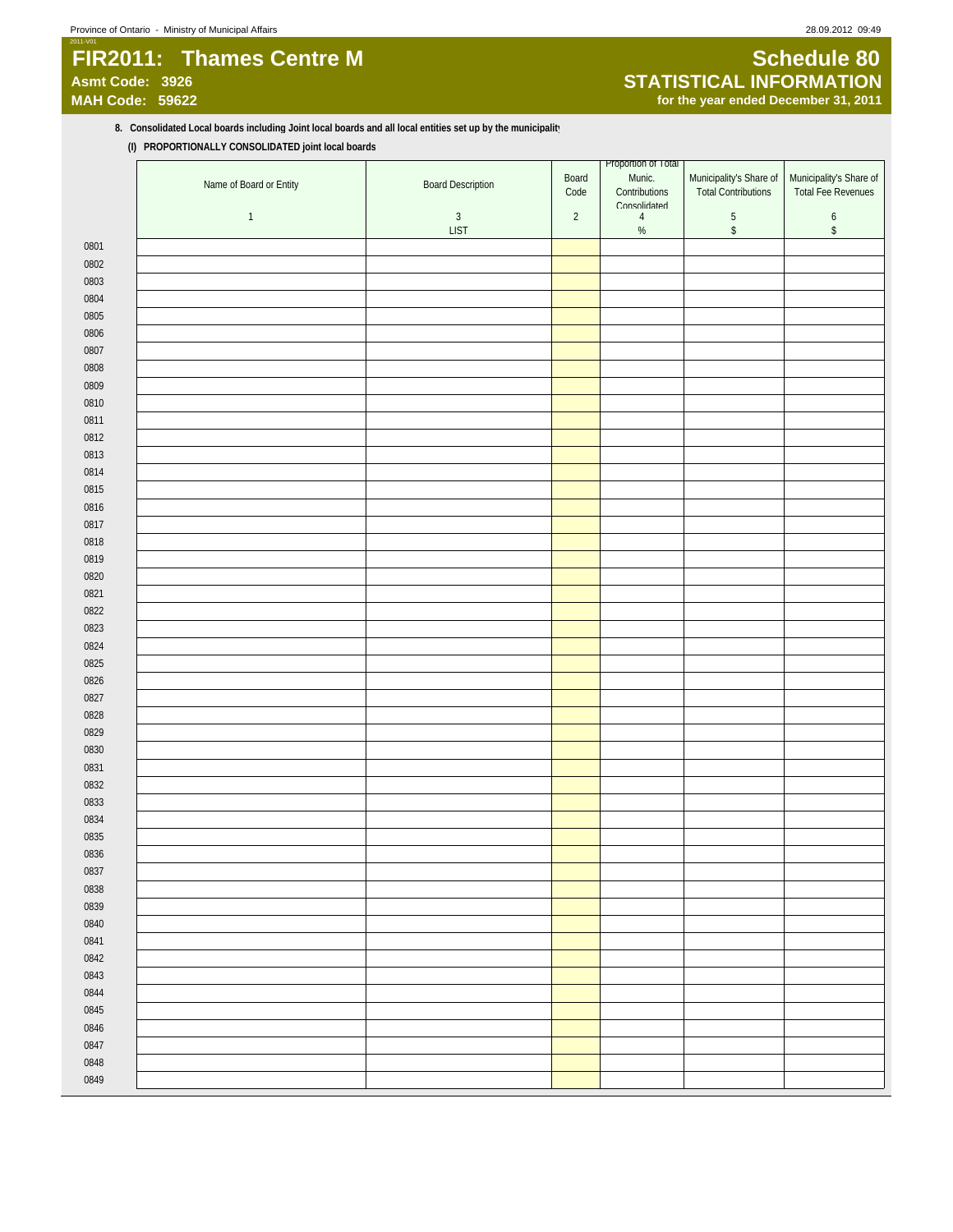# 2011-V01 **FIR2011: Thames Centre M Schedule 80**<br>Asmt Code: 3926 **STATISTICAL INFORMATION**

**(II) FULLY CONSOLIDATED local boards and any local entities set up by the municipality**

# **Asmt Code: 3926 STATISTICAL INFORMATION** for the year ended December 31, 2011

|      |                         |                          |            | Proportion of Total            |                            |                         |
|------|-------------------------|--------------------------|------------|--------------------------------|----------------------------|-------------------------|
|      | Name of Board or Entity | <b>Board Description</b> | Board      | Munic.                         | Municipality's Share of    | Municipality's Share of |
|      |                         |                          | Code       | Contributions                  | <b>Total Contributions</b> | Total Fee Revenues      |
|      | $\mathbf{1}$            | $\sqrt{3}$               | $\sqrt{2}$ | Consolidated<br>$\overline{4}$ | $\sqrt{5}$                 | $\boldsymbol{6}$        |
|      |                         | <b>LIST</b>              |            | $\%$                           | $\,$                       | $\mathbb{S}$            |
| 0851 |                         |                          |            | 100%                           |                            |                         |
| 0852 |                         |                          |            | 100%                           |                            |                         |
| 0853 |                         |                          |            | 100%                           |                            |                         |
| 0854 |                         |                          |            | 100%                           |                            |                         |
|      |                         |                          |            |                                |                            |                         |
| 0855 |                         |                          |            | 100%                           |                            |                         |
| 0856 |                         |                          |            | 100%                           |                            |                         |
| 0857 |                         |                          |            | 100%                           |                            |                         |
| 0858 |                         |                          |            | 100%                           |                            |                         |
| 0859 |                         |                          |            | 100%                           |                            |                         |
| 0860 |                         |                          |            | 100%                           |                            |                         |
| 0861 |                         |                          |            | 100%                           |                            |                         |
| 0862 |                         |                          |            | 100%                           |                            |                         |
| 0863 |                         |                          |            | 100%                           |                            |                         |
| 0864 |                         |                          |            | 100%                           |                            |                         |
| 0865 |                         |                          |            | 100%                           |                            |                         |
| 0866 |                         |                          |            | 100%                           |                            |                         |
| 0867 |                         |                          |            | 100%                           |                            |                         |
| 0868 |                         |                          |            | 100%                           |                            |                         |
|      |                         |                          |            |                                |                            |                         |
| 0869 |                         |                          |            | 100%                           |                            |                         |
| 0870 |                         |                          |            | 100%                           |                            |                         |
| 0871 |                         |                          |            | 100%                           |                            |                         |
| 0872 |                         |                          |            | 100%                           |                            |                         |
| 0873 |                         |                          |            | 100%                           |                            |                         |
| 0874 |                         |                          |            | 100%                           |                            |                         |
| 0875 |                         |                          |            | 100%                           |                            |                         |
| 0876 |                         |                          |            | 100%                           |                            |                         |
| 0877 |                         |                          |            | 100%                           |                            |                         |
| 0878 |                         |                          |            | 100%                           |                            |                         |
| 0879 |                         |                          |            | 100%                           |                            |                         |
| 0880 |                         |                          |            | 100%                           |                            |                         |
| 0881 |                         |                          |            | 100%                           |                            |                         |
| 0882 |                         |                          |            | 100%                           |                            |                         |
| 0883 |                         |                          |            | 100%                           |                            |                         |
| 0884 |                         |                          |            | 100%                           |                            |                         |
|      |                         |                          |            |                                |                            |                         |
| 0885 |                         |                          |            | 100%                           |                            |                         |
| 0886 |                         |                          |            | 100%                           |                            |                         |
| 0887 |                         |                          |            | 100%                           |                            |                         |
| 0888 |                         |                          |            | 100%                           |                            |                         |
| 0889 |                         |                          |            | 100%                           |                            |                         |
| 0890 |                         |                          |            | 100%                           |                            |                         |
| 0891 |                         |                          |            | 100%                           |                            |                         |
| 0892 |                         |                          |            | 100%                           |                            |                         |
| 0893 |                         |                          |            | 100%                           |                            |                         |
| 0894 |                         |                          |            | 100%                           |                            |                         |
| 0895 |                         |                          |            | 100%                           |                            |                         |
| 0896 |                         |                          |            | 100%                           |                            |                         |
| 0897 |                         |                          |            | 100%                           |                            |                         |
| 0898 |                         |                          |            | 100%                           |                            |                         |
| 0899 |                         |                          |            | 100%                           |                            |                         |
|      |                         |                          |            |                                |                            |                         |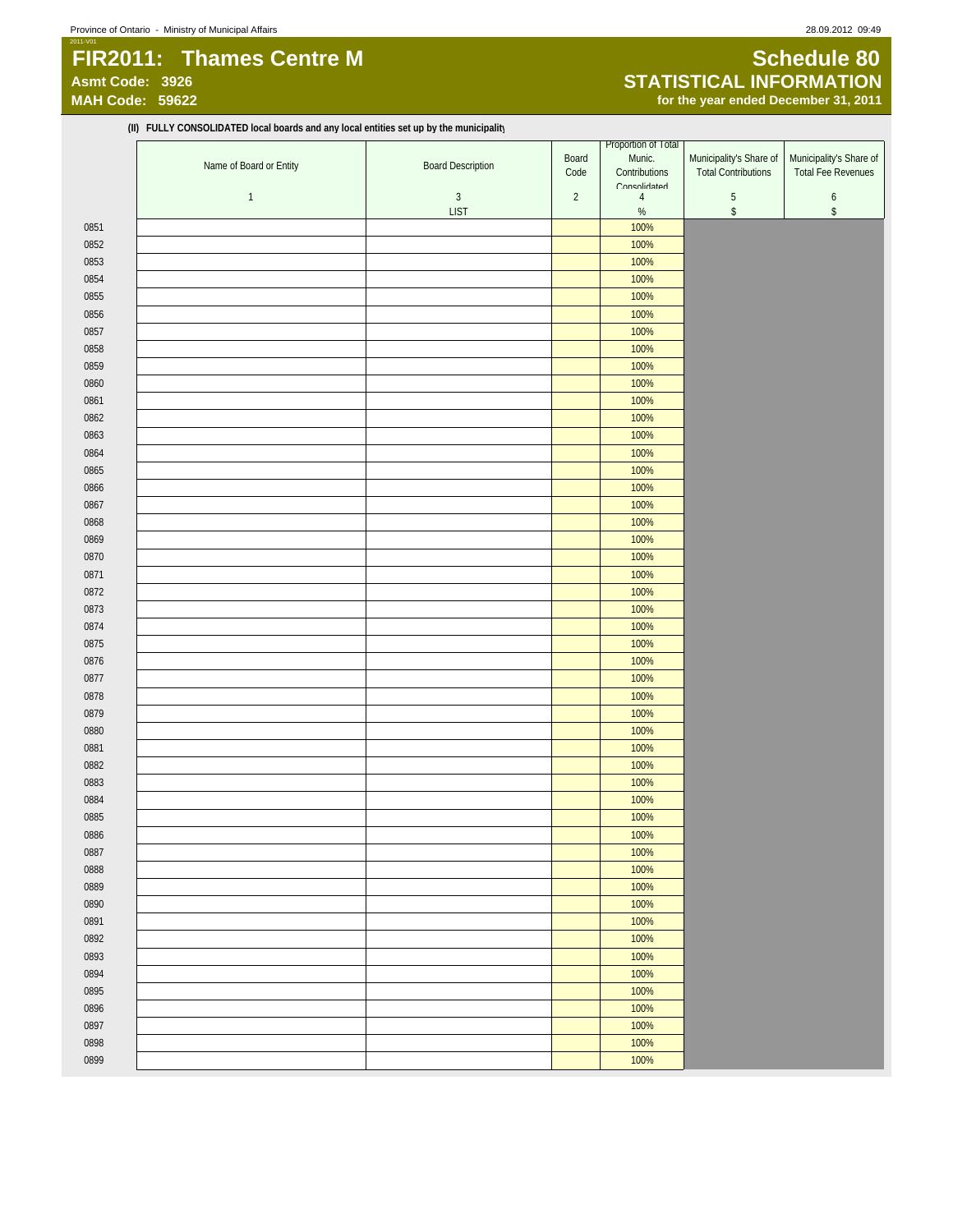|                                                                                      | <b>FIR2011: Thames Centre M</b>                                                                  | <b>Schedule 81</b>                                             |
|--------------------------------------------------------------------------------------|--------------------------------------------------------------------------------------------------|----------------------------------------------------------------|
|                                                                                      | <b>ANNUAL DEBT REPAYMENT LIMIT</b><br>Asmt Code: 3926                                            |                                                                |
|                                                                                      | <b>MAH Code: 59622</b><br>based on the information reported for the year ended December 31, 2011 |                                                                |
|                                                                                      | NOTE: THE ESTIMATED ANNUAL REPAYMENT LIMIT IS EFFECTIVE JANUARY 01, 2013                         |                                                                |
|                                                                                      | Please note that fees and revenues for Homes for the Aged are not reflected in this estimate.    |                                                                |
|                                                                                      | DETERMINATION OF ANNUAL DEBT REPAYMENT LIMIT                                                     | $\mathbf{1}$                                                   |
|                                                                                      | Debt Charges for the Current Year                                                                | \$                                                             |
| 0210                                                                                 |                                                                                                  | 636,562                                                        |
| 0220                                                                                 |                                                                                                  | 55,109                                                         |
| 0299                                                                                 | Subtotal                                                                                         | 691,671                                                        |
|                                                                                      |                                                                                                  |                                                                |
|                                                                                      | <b>Ontario Clean Water Agency Provincial Projects</b>                                            |                                                                |
| 0410                                                                                 |                                                                                                  |                                                                |
| 0420                                                                                 |                                                                                                  |                                                                |
| 0430                                                                                 |                                                                                                  |                                                                |
| 0440                                                                                 |                                                                                                  |                                                                |
| 0499                                                                                 | Subtotal                                                                                         |                                                                |
| 0610                                                                                 | Payments for Long Term Commitments and Liabilities financed from the consolidated statement of   |                                                                |
|                                                                                      |                                                                                                  |                                                                |
|                                                                                      |                                                                                                  |                                                                |
| 0810                                                                                 |                                                                                                  |                                                                |
|                                                                                      |                                                                                                  |                                                                |
| 9910                                                                                 | <b>Total Debt Charges</b>                                                                        | 691,671                                                        |
|                                                                                      |                                                                                                  |                                                                |
|                                                                                      |                                                                                                  | $\mathbf{1}$                                                   |
|                                                                                      | <b>Excluded Debt Charges</b>                                                                     | \$                                                             |
| 1010                                                                                 |                                                                                                  |                                                                |
| 1020                                                                                 |                                                                                                  |                                                                |
| 1030                                                                                 |                                                                                                  |                                                                |
| 1040                                                                                 |                                                                                                  |                                                                |
| 1050                                                                                 |                                                                                                  |                                                                |
|                                                                                      |                                                                                                  |                                                                |
| 1060                                                                                 |                                                                                                  |                                                                |
| 1099                                                                                 | Subtotal                                                                                         |                                                                |
| 1410                                                                                 |                                                                                                  |                                                                |
|                                                                                      |                                                                                                  |                                                                |
| 1411                                                                                 |                                                                                                  |                                                                |
| 1420                                                                                 | <b>Total Debt Charges to be Excluded</b>                                                         |                                                                |
| 9920                                                                                 | Net Debt Charges                                                                                 | 691,671                                                        |
|                                                                                      |                                                                                                  |                                                                |
|                                                                                      |                                                                                                  | $\mathbf{1}$                                                   |
|                                                                                      |                                                                                                  |                                                                |
| 1610                                                                                 |                                                                                                  | 18,995,125                                                     |
|                                                                                      | <b>Excluded Revenue Amounts</b>                                                                  |                                                                |
| 2010                                                                                 |                                                                                                  |                                                                |
| 2210                                                                                 |                                                                                                  | 2,902,634                                                      |
| 2220                                                                                 |                                                                                                  | 3,331,938                                                      |
| 2225                                                                                 |                                                                                                  |                                                                |
| 2226                                                                                 |                                                                                                  |                                                                |
|                                                                                      |                                                                                                  | 161                                                            |
|                                                                                      |                                                                                                  | 340,669                                                        |
|                                                                                      |                                                                                                  |                                                                |
|                                                                                      |                                                                                                  |                                                                |
|                                                                                      |                                                                                                  |                                                                |
|                                                                                      |                                                                                                  |                                                                |
|                                                                                      |                                                                                                  |                                                                |
|                                                                                      |                                                                                                  |                                                                |
|                                                                                      | Subtotal                                                                                         |                                                                |
|                                                                                      |                                                                                                  |                                                                |
|                                                                                      |                                                                                                  |                                                                |
|                                                                                      | <b>Net Revenues</b>                                                                              |                                                                |
|                                                                                      | 25% of Net Revenues                                                                              |                                                                |
| 2230<br>2240<br>2250<br>2251<br>2253<br>2252<br>2299<br>2410<br>2610<br>2620<br>9930 | ESTIMATED ANNUAL REPAYMENT LIMIT                                                                 | 1,625,407<br>8,200,809<br>10,794,316<br>2,698,579<br>2,006,908 |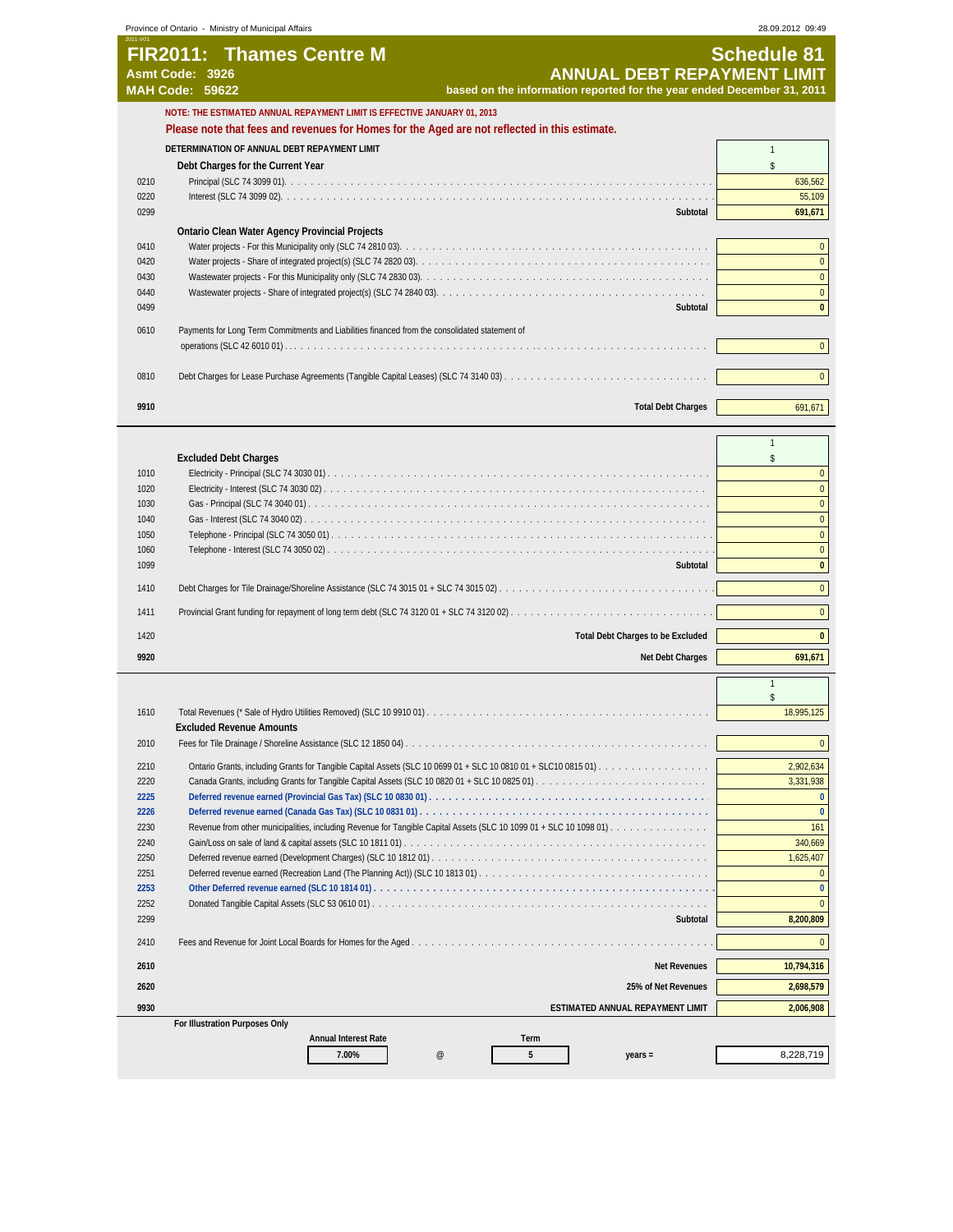Province of Ontario - Ministry of Municipal Affairs 28.09.2012 09:49

| 2011-V01 | Asmt Code: 3926<br><b>MAH Code: 59622</b> | FIR2011: Thames Centre M |              | <b>Schedule 83</b><br><b>NOTES</b><br>for the year ended December 31, 2011 |
|----------|-------------------------------------------|--------------------------|--------------|----------------------------------------------------------------------------|
|          |                                           |                          | <b>NOTES</b> |                                                                            |
| 0010     | Schedule 10:                              |                          |              |                                                                            |
| 0020     | Schedule 12:                              |                          |              |                                                                            |
| 0030     | Schedule 40:                              |                          |              |                                                                            |
| 0040     | Schedule 51:                              |                          |              |                                                                            |
| 0050     | Schedule 53:                              |                          |              |                                                                            |
| 0060     | Schedule 54:                              |                          |              |                                                                            |
| 0070     | Schedule 60:                              |                          |              |                                                                            |
| 0080     | Schedule 70:                              |                          |              |                                                                            |
| 0090     | Schedule 74:                              |                          |              |                                                                            |
| 0100     | Schedule 75:                              |                          |              |                                                                            |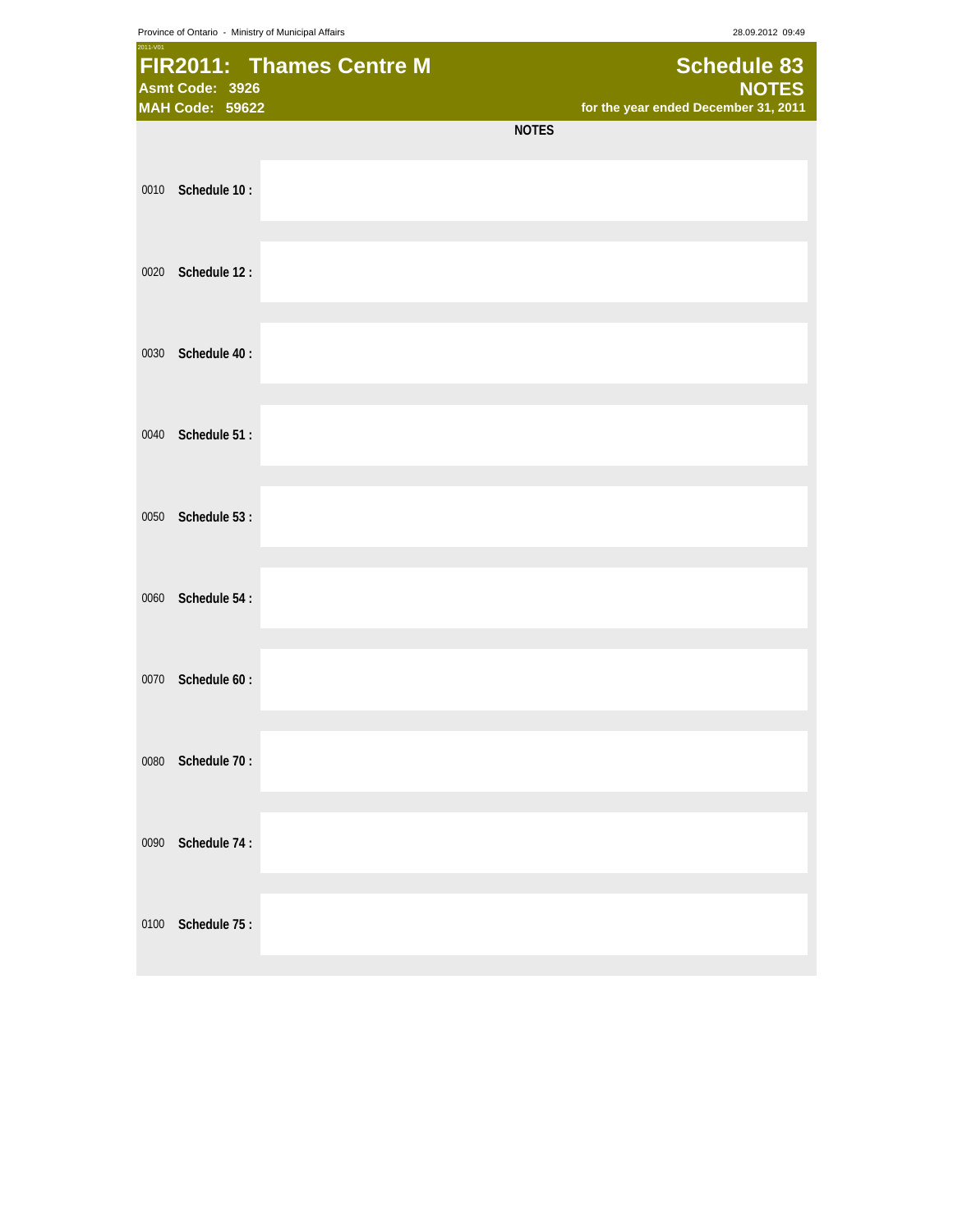| Province of Ontario - Ministry of Municipal Affairs |  |  |  |
|-----------------------------------------------------|--|--|--|
|-----------------------------------------------------|--|--|--|

|                      | Province of Ontario - Ministry of Municipal Affairs                          |                                                    |                            | 28.09.2012 09:49                                           |
|----------------------|------------------------------------------------------------------------------|----------------------------------------------------|----------------------------|------------------------------------------------------------|
| 2011-V01             | <b>FIR2011: Thames Centre M</b><br>Asmt Code: 3926<br><b>MAH Code: 59622</b> | <b>PERFORMANCE MEASURES: MUNICIPAL INFORMATION</b> |                            | <b>Schedule 90</b><br>for the year ended December 31, 2011 |
|                      | <b>Households and Population</b>                                             |                                                    | <b>MPAC</b> Data           | Municipal Data                                             |
| 0010                 |                                                                              |                                                    |                            | 4,829                                                      |
| 0020                 |                                                                              |                                                    |                            | 12,073                                                     |
| 0025                 |                                                                              |                                                    |                            | 1,305                                                      |
| 0034                 | <b>Property Assessment</b>                                                   |                                                    | 1,713,438,069              |                                                            |
| 0035<br>0033<br>9902 |                                                                              | <b>TOTAL Property Assessment</b>                   | 1,056,450<br>1,714,494,519 |                                                            |
|                      | <b>Hectares</b>                                                              |                                                    |                            |                                                            |
| 0040                 |                                                                              |                                                    | 46,790                     |                                                            |
|                      | <b>Triggered MPMP Edit Rules</b>                                             |                                                    |                            |                                                            |
| 0050<br>0051         |                                                                              |                                                    | $\mathbf{0}$               |                                                            |

On Schedule 94, Municipalities must enter the Method used to Allocate Program Support to other functions on S40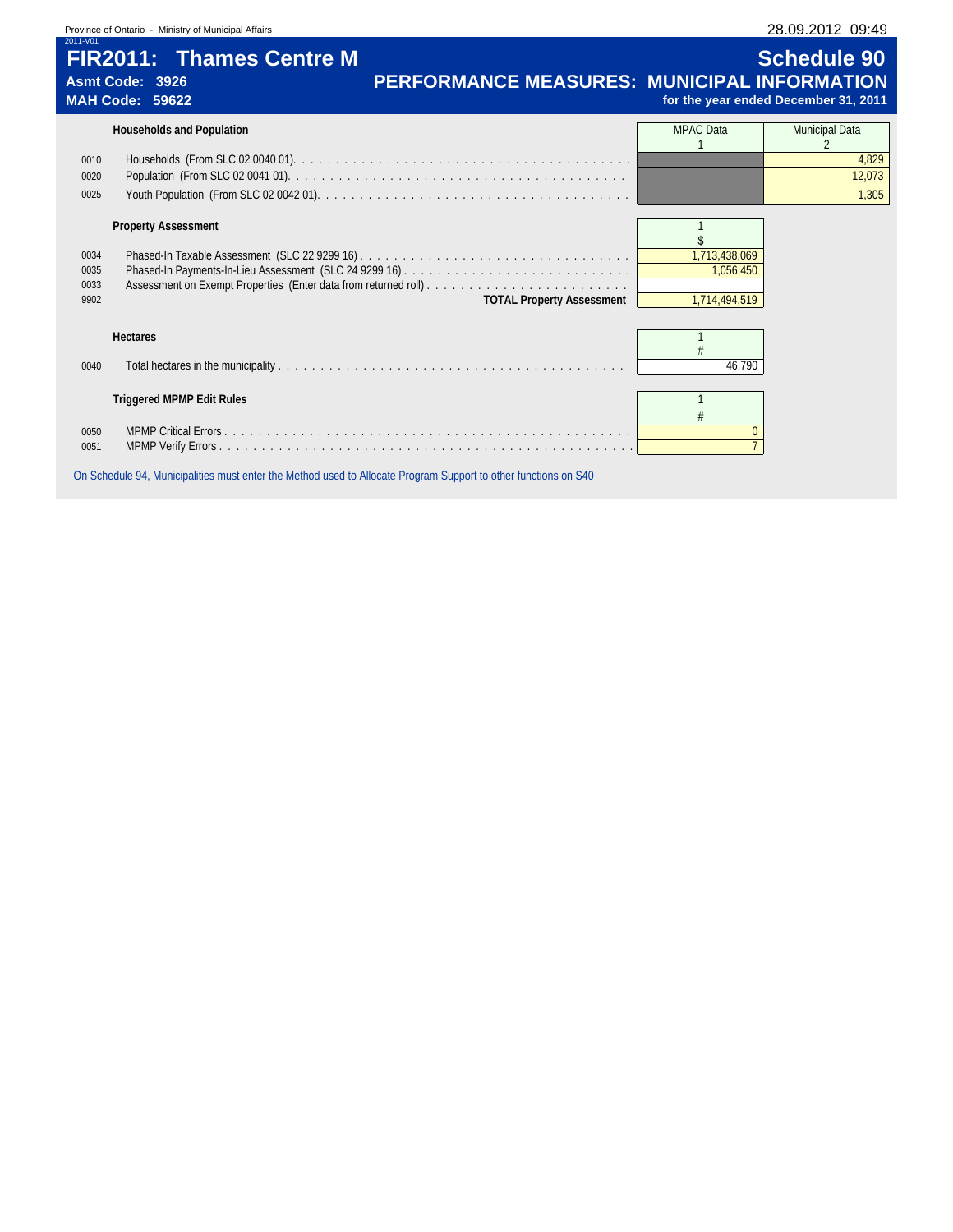| 2011-V01 | Province of Ontario - Ministry of Municipal Affairs<br>FIR2011: Thames Centre M                                                                                                                                                                                 |                      |                                    |                        |                                |                                    |                          |                                |                                  |                                                  |                        |                                   |                           |
|----------|-----------------------------------------------------------------------------------------------------------------------------------------------------------------------------------------------------------------------------------------------------------------|----------------------|------------------------------------|------------------------|--------------------------------|------------------------------------|--------------------------|--------------------------------|----------------------------------|--------------------------------------------------|------------------------|-----------------------------------|---------------------------|
|          | Asmt Code: 3926<br>MAH Code: 59622                                                                                                                                                                                                                              |                      |                                    |                        |                                |                                    |                          |                                |                                  |                                                  |                        |                                   |                           |
|          |                                                                                                                                                                                                                                                                 |                      | Salaries, Wages,<br>Empl. Benefits | Materials              | Contracted<br>Services         | Rents and<br>Financial<br>Expenses | External<br>Transfers    | Interfunctional<br>Adjustments | Allocation of<br>Program Support | LESS:<br>Revenue from<br>Other<br>Municipalities | LESS:<br>Other Revenue | LESS:<br>MPAC & Tax<br>Write-offs | <b>OPERATING</b><br>COSTS |
|          |                                                                                                                                                                                                                                                                 |                      | $\mathbf{1}$<br>$\mathbb{S}$       | $_{3}$<br>$\mathbb{S}$ | $\overline{4}$<br>$\mathbb{S}$ | $\overline{5}$<br>$\mathbb S$      | 6<br>$\mathbb S$         | 12<br>$\mathbb{S}$             | $13\,$<br>$\sqrt{s}$             | $20\,$<br>$\mathbb{S}$                           | 21<br>$\mathbb{S}$     | $23\,$<br>\$                      | $30\,$<br>\$              |
|          | 9914 Total Municipal Costs                                                                                                                                                                                                                                      |                      | 3,659,256                          | 3,109,234              | 2,833,902                      | 673,122                            | 96,900                   | $\,$ 0                         | $\,0\,$                          | 161                                              |                        | $\mathbf 0$                       | 10,372,253                |
|          | <b>SERVICE AREAS</b>                                                                                                                                                                                                                                            |                      | Salaries, Wages,                   | Materials              | Contracted                     | Rents and                          | External                 | Interfunctional                | Allocation of                    | LESS:                                            | LESS:                  | LESS:                             | OPERATING                 |
|          |                                                                                                                                                                                                                                                                 | Resp. for<br>Service | Empl. Benefits                     |                        | Services                       | Financial<br>Expenses              | Transfers                | Adjustments                    | Program Support                  | Revenue from<br>Other<br>Municipalities          | Other Revenue          | MPAC & Tax<br>Write-offs          | COSTS                     |
|          |                                                                                                                                                                                                                                                                 | 53                   | $\mathbf{1}$                       | $\overline{3}$         | $\overline{4}$                 | 5                                  | 6                        | 12                             | 13                               | 20                                               | 21                     | 23                                | $30\,$                    |
| 0206     | <b>GENERAL GOVERNMENT</b><br>General Government: Operating<br>costs for governance and corporate<br>management as a % of total municipal<br>operating costs<br>AND<br>Total costs for governance and<br>corporate management as a % of total<br>municipal costs | <b>LIST</b><br>LT    | \$<br>989,134                      | \$<br>448,042          | $\mathbb{S}$<br>218,935        | $\mathbb S$<br>40,738              | $\mathbb S$<br>$\pmb{0}$ | $\mathsf S$<br>$-299,729$      | $\sqrt{2}$<br>$\overline{0}$     | $\mathbb{S}$<br>161                              | $\mathsf S$            | \$<br>$\overline{0}$              | \$<br>1,396,959           |
|          |                                                                                                                                                                                                                                                                 |                      |                                    |                        |                                |                                    |                          |                                |                                  |                                                  |                        |                                   |                           |
|          | <b>PROTECTION</b><br>Fire Services: Operating costs/Total                                                                                                                                                                                                       |                      |                                    |                        |                                |                                    |                          |                                |                                  |                                                  |                        |                                   |                           |
| 1103     | costs for fire services per \$1,000 of<br>assessment                                                                                                                                                                                                            | LT                   | 282,270                            | 132,519                | 134,315                        | $\pmb{0}$                          | $\pmb{0}$                | 111,411                        | $\overline{0}$                   | $\overline{0}$                                   |                        |                                   | 660,515                   |
| 1204     | Police Services: Operating<br>costs/Total costs for police services per<br>person                                                                                                                                                                               | NА                   | 13,030                             | 6,958                  | 1,513,624                      | $\pmb{0}$                          | $\pmb{0}$                | 8,000                          | $\overline{0}$                   | $\overline{0}$                                   |                        |                                   | 1,541,612                 |
| 1301     | <b>Building Permits and Inspection</b><br>Services:<br>Operating costs/Total costs for building<br>permits and inspection services per<br>\$1,000 of construction activity<br>(based on permits issued)                                                         | LT                   | $\overline{0}$                     | $\overline{0}$         | $\overline{0}$                 | $\pmb{0}$                          | $\pmb{0}$                | $\mathbf 0$                    | $\overline{0}$                   | $\overline{0}$                                   |                        |                                   | $\pmb{0}$                 |
|          | <b>ROADWAYS</b>                                                                                                                                                                                                                                                 |                      |                                    |                        |                                |                                    |                          |                                |                                  |                                                  |                        |                                   |                           |
| 2111     | Paved Roads: Operating costs/Total<br>costs for paved (hard top) roads per<br>lane kilometre                                                                                                                                                                    | LT                   | $\pmb{0}$                          | $\pmb{0}$              | $\pmb{0}$                      | $\pmb{0}$                          | $\pmb{0}$                | $\overline{0}$                 | $\overline{0}$                   | $\overline{0}$                                   |                        |                                   | $\pmb{0}$                 |
| 2110     | <b>Unpaved Roads: Operating</b><br>costs/Total costs for unpaved (loose<br>top) roads per lane kilometre                                                                                                                                                        | LT                   | $\pmb{0}$                          | $\bf{0}$               | $\pmb{0}$                      | $\bf 0$                            | $\pmb{0}$                | $\overline{0}$                 | $\bf 0$                          | $\pmb{0}$                                        |                        |                                   | $\pmb{0}$                 |
| 2130     | Bridges and Culverts: Operating<br>costs/Total costs for bridges and<br>culverts per square metre of surface<br>area                                                                                                                                            | LT.                  | $\mathbf 0$                        | $\bf{0}$               | $\pmb{0}$                      | $\pmb{0}$                          | $\pmb{0}$                | $\overline{0}$                 | $\overline{0}$                   | $\pmb{0}$                                        |                        |                                   | $\mathbf{0}$              |
| 2205     | Winter Control: Operating<br>costs/Total costs for winter<br>maintenance of roadways, excluding<br>sidewalks and parking lots, per lane<br>kilometre maintained in winter                                                                                       | LT.                  | 53,091                             | $\overline{0}$         | $\pmb{0}$                      | $\pmb{0}$                          | $\pmb{0}$                | $\overline{0}$                 | $\overline{0}$                   | $\pmb{0}$                                        |                        |                                   | 53,091                    |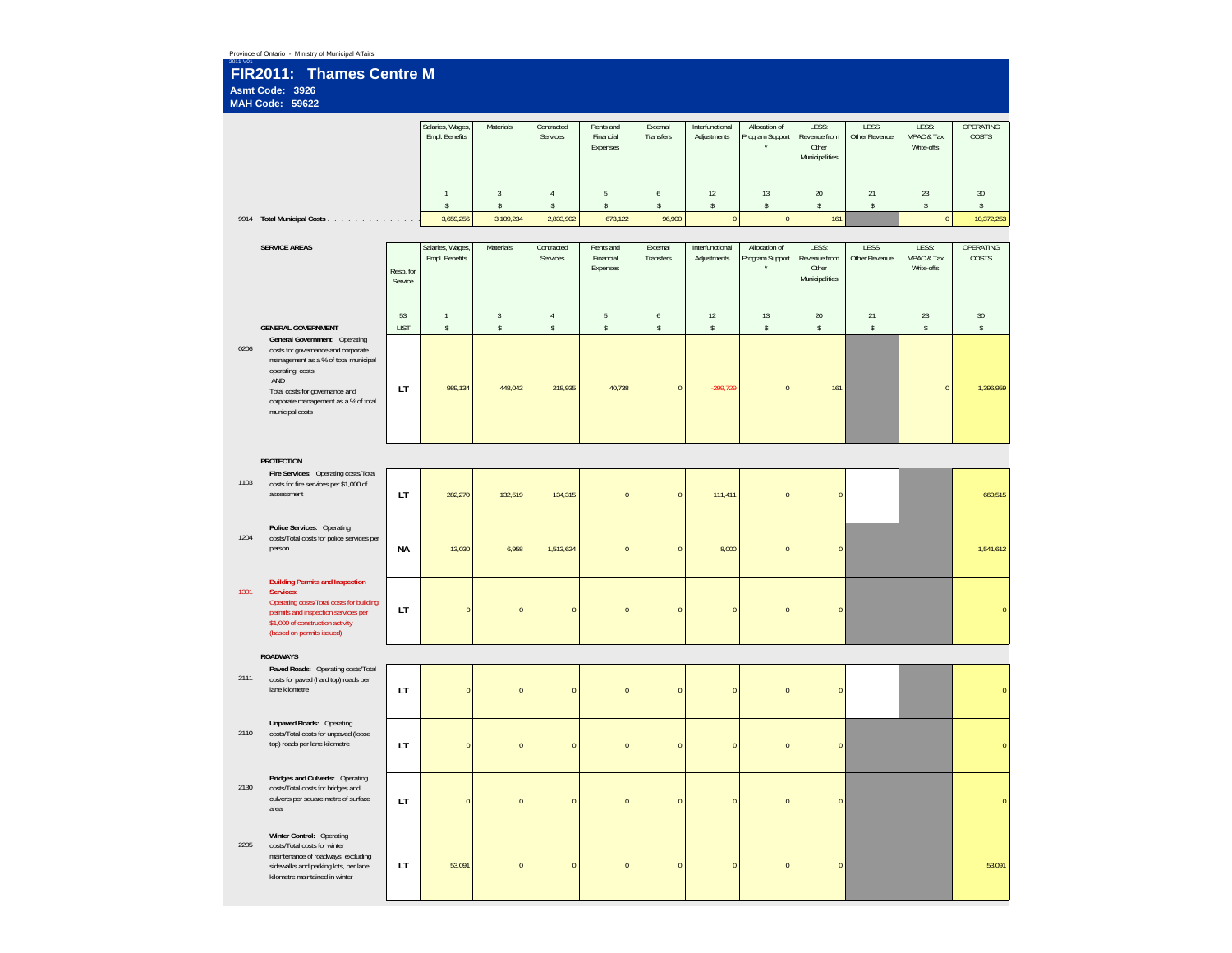### **FIR2011: Thames Centre Asmt Code: 3926MAH Code: 59622**

**Schedule 91 PERFORMANCE MEASURES: EFFICIENCYfor the year ended December 31, 2011**

|      |                                                                                                                                         |                      | Interest on Long<br>Term Debt<br>$\overline{2}$ | Amortization<br>16        | LESS:<br>Revenue from<br>Other<br>Municipalities:<br>Tangible Capital<br>Assets<br>24 | TOTAL COST (Col.<br>$30 + 2 + 16$ less Col.<br>24)<br>40 |                                                                                    |                                          |                                                                             |                                      |                                                    |                                                                                          |
|------|-----------------------------------------------------------------------------------------------------------------------------------------|----------------------|-------------------------------------------------|---------------------------|---------------------------------------------------------------------------------------|----------------------------------------------------------|------------------------------------------------------------------------------------|------------------------------------------|-----------------------------------------------------------------------------|--------------------------------------|----------------------------------------------------|------------------------------------------------------------------------------------------|
|      | 9914 Total Municipal Costs                                                                                                              |                      | $\mathsf{s}$<br>55,109                          | $\mathsf{s}$<br>3,630,615 | $\mathbb{S}$<br>$\pmb{0}$                                                             | $\mathbb{S}$<br>14,057,977                               |                                                                                    |                                          |                                                                             |                                      |                                                    |                                                                                          |
|      |                                                                                                                                         |                      |                                                 |                           |                                                                                       |                                                          |                                                                                    |                                          |                                                                             |                                      |                                                    |                                                                                          |
|      | <b>SERVICE AREAS</b>                                                                                                                    | Resp. for<br>Service | Interest on Long<br>Term Debt                   | Amortization              | LESS:<br>Revenue from<br>Other<br>Municipalities:<br>Tangible Capital<br>Assets       | TOTAL COST (Col.<br>$30 + 2 + 16$ less Col.<br>24)       | Description                                                                        | DATA<br>Operating Costs /<br>Denominator | <b>EFFICIENCY</b><br><b>MEASURE</b><br>(Based on<br><b>Operating Costs)</b> | DATA<br>Total Costs /<br>Denominator | EFFICIENCY<br>MEASURE<br>(Based on Total<br>Costs) | Units                                                                                    |
|      | <b>GENERAL GOVERNMENT</b>                                                                                                               | 53<br><b>LIST</b>    | $\sqrt{2}$<br>$\mathbb{S}$                      | 16<br>$\mathbb{S}$        | 24<br>$\mathbb{S}$                                                                    | 40<br>$\mathbb{S}$                                       | column 50 / column 51                                                              | col. 30 / col. 31                        | 35                                                                          | col. 40 / col. 41                    | 45                                                 | 55                                                                                       |
| 0206 | General Government: Operating<br>costs for governance and corporate<br>management as a % of total municipal<br>operating costs          |                      |                                                 |                           |                                                                                       |                                                          | Costs for Governance and Corporate<br>Management                                   | 1,396,959                                | 13.5%                                                                       | 1,464,039                            | 10.4%                                              | of Total Municipal<br><b>Operating Costs</b><br>(Total Municipal<br>Costs) were Spent on |
|      | AND<br>Total costs for governance and<br>corporate management as a % of total<br>municipal costs                                        | LT                   | $\theta$                                        | 67,080                    | $\overline{0}$                                                                        | 1,464,039                                                | <b>Total Municipal Operating Costs (Total</b><br><b>Municipal Costs)</b>           | 10.372.253                               |                                                                             | 14.057.977                           |                                                    | Governance and<br>Corporate<br>Management                                                |
|      | <b>PROTECTION</b>                                                                                                                       |                      |                                                 |                           |                                                                                       |                                                          |                                                                                    |                                          |                                                                             |                                      |                                                    |                                                                                          |
|      | Fire Services: Operating costs/Total                                                                                                    |                      |                                                 |                           |                                                                                       |                                                          |                                                                                    |                                          |                                                                             |                                      |                                                    |                                                                                          |
| 1103 | costs for fire services per \$1,000 of<br>assessment                                                                                    | LT                   | $\mathbf{0}$                                    | 36,219                    | $\pmb{0}$                                                                             | 696,734                                                  | <b>Costs for Fire Services</b>                                                     | 660,515                                  | \$0.39                                                                      | 696,734                              | \$0.41                                             | per \$1,000 of<br><b>Property Assessment</b>                                             |
|      |                                                                                                                                         |                      |                                                 |                           |                                                                                       |                                                          | Total Property Assessment / 1,000                                                  | 1,714,495                                |                                                                             | 1,714,495                            |                                                    |                                                                                          |
| 1204 | Police Services: Operating<br>costs/Total costs for police services per<br>person                                                       | <b>NA</b>            | $\overline{0}$                                  | $\sqrt{ }$                | $\pmb{0}$                                                                             | 1,541,612                                                | <b>Costs for Police Services</b>                                                   | 1,541,612                                | \$127.69                                                                    | 1,541,612                            | \$127.69                                           | per Person                                                                               |
|      |                                                                                                                                         |                      |                                                 |                           |                                                                                       |                                                          | <b>Total Population</b>                                                            | 12,073                                   |                                                                             | 12,073                               |                                                    |                                                                                          |
| 1301 | <b>Building Permits and Inspection</b><br>Services:<br>Operating costs/Total costs for building<br>permits and inspection services per  | LT                   | $\overline{0}$                                  | $\sqrt{ }$                | $\pmb{0}$                                                                             |                                                          | <b>Costs for Building Permits</b><br>and Inspection Services<br><b>Total Value</b> | $\mathbf 0$                              | <b>NA</b>                                                                   | $\mathbf 0$                          | <b>NA</b>                                          | per \$1,000 of<br><b>Construction Activity</b><br>(Based on Permits                      |
|      | \$1,000 of construction activity<br>(based on permits issued)                                                                           |                      |                                                 |                           |                                                                                       |                                                          | of Construction Activity<br>(Based on Permits Issued) / \$1,000                    | 28,271                                   |                                                                             | 28,271                               |                                                    | Issued)                                                                                  |
|      | <b>ROADWAYS</b>                                                                                                                         |                      |                                                 |                           |                                                                                       |                                                          |                                                                                    |                                          |                                                                             |                                      |                                                    |                                                                                          |
| 2111 | Paved Roads: Operating costs/Total<br>costs for paved (hard top) roads per<br>lane kilometre                                            | LT                   | $\overline{0}$                                  | $\overline{0}$            | $\overline{0}$                                                                        |                                                          | <b>Costs for Paved Roads</b>                                                       | $\mathbf{0}$                             | <b>NA</b>                                                                   | $\mathbf 0$                          | <b>NA</b>                                          | per Paved Lane<br>Kilometre                                                              |
|      |                                                                                                                                         |                      |                                                 |                           |                                                                                       |                                                          | <b>Total Paved Lane KM</b>                                                         | 360                                      |                                                                             | 360                                  |                                                    |                                                                                          |
| 2110 | <b>Unpaved Roads: Operating</b><br>costs/Total costs for unpaved (loose<br>top) roads per lane kilometre                                | LT                   | $\overline{0}$                                  | $\sqrt{a}$                | $\overline{0}$                                                                        |                                                          | <b>Costs for Unpaved Roads</b>                                                     | $\mathbf 0$                              | <b>NA</b>                                                                   | $\mathbf{0}$                         | <b>NA</b>                                          | per Unpaved Lane<br>Kilometre                                                            |
|      |                                                                                                                                         |                      |                                                 |                           |                                                                                       |                                                          | <b>Total Unpaved Lane KM</b>                                                       | 402                                      |                                                                             | 402                                  |                                                    |                                                                                          |
| 2130 | Bridges and Culverts: Operating<br>costs/Total costs for bridges and<br>culverts per square metre of surface                            | LT                   | $\overline{0}$                                  | $\sqrt{ }$                | $\pmb{0}$                                                                             |                                                          | Costs for Bridges and Culverts                                                     | $\pmb{0}$                                | <b>NA</b>                                                                   | $\mathbf 0$                          | $\sf NA$                                           | per Square Metre of<br>Surface Area on<br><b>Bridges and Culverts</b>                    |
|      | area                                                                                                                                    |                      |                                                 |                           |                                                                                       |                                                          | Total Square Metres of Surface Area on<br><b>Bridges and Culverts</b>              |                                          |                                                                             | $\mathbf 0$                          |                                                    |                                                                                          |
| 2205 | Winter Control: Operating<br>costs/Total costs for winter<br>maintenance of roadways, excluding<br>sidewalks and parking lots, per lane | LT                   | $\overline{0}$                                  | $\overline{0}$            | $\mathbf 0$                                                                           | 53,091                                                   | Costs for Winter Maintenance of roadways,<br>excluding sidewalks and parking lots  | 53,091                                   | \$69.67                                                                     | 53,091                               | \$69.67                                            | per Lane Kilometre<br>Maintained in Winter                                               |
|      | kilometre maintained in winter                                                                                                          |                      |                                                 |                           |                                                                                       |                                                          | Total Lane KM Maintained in Winter                                                 | 762                                      |                                                                             | 762                                  |                                                    |                                                                                          |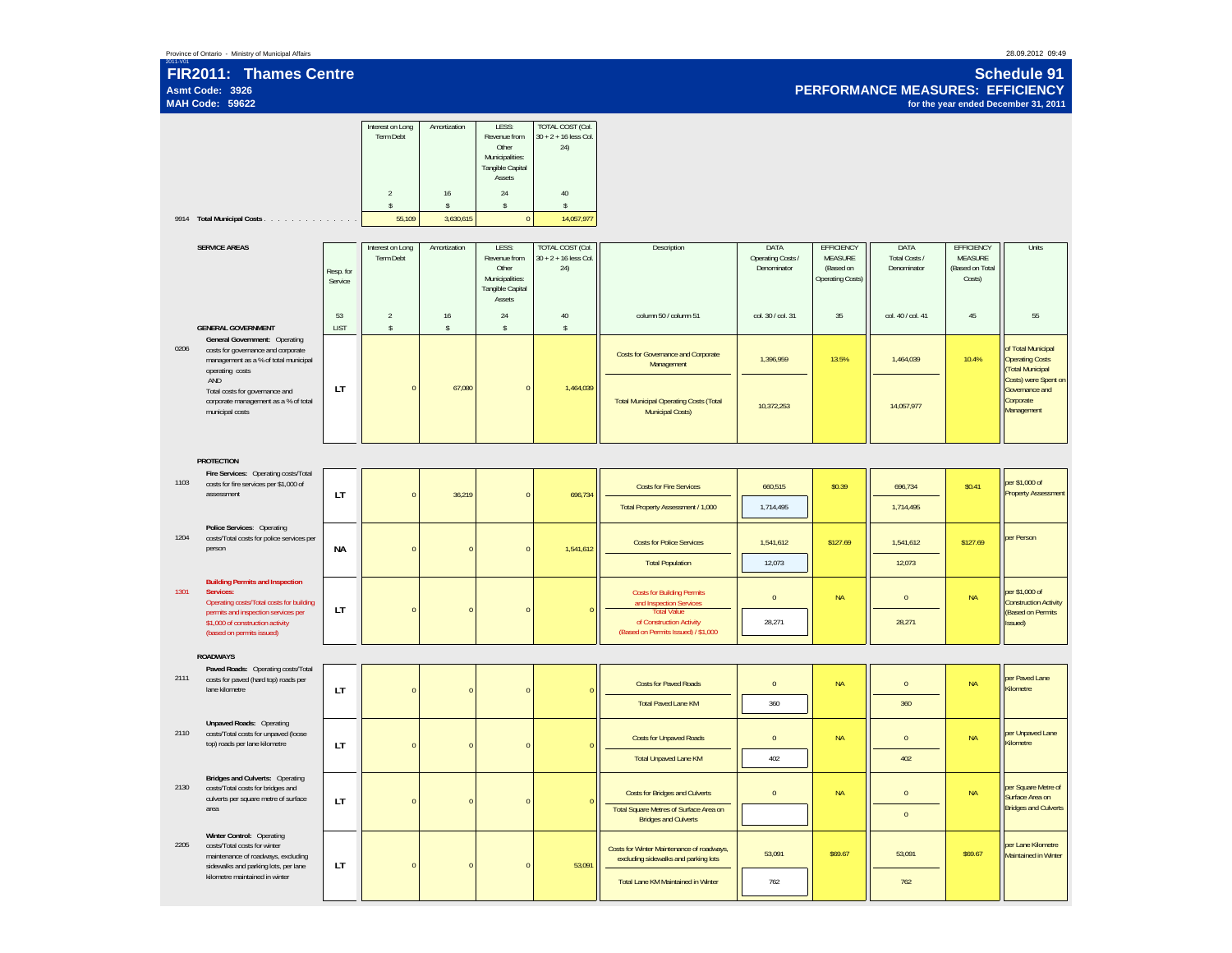| Province of Ontario - Ministry of Municipal Affairs<br>$2011 - V0$    |                                                                                                                                                                                                               |                      |                                    |                      |                            |                                    |                       |                                |                                  |                                                  |                        |                                   |                    |
|-----------------------------------------------------------------------|---------------------------------------------------------------------------------------------------------------------------------------------------------------------------------------------------------------|----------------------|------------------------------------|----------------------|----------------------------|------------------------------------|-----------------------|--------------------------------|----------------------------------|--------------------------------------------------|------------------------|-----------------------------------|--------------------|
| FIR2011: Thames Centre M<br>Asmt Code: 3926<br><b>MAH Code: 59622</b> |                                                                                                                                                                                                               |                      |                                    |                      |                            |                                    |                       |                                |                                  |                                                  |                        |                                   |                    |
|                                                                       |                                                                                                                                                                                                               | Resp. for<br>Service | Salaries, Wages,<br>Empl. Benefits | Materials            | Contracted<br>Services     | Rents and<br>Financial<br>Expenses | External<br>Transfers | Interfunctional<br>Adjustments | Allocation of<br>Program Support | LESS:<br>Revenue from<br>Other<br>Municipalities | LESS:<br>Other Revenue | LESS:<br>MPAC & Tax<br>Write-offs | OPERATING<br>COSTS |
|                                                                       | <b>TRANSIT</b>                                                                                                                                                                                                | 53<br><b>LIST</b>    | $\mathbf{1}$<br>$\mathbb{S}$       | $\overline{3}$<br>\$ | $\sqrt{4}$<br>$\mathsf{s}$ | $\sqrt{5}$<br>$\mathbb{S}$         | 6<br>$\mathbb S$      | 12<br>$\mathbb{S}$             | 13<br>\$                         | 20<br>$\mathbb S$                                | 21<br>$\mathsf S$      | 23<br>$\mathsf{s}$                | 30<br>$\mathbb{S}$ |
| 2303                                                                  | Conventional Transit: Operating<br>costs/Total costs for conventional<br>transit per regular service passenger<br>trip                                                                                        | LT.                  | $\overline{0}$                     | $\mathbf{C}$         | $\overline{0}$             | $\overline{0}$                     | $\overline{0}$        | $\overline{0}$                 | $\Omega$                         | $\overline{0}$                                   |                        |                                   |                    |
|                                                                       | <b>ENVIRONMENTAL SERVICES</b><br><b>WASTEWATER</b>                                                                                                                                                            |                      |                                    |                      |                            |                                    |                       |                                |                                  |                                                  |                        |                                   |                    |
| 3111                                                                  | Wastewater Collection/Conveyance:<br>Operating costs/Total costs for the<br>collection/conveyance of wastewater<br>per kilometre of wastewater main                                                           | LT                   | 16,217                             | 314,882              | 92,110                     | 14,521                             | $\pmb{0}$             | 4,503                          | $\Omega$                         | $\pmb{0}$                                        |                        |                                   | 442,233            |
| 3112                                                                  | Wastewater Treatment and<br>Disposal: Operating costs/Total costs<br>for the treatment and disposal of<br>wastewater per megalitre                                                                            | LT                   | 386,049                            | 228,463              | 37,676                     | $\overline{0}$                     | $\pmb{0}$             | 106,102                        | $\Omega$                         | $\pmb{0}$                                        |                        |                                   | 758,290            |
| 3113                                                                  | Wastewater Collection/Conveyance,<br>Treatment and Disposal (Integrated<br>System): Operating costs/Total costs<br>for the collection/conveyance,<br>treatment, and disposal of wastewater<br>per megalitre * | LT                   | 402,266                            | 543,345              | 129,786                    | 14,521                             | $\pmb{0}$             | 110,605                        | $\overline{0}$                   | $\pmb{0}$                                        |                        |                                   | 1,200,523          |
|                                                                       | * Calculations on Line 3113 occur only IF Line 3111 and Line 3112 are completed                                                                                                                               |                      |                                    |                      |                            |                                    |                       |                                |                                  |                                                  |                        |                                   |                    |
|                                                                       | <b>STORM WATER</b><br>Urban Storm Water Management                                                                                                                                                            |                      |                                    |                      |                            |                                    |                       |                                |                                  |                                                  |                        |                                   |                    |
| 3209                                                                  | (Separate Storm Water System):<br>Operating costs/Total costs for urban<br>storm water management (collection,<br>treatment, disposal) per kilometre of<br>drainage system                                    | LT                   | $\sqrt{ }$                         | $\sqrt{2}$           | $\Omega$                   | $\Omega$                           | $\overline{0}$        | $\overline{0}$                 | $\Omega$                         | $\overline{0}$                                   |                        |                                   |                    |
| 3210                                                                  | Rural Storm Water Management<br>(Separate Storm Water System):<br>Operating costs/Total costs for rural<br>storm water management (collection,<br>treatment, disposal) per kilometre of<br>drainage system    | LT                   | $\overline{0}$                     | 3.903                | $\overline{0}$             | $\overline{0}$                     | $\overline{0}$        | $\overline{0}$                 | $\overline{0}$                   | $\overline{0}$                                   |                        |                                   | 3.903              |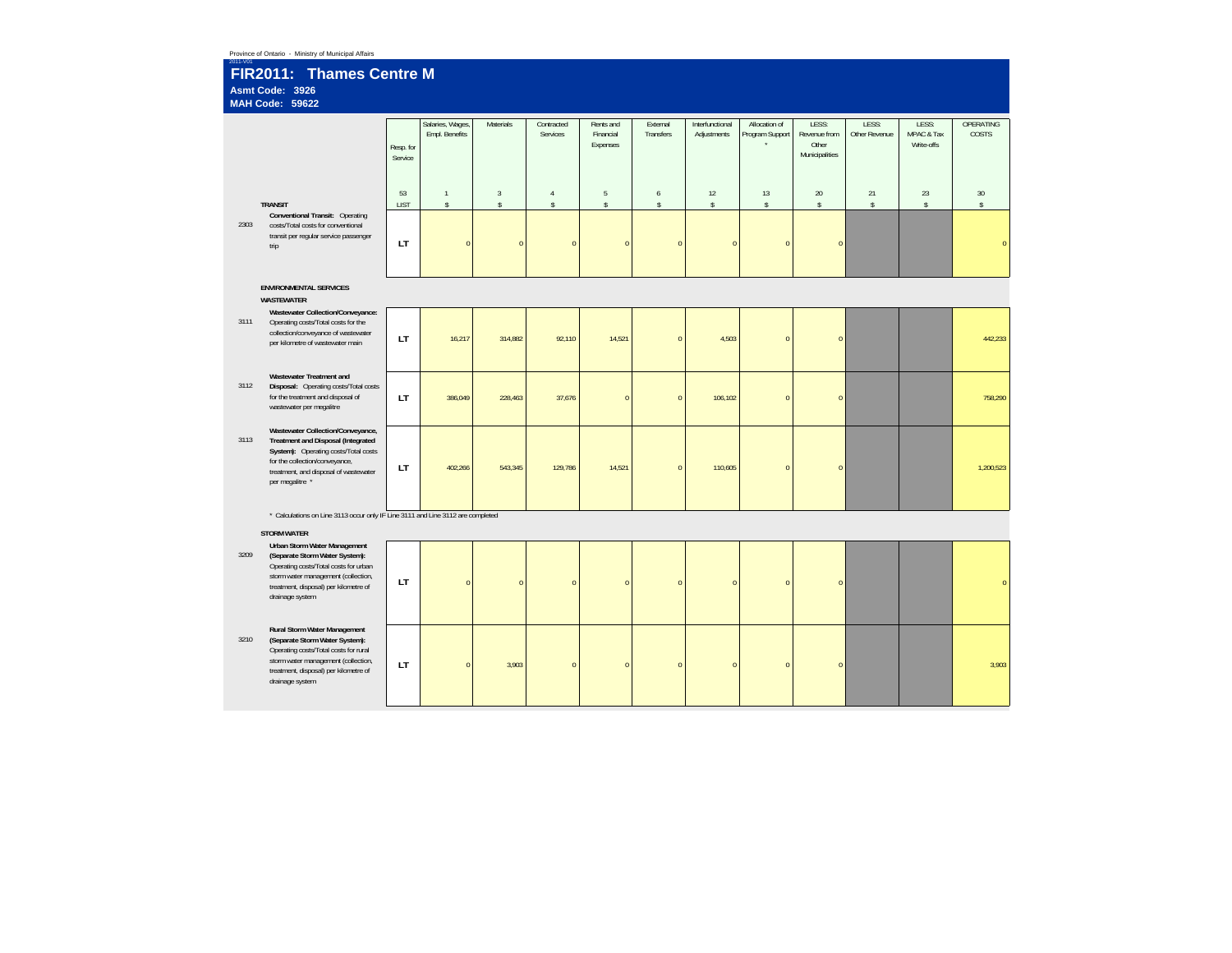| Province of Ontario | Ministry of Municipal Affairs |  |
|---------------------|-------------------------------|--|
|                     |                               |  |

|      | Schedule 91<br>FIR2011: Thames Centre<br><b>PERFORMANCE MEASURES: EFFICIENCY</b><br>Asmt Code: 3926<br><b>MAH Code: 59622</b><br>for the year ended December 31, 2011 |                      |                                |                    |                                                                                 |                                                           |                                                                                           |                                          |                                                               |                                      |                                                           |                                            |
|------|-----------------------------------------------------------------------------------------------------------------------------------------------------------------------|----------------------|--------------------------------|--------------------|---------------------------------------------------------------------------------|-----------------------------------------------------------|-------------------------------------------------------------------------------------------|------------------------------------------|---------------------------------------------------------------|--------------------------------------|-----------------------------------------------------------|--------------------------------------------|
|      |                                                                                                                                                                       | Resp. for<br>Service | Interest on Long<br>Term Debt  | Amortization       | LESS:<br>Revenue from<br>Other<br>Municipalities:<br>Tangible Capital<br>Assets | <b>TOTAL COST (Col.</b><br>$30 + 2 + 16$ less Col.<br>24) | Description                                                                               | DATA<br>Operating Costs /<br>Denominator | <b>EFFICIENCY</b><br>MEASURE<br>(Based on<br>Operating Costs) | DATA<br>Total Costs /<br>Denominator | EFFICIENCY<br><b>MEASURE</b><br>(Based on Total<br>Costs) | Units                                      |
|      | <b>TRANSIT</b>                                                                                                                                                        | 53<br><b>LIST</b>    | $\overline{2}$<br>$\mathbb{S}$ | 16<br>$\mathsf{s}$ | 24<br>$\mathbf{\hat{S}}$                                                        | 40<br>$\mathbb{S}$                                        | column 50 / column 51                                                                     | col. 30 / col. 31                        | 35                                                            | col. 40 / col. 41                    | 45                                                        | 55                                         |
| 2303 | Conventional Transit: Operating<br>costs/Total costs for conventional<br>transit per regular service passenger<br>trip                                                | LT                   | $\pmb{0}$                      | $\sqrt{ }$         | $\Omega$                                                                        |                                                           | <b>Costs for Conventional Transit</b><br><b>Total Number of Regular Service Passenger</b> | $\mathbf{0}$                             | <b>NA</b>                                                     | $\mathbf{0}$                         | <b>NA</b>                                                 | per Regular Service<br>Passenger Trip      |
|      |                                                                                                                                                                       |                      |                                |                    |                                                                                 |                                                           | Trips on Conventional Transit in Service<br>Area                                          |                                          |                                                               | $\Omega$                             |                                                           |                                            |
|      | <b>ENVIRONMENTAL SERVICES</b><br><b>WASTEWATER</b>                                                                                                                    |                      |                                |                    |                                                                                 |                                                           |                                                                                           |                                          |                                                               |                                      |                                                           |                                            |
| 3111 | Wastewater Collection/Conveyance:<br>Operating costs/Total costs for the<br>collection/conveyance of wastewater                                                       | LT                   | $-1,981$                       | 159,022            | $\Omega$                                                                        | 599,274                                                   | <b>Costs for Wastewater</b><br>Collection/Conveyance                                      | 442,233                                  | <b>NA</b>                                                     | 599,274                              | <b>NA</b>                                                 | per Kilometre of<br><b>Wastewater Main</b> |
|      | per kilometre of wastewater main                                                                                                                                      |                      |                                |                    |                                                                                 |                                                           | <b>Total KM of Wastewater Mains</b>                                                       |                                          |                                                               | $\overline{0}$                       |                                                           |                                            |
| 3112 | Wastewater Treatment and<br>Disposal: Operating costs/Total costs<br>for the treatment and disposal of                                                                | LT                   | $\mathbf{0}$                   | $\sqrt{ }$         | $\Omega$                                                                        | 758.290                                                   | <b>Costs for Wastewater Treatment and</b><br>Disposal                                     | 758.290                                  | <b>NA</b>                                                     | 758.290                              | <b>NA</b>                                                 | per Megalitre                              |
|      | wastewater per megalitre                                                                                                                                              |                      |                                |                    |                                                                                 |                                                           | <b>Total Megalitres of Wastewater Treated</b>                                             |                                          |                                                               | 0.000                                |                                                           |                                            |
| 3113 | Wastewater Collection/Conveyance,<br>Treatment and Disposal (Integrated<br>System): Operating costs/Total costs<br>for the collection/conveyance,                     | <b>LT</b>            | $-1,981$                       | 159,022            | $\Omega$                                                                        | 1,357,564                                                 | <b>Costs for Wastewater</b><br>Collection/Conveyance, Treatment and<br>Disposal           | 1,200,523                                | <b>NA</b>                                                     | 1,357,564                            | <b>NA</b>                                                 | per Megalitre                              |
|      | treatment, and disposal of wastewater<br>per megalitre *                                                                                                              |                      |                                |                    |                                                                                 |                                                           | <b>Total Megalitres of Wastewater Treated</b>                                             |                                          |                                                               | 0.000                                |                                                           |                                            |
|      | * Calculations on Line 3113 occur only IF Line 3111 a                                                                                                                 |                      |                                |                    |                                                                                 |                                                           | $*$ 1 megalitre = 1,000,000 litres                                                        |                                          |                                                               |                                      |                                                           |                                            |
|      | <b>STORM WATER</b><br>Urban Storm Water Management                                                                                                                    |                      |                                |                    |                                                                                 |                                                           |                                                                                           |                                          |                                                               |                                      |                                                           |                                            |
| 3209 | (Separate Storm Water System):<br>Operating costs/Total costs for urban<br>storm water management (collection,                                                        | LT                   | $\mathbf{0}$                   | $\sqrt{ }$         | $\Omega$                                                                        | г                                                         | Costs for Urban Storm Water Management                                                    | $\mathbf{0}$                             | <b>NA</b>                                                     | $\mathbf{0}$                         | <b>NA</b>                                                 | per KM of Urban<br><b>Drainage System</b>  |
|      | treatment, disposal) per kilometre of<br>drainage system                                                                                                              |                      |                                |                    |                                                                                 |                                                           | Total KM of Urban Drainage System plus<br>(0.005 KM times No. of Catch Basins)            |                                          |                                                               | $\Omega$                             |                                                           |                                            |
| 3210 | Rural Storm Water Management<br>(Separate Storm Water System):<br>Operating costs/Total costs for rural<br>storm water management (collection,                        |                      |                                |                    |                                                                                 |                                                           | <b>Costs for Rural Storm Water Management</b>                                             | 3.903                                    | <b>NA</b>                                                     | 81.273                               | <b>NA</b>                                                 | per KM of Rural<br>Drainage System         |
|      | treatment, disposal) per kilometre of<br>drainage system                                                                                                              | LT                   | $\overline{0}$                 | 77,370             | $\Omega$                                                                        | 81,273                                                    | Total KM of Rural Drainage System plus<br>(0.005 KM times No. of Catch Basins)            |                                          |                                                               | $\mathbf{0}$                         |                                                           |                                            |
|      |                                                                                                                                                                       |                      |                                |                    |                                                                                 |                                                           |                                                                                           |                                          |                                                               |                                      |                                                           |                                            |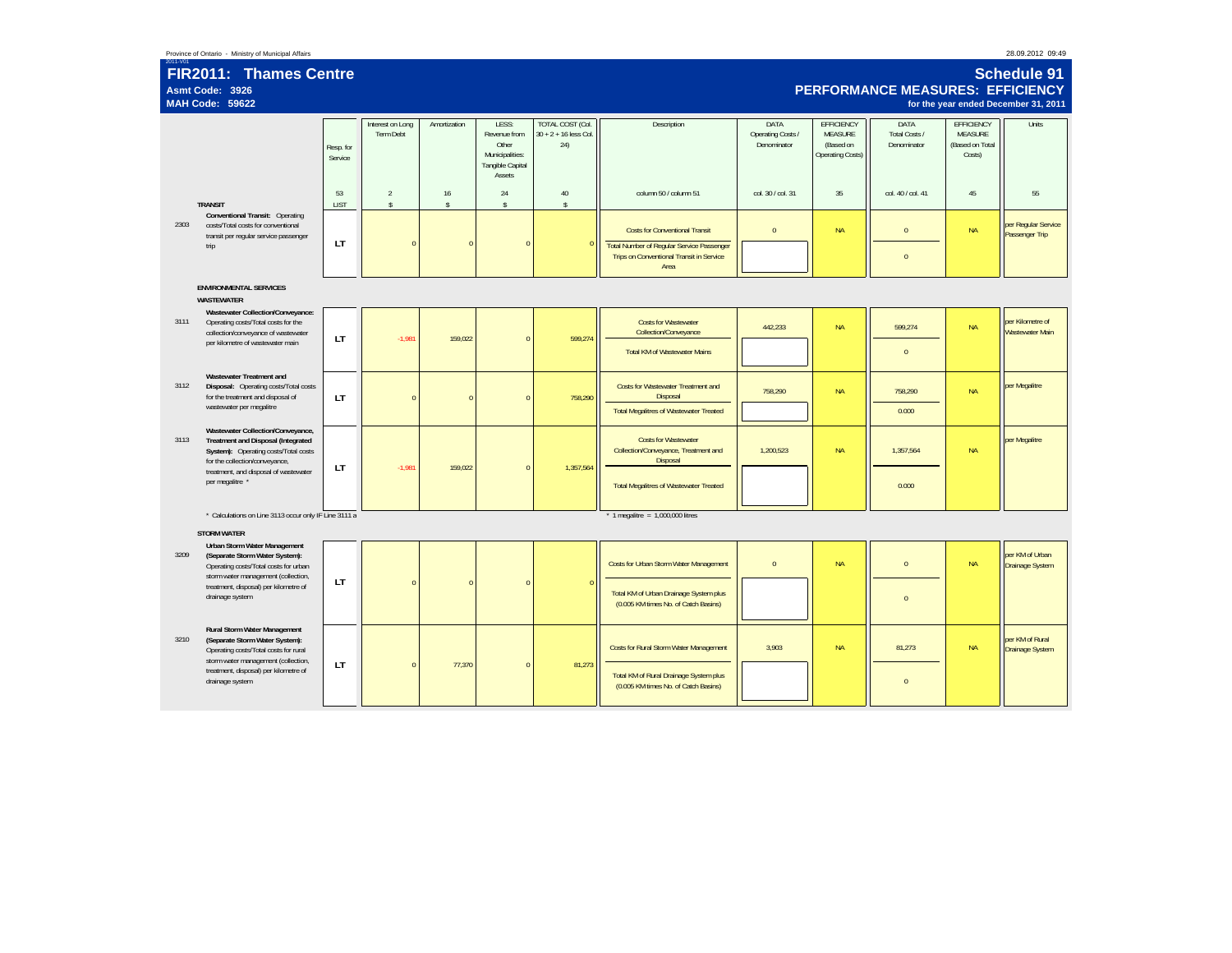|                                                                       | Province of Ontario - Ministry of Municipal Affairs<br>2011-V01                                                                                                                                                     |                      |                                    |                             |                          |                                    |                             |                                |                                  |                                                  |                        |                                   |                           |
|-----------------------------------------------------------------------|---------------------------------------------------------------------------------------------------------------------------------------------------------------------------------------------------------------------|----------------------|------------------------------------|-----------------------------|--------------------------|------------------------------------|-----------------------------|--------------------------------|----------------------------------|--------------------------------------------------|------------------------|-----------------------------------|---------------------------|
| FIR2011: Thames Centre M<br>Asmt Code: 3926<br><b>MAH Code: 59622</b> |                                                                                                                                                                                                                     |                      |                                    |                             |                          |                                    |                             |                                |                                  |                                                  |                        |                                   |                           |
|                                                                       |                                                                                                                                                                                                                     | Resp. for<br>Service | Salaries, Wages,<br>Empl. Benefits | Materials                   | Contracted<br>Services   | Rents and<br>Financial<br>Expenses | External<br>Transfers       | Interfunctional<br>Adjustments | Allocation of<br>Program Support | LESS:<br>Revenue from<br>Other<br>Municipalities | LESS:<br>Other Revenue | LESS:<br>MPAC & Tax<br>Write-offs | <b>OPERATING</b><br>COSTS |
|                                                                       |                                                                                                                                                                                                                     | 53                   | $\mathbf{1}$                       | $\overline{3}$              | $\sqrt{4}$               | $5\phantom{.0}$                    | $\boldsymbol{6}$            | 12                             | 13                               | 20                                               | 21                     | 23                                | 30                        |
| 3311                                                                  | <b>WATER</b><br>Treatment of Drinking Water:<br>Operating costs/Total costs for the<br>treatment of drinking water per<br>megalitre                                                                                 | <b>LIST</b><br>LT    | $\mathbb{S}$<br>$\pmb{0}$          | $\mathbb{S}$<br>$\mathbf 0$ | $\mathbb{S}$<br>$\bf{0}$ | $\mathbb S$<br>$\pmb{0}$           | $\mathbb{S}$<br>$\mathbf 0$ | $\mathbb{S}$<br>$\overline{0}$ | \$<br>$\overline{0}$             | $\mathbb{S}$<br>$\overline{0}$                   | $\mathsf{s}$           | $\mathsf{s}$                      | $\mathbb{S}$<br>$\Omega$  |
| 3312                                                                  | Distribution/Transmission of<br>Drinking Water: Operating<br>costs/Total costs for the<br>distribution/transmission of drinking<br>water per kilometre of water<br>distribution/transmission pipe                   | LT                   | $\overline{0}$                     | $\overline{0}$              | $\overline{0}$           | $\mathbf{0}$                       | $\overline{0}$              | $\overline{0}$                 | $\overline{0}$                   | $\overline{0}$                                   |                        |                                   |                           |
| 3313                                                                  | <b>Treatment</b> and<br>Distribution/Transmission of<br>Drinking Water (Integrated System):<br>Operating costs/Total costs for the<br>treatment and distribution/transmission<br>of drinking water per megalitre ** | LT.                  | $\mathbf{0}$                       | $\overline{0}$              | $\overline{0}$           | $\pmb{0}$                          | $\pmb{0}$                   | $\overline{0}$                 | $\pmb{0}$                        | $\pmb{0}$                                        |                        |                                   |                           |
|                                                                       | ** Calculations on Line 3313 occur only IF Line 3311 and Line 3312 are completed                                                                                                                                    |                      |                                    |                             |                          |                                    |                             |                                |                                  |                                                  |                        |                                   |                           |
| 3404                                                                  | <b>SOLID WASTE</b><br>Garbage Collection: Operating<br>costs/Total costs for garbage collection<br>per tonne (or per household)                                                                                     | LT                   | 28,543                             | 16,379                      | 619,869                  | $\pmb{0}$                          | $\overline{0}$              | 33,141                         | $\overline{0}$                   |                                                  |                        |                                   | 697,932                   |
| 3504                                                                  | Garbage Disposal: Operating<br>costs/Total costs for garbage disposal<br>per tonne (or per household)                                                                                                               | LT                   | $\overline{0}$                     | $\Omega$                    | $\overline{0}$           | $\pmb{0}$                          | $\overline{0}$              | $\Omega$                       | $\overline{0}$                   |                                                  |                        |                                   | $\Omega$                  |
| 3606                                                                  | Solid Waste Diversion: Operating<br>costs/Total costs for solid waste<br>diversion per tonne (or per household)                                                                                                     | LT                   | $\overline{0}$                     | $\overline{0}$              | $\overline{0}$           | $\pmb{0}$                          | $\pmb{0}$                   | $\overline{0}$                 | $\pmb{0}$                        |                                                  |                        |                                   | $\Omega$                  |
| 3607                                                                  | Solid Waste Management<br>(Integrated System): Average<br>operating cost/Total costs for solid<br>waste management (collection,<br>disposal and diversion) per tonne (or<br>per household) ***                      | NA                   | $\mathbf{0}$                       | $\pmb{0}$                   | $\pmb{0}$                | $\mathbf 0$                        | $\mathbf 0$                 | $\pmb{0}$                      | $\mathbf{0}$                     |                                                  | $\mathbf{0}$           |                                   | $\overline{0}$            |
|                                                                       | *** Calculations on Line 3607 occur only IF Line 3404, Line 3504 and Line 3606 are all completed                                                                                                                    |                      |                                    |                             |                          |                                    |                             |                                |                                  |                                                  |                        |                                   |                           |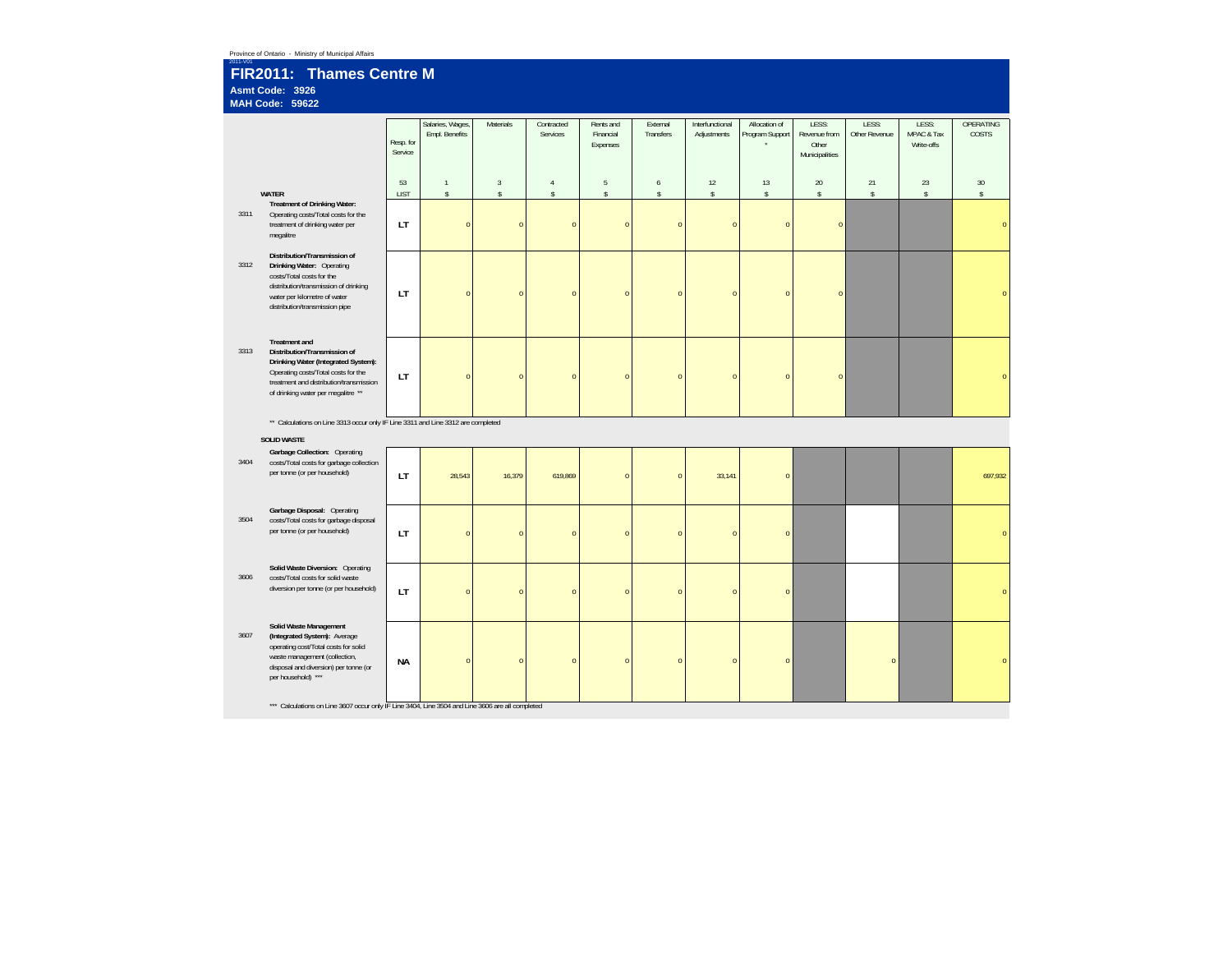### 2011-V01 **FIR2011: Thames Centre Asmt Code: 3926MAH Code: 59622**

# **Schedule 91PERFORMANCE MEASURES: EFFICIENCY**

**for the year ended December 31, 2011**

|      |                                                                                                                                    | Resp. for<br>Service | Interest on Long<br><b>Term Debt</b> | Amortization       | LESS:<br>Revenue from<br>Other<br>Municipalities:<br>Tangible Capital | <b>TOTAL COST (Col.</b><br>$30 + 2 + 16$ less Col.<br>24) | Description                                                                | DATA<br>Operating Costs /<br>Denominator | <b>EFFICIENCY</b><br>MEASURE<br>(Based on<br>Operating Costs) | <b>DATA</b><br>Total Costs /<br>Denominator | EFFICIENCY<br><b>MEASURE</b><br>(Based on Total<br>Costs) | Units                                                                      |
|------|------------------------------------------------------------------------------------------------------------------------------------|----------------------|--------------------------------------|--------------------|-----------------------------------------------------------------------|-----------------------------------------------------------|----------------------------------------------------------------------------|------------------------------------------|---------------------------------------------------------------|---------------------------------------------|-----------------------------------------------------------|----------------------------------------------------------------------------|
|      | WATER                                                                                                                              | 53<br>LIST           | $\overline{2}$<br>$\mathsf S$        | 16<br>$\mathsf{s}$ | Accode<br>24<br>$\mathsf S$                                           | 40<br>$\mathbb{S}$                                        | column 50 / column 51                                                      | col. 30 / col. 31                        | 35                                                            | col. 40 / col. 41                           | 45                                                        | 55<br>LIST                                                                 |
| 3311 | <b>Treatment of Drinking Water:</b><br>Operating costs/Total costs for the<br>treatment of drinking water per                      | LT                   | 57,090                               | 273,643            | $\bf 0$                                                               | 330,733                                                   | Costs for the Treatment of Drinking Water                                  | $\bf 0$                                  | <b>NA</b>                                                     | 330,733                                     | <b>NA</b>                                                 | per Megalitre                                                              |
|      | megalitre                                                                                                                          |                      |                                      |                    |                                                                       |                                                           | <b>Total Megalitres of Drinking Water Treated</b>                          |                                          |                                                               | 0.000                                       |                                                           |                                                                            |
| 3312 | Distribution/Transmission of<br>Drinking Water: Operating<br>costs/Total costs for the<br>distribution/transmission of drinking    |                      |                                      |                    |                                                                       |                                                           | Costs for the Distribution/Transmission of<br><b>Drinking Water</b>        | $\bf 0$                                  | <b>NA</b>                                                     | $\mathbf 0$                                 | <b>NA</b>                                                 | per Kilometre of<br><b>Water Distribution/</b><br><b>Transmission Pipe</b> |
|      | water per kilometre of water<br>distribution/transmission pipe                                                                     | LT                   | $\mathbf{0}$                         | $\Omega$           | $\mathbf{0}$                                                          |                                                           | Total KM of<br>Water Distribution/Transmission Pipe                        |                                          |                                                               | $\mathbf{0}$                                |                                                           |                                                                            |
| 3313 | <b>Treatment and</b><br>Distribution/Transmission of<br>Drinking Water (Integrated System):<br>Operating costs/Total costs for the | LT                   | $\mathbf{0}$                         | $\Omega$           | $\mathbf{0}$                                                          |                                                           | Costs for the Treatment and<br>Distribution/Transmission of Drinking Water | $\mathbf{0}$                             | <b>NA</b>                                                     | $\mathbf{0}$                                | <b>NA</b>                                                 | per Megalitre                                                              |
|      | treatment and distribution/transmission<br>of drinking water per megalitre **                                                      |                      |                                      |                    |                                                                       |                                                           | <b>Total Megalitres of Drinking Water Treated</b>                          |                                          |                                                               | 0.000                                       |                                                           |                                                                            |
|      | ** Calculations on Line 3313 occur only IF Line 3311 a                                                                             |                      |                                      |                    |                                                                       |                                                           | $*$ 1 megalitre = 1,000,000 litres                                         |                                          |                                                               |                                             |                                                           |                                                                            |
|      | <b>SOLID WASTE</b><br>Garbage Collection: Operating                                                                                |                      |                                      |                    |                                                                       |                                                           |                                                                            |                                          |                                                               |                                             |                                                           |                                                                            |
| 3404 | costs/Total costs for garbage collection<br>per tonne (or per household)                                                           | LT                   | $\mathbf{0}$                         | 2,981              |                                                                       | 700,913                                                   | <b>Costs for Garbage Collection</b>                                        | 697,932                                  | <b>NA</b>                                                     | 700,913                                     | <b>NA</b>                                                 |                                                                            |
|      |                                                                                                                                    |                      |                                      |                    |                                                                       |                                                           | Please Select Units for Denominator in<br>Column 55                        |                                          |                                                               |                                             |                                                           |                                                                            |
| 3504 | Garbage Disposal: Operating<br>costs/Total costs for garbage disposal<br>per tonne (or per household)                              |                      | $\mathbf{0}$                         | $\Omega$           |                                                                       |                                                           | <b>Costs for Garbage Disposal</b>                                          | $\mathbf{0}$                             | <b>NA</b>                                                     | $\mathbf{0}$                                | <b>NA</b>                                                 |                                                                            |
|      |                                                                                                                                    | LT                   |                                      |                    |                                                                       |                                                           | Please Select Units for Denominator in<br>Column 55                        |                                          |                                                               |                                             |                                                           |                                                                            |
| 3606 | Solid Waste Diversion: Operating<br>costs/Total costs for solid waste<br>diversion per tonne (or per household)                    |                      | $\mathbf{0}$                         | $\Omega$           |                                                                       |                                                           | <b>Costs for Solid Waste Diversion</b>                                     | $\pmb{0}$                                | <b>NA</b>                                                     | $\mathbf 0$                                 | <b>NA</b>                                                 |                                                                            |
|      |                                                                                                                                    | LT                   |                                      |                    |                                                                       |                                                           | Please Select Units for Denominator in<br>Column 55                        |                                          |                                                               |                                             |                                                           |                                                                            |
| 3607 | Solid Waste Management<br>(Integrated System): Average<br>operating cost/Total costs for solid<br>waste management (collection,    |                      |                                      |                    |                                                                       |                                                           | <b>Costs for Solid Waste Management</b>                                    | $\mathbf{0}$                             | <b>NA</b>                                                     | $\mathbf 0$                                 | <b>NA</b>                                                 |                                                                            |
|      | disposal and diversion) per tonne (or<br>per household) ***                                                                        | <b>NA</b>            | $\mathbf{0}$                         | $\Omega$           |                                                                       |                                                           | Please Select Units for Denominator in<br>Column 55                        |                                          |                                                               |                                             |                                                           |                                                                            |
|      | *** Calculations on Line 3607 occur only IF Line 3404                                                                              |                      |                                      |                    |                                                                       |                                                           |                                                                            |                                          |                                                               |                                             |                                                           |                                                                            |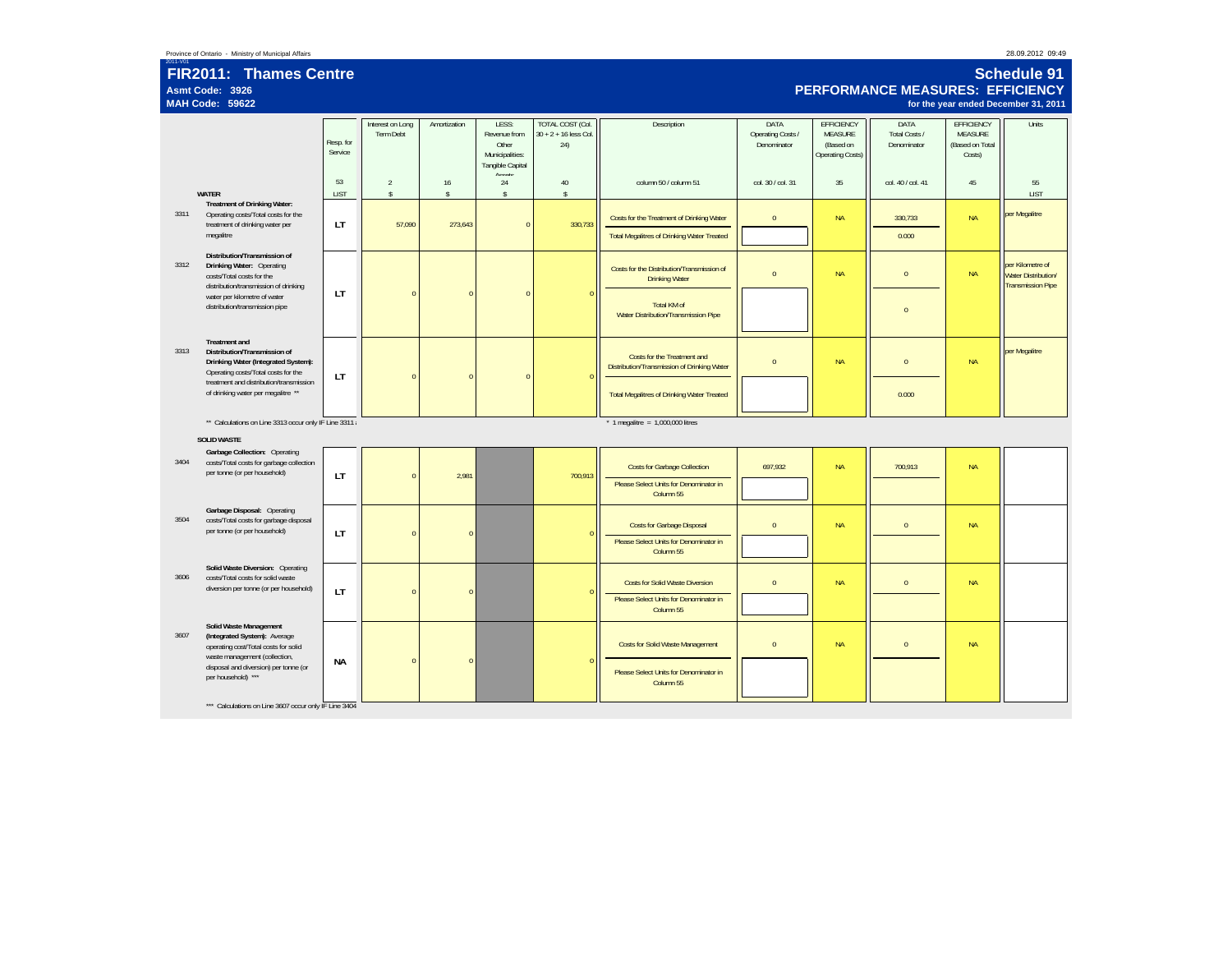### 2011-V01 **FIR2011: Thames Centre M Asmt Code: 3926MAH Code: 59622**

|      |                                                                                 | Resp. for<br>Service | Salaries, Wages,<br>Empl. Benefits | Materials      | Contracted<br>Services | Rents and<br>Financial<br>Expenses | External<br>Transfers | Interfunctional<br>Adjustments | Allocation of<br>Program Support | LESS:<br>Revenue from<br>Other<br>Municipalities | LESS:<br>Other Revenue | LESS:<br>MPAC & Tax<br>Write-offs | <b>OPERATING</b><br>COSTS |
|------|---------------------------------------------------------------------------------|----------------------|------------------------------------|----------------|------------------------|------------------------------------|-----------------------|--------------------------------|----------------------------------|--------------------------------------------------|------------------------|-----------------------------------|---------------------------|
|      |                                                                                 | 53                   | $\mathbf{1}$                       | $\overline{3}$ | $\sqrt{4}$             | $\,$ 5 $\,$                        | $6\phantom{a}$        | 12                             | 13                               | $20\,$                                           | 21                     | 23                                | 30                        |
|      | PARKS AND RECREATION<br>Parks: Operating costs/Total costs for                  | <b>LIST</b>          | $\mathsf{s}$                       | $\mathsf S$    | $\mathsf{s}$           | $\mathsf S$                        | $\mathsf{s}$          | $\mathsf{s}$                   | $\mathsf S$                      | $\mathsf{s}$                                     | $\mathsf S$            | $\mathsf S$                       | $\mathbb{S}$              |
| 7103 | parks per person                                                                | <b>LT</b>            | $\overline{0}$                     | $\Omega$       | $\mathbf{0}$           | $\mathbf{0}$                       | $\mathbf{0}$          | $\overline{0}$                 | $\Omega$                         | $\pmb{0}$                                        |                        |                                   | $\Omega$                  |
| 7203 | Recreation Programs: Operating<br>costs/Total costs for recreation              |                      |                                    |                |                        |                                    |                       |                                |                                  |                                                  |                        |                                   |                           |
|      | programs per person                                                             | LT.                  | 36,796                             | 90,241         | 47,048                 | $\overline{0}$                     | $\mathbf{0}$          | $\pmb{0}$                      | $\Omega$                         | $\mathbf{0}$                                     |                        |                                   | 174,085                   |
|      |                                                                                 |                      |                                    |                |                        |                                    |                       |                                |                                  |                                                  |                        |                                   |                           |
| 7306 | Recreation Facilities: Operating<br>costs/Total costs for recreation facilities |                      |                                    |                |                        |                                    |                       |                                |                                  |                                                  |                        |                                   |                           |
|      | per person                                                                      | LT                   | 771.092                            | 610,096        | 13,948                 | 73,835                             | $\mathbf{0}$          | 70,254                         | $\Omega$                         | $\overline{0}$                                   |                        |                                   | 1,539,225                 |
|      |                                                                                 |                      |                                    |                |                        |                                    |                       |                                |                                  |                                                  |                        |                                   |                           |
| 7320 | Subtotal: Recreation Programs and<br>Recreation Facilities: Operating           |                      |                                    |                |                        |                                    |                       |                                |                                  |                                                  |                        |                                   |                           |
|      | costs/Total costs for recreation<br>programs and recreation facilities per      | <b>LT</b>            | 807.888                            | 700,337        | 60.996                 | 73,835                             | $\mathbf{0}$          | 70,254                         | $\Omega$                         | $\overline{0}$                                   |                        |                                   | 1,713,310                 |
|      | person (Subtotal)                                                               |                      |                                    |                |                        |                                    |                       |                                |                                  |                                                  |                        |                                   |                           |
|      | Subtotal: Parks, Recreation                                                     |                      |                                    |                |                        |                                    |                       |                                |                                  |                                                  |                        |                                   |                           |
| 7321 | Programs and Recreation Facilities:<br>Operating costs/Total costs for parks,   |                      |                                    |                |                        |                                    |                       |                                |                                  |                                                  |                        |                                   |                           |
|      | recreation programs and recreation<br>facilities per person (Subtotal)          | <b>LT</b>            | 807,888                            | 700,337        | 60,996                 | 73,835                             | $\mathbf{0}$          | 70,254                         | $\Omega$                         | $\mathbf{0}$                                     |                        |                                   | 1,713,310                 |
|      |                                                                                 |                      |                                    |                |                        |                                    |                       |                                |                                  |                                                  |                        |                                   |                           |
|      |                                                                                 |                      |                                    |                |                        |                                    |                       |                                |                                  |                                                  |                        |                                   |                           |
|      | <b>LIBRARY SERVICES</b>                                                         |                      |                                    |                |                        |                                    |                       |                                |                                  |                                                  |                        |                                   |                           |
|      | <b>Library Services: Operating</b>                                              |                      |                                    |                |                        |                                    |                       |                                |                                  |                                                  |                        |                                   |                           |
| 7405 | costs/Total costs for library services<br>per person                            | <b>NA</b>            | $\overline{0}$                     | 20,492         | 9,153                  | $\Omega$                           | $\Omega$              | 7,582                          | $\Omega$                         | $\overline{0}$                                   |                        |                                   | 37,227                    |
|      |                                                                                 |                      |                                    |                |                        |                                    |                       |                                |                                  |                                                  |                        |                                   |                           |
|      | Library Services: Operating                                                     |                      |                                    |                |                        |                                    |                       |                                |                                  |                                                  |                        |                                   |                           |
| 7406 | costs/Total costs for library services<br>per use                               | <b>NA</b>            | $\overline{0}$                     | 20,492         | 9,153                  | $\overline{0}$                     | $\mathbf{0}$          | 7,582                          | $\Omega$                         | $\overline{0}$                                   |                        |                                   |                           |
|      |                                                                                 |                      |                                    |                |                        |                                    |                       |                                |                                  |                                                  |                        |                                   | 37,227                    |
|      |                                                                                 |                      |                                    |                |                        |                                    |                       |                                |                                  |                                                  |                        |                                   |                           |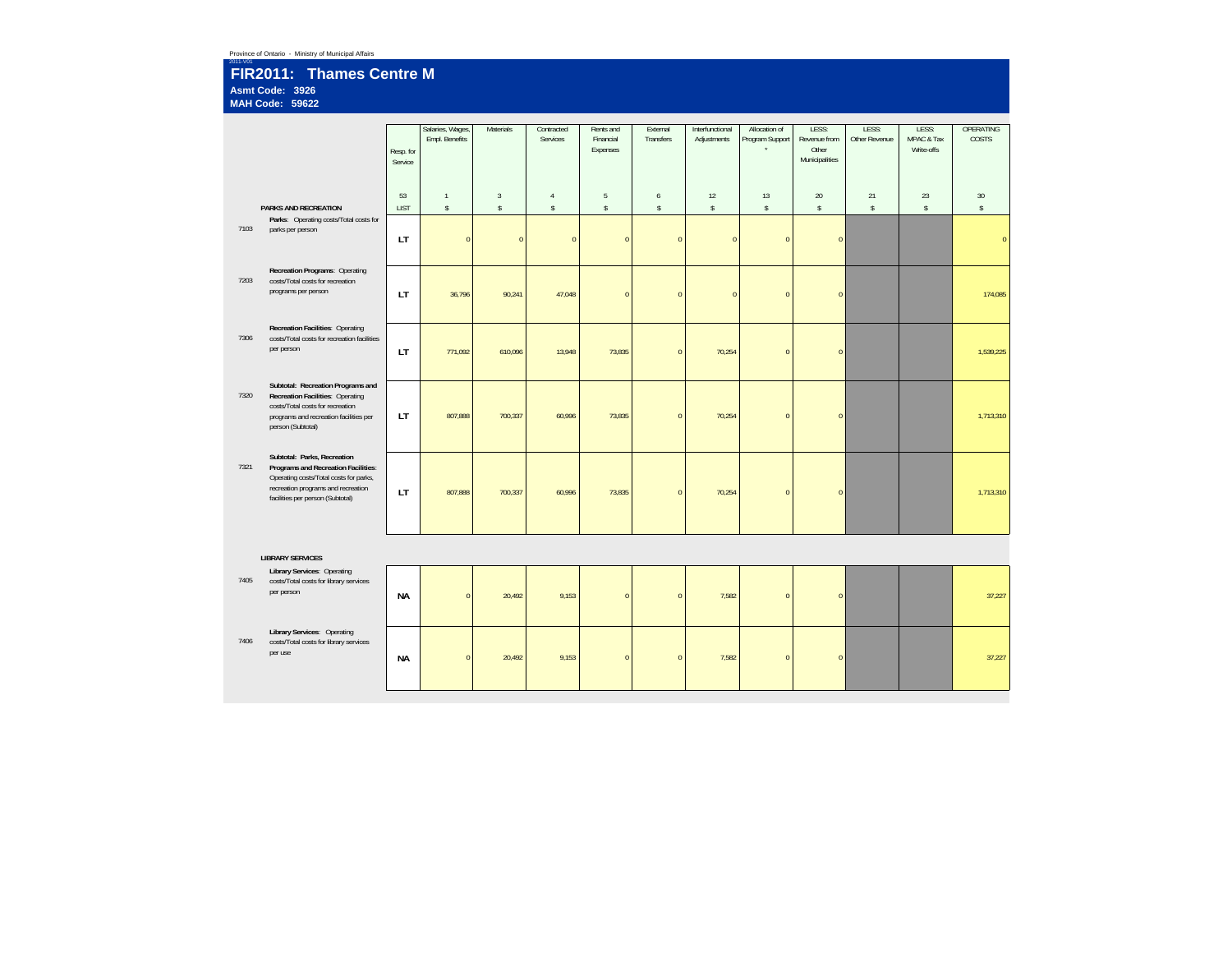### 2011-V01 **FIR2011: Thames Centre Asmt Code: 3926MAH Code: 59622**

### **Schedule 91PERFORMANCE MEASURES: EFFICIENCY**

**for the year ended December 31, 2011**

|      |                                                                                                                                                     | Resp. for<br>Service | Interest on Long<br>Term Debt  | Amortization       | LESS:<br>Revenue from<br>Other<br>Municipalities:<br>Tangible Capital<br>Assets | <b>TOTAL COST (Col.</b><br>$30 + 2 + 16$ less Col.<br>24) | Description                                                              | DATA<br>Operating Costs /<br>Denominator | <b>EFFICIENCY</b><br><b>MEASURE</b><br>(Based on<br>Operating Costs) | DATA<br>Total Costs /<br>Denominator | <b>EFFICIENCY</b><br><b>MEASURE</b><br>(Based on Total<br>Costs) | Units             |
|------|-----------------------------------------------------------------------------------------------------------------------------------------------------|----------------------|--------------------------------|--------------------|---------------------------------------------------------------------------------|-----------------------------------------------------------|--------------------------------------------------------------------------|------------------------------------------|----------------------------------------------------------------------|--------------------------------------|------------------------------------------------------------------|-------------------|
|      | <b>PARKS AND RECREATION</b>                                                                                                                         | 53<br><b>LIST</b>    | $\overline{2}$<br>$\mathbb{S}$ | 16<br>$\mathbb{S}$ | 24<br>$\mathsf{s}$                                                              | $40\,$<br>$\mathbb{S}$                                    | column 50 / column 51                                                    | col. 30 / col. 31                        | 35                                                                   | col. 40 / col. 41                    | 45                                                               | 55<br><b>LIST</b> |
| 7103 | Parks: Operating costs/Total costs for<br>parks per person                                                                                          | LT                   | $\mathbf{0}$                   | $\sqrt{ }$         | $\Omega$                                                                        |                                                           | <b>Costs for Parks</b>                                                   | $\mathbf{0}$                             | <b>NA</b>                                                            | $\mathbf{0}$                         | <b>NA</b>                                                        | per Person        |
|      |                                                                                                                                                     |                      |                                |                    |                                                                                 |                                                           | <b>Total Population</b>                                                  | 12,073                                   |                                                                      | 12,073                               |                                                                  |                   |
| 7203 | Recreation Programs: Operating<br>costs/Total costs for recreation<br>programs per person                                                           | <b>LT</b>            | $\mathbf{0}$                   | $\Omega$           | $\Omega$                                                                        | 174,085                                                   | <b>Costs for Recreation Programs</b>                                     | 174,085                                  | \$14.42                                                              | 174,085                              | \$14.42                                                          | per Person        |
|      |                                                                                                                                                     |                      |                                |                    |                                                                                 |                                                           | <b>Total Population</b>                                                  | 12,073                                   |                                                                      | 12,073                               |                                                                  |                   |
| 7306 | Recreation Facilities: Operating<br>costs/Total costs for recreation facilities<br>per person                                                       | <b>LT</b>            | $\mathbf{0}$                   | 360,137            | $\mathbf{0}$                                                                    | 1,899,362                                                 | <b>Costs for Recreation Facilities</b>                                   | 1,539,225                                | \$127.49                                                             | 1,899,362                            | \$157.32                                                         | per Person        |
|      |                                                                                                                                                     |                      |                                |                    |                                                                                 |                                                           | <b>Total Population</b>                                                  | 12,073                                   |                                                                      | 12,073                               |                                                                  |                   |
| 7320 | Subtotal: Recreation Programs and<br>Recreation Facilities: Operating<br>costs/Total costs for recreation<br>programs and recreation facilities per | LT                   | $\mathbf{0}$                   | 360,137            | $\bf 0$                                                                         | 2,073,447                                                 | Costs for Recreation Programs and<br><b>Recreation Facilities</b>        | 1,713,310                                | \$141.91                                                             | 2,073,447                            | \$171.74                                                         | per Person        |
|      | person (Subtotal)                                                                                                                                   |                      |                                |                    |                                                                                 |                                                           | <b>Total Population</b>                                                  | 12,073                                   |                                                                      | 12,073                               |                                                                  |                   |
| 7321 | Subtotal: Parks, Recreation<br>Programs and Recreation Facilities:<br>Operating costs/Total costs for parks,<br>recreation programs and recreation  | LT                   | $\mathbf{0}$                   | 360,137            | $\mathbf{0}$                                                                    | 2,073,447                                                 | Costs for Parks, Recreation Programs and<br><b>Recreation Facilities</b> | 1,713,310                                | \$141.91                                                             | 2,073,447                            | \$171.74                                                         | per Person        |
|      | facilities per person (Subtotal)                                                                                                                    |                      |                                |                    |                                                                                 |                                                           | <b>Total Population</b>                                                  | 12,073                                   |                                                                      | 12,073                               |                                                                  |                   |
|      |                                                                                                                                                     |                      |                                |                    |                                                                                 |                                                           |                                                                          |                                          |                                                                      |                                      |                                                                  |                   |
|      | <b>LIBRARY SERVICES</b><br><b>Library Services: Operating</b>                                                                                       |                      |                                |                    |                                                                                 |                                                           |                                                                          |                                          |                                                                      |                                      |                                                                  |                   |
| 7405 | costs/Total costs for library services<br>per person                                                                                                | <b>NA</b>            | $\Omega$                       | 37,516             | $\Omega$                                                                        | 74,743                                                    | <b>Costs for Library Services</b>                                        | 37,227                                   | <b>NA</b>                                                            | 74,743                               | <b>NA</b>                                                        | per Person        |
|      |                                                                                                                                                     |                      |                                |                    |                                                                                 |                                                           | <b>Total Population</b>                                                  |                                          |                                                                      | $\mathbf{0}$                         |                                                                  |                   |
| 7406 | Library Services: Operating<br>costs/Total costs for library services<br>per use                                                                    | <b>NA</b>            | $\bf{0}$                       | 37,516             | $\bf{0}$                                                                        | 74,743                                                    | <b>Costs for Library Services</b>                                        | 37,227                                   | <b>NA</b>                                                            | 74,743                               | <b>NA</b>                                                        | per Library Use   |
|      |                                                                                                                                                     |                      |                                |                    |                                                                                 |                                                           | <b>Total Library Uses for Your Municipality</b>                          |                                          |                                                                      | $\mathbf{0}$                         |                                                                  |                   |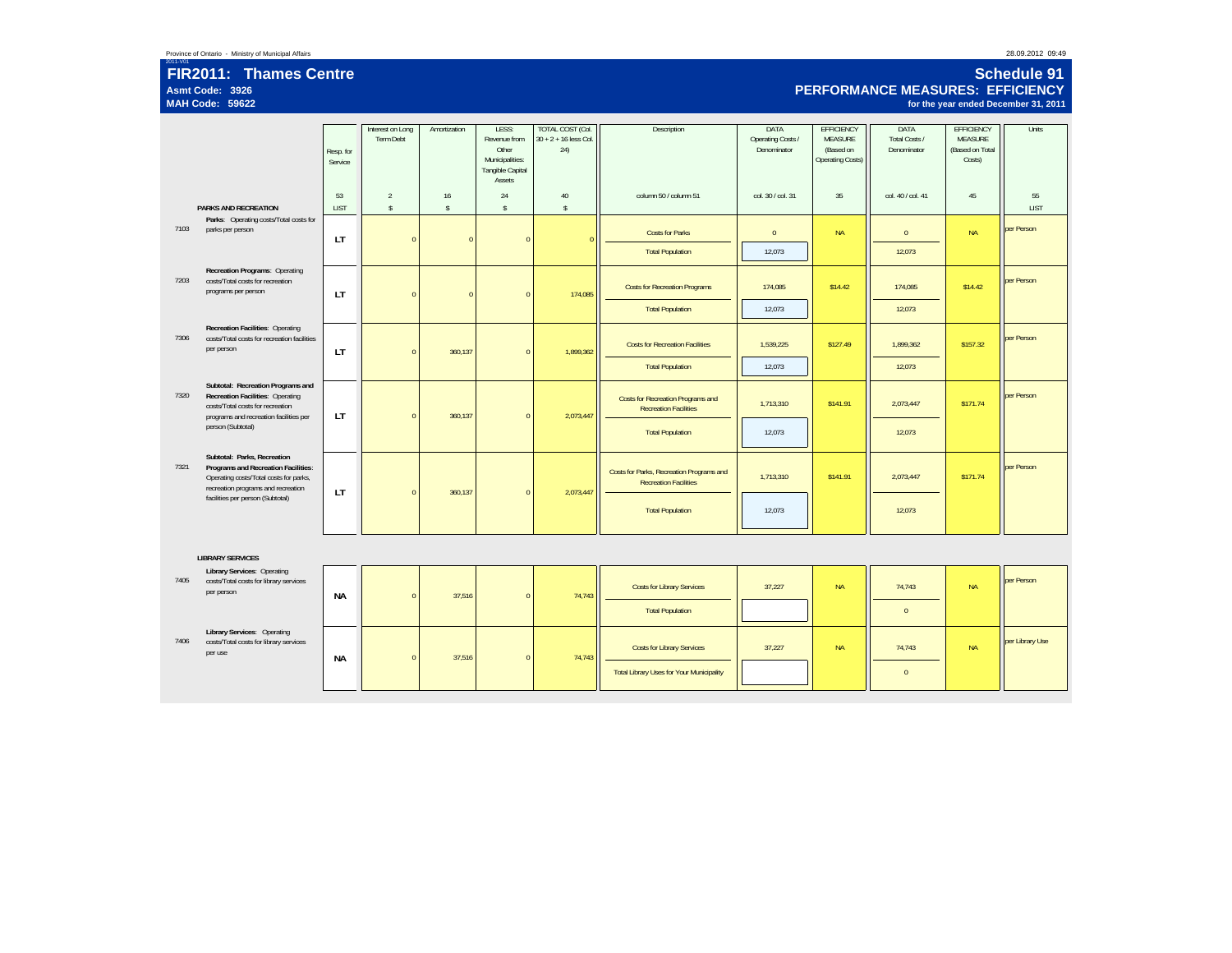# **Asmt Code: 3926MAH Code: 59622**

# **Schedule 92 PERFORMANCE MEASURES: EFFECTIVENESS**

**for the year ended December 31, 2011**

### **PROTECTION SERVICES**

|      | <b>FIRE SERVICES</b>                                                                                                                     | Description<br>Column 3 / Column 4                                                                          | Data<br>Column 5 / Column 6 | <b>Effectiveness Measure</b><br>$\overline{ }$ | <b>Units</b><br>$\mathsf{R}$ |
|------|------------------------------------------------------------------------------------------------------------------------------------------|-------------------------------------------------------------------------------------------------------------|-----------------------------|------------------------------------------------|------------------------------|
| 1151 | Residential Fire Related Civilian Injuries Number of residential<br>fire related civilian injuries per 1,000 persons                     | Total number of residential fire related civilian injuries<br>Total population / 1,000                      | $\mathbf{0}$<br>12.073      | 0.000                                          | per 1,000 persons            |
|      |                                                                                                                                          |                                                                                                             |                             |                                                |                              |
| 1152 | Residential Fire Related Civilian Injuries -- 5 Year Average<br>Number of residential fire related civilian injuries averaged over 5     | (Total number of residential fire related civilian injuries for<br>$2007 + 2008 + 2009 + 2010 + 2011$ / 5   | 0.000                       | 0.000                                          | per 1,000 persons            |
|      | years per 1,000 persons                                                                                                                  | Total population / 1,000                                                                                    | 12.073                      |                                                |                              |
| 1155 | Residential Fire Related Civilian Fatalities Number of                                                                                   |                                                                                                             |                             |                                                | per 1,000 persons            |
|      | residential fire related civilian fatalities per 1,000 persons                                                                           | Total number of residential fire related civilian fatalities                                                | 0.000                       | 0.000                                          |                              |
|      |                                                                                                                                          | Total population / 1,000                                                                                    | 12.073                      |                                                |                              |
| 1156 | Residential Fire Related Civilian Fatalities -- 5 Year Average<br>Number of residential fire related civilian fatalities averaged over 5 | (Total number of residential fire related civilian fatalities for<br>$2007 + 2008 + 2009 + 2010 + 2011$ / 5 | $\Omega$                    | 0.000                                          | per 1,000 persons            |
|      | years per 1,000 persons                                                                                                                  | Total population / 1,000                                                                                    | 12.073                      |                                                |                              |
|      |                                                                                                                                          |                                                                                                             |                             |                                                |                              |
| 1160 | Number of Residential Structural Fires: Number of residential<br>structural fires per 1,000 households                                   | Total number of residential structural fires                                                                | 19                          | 3.935                                          | per 1,000 households         |
|      |                                                                                                                                          | Total households / 1,000                                                                                    | 4.829                       |                                                |                              |

# 28.09.2012 09:49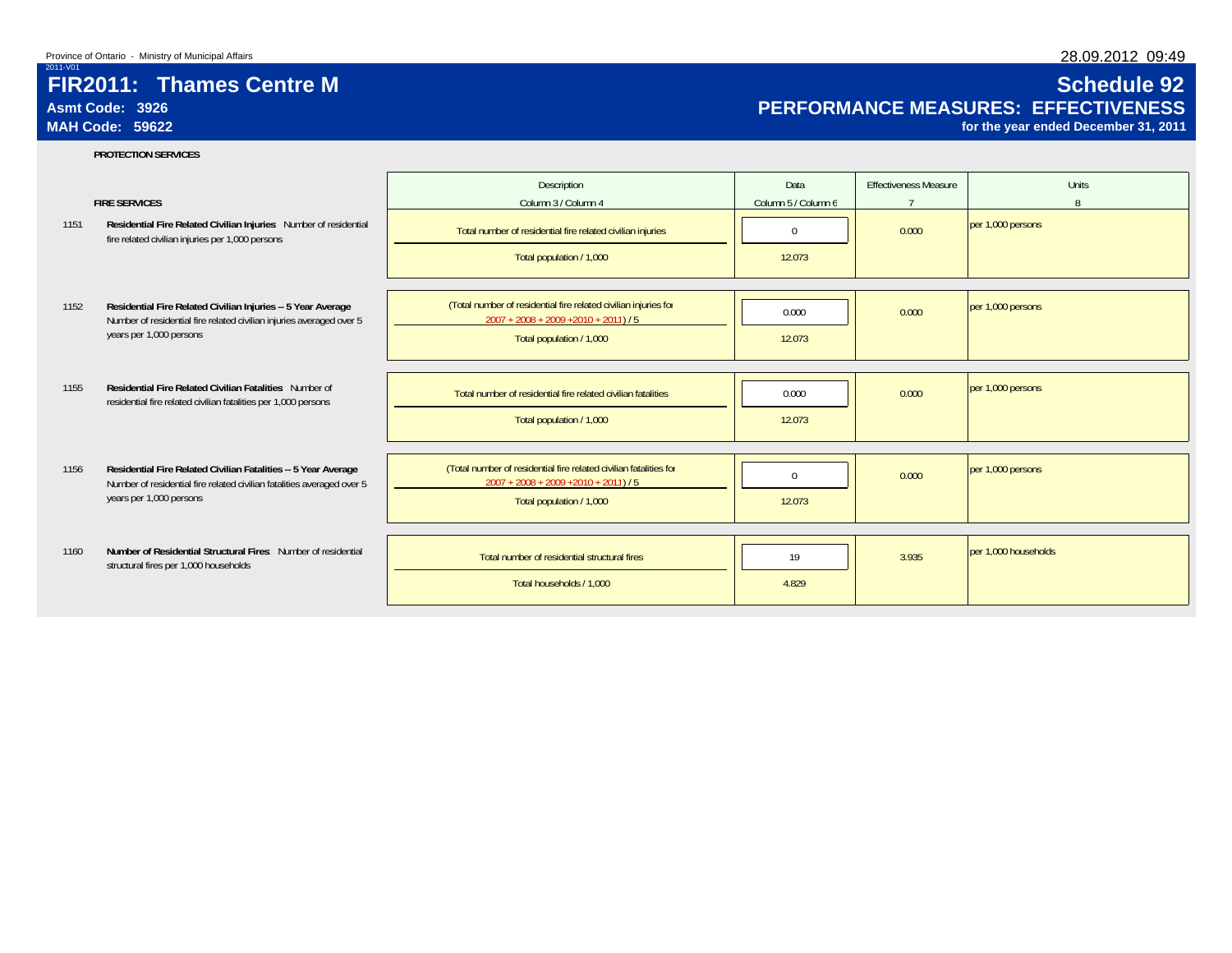# **Asmt Code: 3926MAH Code: 59622**

# **Schedule 92 PERFORMANCE MEASURES: EFFECTIVENESS**

**for the year ended December 31, 2011**

|      |                                                                                                               | Description                                                                                                                                           | Data                | <b>Effectiveness Measure</b>                                                  | <b>Units</b>                                                        |
|------|---------------------------------------------------------------------------------------------------------------|-------------------------------------------------------------------------------------------------------------------------------------------------------|---------------------|-------------------------------------------------------------------------------|---------------------------------------------------------------------|
|      | <b>POLICE</b>                                                                                                 | Column 3 / Column 4                                                                                                                                   | Column 5 / Column 6 | $7^{\circ}$                                                                   | 8                                                                   |
| 1258 | Crime Rate: Violent crime rate per 1,000 persons                                                              | Total number of actual incidents of violent crime                                                                                                     | 44                  | 3.644                                                                         | violent crimes per 1,000 persons                                    |
|      |                                                                                                               | Total population / 1,000                                                                                                                              | 12.073              |                                                                               |                                                                     |
| 1259 | Crime Rate: Property crime rate per 1,000 persons                                                             | Total number of actual incidents of property crime                                                                                                    | 312                 | 25,843                                                                        | property crimes per 1,000 persons                                   |
|      |                                                                                                               | Total population / 1,000                                                                                                                              | 12.073              |                                                                               |                                                                     |
|      |                                                                                                               |                                                                                                                                                       |                     |                                                                               |                                                                     |
| 1262 | Crime Rate: Crime Rate for Other Criminal Code offences,<br>excluding traffic, per 1,000 persons              | Total number of actual incidents of other Criminal Code offences, excluding traffic                                                                   | 62                  | 5.135                                                                         | other Criminal Code crimes, excluding traffic, per 1,000<br>persons |
|      |                                                                                                               | Total population / 1,000                                                                                                                              | 12.073              |                                                                               |                                                                     |
|      |                                                                                                               |                                                                                                                                                       |                     |                                                                               |                                                                     |
| 1263 | Crime Rate: Total crime rate per 1,000 persons (Criminal Code<br>offences, excluding traffic)                 | 418                                                                                                                                                   | 34.623              | total crimes per 1,000 persons (Criminal Code<br>offences, excluding traffic) |                                                                     |
|      |                                                                                                               | Total population / 1,000                                                                                                                              | 12.073              |                                                                               |                                                                     |
|      |                                                                                                               |                                                                                                                                                       |                     |                                                                               |                                                                     |
| 1265 | Youth Crime: Youth crime rate per 1,000 youths                                                                | Total number of youths cleared by charge or cleared otherwise                                                                                         | 15                  | 11.494                                                                        | youth crimes per 1,000 youths                                       |
|      |                                                                                                               | Youth population / 1,000                                                                                                                              | 1.305               |                                                                               |                                                                     |
|      |                                                                                                               |                                                                                                                                                       |                     |                                                                               |                                                                     |
|      | <b>BUILDING PERMITS AND INSPECTIONS</b>                                                                       |                                                                                                                                                       |                     | <b>Effectiveness Measure</b><br>(Median Number<br>of Working Days)            | <b>Units</b>                                                        |
|      | not issue a permit, and provide all reasons for refusal (by Category):                                        | Review of Complete Building Permit Applications: Median number of working days to review a complete building permit application and issue a permit or |                     | $7^{\circ}$                                                                   | 8                                                                   |
| 1351 | Reference: provincial standard is 10 working days                                                             |                                                                                                                                                       |                     |                                                                               | working days                                                        |
| 1352 |                                                                                                               |                                                                                                                                                       |                     | working days                                                                  |                                                                     |
|      | Reference: provincial standard is 15 working days                                                             |                                                                                                                                                       |                     |                                                                               |                                                                     |
| 1353 | Reference: provincial standard is 20 working days                                                             |                                                                                                                                                       |                     | working days                                                                  |                                                                     |
| 1354 | d) Category 4: Complex Buildings (post disaster buildings, including hospitals, power/water, fire/police/EMS, |                                                                                                                                                       |                     | working days                                                                  |                                                                     |
|      | Reference: provincial standard is 30 working days                                                             |                                                                                                                                                       |                     |                                                                               |                                                                     |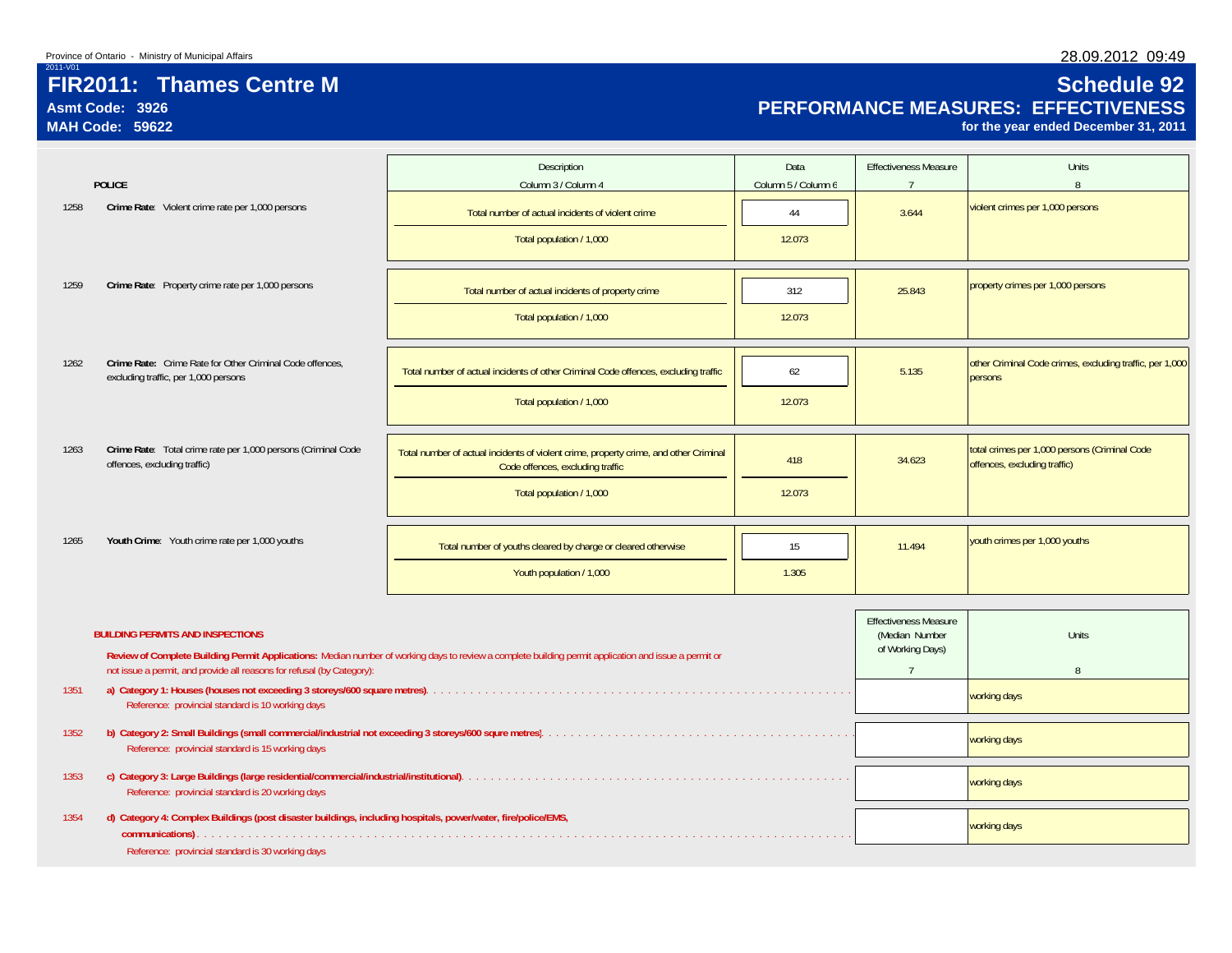# **Asmt Code: 3926MAH Code: 59622**

2011-V01

2161 2162 2164

2165

2251

2351

# **Schedule 92 PERFORMANCE MEASURES: EFFECTIVENESS**

**for the year ended December 31, 2011**

# **TRANSPORTATION SERVICES**

### **ROADWAYS**

|                                                                                                                                                                                        | Description                                                                                                                           | Data                                                                                                                                  | <b>Effectiveness Measure</b> | Units                                                                                                                  |
|----------------------------------------------------------------------------------------------------------------------------------------------------------------------------------------|---------------------------------------------------------------------------------------------------------------------------------------|---------------------------------------------------------------------------------------------------------------------------------------|------------------------------|------------------------------------------------------------------------------------------------------------------------|
| <b>ROADWAYS</b>                                                                                                                                                                        | Column 3 / Column 4                                                                                                                   | Column 5 / Column 6                                                                                                                   | $7\overline{ }$              | $\mathsf{R}$                                                                                                           |
| Adequacy of Roads: Percentage of paved lane kilometres where<br>the condition is rated as good to very good                                                                            | Number of paved lane kilometres where the condition is rated as good to very good                                                     | 360                                                                                                                                   | 100.0%                       | of paved lane kilometres were rated as good to very<br>good                                                            |
|                                                                                                                                                                                        | Total number of paved lane kilometres                                                                                                 | 360                                                                                                                                   |                              |                                                                                                                        |
|                                                                                                                                                                                        |                                                                                                                                       | <b>DATA</b>                                                                                                                           | <b>DATA</b>                  |                                                                                                                        |
|                                                                                                                                                                                        |                                                                                                                                       | Number of structures<br>where the condition<br>of primary<br>components is rated<br>as good to very<br>good, requiring only<br>repair | <b>Total Number</b>          |                                                                                                                        |
| Data for Adequacy of Bridges and Culverts                                                                                                                                              |                                                                                                                                       | Column 5                                                                                                                              | Column 6                     |                                                                                                                        |
|                                                                                                                                                                                        |                                                                                                                                       |                                                                                                                                       |                              |                                                                                                                        |
|                                                                                                                                                                                        | Subtotal                                                                                                                              | <b>NA</b>                                                                                                                             | $\mathbf{0}$                 |                                                                                                                        |
|                                                                                                                                                                                        |                                                                                                                                       |                                                                                                                                       |                              |                                                                                                                        |
|                                                                                                                                                                                        | Description                                                                                                                           | Data                                                                                                                                  | <b>Effectiveness Measure</b> | <b>Units</b>                                                                                                           |
|                                                                                                                                                                                        | Column 3 / Column 4                                                                                                                   | Column 5 / Column 6                                                                                                                   | $\overline{7}$               | $\mathsf{R}$                                                                                                           |
| Adequacy of Bridges and Culverts: Percentage of bridges and<br>culverts where the condition is rated as good to very good                                                              | Number of bridges and culverts where the condition of primary components is rated<br>as good to very good, requiring only maintenance | <b>NA</b>                                                                                                                             | <b>NA</b>                    | of bridges and culverts were rated in good to very good<br>condition                                                   |
|                                                                                                                                                                                        | Total number of bridges and culverts                                                                                                  | $\mathbf{0}$                                                                                                                          |                              |                                                                                                                        |
| Effective Snow and Ice Control for Winter Roads: Percentage<br>of winter events where the response met or exceeded locally<br>determined municipal service levels for road maintenance | Number of winter events where the response met or exceeded locally determined<br>municipal service levels for road maintenance        | 16                                                                                                                                    | 100.0%                       | of winter events where response met or exceeded<br>locally determined municipal service levels for road<br>maintenance |
|                                                                                                                                                                                        | Total number of winter events                                                                                                         | 16                                                                                                                                    |                              |                                                                                                                        |
| <b>TRANSIT</b>                                                                                                                                                                         |                                                                                                                                       |                                                                                                                                       |                              |                                                                                                                        |
| Conventional Transit Ridership: Number of conventional transit<br>passenger trips per person in the service area in a year                                                             | Total number of regular service passenger trips on conventional transit in the<br>service area                                        | $\overline{0}$                                                                                                                        | <b>NA</b>                    | conventional transit trips per person in the service area<br>in a year                                                 |
|                                                                                                                                                                                        | Population of service area                                                                                                            |                                                                                                                                       |                              |                                                                                                                        |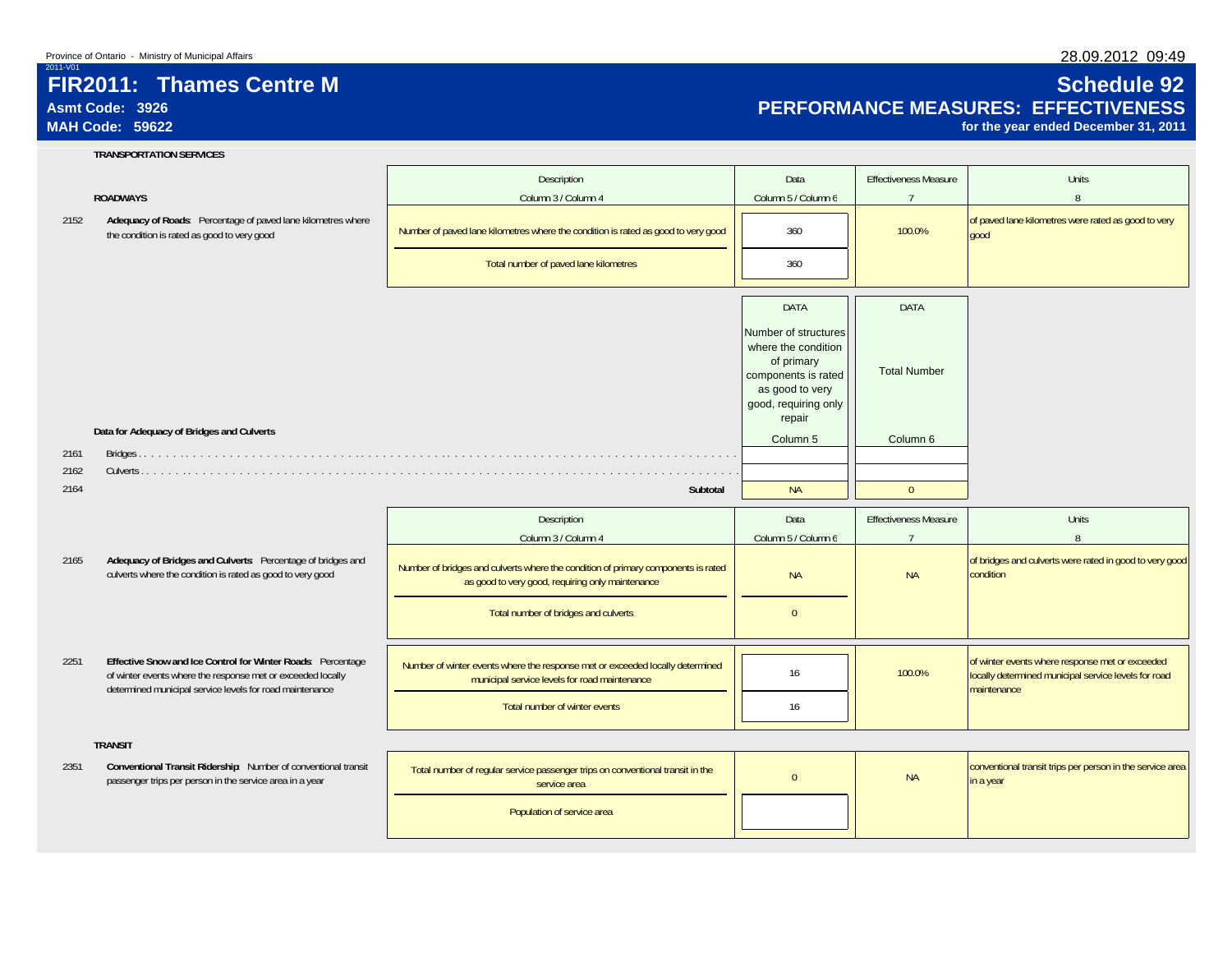# **Asmt Code: 3926MAH Code: 59622**

2011-V01

### **ENVIRONMENTAL SERVICES**

### **WASTEWATER SYSTEM**

- 3154**Wastewater Main Backups**: Number of wastewater main
- 3155estimated to have by-passed treatment

### **WATER**

- 3355**Boil Water Advisories**: Weighted number of days when a boil water advisory issued by the Medical Officer of Health, applicable to a municipal water supply, was in effect
- 3356**Water Main Breaks**: Number of water main breaks per 100

### **SOLID WASTE MANAGEMENT**

3452complaints received in a year concerning the collection of garbage and recycled materials per 1,000 households

|                                                                                                                                  | Description                                                                                            | Data                | <b>Fffectiveness Measure</b> | Units                                                                                                       |
|----------------------------------------------------------------------------------------------------------------------------------|--------------------------------------------------------------------------------------------------------|---------------------|------------------------------|-------------------------------------------------------------------------------------------------------------|
| <b>WASTEWATER SYSTEM</b>                                                                                                         | Column 3 / Column 4                                                                                    | Column 5 / Column 6 |                              |                                                                                                             |
| Wastewater Main Backups: Number of wastewater main<br>backups per 100 kilometres of wastewater main in a year                    | Total number of backed up wastewater mains                                                             | $\Omega$            | <b>NA</b>                    | wastewater main backups per 100 kilometres of<br>wastewater main in a year                                  |
|                                                                                                                                  | Total kilometres of wastewater mains / 100                                                             | 0.00                |                              |                                                                                                             |
| Wastewater Bypasses Treatment Percentage of wastewater                                                                           | Estimated megalitres of untreated wastewater                                                           | 0.000               | 0.000%                       | of wastewater is estimated to have bypassed treatment                                                       |
| estimated to have by-passed treatment                                                                                            | Total megalitres of treated wastewater PLUS Estimated megalitres of untreated<br>wastewater            | 101.550             |                              |                                                                                                             |
| <b>WATER</b>                                                                                                                     | 1 megalitre = $1,000,000$ litres                                                                       |                     |                              |                                                                                                             |
| Boil Water Advisories: Weighted number of days when a boil<br>water advisory issued by the Medical Officer of Health, applicable | Summation of: Number of boil water days times the number of connections affected                       | $\Omega$            | 0.0000                       | weighted days a year when boil water advisories were<br>in effect in the service area                       |
| to a municipal water supply, was in effect                                                                                       | Total connections in the service area                                                                  | 2.265               |                              |                                                                                                             |
|                                                                                                                                  |                                                                                                        |                     |                              |                                                                                                             |
| Water Main Breaks: Number of water main breaks per 100<br>kilometres of water distribution pipe in a year                        | Number of water main breaks in a year                                                                  | $\Omega$            | <b>NA</b>                    | water main breaks per 100 kilometres of water<br>distribution/transmission pipe in a year                   |
|                                                                                                                                  | Total kilometres of water distribution/transmission pipe / 100                                         | 0.00                |                              |                                                                                                             |
| <b>SOLID WASTE MANAGEMENT</b>                                                                                                    |                                                                                                        |                     |                              |                                                                                                             |
| Complaints - Garbage and Recycling Collection Number of<br>complaints received in a year concerning the collection of garbage    | Number of complaints received in a year concerning the collection of garbage and<br>recycled materials |                     | <b>NA</b>                    | complaints were received in a year concerning the<br>collection of garbage and recycled materials per 1,000 |
| and recycled materials per 1,000 households                                                                                      | Total households / 1.000                                                                               | 4.829               |                              | households                                                                                                  |

### 28.09.2012 09:49

# **Schedule 92 PERFORMANCE MEASURES: EFFECTIVENESS**

**for the year ended December 31, 2011**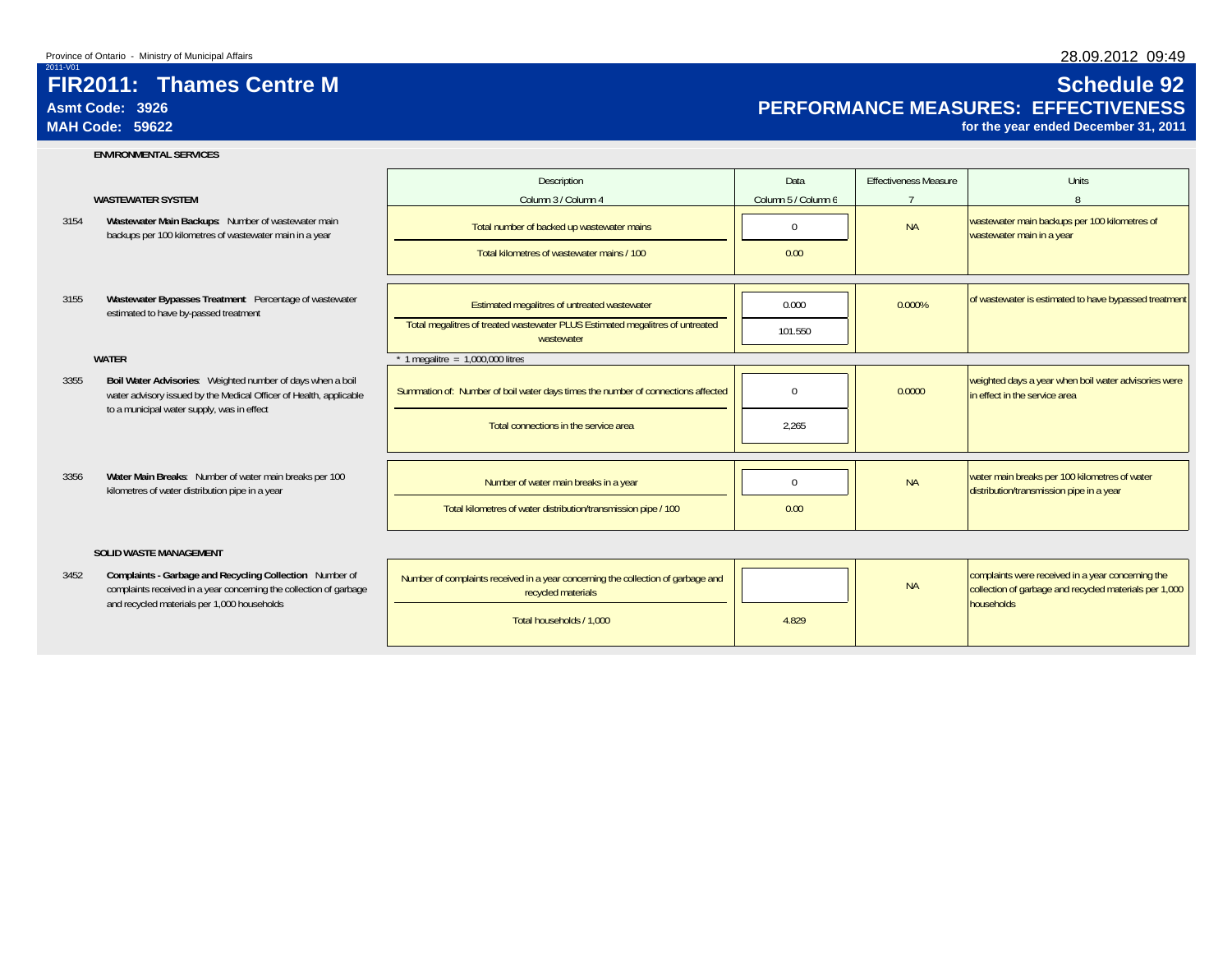# **FIR2011: Thames Centre MAsmt Code: 3926**

Site 10 . . . . . . . . . . . . . . . . . . . . . . . . . . . . . . . . days a year an MOE compliance order for remediation was in effect

**MAH Code: 59622**

2011-V01

3562

# **Schedule 92 PERFORMANCE MEASURES: EFFECTIVENESS**

**for the year ended December 31, 2011**

days a year an MOE compliance order for remediation

was in effect

|      | Solid Waste Management Facility Compliance                                                                                                                 |                                                                                                                                                                                                                      | <b>Effectiveness Measure</b>           |                                                                      |
|------|------------------------------------------------------------------------------------------------------------------------------------------------------------|----------------------------------------------------------------------------------------------------------------------------------------------------------------------------------------------------------------------|----------------------------------------|----------------------------------------------------------------------|
| 3552 |                                                                                                                                                            |                                                                                                                                                                                                                      |                                        |                                                                      |
|      |                                                                                                                                                            | Number of days per year when a Ministry of Environment compliance order for remediation concerning an air or groundwater standard was in effect for a municipally owned Solid Waste Management facility (by facility |                                        |                                                                      |
|      | Complete for each municipally owned Solid Waste Management<br>facility with an MOE Certificate of Approval which has a compliance<br>order for remediation | Name of Solid Waste Facility (List Facility with highest number of days first)                                                                                                                                       | <b>Effectiveness Measure</b><br>(Days) | Units                                                                |
|      |                                                                                                                                                            | 3                                                                                                                                                                                                                    | $\overline{7}$                         |                                                                      |
| 3553 |                                                                                                                                                            |                                                                                                                                                                                                                      |                                        | days a year an MOE compliance order for remediation<br>was in effect |
| 3554 |                                                                                                                                                            |                                                                                                                                                                                                                      |                                        | days a year an MOE compliance order for remediation<br>was in effect |
| 3555 |                                                                                                                                                            |                                                                                                                                                                                                                      |                                        | days a year an MOE compliance order for remediation<br>was in effect |
| 3556 |                                                                                                                                                            |                                                                                                                                                                                                                      |                                        | days a year an MOE compliance order for remediation<br>was in effect |
| 3557 |                                                                                                                                                            |                                                                                                                                                                                                                      |                                        | days a year an MOE compliance order for remediation<br>was in effect |
| 3558 |                                                                                                                                                            |                                                                                                                                                                                                                      |                                        | days a year an MOE compliance order for remediation<br>was in effect |
| 3559 |                                                                                                                                                            |                                                                                                                                                                                                                      |                                        | days a year an MOE compliance order for remediation<br>was in effect |
| 3560 |                                                                                                                                                            |                                                                                                                                                                                                                      |                                        | days a year an MOE compliance order for remediation<br>was in effect |
| 3561 |                                                                                                                                                            |                                                                                                                                                                                                                      |                                        | days a year an MOE compliance order for remediation<br>was in effect |

|      |                                                                                                                                                           | Description<br>Column 3 / Column 4                                                                                                                               | Data<br>Column 5 / Column 6 | <b>Effectiveness Measure</b> | <b>Units</b>                                                                                             |
|------|-----------------------------------------------------------------------------------------------------------------------------------------------------------|------------------------------------------------------------------------------------------------------------------------------------------------------------------|-----------------------------|------------------------------|----------------------------------------------------------------------------------------------------------|
| 3655 | Diversion of Residential Solid Waste: Percentage of residential<br>solid waste diverted for recycling                                                     | Total tonnes of residential solid waste diverted                                                                                                                 | 1.673.0                     | 44.4%                        | of residential solid waste was diverted for recycling                                                    |
|      |                                                                                                                                                           | Total tonnes of residential solid waste disposed of and total tonnes diverted                                                                                    | 3,764.0                     |                              |                                                                                                          |
| 3656 | Diversion of Residential Solid Waste*: Percentage of residential<br>solid waste diverted for recycling (based on combined residential<br>and ICI tonnage) | Total tonnes of solid waste diverted from all property classes<br>Total tonnes of solid waste disposed of and total tonnes diverted from all property<br>classes |                             | <b>NA</b>                    | of residential solid waste was diverted for recycling<br>(based on combined residential and ICI tonnage) |

*\* This measure should be completed only if tonnage for residential solid waste cannot be identified separately from ICI tonnage.*

# 28.09.2012 09:49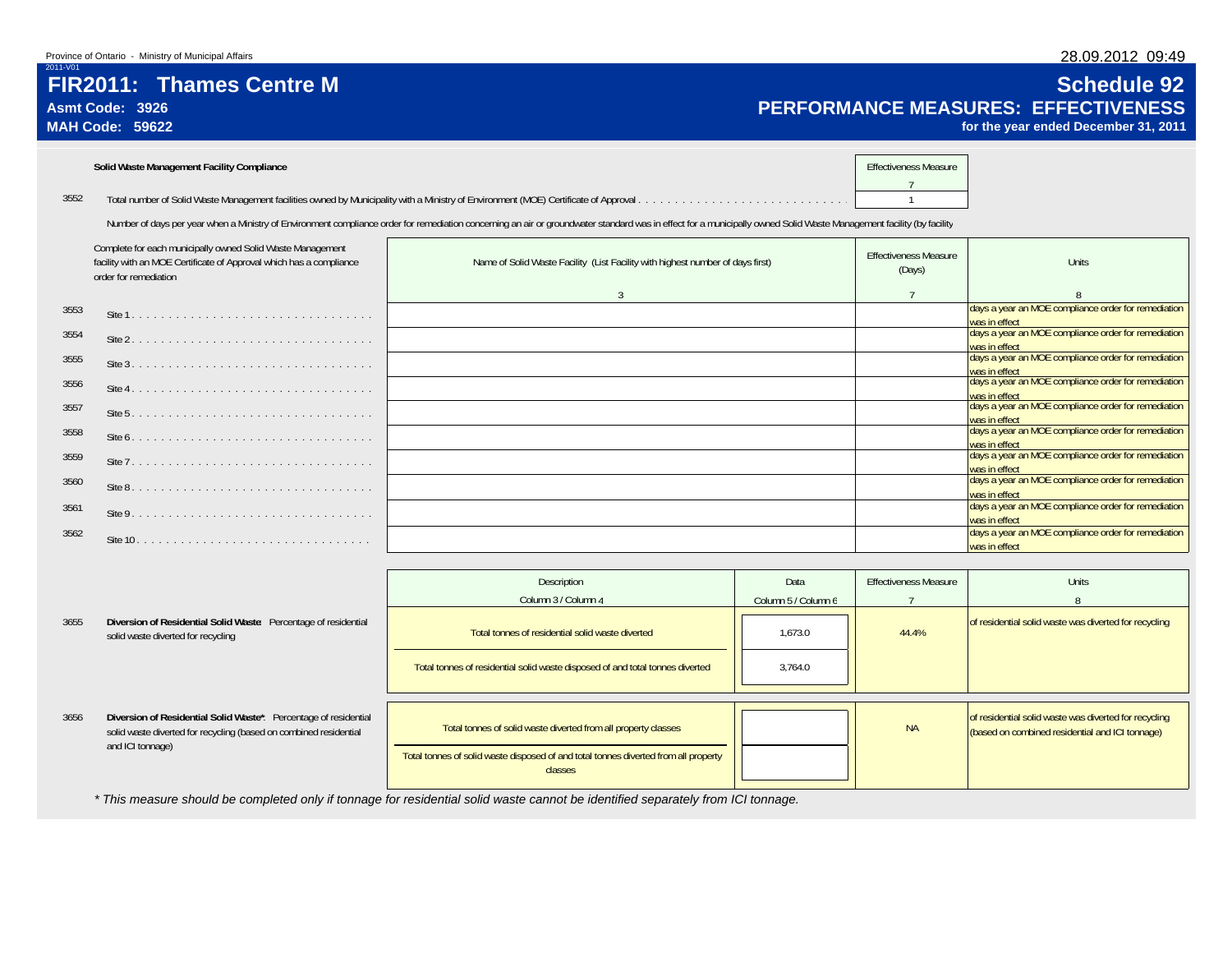# **FIR2011: Thames Centre M**

## **Asmt Code: 3926MAH Code: 59622**

# **Schedule 92 PERFORMANCE MEASURES: EFFECTIVENESS**

**for the year ended December 31, 2011**

|      | PARKS AND RECREATION                                                                                                           |                                                                                                                                         |                     |                                     |                                                                           |
|------|--------------------------------------------------------------------------------------------------------------------------------|-----------------------------------------------------------------------------------------------------------------------------------------|---------------------|-------------------------------------|---------------------------------------------------------------------------|
|      |                                                                                                                                | Description                                                                                                                             | Data                | <b>Effectiveness Measure</b>        | Units                                                                     |
|      |                                                                                                                                | Column 3 / Column 4                                                                                                                     | Column 5 / Column 6 | $\overline{7}$                      | 8                                                                         |
| 7152 | Trails: Total kilometres of trails per 1,000 persons                                                                           | Total kilometres of trails (owned by municipality and third parties)                                                                    | 15                  | 1.242                               | kilometres of trails per 1,000 persons                                    |
|      |                                                                                                                                | Total population / 1,000                                                                                                                | 12.073              |                                     |                                                                           |
| 7155 | Open Space: Hectares of open space per 1,000 persons<br>(municipally owned)                                                    | Total hectares of open space (municipally owned)                                                                                        | 130                 | 10.768                              | hectares of open space per 1,000 persons (municipally<br>owned)           |
|      |                                                                                                                                | Total population / 1,000                                                                                                                | 12.073              |                                     |                                                                           |
|      | Third Party Property (Subject to joint use agreement, reciprocal agreement, lease)                                             |                                                                                                                                         |                     | Hectares<br>$\overline{7}$          |                                                                           |
| 7154 |                                                                                                                                |                                                                                                                                         |                     |                                     |                                                                           |
| 7156 |                                                                                                                                |                                                                                                                                         |                     |                                     |                                                                           |
| 7357 |                                                                                                                                |                                                                                                                                         |                     |                                     |                                                                           |
| 7360 |                                                                                                                                |                                                                                                                                         |                     |                                     |                                                                           |
|      | Calculating Numerator in Line 7255, Column 5<br>Participant Hours for Recreation Programs:                                     |                                                                                                                                         |                     | Participant Hours<br>$\overline{7}$ |                                                                           |
| 7250 |                                                                                                                                |                                                                                                                                         |                     |                                     |                                                                           |
| 7251 |                                                                                                                                |                                                                                                                                         |                     | 4,540                               |                                                                           |
| 7252 |                                                                                                                                |                                                                                                                                         |                     | 520                                 |                                                                           |
| 7253 |                                                                                                                                |                                                                                                                                         |                     | 500                                 |                                                                           |
| 7254 |                                                                                                                                |                                                                                                                                         | Subtotal            | 5,560                               |                                                                           |
|      |                                                                                                                                | Description                                                                                                                             | Data                | <b>Effectiveness Measure</b>        | <b>Units</b>                                                              |
|      |                                                                                                                                | Column 3 / Column 4                                                                                                                     | Column 5 / Column 6 | $\overline{7}$                      | 8                                                                         |
| 7255 | Participant Hours for Recreation Programs: Total participant<br>hours for recreation programs per 1,000 persons                | Total participant hours for recreation programs (registered, drop-in and permitted<br>programs)                                         | 5,560               | 460.532                             | participant hours of recreation programs per 1,000<br>persons             |
|      |                                                                                                                                | Total population / 1,000                                                                                                                | 12.073              |                                     |                                                                           |
|      |                                                                                                                                |                                                                                                                                         |                     |                                     |                                                                           |
| 7356 | Indoor Recreation Facilites: Square metres of indoor recreation<br>facilities per 1,000 persons (municipally owned)            | Square metres of indoor recreation facilities (municipally owned)                                                                       | 13.284              | 1.100.306                           | square metres of indoor recreation facilities<br>(municipally owned)      |
|      |                                                                                                                                | Total population / 1,000                                                                                                                | 12.073              |                                     |                                                                           |
|      |                                                                                                                                |                                                                                                                                         |                     |                                     |                                                                           |
| 7359 | Outdoor Recreation Facility Space: Square metres of outdoor<br>recreation facility space per 1,000 persons (municipally owned) | Square metres of outdoor recreation facility space with controlled access and<br>electrical or mechanical functions (municipally owned) | 120,022             | 9,941.357                           | square metres of outdoor recreation facility space<br>(municipally owned) |
|      |                                                                                                                                | Total population / 1,000                                                                                                                | 12.073              |                                     |                                                                           |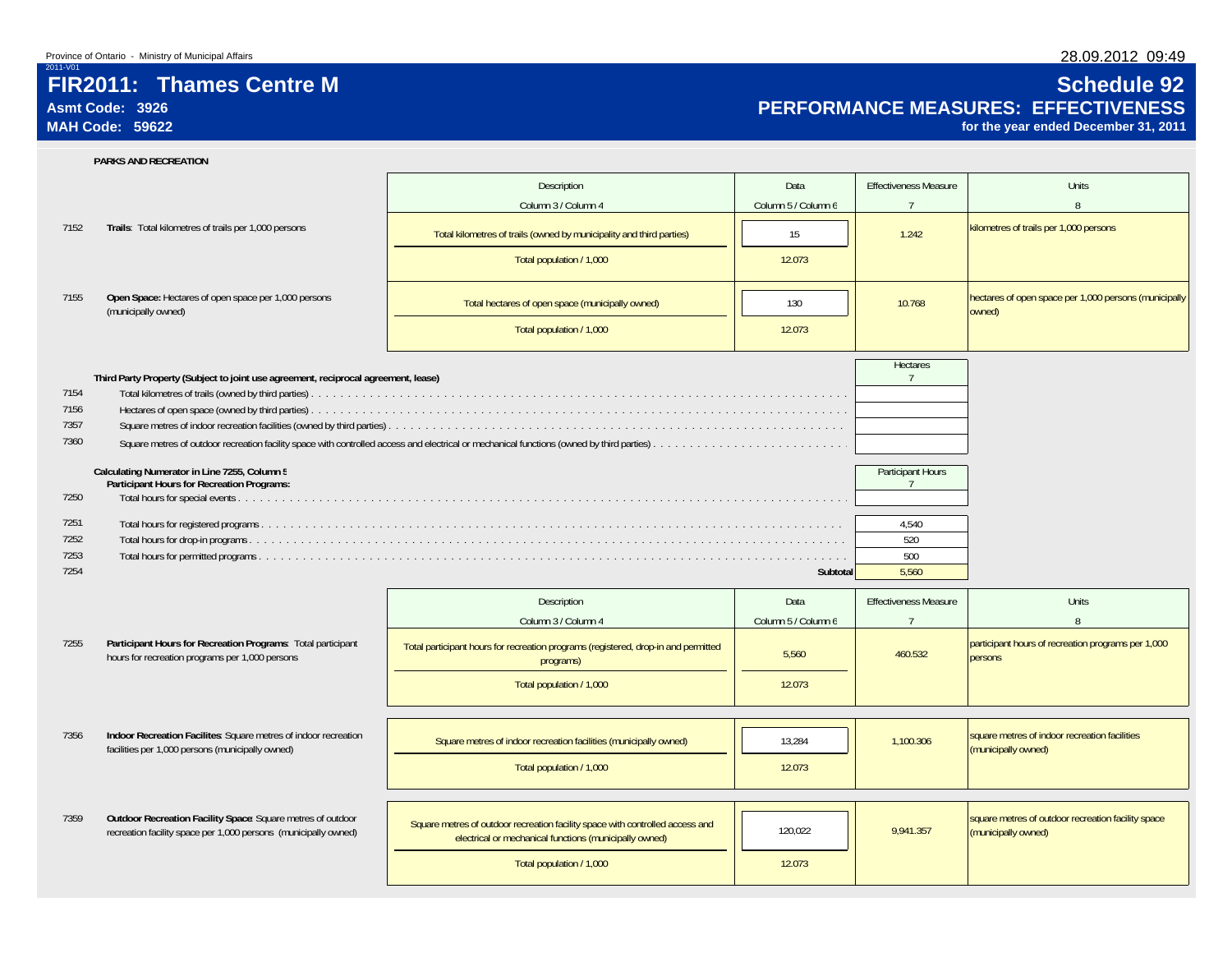# **FIR2011: Thames Centre M**

## **Asmt Code: 3926MAH Code: 59622**

7460

# **Schedule 92**

# **PERFORMANCE MEASURES: EFFECTIVENESS**

**for the year ended December 31, 2011**

### **LIBRARY SERVICES**

|      | Calculating Numerator and Denominator in line 7460. Complete 2 of the following 6 lines<br>Single-tier or lower-tier (Not a member of a union public library). | Data | Units          |
|------|----------------------------------------------------------------------------------------------------------------------------------------------------------------|------|----------------|
| 7451 |                                                                                                                                                                |      | library uses   |
| 7452 |                                                                                                                                                                |      | persons        |
|      | Member of a union public library                                                                                                                               |      |                |
| 7453 |                                                                                                                                                                |      | library uses   |
| 7454 |                                                                                                                                                                |      | <b>persons</b> |
|      | Upper-tier with a library board                                                                                                                                |      |                |
| 7455 |                                                                                                                                                                |      | library uses   |
| 7456 |                                                                                                                                                                |      | persons        |
|      |                                                                                                                                                                |      |                |

|                                           | Description             | Data                | <b>Effectiveness Measure</b> | Units                   |
|-------------------------------------------|-------------------------|---------------------|------------------------------|-------------------------|
|                                           | Column 3 / Column 4     | Column 5 / Column 6 |                              |                         |
| Library services: Library uses per person | Total library uses      |                     | <b>NA</b>                    | library uses per person |
|                                           | <b>Total population</b> |                     |                              |                         |

|      |              | Effectiveness Measure | Units                       |
|------|--------------|-----------------------|-----------------------------|
|      | Type of uses |                       |                             |
| 7463 |              |                       | electronic library uses     |
| 7462 |              |                       | non-electronic library uses |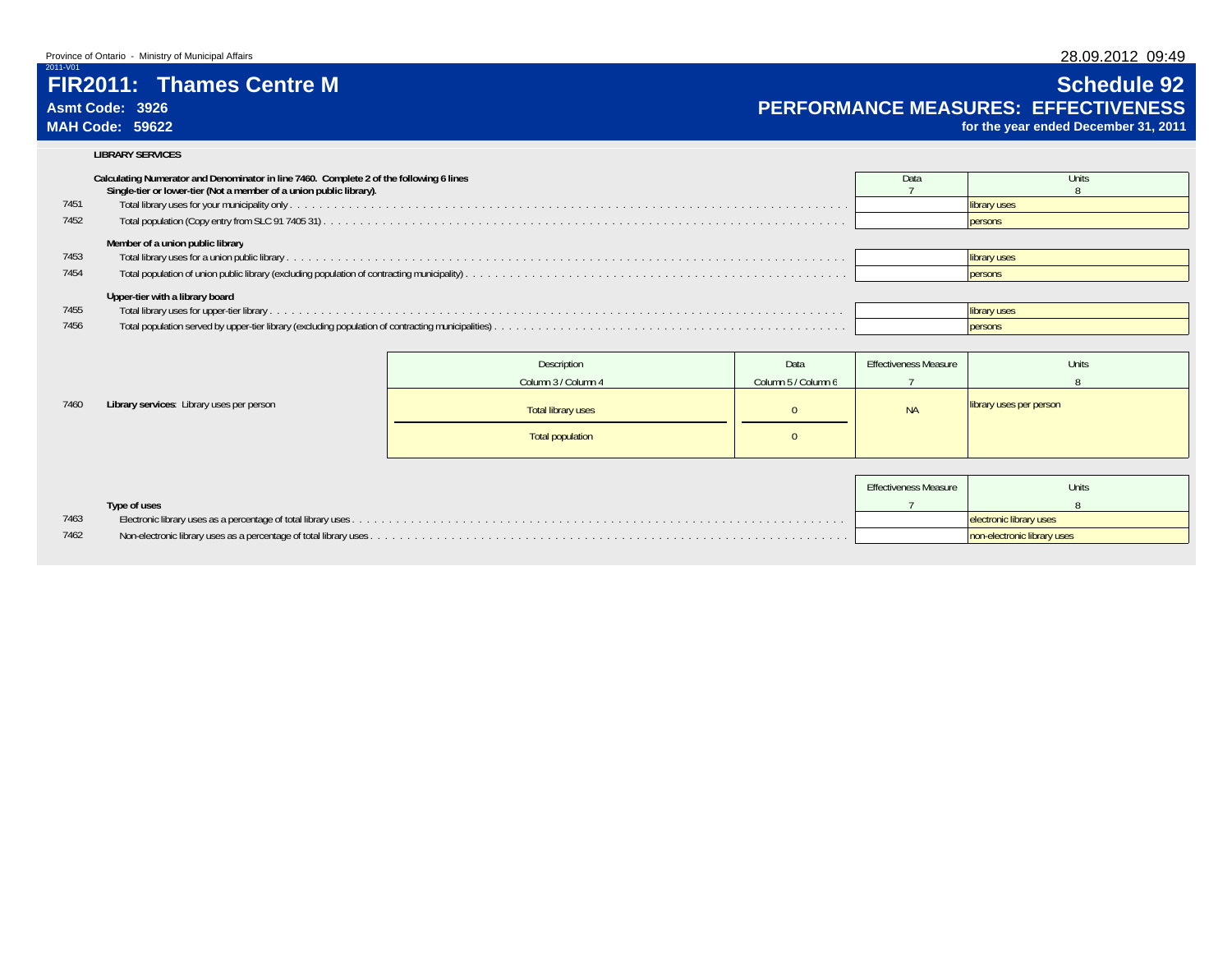# **FIR2011: Thames Centre MAsmt Code: 3926**

**MAH Code: 59622**

2011-V01

8170

8165

# **Schedule 92 PERFORMANCE MEASURES: EFFECTIVENESS**

**for the year ended December 31, 2011**

hectares were re-designated from agricultural purposes<br>to other uses since January 1, 2000

### **PLANNING AND DEVELOPMENT**

|      | <b>LAND USE PLANNING</b>          | Residential Units within<br>Settlement Areas | <b>Total Residential Units</b> |
|------|-----------------------------------|----------------------------------------------|--------------------------------|
|      | Calculating Measure in line 8170: |                                              |                                |
| 8171 |                                   |                                              |                                |
| 8172 |                                   |                                              |                                |
| 8173 |                                   |                                              |                                |
|      |                                   |                                              |                                |
| 8175 | Subtotal                          |                                              |                                |
| 8174 |                                   |                                              |                                |

|                                                                                                           | Description                                                          | Data                | <b>Effectiveness Measure</b> | Units                                                                 |
|-----------------------------------------------------------------------------------------------------------|----------------------------------------------------------------------|---------------------|------------------------------|-----------------------------------------------------------------------|
|                                                                                                           | Column 3 / Column 4                                                  | Column 5 / Column 6 |                              |                                                                       |
| Location of New Residential Units: Percentage of new<br>residential units located within settlement areas | Number of new residential units located within settlement areas      |                     | <b>NA</b>                    | of new residential units which are located within<br>settlement areas |
|                                                                                                           | Total number of new residential units within the entire municipality | $\mathbf{U}$        |                              |                                                                       |

| 8163 | Preservation of Agricultural Land in Reporting Year.              |
|------|-------------------------------------------------------------------|
|      | Percentage of land designated for agricultural purposes which was |
|      | not re-designated for other uses during the reporting year        |

### 8164Percentage of land designated for agricultural purposes which not re-designated for other uses relative to the base year of

|                                                                                                                                                                                                              | Description                                                                                                                                                                                                  | Data                | <b>Effectiveness Measure</b> | <b>Units</b>                                                                                                                           |
|--------------------------------------------------------------------------------------------------------------------------------------------------------------------------------------------------------------|--------------------------------------------------------------------------------------------------------------------------------------------------------------------------------------------------------------|---------------------|------------------------------|----------------------------------------------------------------------------------------------------------------------------------------|
|                                                                                                                                                                                                              | Column 3 / Column 4                                                                                                                                                                                          | Column 5 / Column 6 |                              |                                                                                                                                        |
| Preservation of Agricultural Land in Reporting Year.<br>Percentage of land designated for agricultural purposes which was<br>not re-designated for other uses during the reporting year                      | Hectares of land designated for agricultural purposes in the<br>Official Plan as of December 31, 2011<br>Hectares of land designated for agricultural purposes in the<br>Official Plan as of January 1, 2011 |                     | <b>NA</b>                    | of land designated for agricultural purposes in the<br>Official Plan was not re-designated for other uses<br>during the reporting year |
| Preservation of Agricultural Land Relative to Base Year.<br>Percentage of land designated for agricultural purposes which was                                                                                | Hectares of land designated for agricultural purposes in the<br>Official Plan as of December 31, 2011                                                                                                        |                     | <b>NA</b>                    | of land designated for agricultural purposes in the<br>Official Plan was not re-designated for other uses                              |
| not re-designated for other uses relative to the base year of 2000                                                                                                                                           | Hectares of land designated for agricultural purposes in the<br>Official Plan as of January 1, 2000                                                                                                          |                     |                              | relative to the base year of 2000                                                                                                      |
|                                                                                                                                                                                                              |                                                                                                                                                                                                              |                     | <b>Effectiveness Measure</b> | Units                                                                                                                                  |
|                                                                                                                                                                                                              |                                                                                                                                                                                                              |                     |                              | 8                                                                                                                                      |
| Number of hectares re-designated during reporting year.<br>Number of hectares of land originally designated for agricultural<br>purposes which was re-designated for other uses during the<br>reporting year |                                                                                                                                                                                                              |                     | <b>NA</b>                    | hectares were re-designated from agricultural purposes<br>to other uses during the reporting year                                      |
| Number of hectares re-designated since January 1, 2000                                                                                                                                                       |                                                                                                                                                                                                              |                     |                              |                                                                                                                                        |

. . . . . . . . . . . . . . . . . . . . . . . . . . . . . . . . . . . . . . . . . . . . . . . . . . . . . . . . . . . . . . NA

### 8166 **Number of hectares re-designated since January 1, 2000**: Number of hectares of land originally designated for agricultural purposes which was re-designated for other uses since January 1, 2000

28.09.2012 09:49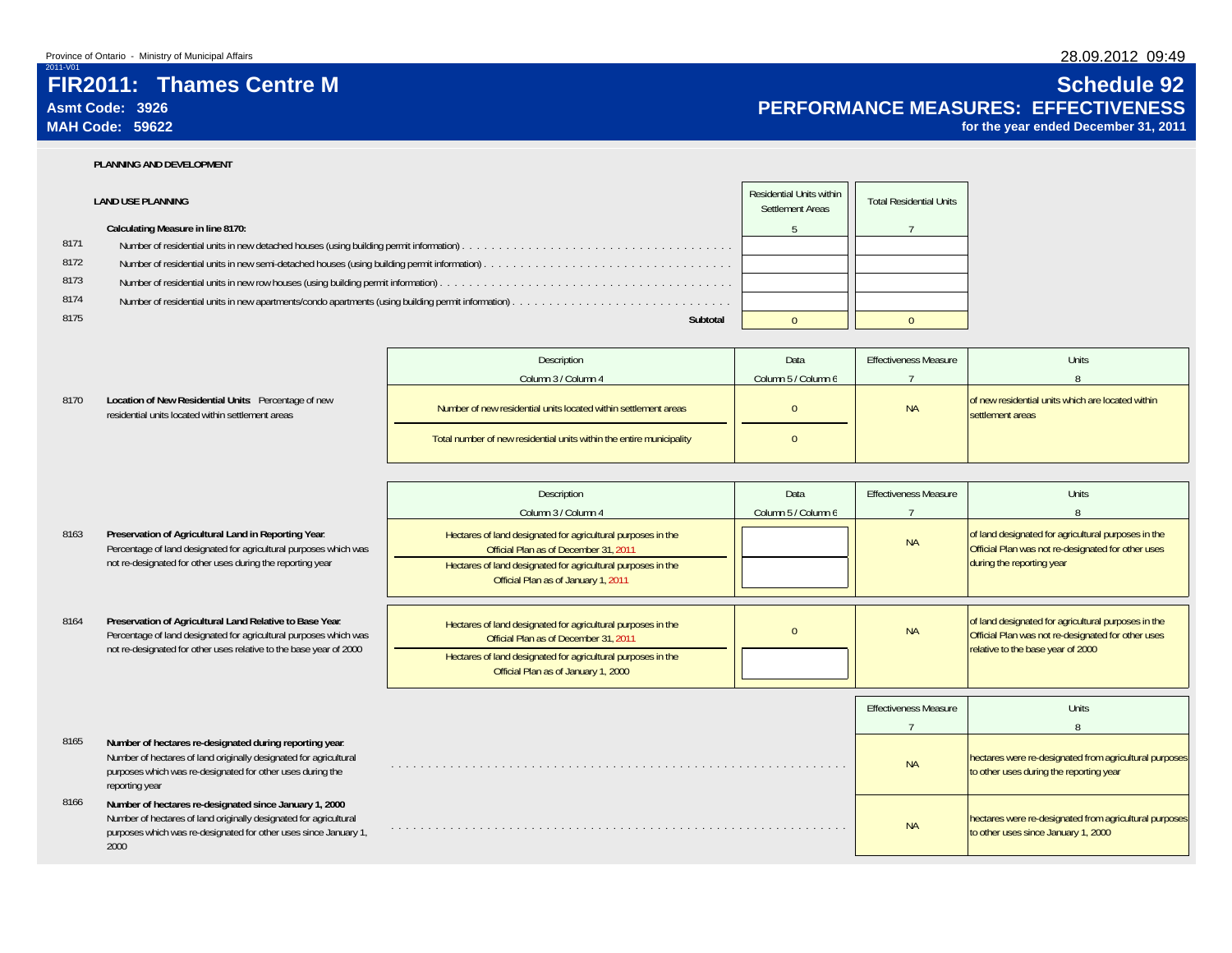## 28.09.2012 09:49

# **FIR2011: Thames Centre MAsmt Code: 3926**

**MAH Code: 59622**

# **Schedule 92 PERFORMANCE MEASURES: EFFECTIVENESS**

**for the year ended December 31, 2011**

|      |                                                                                                             | <b>Hectares</b> | Units                                                  |
|------|-------------------------------------------------------------------------------------------------------------|-----------------|--------------------------------------------------------|
| 8167 | Size of Settlement Area: Hectares of land in the settlement area<br>as of December 31 of the reporting year | 46,790          | hectares of land in the settlement area as of December |
|      |                                                                                                             |                 |                                                        |

|  |                                                                                                                              | Description                                                                                                                                 | Data                | Effectiveness Measure | Units                                                                                 |  |
|--|------------------------------------------------------------------------------------------------------------------------------|---------------------------------------------------------------------------------------------------------------------------------------------|---------------------|-----------------------|---------------------------------------------------------------------------------------|--|
|  |                                                                                                                              | Column 3 / Column 4                                                                                                                         | Column 5 / Column 6 |                       |                                                                                       |  |
|  | Change in Size of Settlement Area: Percentage change in the<br>size of the settlement area relative to the base year of 2004 | Hectares of land in the settlement area as of Dec. 31,2011 less the number of<br>hectares of land in the settlement area as of Jan. 1, 2004 |                     | 0.0%                  | increase/(decrease) in the size of the settlement area<br>relative to January 1, 2004 |  |
|  |                                                                                                                              | Hectares of land in the settlement area as of January 1, 2004                                                                               | 46.790              |                       |                                                                                       |  |

8168**Change in Size of Settler**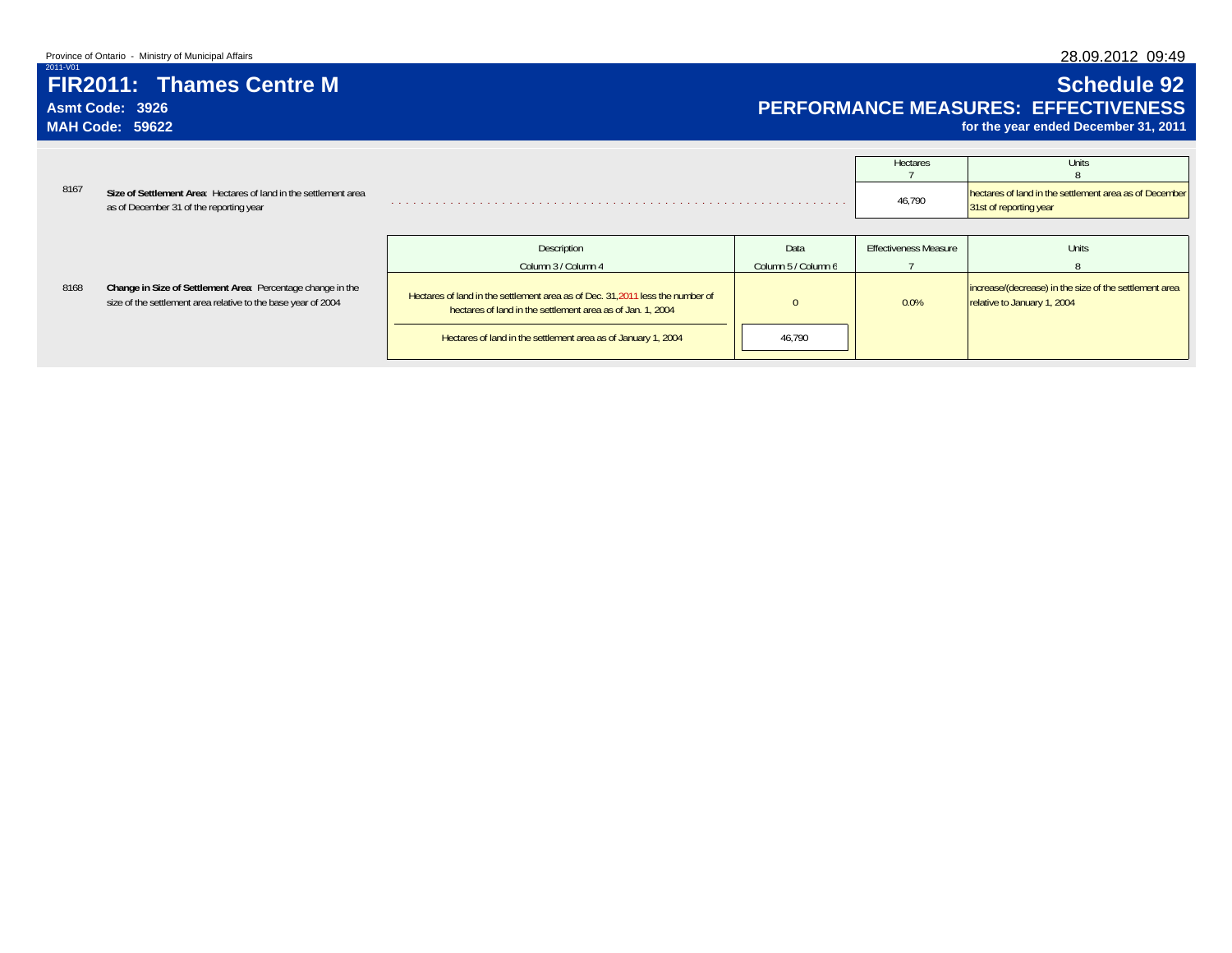| Province of Ontario<br>Ministry of Municipal Affairs | 09:49<br>1.09.2012<br>ንՋ<br>. <del>. .</del> |
|------------------------------------------------------|----------------------------------------------|
| 2011-V01                                             |                                              |

# **FIR2011: Thames Centre M Schedule 93**<br>Asmt Code: 3926 **Schedule 93 Asmt Code: 3926 PERFORMANCE MEASURES: NOTES (OPTIONAL)**

Municipalities may enter information to explain the unique circumstances of the municipality which affect MPMP results. All Measures from Schedule 91 and 92 are available, however information is not required for every service area.

| ASINT COUP: 3920       | <b>PERFURMANGE MEASURES: NOTES (UPTIUNAL)</b> |
|------------------------|-----------------------------------------------|
| <b>MAH Code: 59622</b> | for the year ended December 31, 2011          |
|                        |                                               |

**EFFICIENCY Measures Reported on Schedule 91 \* Use ALT + ENTER keys to "Return" to the next line. Notes**  $\overline{2}$ 9914 **Total Municipal Costs GENERAL GOVERNMENT** 0100 **General Comments:** 0206 **General Government**: Operating costs for governance and corporate management as a % of total municipal operating costs AND

Total costs for governance and corporate management as a % of total municipal costs

### **FIRE**

### 1100 **General Comments:**

1103 **Fire Services**: Operating costs/Total costs for fire services per \$1,000 of assessment

### **POLICE**

- 1200 **General Comments:**
- 1204 **Police Services**: Operating costs/Total costs for police services per person

### **BUILDING PERMITS AND INSPECTION SERVICES**

- 1300 **General Comments:**
- 1301 **Building Permits and Inspection Services** : Operating costs/Total costs for building permits and inspection services per \$1,000 of construction activity (based on permits issued)

### **ROADWAYS**

- 2100 **General Comments:**
- 2111 **Paved Roads**: Operating costs/Total costs for paved (hard top) roads per lane kilometre
- 2110 **Unpaved Roads**: Operating costs/Total costs for unpaved (loose top) roads per lane kilometre
- 2130 **Bridges and Culverts**: Operating costs/Total costs for bridges and culverts per square metre of surface area
- 2205 **Winter Control**: Operating costs/Total costs for winter maintenance of roadways, excluding sidewalks and parking lots, per lane kilometre maintained in winter

### **TRANSIT**

- 2300 **General Comments:**
- 2303 **Conventional Transi**t: Operating costs/Total costs for conventional transit per regular service passenger trip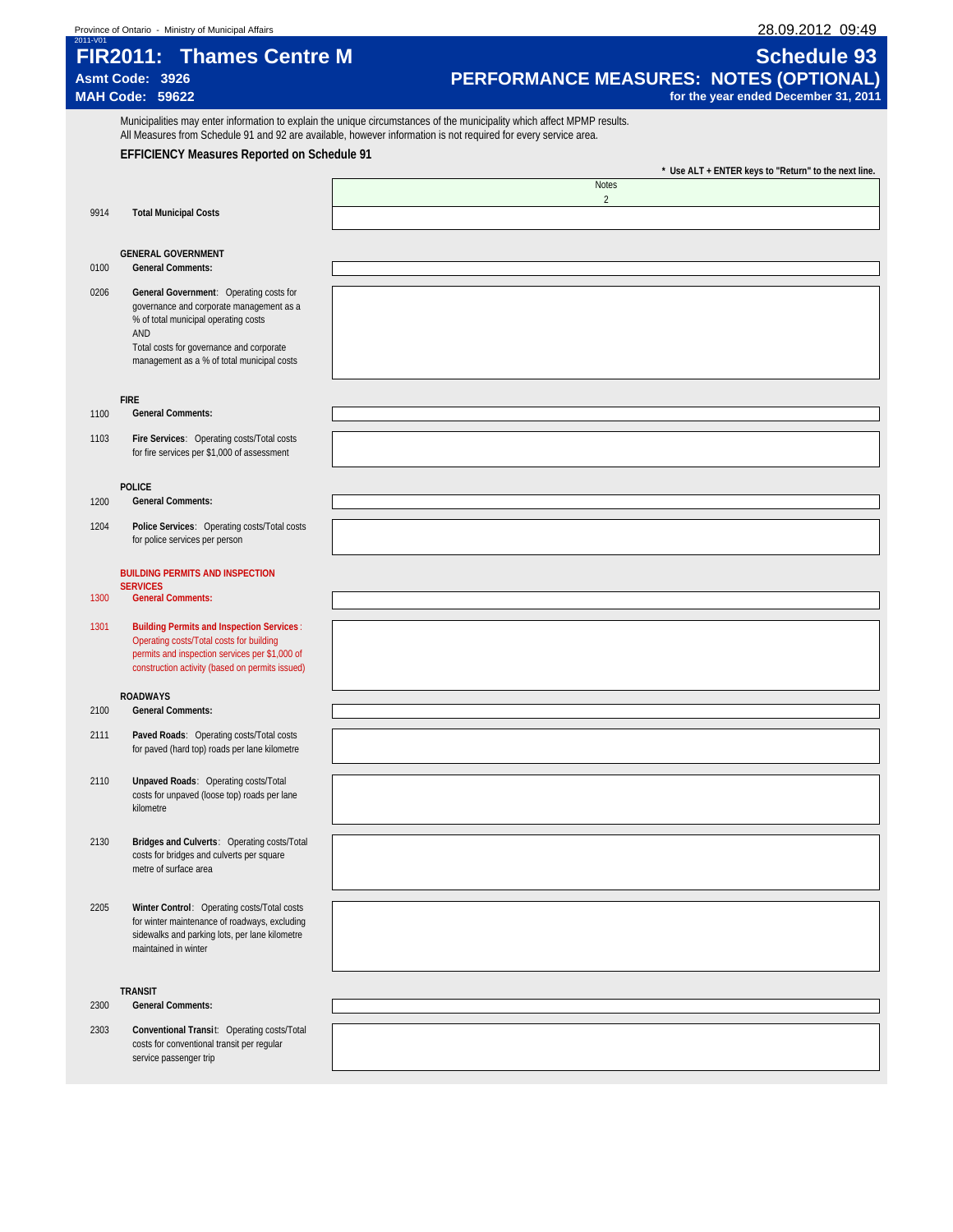# **FIR2011: Thames Centre M Schedule 93**

- **WASTEWATER** 3100 **General Comments:**
- 3111 **Wastewater Collection/Conveyance**: Operating costs/Total costs for the collection/conveyance of wastewater per kilometre of wastewater main
- 3112 **Wastewater Treatment and Disposal**: Operating costs/Total costs for the treatment and disposal of wastewater per megalitre
- 3113 **Wastewater Collection/Conveyance, Treatment and Disposal (Integrated System)**: Operating costs/Total costs for the collection/conveyance, treatment and disposal of wastewater per megalitre

### **STORM WATER**

- 3200 **General Comments:**
- 3209 **Urban Storm Water Management (Separate Storm Water System)**: Operating costs/Total costs for urban storm water management (collection, treatment, disposal) per kilometre of drainage system
- 3210 **Rural Storm Water Management (Separate Storm Water System)**: Operating costs/Total costs for rural storm water management (collection, treatment, disposal) per kilometre of drainage system

### **WATER**

- 3300 **General Comments:**
- 3311 **Treatment of Drinking Water**: Operating costs/Total costs for the treatment of drinking water per megalitre
- 3312 **Distribution/Transmission of Drinking Water**: Operating costs/Total costs for the distribution/transmission of drinking water per kilometre of water distribution/transmision pipe
- 3313 **Treatment and Distribution/Transmission of Drinking Water (Integrated System)** : Operating costs/Total costs for the treatment and distribution/transmission of drinking water per megalitre

### **SOLID WASTE**

3400 **General Comments:**

- 3404 **Garbage Collection**: Operating costs/Total costs for garbage collection per tonne (or per household)
- 3504 **Garbage Disposal**: Operating costs/Total costs for garbage disposal per tonne (or per household)
- 3606 **Solid Waste Diversion**: Operating costs/Total costs for solid waste diversion per tonne (or per household)

# Asmt Code: 3926<br> **PERFORMANCE MEASURES: NOTES (OPTIONAL)**<br>
for the year ended December 31, 2011 for the year ended December 31, 2011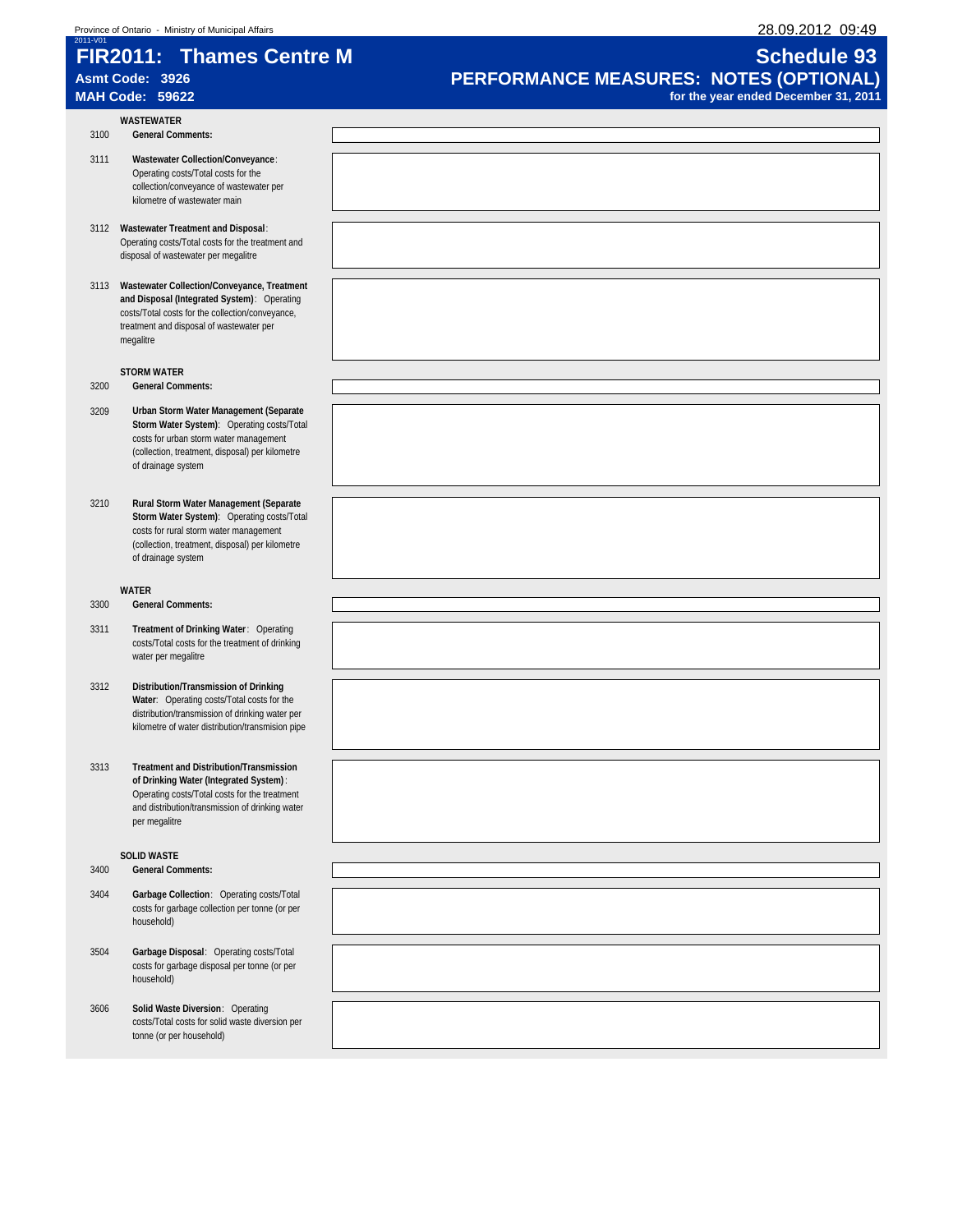| 2011-V01 | Province of Ontario - Ministry of Municipal Affairs                                                                                                                                      | 28.09.2012 09:49                                                               |
|----------|------------------------------------------------------------------------------------------------------------------------------------------------------------------------------------------|--------------------------------------------------------------------------------|
|          | <b>FIR2011: Thames Centre M</b>                                                                                                                                                          | <b>Schedule 93</b>                                                             |
|          | Asmt Code: 3926<br><b>MAH Code: 59622</b>                                                                                                                                                | PERFORMANCE MEASURES: NOTES (OPTIONAL)<br>for the year ended December 31, 2011 |
| 3607     | Solid Waste Management (Integrated<br>System): Average operating costs/Total<br>costs for solid waste management (collection,<br>disposal and diversion) per tonne (or per<br>household) |                                                                                |
| 7100     | PARKS AND RECREATION<br><b>General Comments:</b>                                                                                                                                         |                                                                                |
| 7103     | Parks: Operating costs/Total costs for parks<br>per person                                                                                                                               |                                                                                |
| 7203     | Recreation Programs: Operating costs/Total<br>costs for recreation programs per person                                                                                                   |                                                                                |
| 7306     | Recreation Facilities: Operating costs/Total<br>costs for recreation facilities per person                                                                                               |                                                                                |
| 7320     | Subtotal: Recreation Programs and<br>Recreation Facilities: Operating costs/Total<br>costs for recreation programs and recreation<br>facilities per person (Subtotal)                    |                                                                                |
| 7321     | Subtotal: Parks, Recreation Programs and<br>Recreation Facilities: Operating costs/Total<br>costs for parks, recreation programs and<br>recreation facilities per person (Subtotal)      |                                                                                |
| 7400     | <b>LIBRARY SERVICES</b><br><b>General Comments:</b>                                                                                                                                      |                                                                                |
| 7405     | Library Services per Person: Operating<br>costs/Total costs for library services per<br>norcon                                                                                           |                                                                                |
| 7406     | Library Costs per Use: Operating costs/Total<br>costs for library services per use                                                                                                       |                                                                                |
|          | EFFECTIVENESS Measures Reported on Schedule 92                                                                                                                                           |                                                                                |
|          | <b>PROTECTION SERVICES</b>                                                                                                                                                               | <b>Notes</b>                                                                   |
| 1150     | <b>FIRE</b><br><b>General Comments:</b>                                                                                                                                                  | $\mathfrak{D}$                                                                 |
| 1151     | Residential Fire Related Civilian Injuries :<br>Number of residential fire related civilian<br>injuries per 1,000 persons                                                                |                                                                                |
| 1152     | Residential Fire Related Civilian Injuries --<br>5 Year Average: Number of residential fire<br>related civilian injuries averaged over 5 years<br>per 1,000 persons                      |                                                                                |
| 1155     | <b>Residential Fire Related Civilian Fatalities:</b><br>Number of residential fire related civilian<br>fatalities per 1,000 persons                                                      |                                                                                |
| 1156     | Residential Fire Related Civilian Fatalities --<br>5 Year Average: Number of residential fire<br>related civilian fatalities averaged over 5 years<br>per 1,000 persons                  |                                                                                |
| 1160     | <b>Number of Residential Structural Fires:</b><br>Number of residential structural fires per 1,000<br>households                                                                         |                                                                                |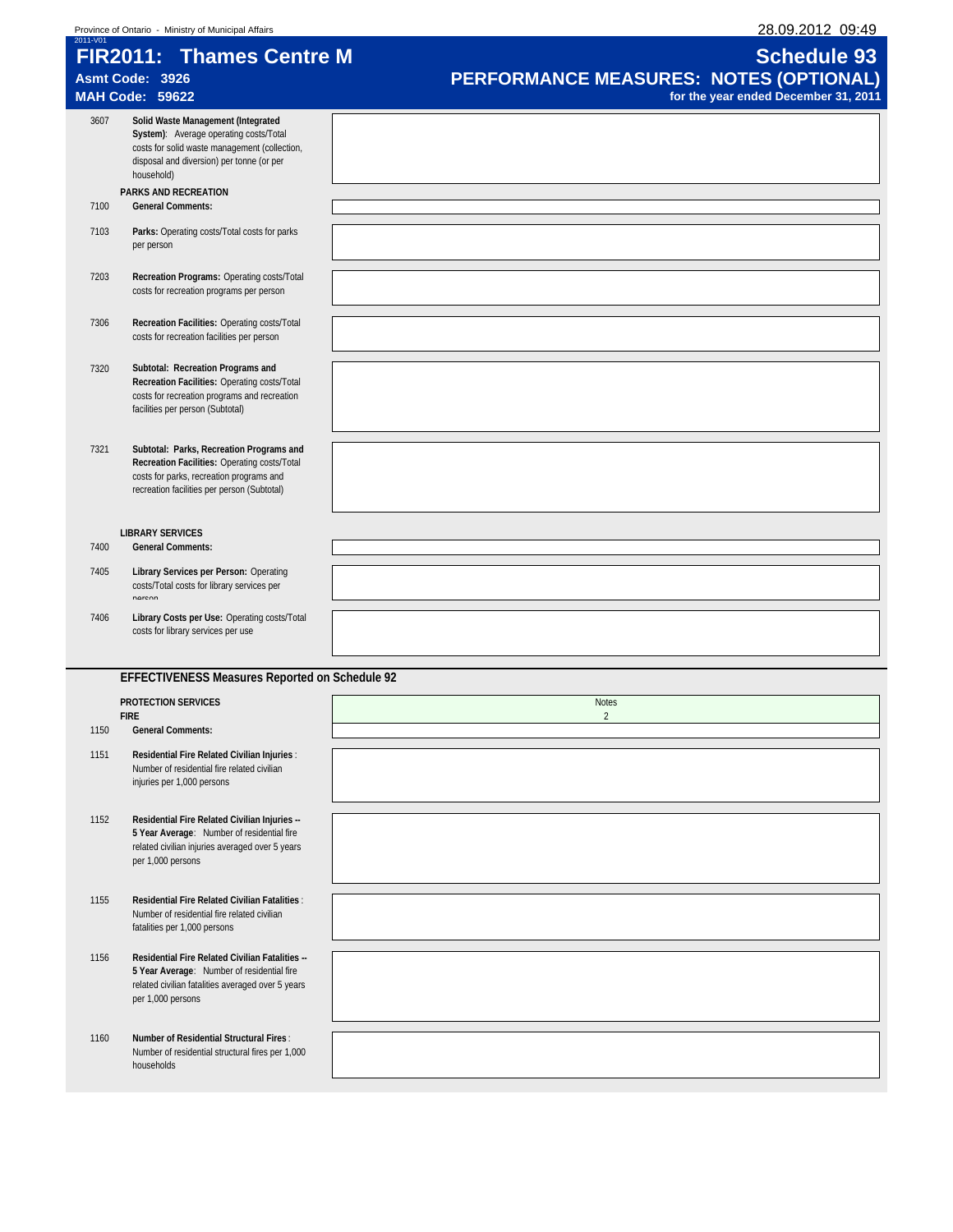# Province of Ontario - Ministry of Municipal Affairs 28.09.2012 09:49<br>
28.09.2012 09:49 2011-V01<br> **FIR2011: Thames Centre M FIR2011: Thames Centre M**<br>Asmt Code: 3926

# **Asmt Code: 3926 PERFORMANCE MEASURES: NOTES (OPTIONAL) MAH Code: 59622 for the year ended December 31, 2011**

| 1250 | <b>POLICE</b><br><b>General Comments:</b>                                                                     |  |
|------|---------------------------------------------------------------------------------------------------------------|--|
|      |                                                                                                               |  |
| 1258 | Crime Rate: Violent crime rate per 1,000<br>persons                                                           |  |
| 1259 | Crime Rate: Property crime rate per 1,000                                                                     |  |
|      | persons                                                                                                       |  |
| 1262 | Crime Rate: Crime Rate for Other Criminal                                                                     |  |
|      | Code offences, excluding traffic, per 1,000<br>norcone                                                        |  |
| 1263 | Crime Rate: Total crime rate per 1,000                                                                        |  |
|      | persons (Criminal Code offences, excluding<br>traffio)                                                        |  |
| 1265 | Crime Rate: Youth crime rate per 1,000                                                                        |  |
|      | youths                                                                                                        |  |
|      | <b>BUILDING PERMITS AND INSPECTION</b><br><b>SERVICES</b>                                                     |  |
| 1350 | <b>General Comments:</b>                                                                                      |  |
|      | <b>Review of Complete Building Permit Applications:</b><br>Median number of working days to review a complete |  |
|      | building permit application and issue a permit or not                                                         |  |
|      | issue a permit, and provide all reasons for refusal (by<br>Category):                                         |  |
| 1351 | <b>Review of Complete Building Permit</b>                                                                     |  |
|      | Applications: Category 1: Houses (houses                                                                      |  |
|      | not exceeding 3 storeys / 600 square metres)                                                                  |  |
|      |                                                                                                               |  |
| 1352 | <b>Review of Complete Building Permit</b>                                                                     |  |
|      | Applications: Category 2: Small Buildings                                                                     |  |
|      | (small commercial/industrial not exceeding 3<br>storeys / 600 square metres)                                  |  |
|      |                                                                                                               |  |
|      |                                                                                                               |  |
| 1353 | <b>Review of Complete Building Permit</b><br>Applications: Category 3: Large Buildings                        |  |
|      | (large residential / commercial / industrial /                                                                |  |
|      | institutional)                                                                                                |  |
| 1354 | <b>Review of Complete Building Permit</b>                                                                     |  |
|      | Applications: Category 4: Complex<br>Buildings (post disaster buildings, including                            |  |
|      | hospitals, power / water, fire / police / EMS,                                                                |  |
|      | communications)                                                                                               |  |
|      | <b>TRANSPORTATION SERVICES</b>                                                                                |  |
| 2150 | <b>ROADWAYS</b><br><b>General Comments:</b>                                                                   |  |
|      |                                                                                                               |  |
| 2152 | Adequacy of Roads: Percentage of paved<br>lane kilometres where the condition is rated as                     |  |
|      | good to very good                                                                                             |  |
| 2165 | Adequacy of Bridges and Culverts:                                                                             |  |
|      | Percentage of bridges and culverts where the                                                                  |  |
|      | condition is rated as good to very good                                                                       |  |
|      |                                                                                                               |  |
| 2251 | Effective Snow and Ice Control for Winter                                                                     |  |
|      | Roads: Percentage of winter events where                                                                      |  |
|      | the response met or exceeded locally<br>determined municipal service levels for road                          |  |
|      | maintenance                                                                                                   |  |
|      |                                                                                                               |  |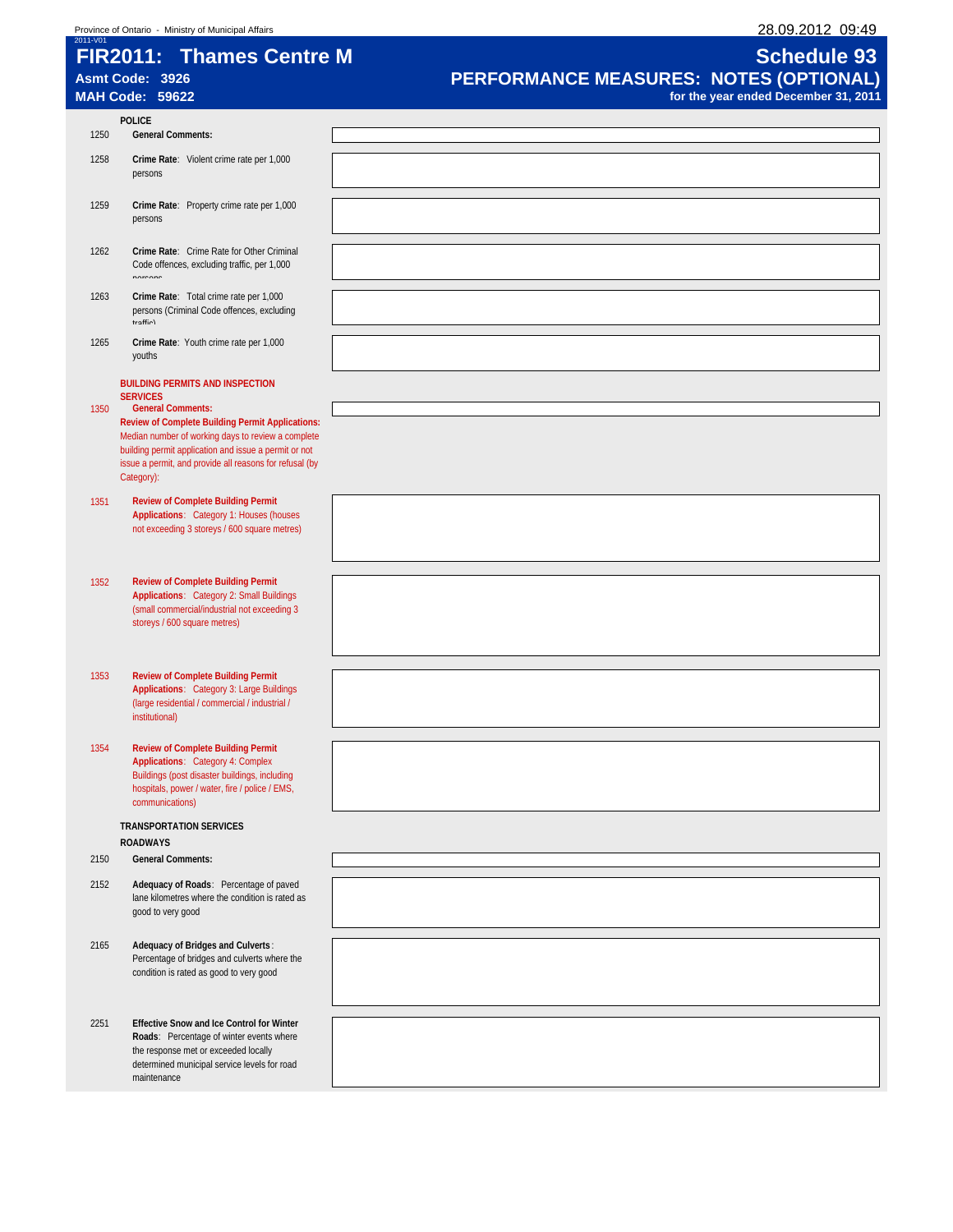# Province of Ontario - Ministry of Municipal Affairs 28.09.2012 09:49<br>
28.09.2012 09:49 2011-V01<br> **FIR2011: Thames Centre M FIR2011: Thames Centre M**<br>Asmt Code: 3926

# **Asmt Code: 3926 PERFORMANCE MEASURES: NOTES (OPTIONAL) MAH Code: 59622 for the year ended December 31, 2011**

|      | <b>TRANSIT</b>                                                                                                                                                                                                                                                                                                                        |  |
|------|---------------------------------------------------------------------------------------------------------------------------------------------------------------------------------------------------------------------------------------------------------------------------------------------------------------------------------------|--|
| 2350 | <b>General Comments:</b>                                                                                                                                                                                                                                                                                                              |  |
| 2351 | Conventional Transit Ridership: Number of<br>conventional transit passenger trips per person<br>in the service area in a year                                                                                                                                                                                                         |  |
|      | <b>ENVIRONMENTAL SERVICES</b><br><b>WASTEWATER</b>                                                                                                                                                                                                                                                                                    |  |
| 3150 | <b>General Comments:</b>                                                                                                                                                                                                                                                                                                              |  |
| 3154 | Wastewater Main Backups: Number of<br>wastewater main backups per 100 kilometres<br>of wastewater main in a year                                                                                                                                                                                                                      |  |
| 3155 | Wastewater Bypasses Treatment:<br>Percentage of wastewater estimated to have<br>bypassed treatment                                                                                                                                                                                                                                    |  |
| 3350 | WATER<br><b>General Comments:</b>                                                                                                                                                                                                                                                                                                     |  |
| 3355 | Boil Water Advisories: Weighted number of<br>days when a boil water advisory issued by the<br>Medical Officer of Health, applicable to a<br>municipal water supply, was in effect                                                                                                                                                     |  |
| 3356 | Water Main Breaks: Number of water main<br>breaks per 100 kilometres of water distribution<br>pipe in a year                                                                                                                                                                                                                          |  |
| 3450 | SOLID WASTE MANAGEMENT<br><b>General Comments:</b>                                                                                                                                                                                                                                                                                    |  |
| 3452 | <b>Complaints - Garbage and Recycling</b><br>Collection: Number of complaints received in<br>a year concerning the collection of garbage<br>and recycled materials per 1,000 households                                                                                                                                               |  |
| 3552 | Solid Waste Management Facility<br>Compliance: Total number of Solid Waste<br>Management facilities owned by Municipality<br>with a Ministry of Environment (MOE)<br>Certificate of Approval                                                                                                                                          |  |
| 3553 | Solid Waste Management Facility<br>Compliance: (Solid Waste Facilities on Lines<br>3553 to 3560)<br>Number of days per year when a Ministry of<br>Environment compliance order for remediation<br>concerning an air or groundwater standard was<br>in effect for a municipally owned solid waste<br>management facility (by facility) |  |
| 3655 | Diversion of Residential Solid Waste:<br>Percentage of residential solid waste diverted<br>for roounling                                                                                                                                                                                                                              |  |
| 3656 | Diversion of Residential Solid Waste:<br>Percentage of residential solid waste diverted<br>for recycling (based on combined residential<br>and ICI tonnage)                                                                                                                                                                           |  |
|      |                                                                                                                                                                                                                                                                                                                                       |  |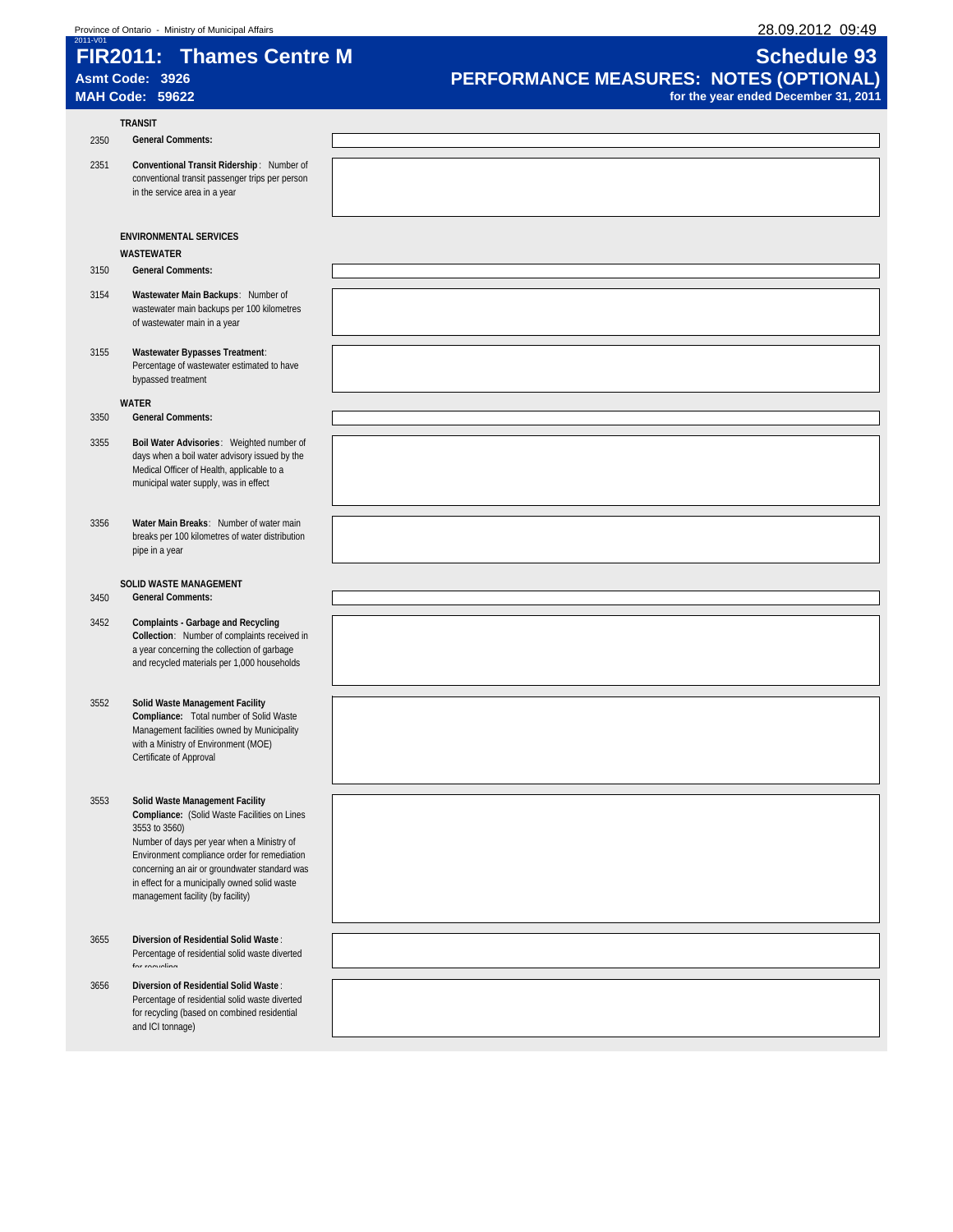| 2011-V01 | 28.09.2012 09:49<br>Province of Ontario - Ministry of Municipal Affairs                                                                                                                                                                            |                                                              |  |  |  |  |  |
|----------|----------------------------------------------------------------------------------------------------------------------------------------------------------------------------------------------------------------------------------------------------|--------------------------------------------------------------|--|--|--|--|--|
|          | <b>FIR2011: Thames Centre M</b><br>Asmt Code: 3926                                                                                                                                                                                                 | <b>Schedule 93</b><br>PERFORMANCE MEASURES: NOTES (OPTIONAL) |  |  |  |  |  |
|          | <b>MAH Code: 59622</b>                                                                                                                                                                                                                             | for the year ended December 31, 2011                         |  |  |  |  |  |
| 7150     | PARKS AND RECREATION<br><b>General Comments:</b>                                                                                                                                                                                                   |                                                              |  |  |  |  |  |
| 7152     | Trails: Total kilometres of trails per 1,000<br>persons. (Defined as trails owned by<br>municipality and third parties)                                                                                                                            |                                                              |  |  |  |  |  |
| 7155     | Open Space: Total hectares of open space<br>per 1,000 persons (municipally owned)                                                                                                                                                                  |                                                              |  |  |  |  |  |
| 7255     | Participant Hours for Recreation Programs:<br>Total participant hours for recreation programs<br>per 1,000 persons                                                                                                                                 |                                                              |  |  |  |  |  |
| 7356     | Indoor Recreation Facilities: Square metres<br>of indoor recreation facilities per 1,000 persons<br>(municipally owned)                                                                                                                            |                                                              |  |  |  |  |  |
| 7359     | <b>Outdoor Recreation Facility Space: Square</b><br>metres of outdoor recreation facility space per<br>1,000 persons (municipally owned). (Defined<br>as outdoor facility space with controlled access<br>and electrical or mechanical functions.) |                                                              |  |  |  |  |  |
|          | Third Party Property (Subject to joint use agreement, reciprocal agreement, lease)                                                                                                                                                                 |                                                              |  |  |  |  |  |
| 7154     | Trails: Total kilometres of trails (owned by<br>third parties)                                                                                                                                                                                     |                                                              |  |  |  |  |  |
| 7156     | Open Space: Hectares of open space (owned<br>by third parties)                                                                                                                                                                                     |                                                              |  |  |  |  |  |
| 7357     | Indoor Recreation Facilities: Square metres<br>of indoor recreation facilities (owned by third<br>parties)                                                                                                                                         |                                                              |  |  |  |  |  |
| 7360     | <b>Outdoor Recreation Facility Space: Square</b><br>metres of outdoor recreation facility space with<br>controlled access and electrical or mechanical<br>functions (owned by third parties)                                                       |                                                              |  |  |  |  |  |
| 7450     | <b>LIBRARY SERVICES</b><br><b>General Comments:</b>                                                                                                                                                                                                |                                                              |  |  |  |  |  |
| 7460     | Library Uses: Library uses per person                                                                                                                                                                                                              |                                                              |  |  |  |  |  |
| 7463     | Electronic Uses: Electronic library uses as a<br>percentage of total library uses                                                                                                                                                                  |                                                              |  |  |  |  |  |
| 7462     | Non-electronic Uses:<br>Non-electronic library uses as a percentage of<br>total library uses                                                                                                                                                       |                                                              |  |  |  |  |  |
| 8150     | PLANNING AND DEVELOPMENT<br><b>LAND USE PLANNING</b><br><b>General Comments:</b>                                                                                                                                                                   |                                                              |  |  |  |  |  |
| 8170     | Location of New Residential Units:<br>Percentage of new residential units located<br>within settlement areas                                                                                                                                       |                                                              |  |  |  |  |  |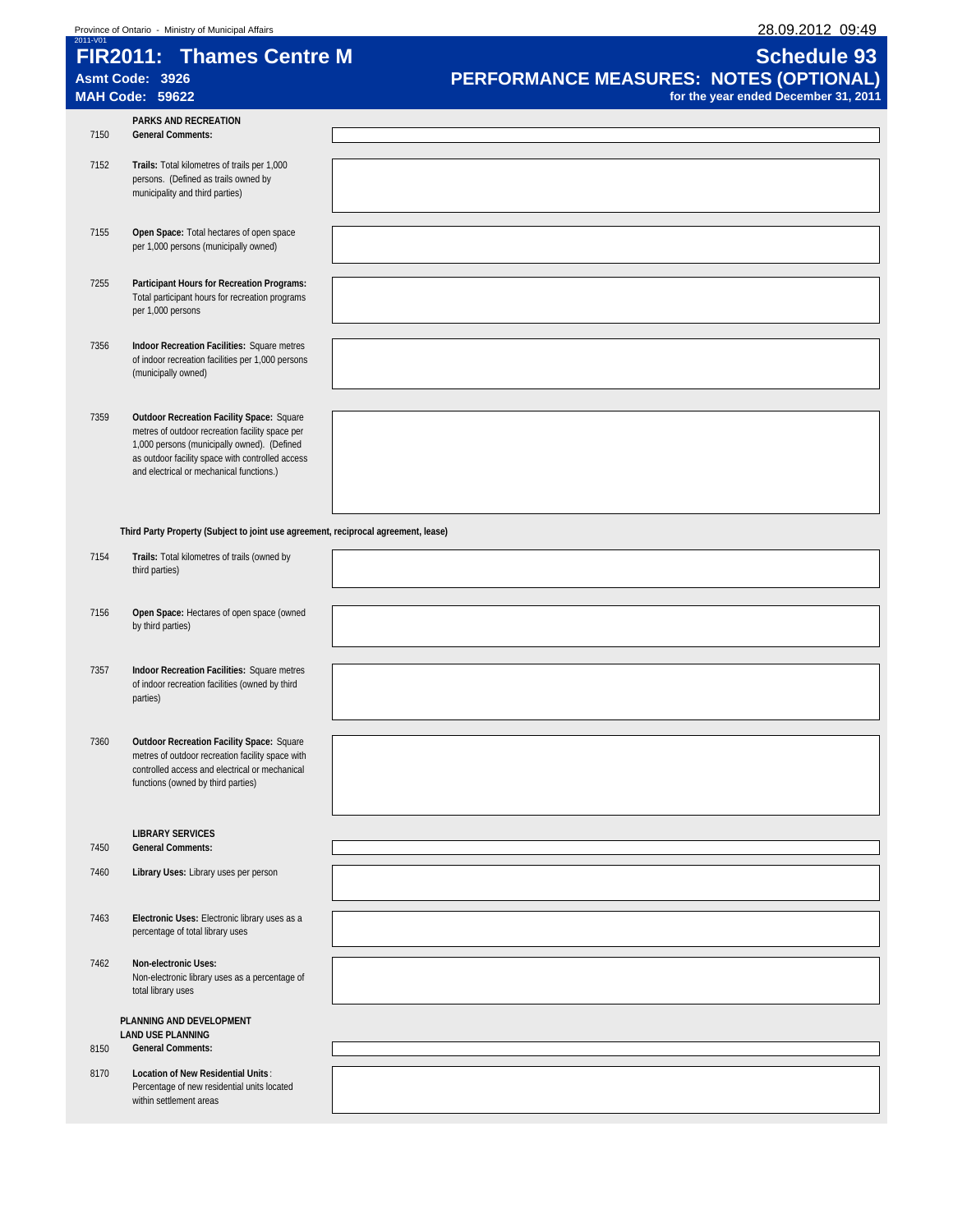| 2011-V01 | <b>FIR2011: Thames Centre M</b><br>Asmt Code: 3926<br><b>MAH Code: 59622</b>                                                                                                                               | <b>Schedule 93</b><br>PERFORMANCE MEASURES: NOTES (OPTIONAL)<br>for the year ended December 31, 2011 |
|----------|------------------------------------------------------------------------------------------------------------------------------------------------------------------------------------------------------------|------------------------------------------------------------------------------------------------------|
| 8163     | Preservation of Agricultural Land in<br>Reporting Year: Percentage of land<br>designated for agricultural purposes which was<br>not re-designated for other uses during the<br>reporting year              |                                                                                                      |
| 8164     | Preservation of Agricultural Land Relative<br>to Base Year: Percentage of land designated<br>for agricultural purposes which was not re-<br>designated for other uses relative to the base<br>year of 2000 |                                                                                                      |
| 8165     | Number of Hectares Re-designated During<br>Reporting Year: Number of hectares of land<br>designated for agricultural purposes which was<br>re-designated for other uses during the<br>reporting year       |                                                                                                      |
| 8166     | Number of Hectares Re-designated Since<br>January 1, 2000: Number of hectares of land<br>designated for agricultural purposes which was<br>re-designated for other uses since January 1,<br>2000           |                                                                                                      |
| 8167     | Size of Settlement Area: Hectares of land in<br>the settlement area as of December 31 of the<br>reporting year                                                                                             |                                                                                                      |
| 8168     | Change in Size of Settlement Area:<br>Percentage change in the size of the<br>settlement area relative to the base year of<br>2001                                                                         | * Use ALT + ENTER keys to "Return" to the next line.                                                 |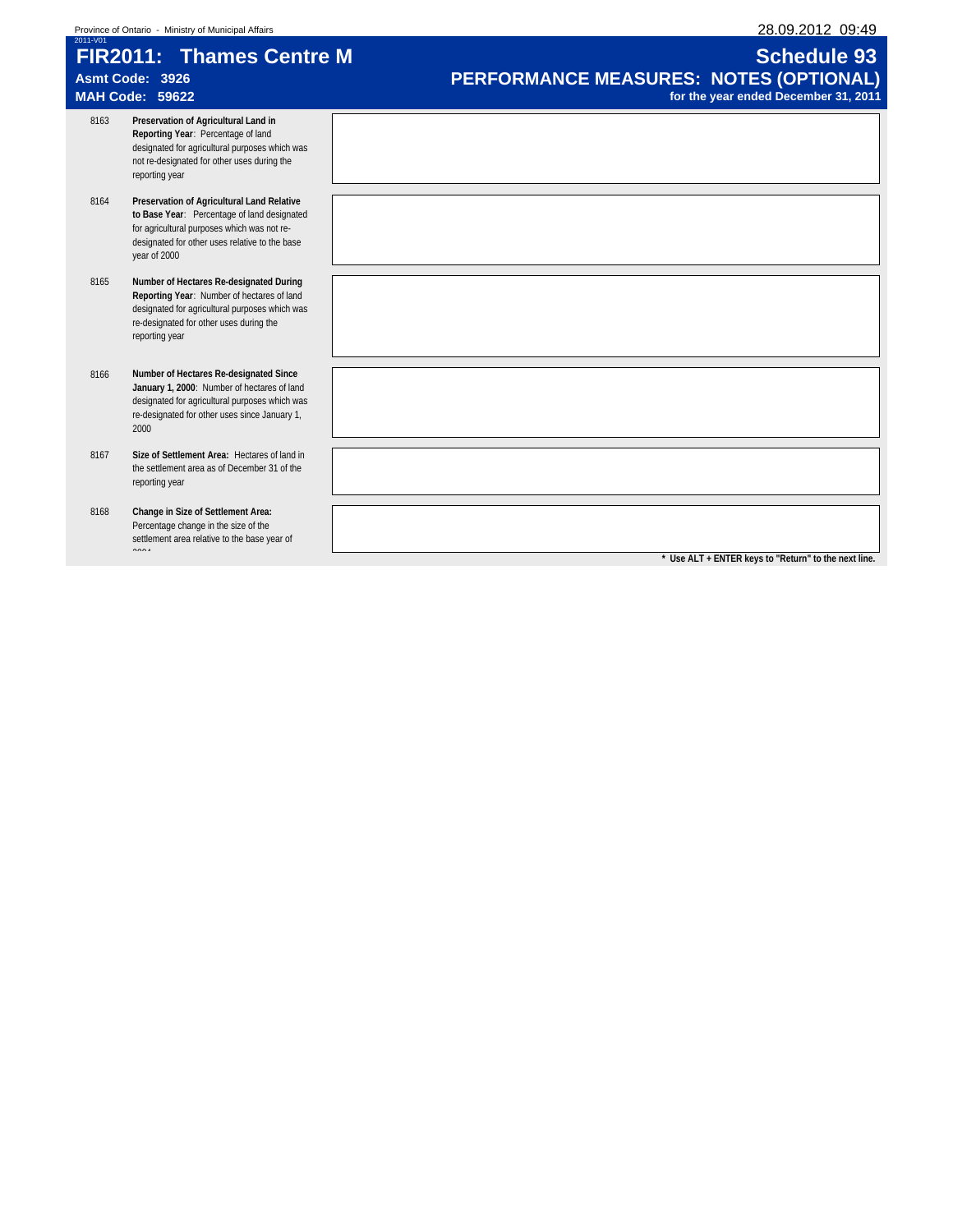# **FIR2011: Thames Centre M Schedule 94**

**Asmt Code: 3926MAH Code: 59622**

2011-V01

# **Schedule 94 PERFORMANCE MEASUREMENT: QUESTIONS**

**for the year ended December 31, 2011**

|      |                                                                                                                | Response     | Lane kilometres | Description                                         |
|------|----------------------------------------------------------------------------------------------------------------|--------------|-----------------|-----------------------------------------------------|
|      |                                                                                                                |              |                 |                                                     |
|      | <b>General Government</b>                                                                                      | Y, N or NA   | km              | <b>LIST</b>                                         |
| 0201 |                                                                                                                |              |                 |                                                     |
| 0202 | If "Other Method" is selected in line 0201, please describe method of allocating Program Support               |              |                 |                                                     |
|      |                                                                                                                |              |                 |                                                     |
|      |                                                                                                                |              |                 |                                                     |
|      | Fire                                                                                                           |              |                 |                                                     |
| 1100 |                                                                                                                |              |                 | Combination of Volunteer and Salaried Fire Fighters |
| 1104 | Does Municipality have property with significant assessed value that has its own Fire Fighting Force?          | N            |                 |                                                     |
| 1105 |                                                                                                                |              |                 |                                                     |
|      |                                                                                                                |              |                 |                                                     |
|      |                                                                                                                |              |                 |                                                     |
|      | Police                                                                                                         |              |                 |                                                     |
| 1201 |                                                                                                                | N            |                 |                                                     |
| 1202 |                                                                                                                | N            |                 |                                                     |
| 1203 |                                                                                                                | Y            |                 |                                                     |
|      | Roadways                                                                                                       |              |                 |                                                     |
| 2201 | Is the no. of lane km maintained in winter in own mun, the same as the no. of lane km in the mun, road system? |              |                 |                                                     |
| 2202 |                                                                                                                |              | 762             |                                                     |
| 2203 | Number of lane kilometres maintained in winter in own municipality                                             |              | 762             |                                                     |
| 2204 | Number of lane kilometres maintained during the rest of the year in own municipality (exclude private roads)   |              | 762             |                                                     |
| 2205 | Number of lane kilometres maintained in winter in own municipality and any other municipalities served         |              | 762             |                                                     |
| 2206 |                                                                                                                | Y            |                 |                                                     |
| 2207 |                                                                                                                |              |                 |                                                     |
| 2208 | Are any storm water costs included on the lines for paved roads or unpaved roads in Schedule 40?               | <b>NA</b>    |                 |                                                     |
| 2209 |                                                                                                                |              |                 |                                                     |
|      |                                                                                                                |              |                 |                                                     |
|      | Wastewater and Storm Water Systems                                                                             |              |                 |                                                     |
| 3101 |                                                                                                                | Y            |                 |                                                     |
| 3102 |                                                                                                                | $\mathbb N$  |                 |                                                     |
| 3103 |                                                                                                                | Y            |                 |                                                     |
| 3104 |                                                                                                                | Y            |                 |                                                     |
| 3105 |                                                                                                                | $\mathsf{N}$ |                 |                                                     |
| 3106 | Are wastewater and storm water systems integrated in some parts of the municipality?                           | Y            |                 |                                                     |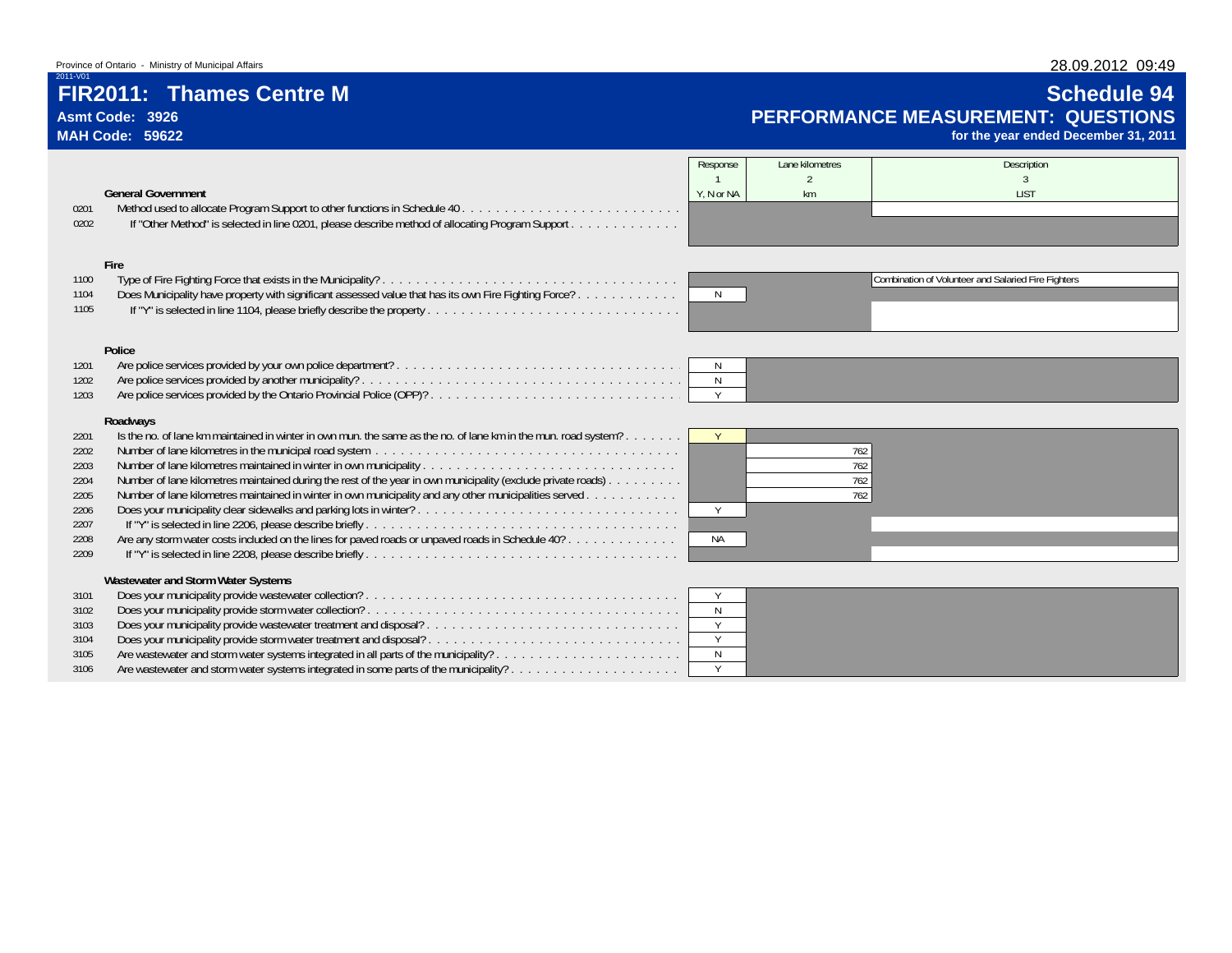### Province of Ontario - Ministry of Municipal Affairs

# **Asmt Code: 3926**

### **MAH Code: 59622**

2011-V01

### **FIR2011: Thames Centre M Schedule 94Schedule 94 PERFORMANCE MEASUREMENT: QUESTIONSfor the year ended December 31, 2011**

|      | Water                                                                                                         |                            |
|------|---------------------------------------------------------------------------------------------------------------|----------------------------|
| 3300 |                                                                                                               | Metred billing system only |
| 3301 | Is any water treated to standards which are lower than drinking water standards, such as the provision of raw |                            |
| 3302 |                                                                                                               |                            |

**Complete this section only if your municipality reports library measures. (A lower-tier served by the upper-tier library does not report.)**

|      |                                                                                                             | Response   | Library Uses | Description    |
|------|-------------------------------------------------------------------------------------------------------------|------------|--------------|----------------|
|      |                                                                                                             |            |              |                |
|      | Libraries                                                                                                   | Y. N or NA |              | <b>LIST</b>    |
| 7400 |                                                                                                             |            |              | Not Applicable |
| 7401 |                                                                                                             |            |              |                |
|      |                                                                                                             |            |              |                |
|      | If the answer to line 7400 was "No library board. Purchases service." do not complete lines 7402 to 7404.   |            |              |                |
|      | Does your library board or union public library provide service on a contract basis to other municipalities |            |              |                |
| 7402 |                                                                                                             | <b>NA</b>  |              |                |
| 7403 |                                                                                                             |            |              |                |
| 7404 |                                                                                                             |            |              |                |
|      |                                                                                                             |            |              |                |

## 28.09.2012 09:49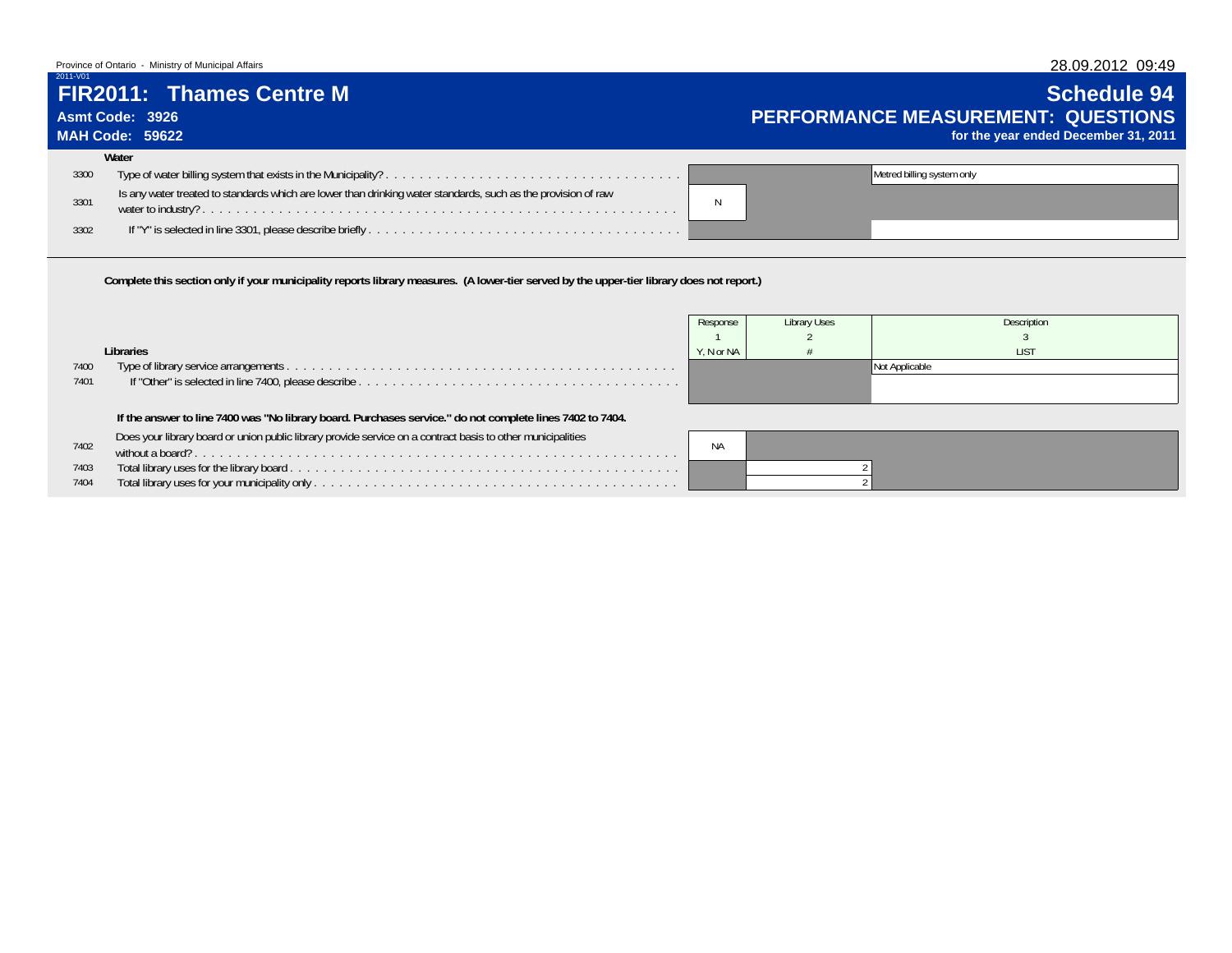| FIR2011: Thames Centre M<br>Asmt Code: 3926<br>MAH Code: 59622 | PERFORMANCE MEASURES: CROSS BOUNDARY SERVICE DELIVERY                                                                                                                      |                                     |                  |                   | <b>Schedule 95</b><br>for the year ended December 31, 2011 |
|----------------------------------------------------------------|----------------------------------------------------------------------------------------------------------------------------------------------------------------------------|-------------------------------------|------------------|-------------------|------------------------------------------------------------|
|                                                                | PLEASE REPORT: Municipal service responsibilities, contractual service agreements with other municipalities, and services provided by the Ontario Provincial Police (OPP). |                                     |                  |                   |                                                            |
| <b>SERVICE AREA</b>                                            | Indicate whether your municipality Provides or Receives Service<br>$\overline{2}$                                                                                          | Municipality List<br>$\overline{4}$ | MAH<br>Code<br>5 | Asmt<br>Code<br>6 | Comments<br>$7\overline{ }$                                |
|                                                                | <b>LIST</b>                                                                                                                                                                | <b>LIST</b>                         |                  |                   |                                                            |
|                                                                |                                                                                                                                                                            |                                     |                  |                   |                                                            |
|                                                                |                                                                                                                                                                            |                                     |                  |                   |                                                            |
|                                                                |                                                                                                                                                                            |                                     |                  |                   |                                                            |
| <b>Protection Services</b><br>1101                             |                                                                                                                                                                            |                                     |                  |                   |                                                            |
|                                                                |                                                                                                                                                                            |                                     |                  |                   |                                                            |
|                                                                |                                                                                                                                                                            |                                     |                  |                   |                                                            |
| 1202                                                           |                                                                                                                                                                            |                                     |                  |                   |                                                            |
|                                                                |                                                                                                                                                                            |                                     |                  |                   |                                                            |
|                                                                |                                                                                                                                                                            |                                     |                  |                   |                                                            |
|                                                                |                                                                                                                                                                            |                                     |                  |                   |                                                            |
| 1301                                                           |                                                                                                                                                                            |                                     |                  |                   |                                                            |
|                                                                |                                                                                                                                                                            |                                     |                  |                   |                                                            |
| Roadways                                                       |                                                                                                                                                                            |                                     |                  |                   |                                                            |
| 2105                                                           |                                                                                                                                                                            |                                     |                  |                   |                                                            |
|                                                                |                                                                                                                                                                            |                                     |                  |                   |                                                            |
|                                                                |                                                                                                                                                                            |                                     |                  |                   |                                                            |
| 2106                                                           |                                                                                                                                                                            |                                     |                  |                   |                                                            |
|                                                                |                                                                                                                                                                            |                                     |                  |                   |                                                            |
|                                                                |                                                                                                                                                                            |                                     |                  |                   |                                                            |
|                                                                |                                                                                                                                                                            |                                     |                  |                   |                                                            |
| 2107                                                           |                                                                                                                                                                            |                                     |                  |                   |                                                            |
|                                                                |                                                                                                                                                                            |                                     |                  |                   |                                                            |
|                                                                |                                                                                                                                                                            |                                     |                  |                   |                                                            |
| 2203                                                           |                                                                                                                                                                            |                                     |                  |                   |                                                            |
|                                                                |                                                                                                                                                                            |                                     |                  |                   |                                                            |
|                                                                |                                                                                                                                                                            |                                     |                  |                   |                                                            |
| Transit<br>2301                                                |                                                                                                                                                                            |                                     |                  |                   |                                                            |
|                                                                |                                                                                                                                                                            |                                     |                  |                   |                                                            |
|                                                                |                                                                                                                                                                            |                                     |                  |                   |                                                            |

2011-V01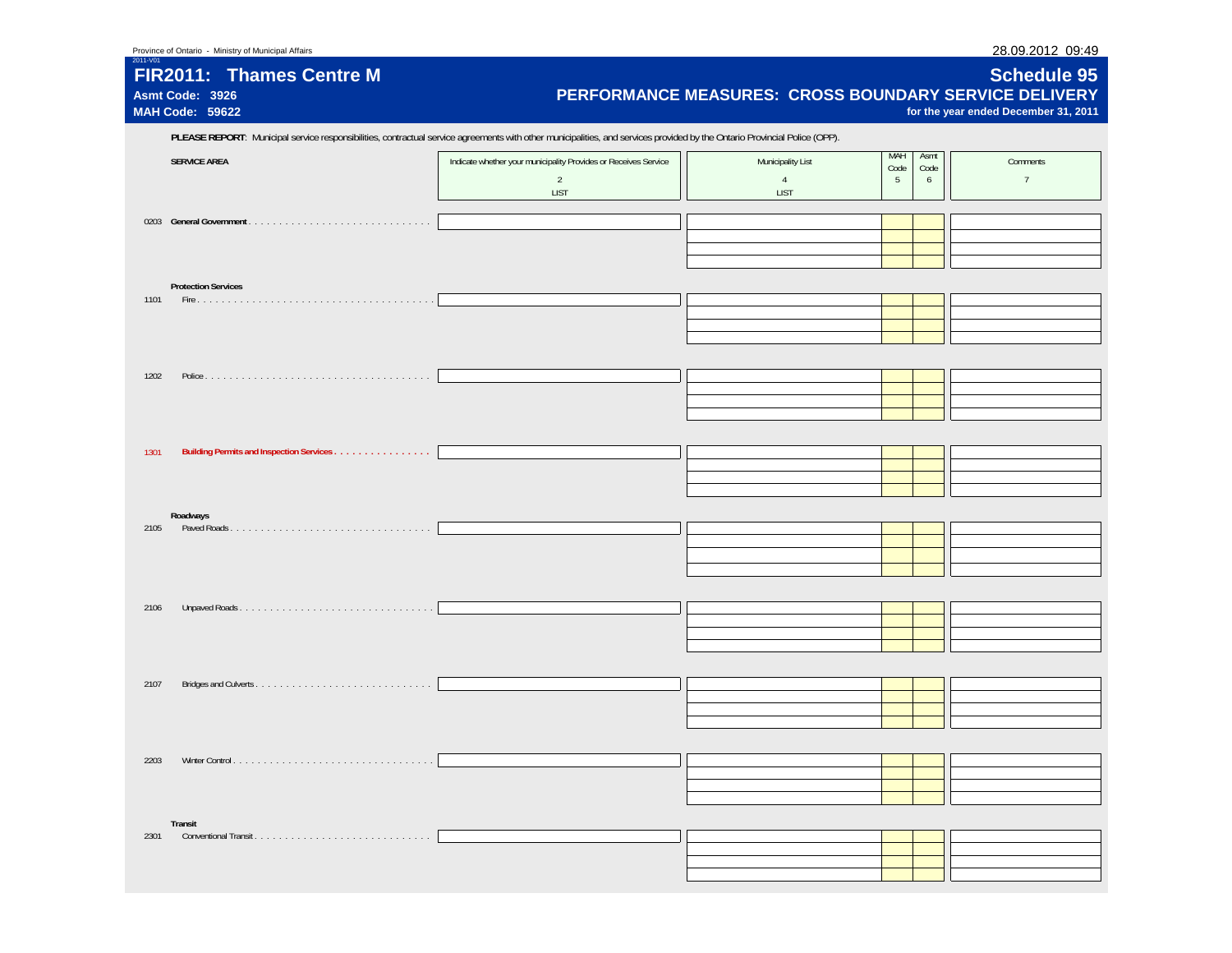**MAH Code: 59622**

2011-V01

## **FIR2011: Thames Centre MAsmt Code: 3926**

## **Schedule 95 PERFORMANCE MEASURES: CROSS BOUNDARY SERVICE DELIVERY**

**for the year ended December 31, 2011**

|      | PLEASE REPORT: Municipal service responsibilities, contractual service agreements with other municipalities, and services provided by the Ontario Provincial Police (OPP). |                                                                                                  |                                             |                  |                   |                             |
|------|----------------------------------------------------------------------------------------------------------------------------------------------------------------------------|--------------------------------------------------------------------------------------------------|---------------------------------------------|------------------|-------------------|-----------------------------|
|      | <b>SERVICE AREA</b>                                                                                                                                                        | Indicate whether your municipality Provides or Receives Service<br>$\overline{2}$<br><b>LIST</b> | Municipality List<br>$\overline{4}$<br>LIST | MAH<br>Code<br>5 | Asmt<br>Code<br>6 | Comments<br>$7\overline{ }$ |
|      | Wastewater and Storm Water Systems                                                                                                                                         |                                                                                                  |                                             |                  |                   |                             |
| 3106 |                                                                                                                                                                            |                                                                                                  |                                             |                  |                   |                             |
|      |                                                                                                                                                                            |                                                                                                  |                                             |                  |                   |                             |
|      |                                                                                                                                                                            |                                                                                                  |                                             |                  |                   |                             |
|      |                                                                                                                                                                            |                                                                                                  |                                             |                  |                   |                             |
|      |                                                                                                                                                                            |                                                                                                  |                                             |                  |                   |                             |
| 3104 |                                                                                                                                                                            |                                                                                                  |                                             |                  |                   |                             |
|      |                                                                                                                                                                            |                                                                                                  |                                             |                  |                   |                             |
|      |                                                                                                                                                                            |                                                                                                  |                                             |                  |                   |                             |
|      |                                                                                                                                                                            |                                                                                                  |                                             |                  |                   |                             |
|      |                                                                                                                                                                            |                                                                                                  |                                             |                  |                   |                             |
|      |                                                                                                                                                                            |                                                                                                  |                                             |                  |                   |                             |
| 3105 | Wastewater Collection/Conveyance, Treatment and                                                                                                                            |                                                                                                  |                                             |                  |                   |                             |
|      | Disposal (Integrated System)                                                                                                                                               |                                                                                                  |                                             |                  |                   |                             |
|      |                                                                                                                                                                            |                                                                                                  |                                             |                  |                   |                             |
|      |                                                                                                                                                                            |                                                                                                  |                                             |                  |                   |                             |
|      | Storm Water                                                                                                                                                                |                                                                                                  |                                             |                  |                   |                             |
| 3203 |                                                                                                                                                                            |                                                                                                  |                                             |                  |                   |                             |
|      |                                                                                                                                                                            |                                                                                                  |                                             |                  |                   |                             |
|      |                                                                                                                                                                            |                                                                                                  |                                             |                  |                   |                             |
|      |                                                                                                                                                                            |                                                                                                  |                                             |                  |                   |                             |
|      |                                                                                                                                                                            |                                                                                                  |                                             |                  |                   |                             |
| 3204 |                                                                                                                                                                            |                                                                                                  |                                             |                  |                   |                             |
|      |                                                                                                                                                                            |                                                                                                  |                                             |                  |                   |                             |
|      |                                                                                                                                                                            |                                                                                                  |                                             |                  |                   |                             |
|      |                                                                                                                                                                            |                                                                                                  |                                             |                  |                   |                             |
|      |                                                                                                                                                                            |                                                                                                  |                                             |                  |                   |                             |
|      | Water                                                                                                                                                                      |                                                                                                  |                                             |                  |                   |                             |
| 3303 |                                                                                                                                                                            |                                                                                                  |                                             |                  |                   |                             |
|      |                                                                                                                                                                            |                                                                                                  |                                             |                  |                   |                             |
|      |                                                                                                                                                                            |                                                                                                  |                                             |                  |                   |                             |
|      |                                                                                                                                                                            |                                                                                                  |                                             |                  |                   |                             |
|      |                                                                                                                                                                            |                                                                                                  |                                             |                  |                   |                             |
| 3306 |                                                                                                                                                                            |                                                                                                  |                                             |                  |                   |                             |
|      |                                                                                                                                                                            |                                                                                                  |                                             |                  |                   |                             |
|      |                                                                                                                                                                            |                                                                                                  |                                             |                  |                   |                             |
|      |                                                                                                                                                                            |                                                                                                  |                                             |                  |                   |                             |
|      |                                                                                                                                                                            |                                                                                                  |                                             |                  |                   |                             |
| 3305 | Treatment and Distribution/Transmission of Drinking                                                                                                                        |                                                                                                  |                                             |                  |                   |                             |
|      | Water (Integrated System)                                                                                                                                                  |                                                                                                  |                                             |                  |                   |                             |
|      |                                                                                                                                                                            |                                                                                                  |                                             |                  |                   |                             |
|      |                                                                                                                                                                            |                                                                                                  |                                             |                  |                   |                             |
|      |                                                                                                                                                                            |                                                                                                  |                                             |                  |                   |                             |